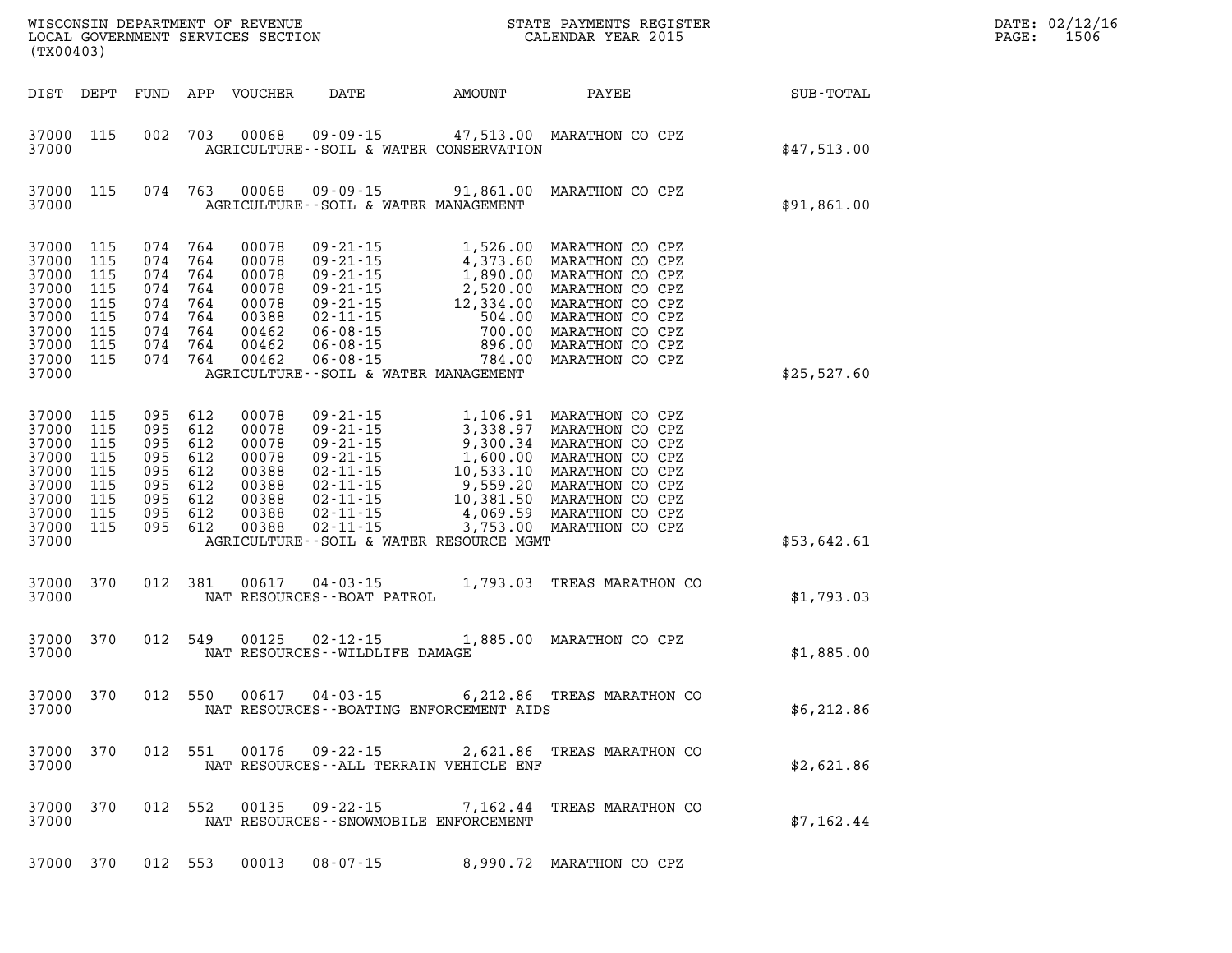| DIST<br>DEPT                                                                                          | FUND                                   | APP<br><b>VOUCHER</b>                                                                        | DATE                                                                                                                                                 | AMOUNT                                                                | PAYEE                                                                                                          | SUB-TOTAL     |
|-------------------------------------------------------------------------------------------------------|----------------------------------------|----------------------------------------------------------------------------------------------|------------------------------------------------------------------------------------------------------------------------------------------------------|-----------------------------------------------------------------------|----------------------------------------------------------------------------------------------------------------|---------------|
| 37000<br>370<br>370<br>37000<br>37000<br>370<br>37000<br>370<br>37000<br>370<br>370<br>37000<br>37000 | 012<br>012<br>012<br>012<br>012<br>012 | 553<br>00039<br>553<br>00039<br>553<br>00125<br>553<br>00125<br>553<br>00125<br>553<br>00125 | $09 - 09 - 15$<br>$09 - 09 - 15$<br>$02 - 12 - 15$<br>$02 - 12 - 15$<br>$02 - 12 - 15$<br>$02 - 12 - 15$<br>NAT RESOURCES - - WILDLIFE DAMAGE CLAIMS | 13,275.27<br>3,277.01<br>11.98<br>33, 174.38<br>15,953.16<br>7,879.83 | MARATHON CO CPZ<br>MARATHON CO CPZ<br>MARATHON CO CPZ<br>MARATHON CO CPZ<br>MARATHON CO CPZ<br>MARATHON CO CPZ | \$82,562.35   |
| 37000<br>370<br>37000                                                                                 | 012                                    | 563<br>01680                                                                                 | $01 - 28 - 15$<br>NAT RESOURCES - - COUNTY CONSERVATION AIDS                                                                                         | 4,267.25                                                              | TREAS MARATHON CO                                                                                              | \$4, 267.25   |
| 37000<br>370<br>37000                                                                                 | 012                                    | 564<br>00565                                                                                 | $05 - 29 - 15$<br>NAT RESOURCES - - RECREATION AIDS - FISH                                                                                           | 1,412.23                                                              | TREAS MARATHON CO                                                                                              | \$1,412.23    |
| 37000<br>370<br>37000                                                                                 | 012                                    | 566<br>00001                                                                                 | $09 - 17 - 15$<br>NAT RESOURCES-FOREST CROP/MANAGED FOREST                                                                                           |                                                                       | 46,798.99 TREAS MARATHON CO                                                                                    | \$46,798.99   |
| 37000<br>370<br>37000                                                                                 | 012                                    | 567<br>00003                                                                                 | $02 - 27 - 15$<br>NAT RESOURCES - - COUNTY FOREST AIDS                                                                                               | 14,692.24                                                             | TREAS MARATHON CO                                                                                              | \$14,692.24   |
| 37000<br>370<br>37000                                                                                 | 012                                    | 572<br>00005                                                                                 | $04 - 07 - 15$<br>NAT RESOURCES - - URBAN FORESTRY/CO FORESTS                                                                                        |                                                                       | 54,695.87 TREAS MARATHON CO                                                                                    | \$54,695.87   |
| 37000<br>370<br>37000<br>370<br>37000<br>370<br>37000<br>370<br>37000                                 | 012<br>012<br>012<br>012               | 575<br>00368<br>575<br>00513<br>00536<br>575<br>575<br>01908                                 | $09 - 02 - 15$<br>$09 - 21 - 15$<br>$09 - 22 - 15$<br>$02 - 27 - 15$<br>NAT RESOURCES - - SNOWMOBILE TRAIL AIDS                                      | 99,737.50<br>87,444.90<br>99,737.50<br>68,565.14                      | TREAS MARATHON CO<br>TREAS MARATHON CO<br>TREAS MARATHON CO<br>TREAS MARATHON CO                               | \$355,485.04  |
| 37000<br>370<br>37000<br>370<br>37000<br>370<br>37000<br>370<br>37000<br>370<br>37000                 | 012<br>012<br>012<br>012<br>012        | 663<br>02012<br>663<br>02044<br>663<br>02046<br>663<br>02048<br>663<br>02049                 | $03 - 16 - 15$<br>$03 - 16 - 15$<br>$03 - 16 - 15$<br>$03 - 16 - 15$<br>$03 - 16 - 15$<br>NAT RESOURCES - - LAKES MANAGEMENT GRANTS                  | 23, 355. 23<br>4,862.67<br>16,761.52<br>19,917.59<br>37,500.00        | TREAS MARATHON CO<br>TREAS MARATHON CO<br>TREAS MARATHON CO<br>TREAS MARATHON CO<br>TREAS MARATHON CO          | \$102,397.01  |
| 37000<br>370<br>37000<br>370<br>37000<br>370<br>37000                                                 | 095<br>095<br>095                      | 517<br>01909<br>517<br>01910<br>517<br>02211                                                 | $02 - 27 - 15$<br>$02 - 27 - 15$<br>$04 - 02 - 15$<br>NAT RESOURCES - - POLLUTION CONTROL                                                            | 11,957.55<br>175,225.50<br>990.00                                     | MARATHON CO CPZ<br>MARATHON CO CPZ<br>MARATHON CO CPZ                                                          | \$188, 173.05 |
| 37000<br>395<br>37000                                                                                 | 011                                    | 168<br>50037                                                                                 | $06 - 09 - 15$<br>TRANSPORTATION--ELDERLY & DISABLED                                                                                                 | 304,489.00                                                            | COUNTY OF MARATHON                                                                                             | \$304,489.00  |
| 37000 395                                                                                             |                                        | 011 170<br>40457                                                                             | $02 - 24 - 15$                                                                                                                                       |                                                                       | 2,033.91 TREAS MARATHON CO                                                                                     |               |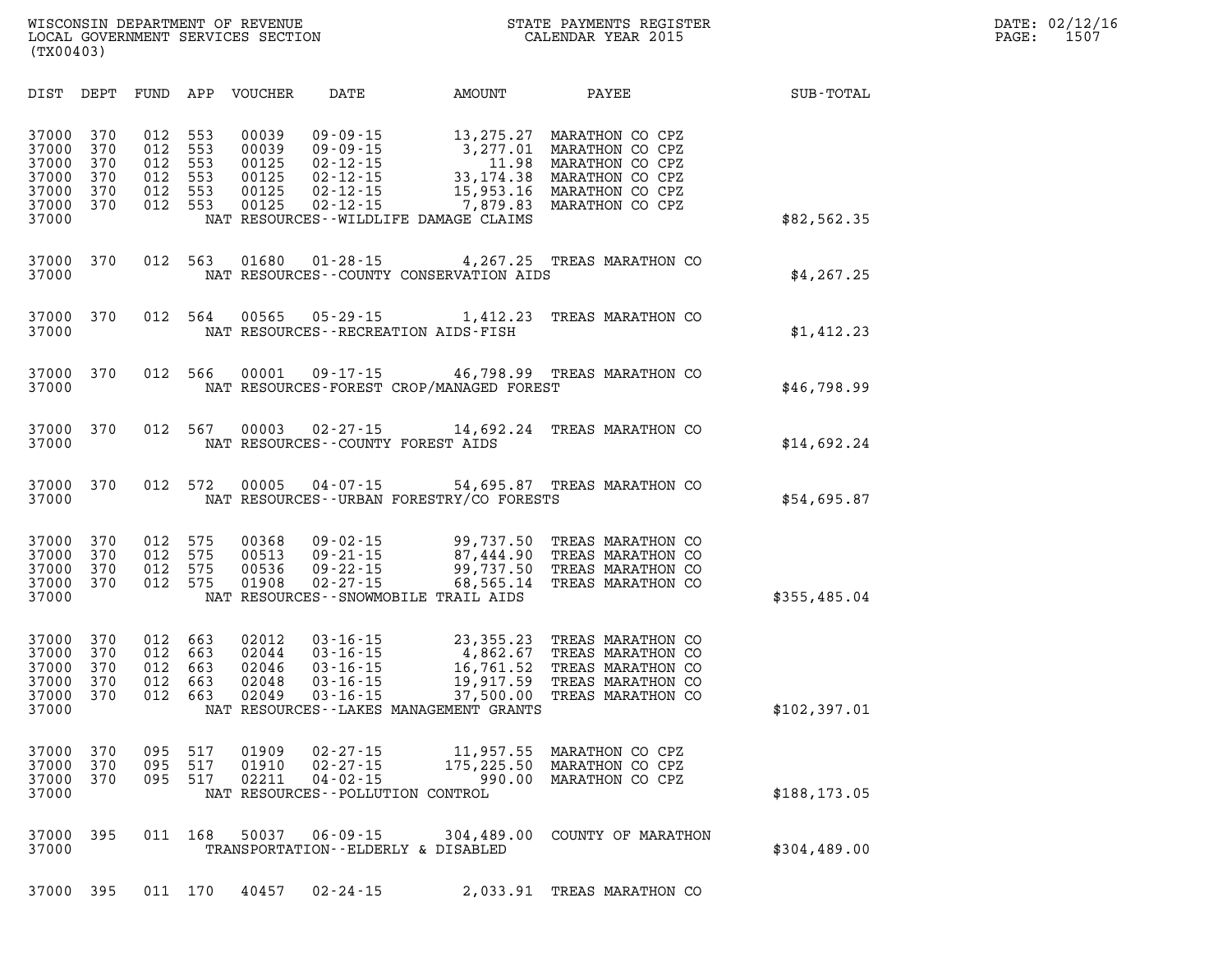| DIST                                                                                                                                                           | DEPT                                                                                                                | FUND                                                                                                                | APP                                                                                                                 | VOUCHER                                                                                                                                               | DATE                                                                                                                                                                                                                                                                                                           | AMOUNT                                                                                                                                                                                                                          | PAYEE                                                                                                                                                                                                                                                                                                                                                                                                              | SUB-TOTAL      |
|----------------------------------------------------------------------------------------------------------------------------------------------------------------|---------------------------------------------------------------------------------------------------------------------|---------------------------------------------------------------------------------------------------------------------|---------------------------------------------------------------------------------------------------------------------|-------------------------------------------------------------------------------------------------------------------------------------------------------|----------------------------------------------------------------------------------------------------------------------------------------------------------------------------------------------------------------------------------------------------------------------------------------------------------------|---------------------------------------------------------------------------------------------------------------------------------------------------------------------------------------------------------------------------------|--------------------------------------------------------------------------------------------------------------------------------------------------------------------------------------------------------------------------------------------------------------------------------------------------------------------------------------------------------------------------------------------------------------------|----------------|
| 37000                                                                                                                                                          |                                                                                                                     |                                                                                                                     |                                                                                                                     |                                                                                                                                                       |                                                                                                                                                                                                                                                                                                                | TRANSPORTATION--COUNTY FOREST ROAD AIDS                                                                                                                                                                                         |                                                                                                                                                                                                                                                                                                                                                                                                                    | \$2,033.91     |
| 37000<br>37000<br>37000<br>37000<br>37000<br>37000<br>37000<br>37000<br>37000<br>37000<br>37000<br>37000<br>37000<br>37000<br>37000<br>37000<br>37000<br>37000 | 395<br>395<br>395<br>395<br>395<br>395<br>395<br>395<br>395<br>395<br>395<br>395<br>395<br>395<br>395<br>395<br>395 | 011<br>011<br>011<br>011<br>011<br>011<br>011<br>011<br>011<br>011<br>011<br>011<br>011<br>011<br>011<br>011<br>011 | 185<br>185<br>185<br>185<br>185<br>185<br>185<br>185<br>185<br>185<br>185<br>185<br>185<br>185<br>185<br>185<br>185 | 36699<br>38801<br>44244<br>45236<br>47734<br>47734<br>50151<br>53631<br>60442<br>60442<br>60442<br>60442<br>63392<br>63587<br>63587<br>67632<br>67632 | $01 - 20 - 15$<br>$02 - 10 - 15$<br>$04 - 07 - 15$<br>$04 - 16 - 15$<br>$05 - 15 - 15$<br>$05 - 15 - 15$<br>$06 - 11 - 15$<br>$07 - 15 - 15$<br>$09 - 21 - 15$<br>$09 - 21 - 15$<br>$09 - 21 - 15$<br>$09 - 21 - 15$<br>$10 - 20 - 15$<br>$10 - 22 - 15$<br>$10 - 22 - 15$<br>$12 - 03 - 15$<br>$12 - 03 - 15$ | 1,514.45<br>1,170.00<br>220.08<br>220.08<br>1,760.00<br>231.72<br>1,025.74<br>1,142.06<br>603.00<br>660.34<br>1,085.32<br>1,056.00<br>1,274.44<br>1,194.02<br>4,236.52<br>212.82<br>TRANSPORTATION - - HIGHWAY SAFETY - FEDERAL | 584.31 MARATHON CO SHERIFF DEPT<br>MARATHON CO SHERIFF DEPT<br>MARATHON CO REG OF DEEDS<br>MARATHON CO SHERIFF DEPT<br>TREAS MARATHON CO<br>TREAS MARATHON CO<br>MARATHON CO SHERIFF DEPT<br>MARATHON CO SHERIFF DEPT<br>TREAS MARATHON CO<br>TREAS MARATHON CO<br>TREAS MARATHON CO<br>TREAS MARATHON CO<br>TREAS MARATHON CO<br>TREAS MARATHON CO<br>TREAS MARATHON CO<br>TREAS MARATHON CO<br>TREAS MARATHON CO | \$18,190.90    |
| 37000<br>37000<br>37000<br>37000                                                                                                                               | 395<br>395<br>395                                                                                                   | 011<br>011<br>011                                                                                                   | 190<br>190<br>190                                                                                                   | 36037<br>52037<br>64037                                                                                                                               | $01 - 05 - 15$<br>$07 - 06 - 15$<br>$10 - 05 - 15$                                                                                                                                                                                                                                                             | 1,406,504.38<br>703,252.21<br>TRANSPORTATION--GENERAL TRANSP AIDS-GTA                                                                                                                                                           | 703, 252.19 COUNTY OF MARATHON<br>COUNTY OF MARATHON<br>COUNTY OF MARATHON                                                                                                                                                                                                                                                                                                                                         | \$2,813,008.78 |
| 37000<br>37000                                                                                                                                                 | 395                                                                                                                 | 011                                                                                                                 | 278                                                                                                                 | 68899                                                                                                                                                 | $12 - 14 - 15$                                                                                                                                                                                                                                                                                                 | 10,524.94<br>TRANSPORTATION - - LRIP/TRIP/MSIP GRANTS                                                                                                                                                                           | TREAS MARATHON CO                                                                                                                                                                                                                                                                                                                                                                                                  | \$10,524.94    |
| 37000<br>37000<br>37000<br>37000                                                                                                                               | 395<br>395<br>395                                                                                                   | 011<br>011<br>011                                                                                                   | 568<br>568<br>568                                                                                                   | 41273<br>47734<br>55452                                                                                                                               | $03 - 04 - 15$<br>$05 - 15 - 15$<br>$07 - 30 - 15$                                                                                                                                                                                                                                                             | TRANSPORTATION-PRETRIAL INTOX DRIVER INT                                                                                                                                                                                        | 28,800.00 MARATHON CO JUSTICE PROGR<br>27,471.00 TREAS MARATHON CO<br>1,329.00 MARATHON CO JUSTICE PROGR                                                                                                                                                                                                                                                                                                           | \$57,600.00    |
| 37000<br>37000<br>37000<br>37000<br>37000<br>37000<br>37000<br>37000<br>37000<br>37000<br>37000<br>37000<br>37000<br>37000                                     | 435<br>435<br>435<br>435<br>435<br>435<br>435<br>435<br>435<br>435<br>435<br>435<br>435                             | 005<br>005<br>005<br>005<br>005<br>005<br>005<br>005<br>005<br>005<br>005<br>005<br>005                             | 000<br>000<br>000<br>000<br>000<br>000<br>000<br>000<br>000<br>000<br>000<br>000<br>000                             | 90511<br>90514<br>90515<br>90517<br>90518<br>90519<br>90600<br>90601<br>90604<br>90606<br>90607<br>90609<br>90611                                     | $01 - 01 - 15$<br>$02 - 01 - 15$<br>$03 - 01 - 15$<br>$04 - 01 - 15$<br>$05 - 01 - 15$<br>$06 - 01 - 15$<br>$07 - 01 - 15$<br>$08 - 01 - 15$<br>$09 - 01 - 15$<br>$09 - 11 - 15$<br>$10 - 01 - 15$<br>$11 - 02 - 15$<br>$12 - 01 - 15$<br>HEALTH SERVICES - - STATE/FED AIDS                                   | 408,375.00<br>556,497.00<br>457,890.00<br>926,640.00<br>605,896.00<br>631,290.00<br>502,540.00<br>592,342.00<br>517,793.00<br>521,277.00<br>463,509.00<br>718,106.00<br>400,701.00                                              | MARATHON CO<br>MARATHON CO<br>MARATHON CO<br>MARATHON CO<br>MARATHON CO<br>MARATHON CO<br>MARATHON CO<br>MARATHON CO<br>MARATHON CO<br>MARATHON CO<br>MARATHON CO<br>MARATHON CO<br>MARATHON CO                                                                                                                                                                                                                    | \$7,302,856.00 |

LOCAL GOVERNMENT SERVICES SECTION

**(TX00403)**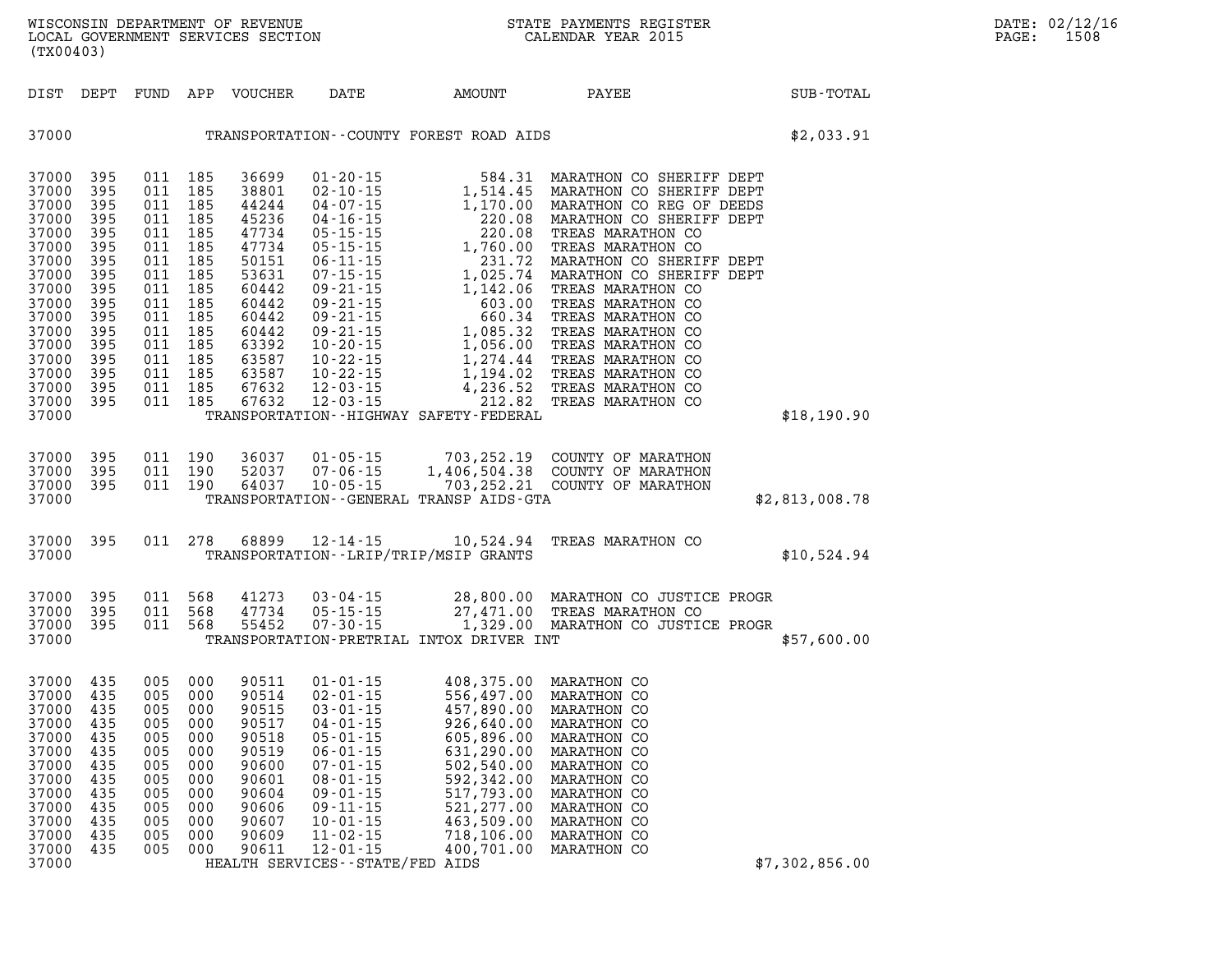| (TX00403) |  |
|-----------|--|
|           |  |
|           |  |

| DIST                                                                                                                                                                             | DEPT                                                                                                                                     | FUND                                                                                                                                     | APP                                                                                                                                      | <b>VOUCHER</b>                                                                                                                                                                   | DATE                                                                                                                                                                                                                                                                                                                                                                 | AMOUNT                                                                                                                                                                                                                                                                   | PAYEE                                                                                                                                                                                                                                                                                                                                          | SUB-TOTAL                                                                                                                                                                                                    |
|----------------------------------------------------------------------------------------------------------------------------------------------------------------------------------|------------------------------------------------------------------------------------------------------------------------------------------|------------------------------------------------------------------------------------------------------------------------------------------|------------------------------------------------------------------------------------------------------------------------------------------|----------------------------------------------------------------------------------------------------------------------------------------------------------------------------------|----------------------------------------------------------------------------------------------------------------------------------------------------------------------------------------------------------------------------------------------------------------------------------------------------------------------------------------------------------------------|--------------------------------------------------------------------------------------------------------------------------------------------------------------------------------------------------------------------------------------------------------------------------|------------------------------------------------------------------------------------------------------------------------------------------------------------------------------------------------------------------------------------------------------------------------------------------------------------------------------------------------|--------------------------------------------------------------------------------------------------------------------------------------------------------------------------------------------------------------|
| 37000<br>37000<br>37000<br>37000<br>37000<br>37000<br>37000<br>37000<br>37000<br>37000<br>37000<br>37000<br>37000<br>37000<br>37000<br>37000<br>37000<br>37000<br>37000<br>37000 | 437<br>437<br>437<br>437<br>437<br>437<br>437<br>437<br>437<br>437<br>437<br>437<br>437<br>437<br>437<br>437<br>437<br>437<br>437<br>437 | 005<br>005<br>005<br>005<br>005<br>005<br>005<br>005<br>005<br>005<br>005<br>005<br>005<br>005<br>005<br>005<br>005<br>005<br>005<br>005 | 000<br>000<br>000<br>000<br>000<br>000<br>000<br>000<br>000<br>000<br>000<br>000<br>000<br>000<br>000<br>000<br>000<br>000<br>000<br>000 | 00000<br>00000<br>00000<br>00000<br>00000<br>00000<br>00000<br>00000<br>00000<br>00000<br>00000<br>00000<br>00000<br>00000<br>00000<br>00000<br>00000<br>00000<br>00000<br>00000 | $01 - 05 - 15$<br>$01 - 30 - 15$<br>$02 - 05 - 15$<br>$03 - 05 - 15$<br>$04 - 06 - 15$<br>$04 - 07 - 15$<br>$04 - 17 - 15$<br>$04 - 30 - 15$<br>$05 - 05 - 15$<br>$06 - 03 - 15$<br>$06 - 05 - 15$<br>$06 - 19 - 15$<br>$07 - 06 - 15$<br>$07 - 30 - 15$<br>$08 - 05 - 15$<br>$08 - 07 - 15$<br>$08 - 21 - 15$<br>$09 - 08 - 15$<br>$09 - 14 - 15$<br>$10 - 05 - 15$ | 68,474.75<br>233,528.59<br>72,967.43<br>490,864.83<br>116,866.59<br>157,431.56<br>121.25<br>261,286.59<br>104,403.58<br>34,166.02<br>71,496.19<br>2,279.56<br>91,406.74<br>310,002.68<br>71,711.48<br>29,604.59<br>11,405.00<br>77,459.22<br>1, 173, 949.00<br>92,558.51 | MARATHON<br>MARATHON CHILD SUPPORT<br>MARATHON<br>MARATHON<br>MARATHON<br>MARATHON CHILD SUPPORT<br>MARATHON<br>MARATHON CHILD SUPPORT<br>MARATHON<br>MARATHON CHILD SUPPORT<br>MARATHON<br>MARATHON<br>MARATHON<br>MARATHON CHILD SUPPORT<br>MARATHON<br>MARATHON CHILD SUPPORT<br>MARATHON CHILD SUPPORT<br>MARATHON<br>MARATHON<br>MARATHON | $\star$<br>$\star$<br>$\star$<br>$\star$<br>$\star$<br>$\star$<br>$\star$<br>$\star$<br>$\star$<br>$\star$<br>*<br>$\star$<br>$\star$<br>*<br>$\star$<br>$\star$<br>$\star$<br>$\star$<br>$\star$<br>$\star$ |
| 37000                                                                                                                                                                            |                                                                                                                                          |                                                                                                                                          |                                                                                                                                          |                                                                                                                                                                                  |                                                                                                                                                                                                                                                                                                                                                                      | CHILDREN & FAMILIES--STATE/FEDERAL AIDS                                                                                                                                                                                                                                  |                                                                                                                                                                                                                                                                                                                                                | \$3,471,984.16                                                                                                                                                                                               |
| 37000<br>37000<br>37000<br>37000                                                                                                                                                 | 455<br>455<br>455                                                                                                                        | 002<br>002<br>002                                                                                                                        | 202<br>202<br>202                                                                                                                        | 03428<br>04370<br>07217                                                                                                                                                          | $01 - 06 - 15$<br>$02 - 13 - 15$<br>$07 - 06 - 15$                                                                                                                                                                                                                                                                                                                   | 1,134.76<br>714.56<br>601.22<br>JUSTICE -- LAW ENFORCEMENT TRAINING REIMB                                                                                                                                                                                                | TREAS MARATHON CNTY<br>TREAS MARATHON CNTY<br>TREAS MARATHON CNTY                                                                                                                                                                                                                                                                              | \$2,450.54                                                                                                                                                                                                   |
| 37000<br>37000                                                                                                                                                                   | 455                                                                                                                                      | 002                                                                                                                                      | 221                                                                                                                                      | 14                                                                                                                                                                               | $07 - 21 - 15$<br>JUSTICE--LAW ENFORCEMENT SERVICES AID                                                                                                                                                                                                                                                                                                              | 2,490.00                                                                                                                                                                                                                                                                 | TREAS MARATHON CNTY                                                                                                                                                                                                                                                                                                                            | \$2,490.00                                                                                                                                                                                                   |
| 37000<br>37000<br>37000<br>37000<br>37000<br>37000                                                                                                                               | 455<br>455<br>455<br>455<br>455                                                                                                          | 002<br>002<br>002<br>002<br>002                                                                                                          | 231<br>231<br>231<br>231<br>231                                                                                                          | 03428<br>04370<br>07217<br>15<br>15                                                                                                                                              | $01 - 06 - 15$<br>$02 - 13 - 15$<br>$07 - 06 - 15$<br>$04 - 13 - 15$<br>$04 - 13 - 15$<br>JUSTICE - - LAW ENFORCEMENT TRAINING                                                                                                                                                                                                                                       | 430.40<br>340.80<br>122.40<br>160.00<br>21,600.00                                                                                                                                                                                                                        | TREAS MARATHON CNTY<br>TREAS MARATHON CNTY<br>TREAS MARATHON CNTY<br>TREAS MARATHON CO<br>TREAS MARATHON CNTY                                                                                                                                                                                                                                  | \$22,653.60                                                                                                                                                                                                  |
| 37000<br>37000                                                                                                                                                                   | 455                                                                                                                                      | 002                                                                                                                                      | 241                                                                                                                                      | 07331                                                                                                                                                                            | $07 - 14 - 15$                                                                                                                                                                                                                                                                                                                                                       | JUSTICE--CEASE AND OTHER FEDERAL GRANTS                                                                                                                                                                                                                                  | 1,465.15 TREAS MARATHON CNTY                                                                                                                                                                                                                                                                                                                   | \$1,465.15                                                                                                                                                                                                   |
| 37000<br>37000<br>37000<br>37000<br>37000                                                                                                                                        | 455<br>455<br>455<br>455                                                                                                                 | 002<br>002<br>002<br>002                                                                                                                 | 251<br>251<br>251<br>251                                                                                                                 | 04457<br>04457<br>05778<br>07344                                                                                                                                                 | $02 - 18 - 15$<br>$02 - 18 - 15$<br>$04 - 24 - 15$<br>$07 - 14 - 15$<br>JUSTICE - - TRUANCY PROGRAM - GRANT FUNDS                                                                                                                                                                                                                                                    | 638.36<br>962.76<br>3,933.03<br>18,037.81                                                                                                                                                                                                                                | TREAS MARATHON CO<br>TREAS MARATHON CO<br>TREAS MARATHON CNTY<br>TREAS MARATHON CNTY                                                                                                                                                                                                                                                           | \$23,571.96                                                                                                                                                                                                  |
| 37000                                                                                                                                                                            | 455                                                                                                                                      | 002                                                                                                                                      | 532                                                                                                                                      | 04                                                                                                                                                                               | $03 - 09 - 15$                                                                                                                                                                                                                                                                                                                                                       | 49,375.79                                                                                                                                                                                                                                                                | TREAS MARATHON CO                                                                                                                                                                                                                                                                                                                              |                                                                                                                                                                                                              |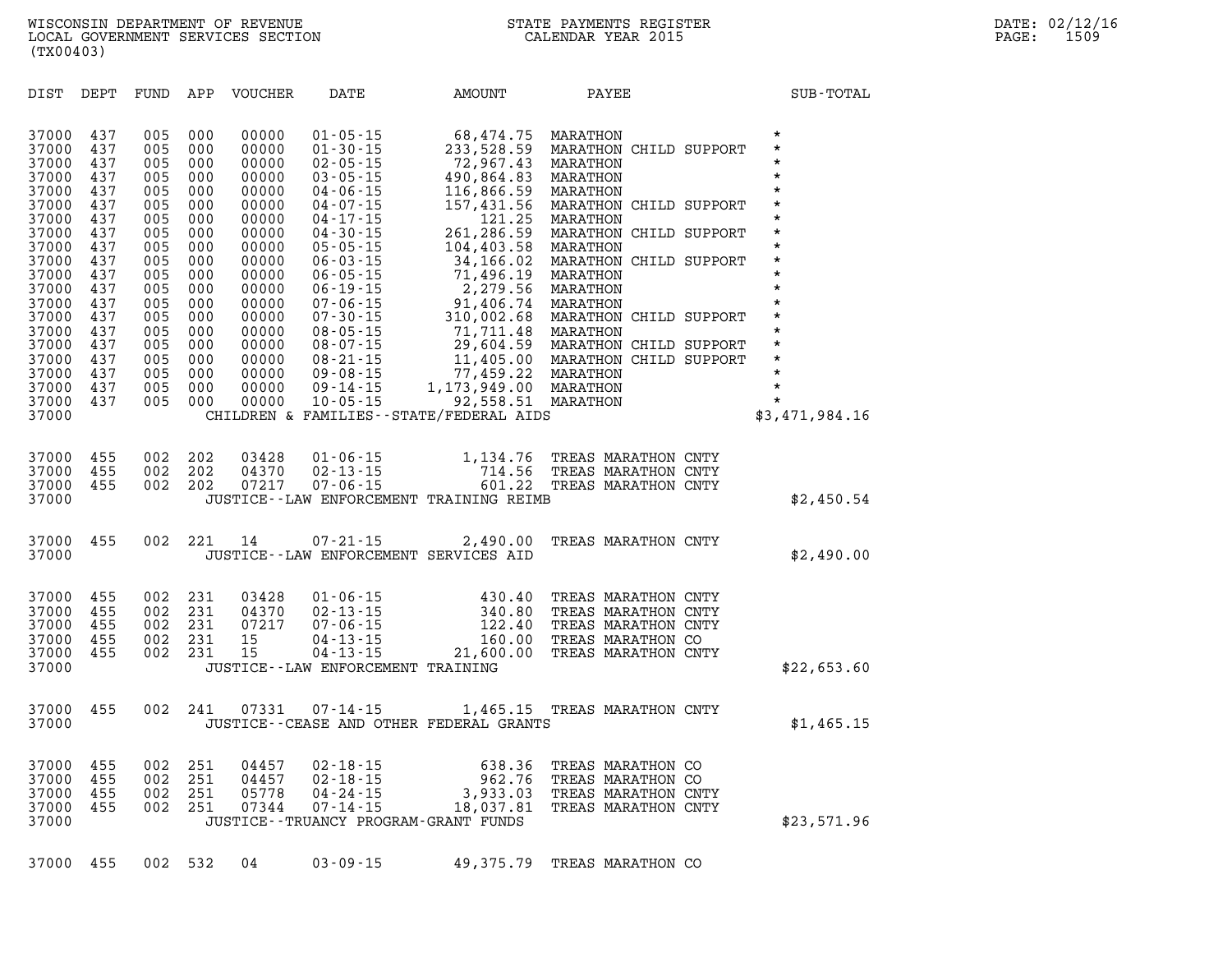| $\mathtt{DATE}$ : | 02/12/16 |
|-------------------|----------|
| $\mathtt{PAGE}$ : | 1510     |

| (TX00403)                                                                                                                  |                                                                                         |                                                                                                                                         |         | LOCAL GOVERNMENT SERVICES SECTION                                                                                 |                                                                                                                                                                                                                                                                                                                                               |                       | CALENDAR YEAR 2015                               |                  | PAGE: | 1510 |
|----------------------------------------------------------------------------------------------------------------------------|-----------------------------------------------------------------------------------------|-----------------------------------------------------------------------------------------------------------------------------------------|---------|-------------------------------------------------------------------------------------------------------------------|-----------------------------------------------------------------------------------------------------------------------------------------------------------------------------------------------------------------------------------------------------------------------------------------------------------------------------------------------|-----------------------|--------------------------------------------------|------------------|-------|------|
| DIST DEPT                                                                                                                  |                                                                                         | FUND APP                                                                                                                                |         | VOUCHER                                                                                                           | DATE                                                                                                                                                                                                                                                                                                                                          | AMOUNT                | PAYEE                                            | <b>SUB-TOTAL</b> |       |      |
| 37000<br>37000                                                                                                             | 455                                                                                     | 002 532                                                                                                                                 |         | 12                                                                                                                | $07 - 27 - 15$<br>JUSTICE - - VICTIM/WITNESS ASSISTANCE SERV                                                                                                                                                                                                                                                                                  |                       | 50,956.84 TREAS MARATHON CO                      | \$100, 332.63    |       |      |
| 37000<br>37000<br>37000<br>37000<br>37000<br>37000<br>37000<br>37000<br>37000<br>37000<br>37000<br>37000<br>37000<br>37000 | 455<br>455<br>455<br>455<br>455<br>455<br>455<br>455<br>455<br>455<br>455<br>455<br>455 | 002<br>002 542<br>002 542<br>002 542<br>002 542<br>002 542<br>002 542<br>002 542<br>002 542<br>002 542<br>002 542<br>002 542<br>002 542 | 542     | 00218<br>00218<br>00322<br>00972<br>03410<br>04075<br>04488<br>04917<br>05362<br>06357<br>06524<br>06711<br>07146 | $07 - 30 - 15$<br>$07 - 30 - 15$<br>07-30-15<br>08-07-15<br>08-07-15<br>07-17-15<br>09-17-15<br>07-15<br>07-15<br>02-17-15<br>02-03-15<br>02-18-15<br>02-18-15<br>02-18-15<br>02-18-15<br>03-10-15<br>18,958.16<br>TREAS MARATHON CO<br>03-10-15<br>03-31-15<br>7,714.00<br>MARATHON CNTY<br>03-31-15<br>7,6<br>JUSTICE - - VICTIM ASSISTANCE | 4,592.96<br>14,228.47 | TREAS MARATHON CO<br>14,228.47 TREAS MARATHON CO | \$116,852.47     |       |      |
| 37000                                                                                                                      | 465                                                                                     |                                                                                                                                         | 002 337 | 01354                                                                                                             | $06 - 24 - 15$                                                                                                                                                                                                                                                                                                                                |                       | 16,491.50 TREAS MARATHON CO                      |                  |       |      |
| 37000                                                                                                                      |                                                                                         |                                                                                                                                         |         |                                                                                                                   | MILITARY AFFAIRS-EMERGENCY MGMT PLANNING                                                                                                                                                                                                                                                                                                      |                       |                                                  | \$16,491.50      |       |      |
| 37000<br>37000<br>37000<br>37000<br>37000<br>37000                                                                         | 465<br>465<br>465<br>465<br>465                                                         | 002 342<br>002 342<br>002 342<br>002 342<br>002 342                                                                                     |         | 00245<br>00246<br>00786<br>00918<br>01425                                                                         | 09-28-15<br>09-28-15<br>09-28-15<br>1,101.00 TREAS MARATHON CO<br>03-19-15<br>1,325.00 TREAS MARATHON CO<br>01-15-15<br>49,656.89 TREAS MARATHON CO<br>$06 - 25 - 15$<br>MILITARY AFFAIRS-EMERGENCY MGMT-FED FUND                                                                                                                             |                       | 46,464.61 TREAS MARATHON CO                      | \$98,747.50      |       |      |
| 37000<br>37000<br>37000                                                                                                    | 465<br>465                                                                              | 002 350<br>002 350                                                                                                                      |         | 00053<br>00593                                                                                                    | $08 - 06 - 15$<br>$01 - 21 - 15$<br>MILITARY AFFAIRS--HOMELAND SEC GRANT                                                                                                                                                                                                                                                                      | 6,765.60<br>2,490.16  | TREAS MARATHON CNTY<br>TREAS MARATHON CO         | \$9,255.76       |       |      |
| 37000<br>37000                                                                                                             | 465                                                                                     |                                                                                                                                         | 072 364 | 01001                                                                                                             | $01 - 20 - 15$<br>MILITARY AFFAIRS-EMER MGMT-PLANNING AID                                                                                                                                                                                                                                                                                     |                       | 16,379.00 TREAS MARATHON CO                      | \$16,379.00      |       |      |
| 37000<br>37000                                                                                                             | 485                                                                                     | 002 127                                                                                                                                 |         | 06040                                                                                                             | $06 - 12 - 15$<br>VETERANS AFFAIRS GRANTS                                                                                                                                                                                                                                                                                                     |                       | 1,300.00 TREAS MARATHON CO                       | \$1,300.00       |       |      |
| 37000<br>37000                                                                                                             | 485                                                                                     | 082 267                                                                                                                                 |         | 06040                                                                                                             | $06 - 12 - 15$<br>VETERANS AFFAIRS -- GRANTS TO COUNTIES                                                                                                                                                                                                                                                                                      |                       | 5,850.00 TREAS MARATHON CO                       | \$5,850.00       |       |      |
| 37000<br>37000                                                                                                             | 485                                                                                     |                                                                                                                                         | 083 370 | 06040                                                                                                             | $06 - 12 - 15$<br>VETERANS AFFAIRS -- GRANTS TO COUNTIES                                                                                                                                                                                                                                                                                      | 5,850.00              | TREAS MARATHON CO                                | \$5,850.00       |       |      |
| 37000                                                                                                                      | 505                                                                                     | 002 155                                                                                                                                 |         | 60063                                                                                                             | $08 - 25 - 15$                                                                                                                                                                                                                                                                                                                                |                       | 10,565.85 TREAS MARATHON CO                      |                  |       |      |

WISCONSIN DEPARTMENT OF REVENUE **STATE PAYMENTS REGISTER**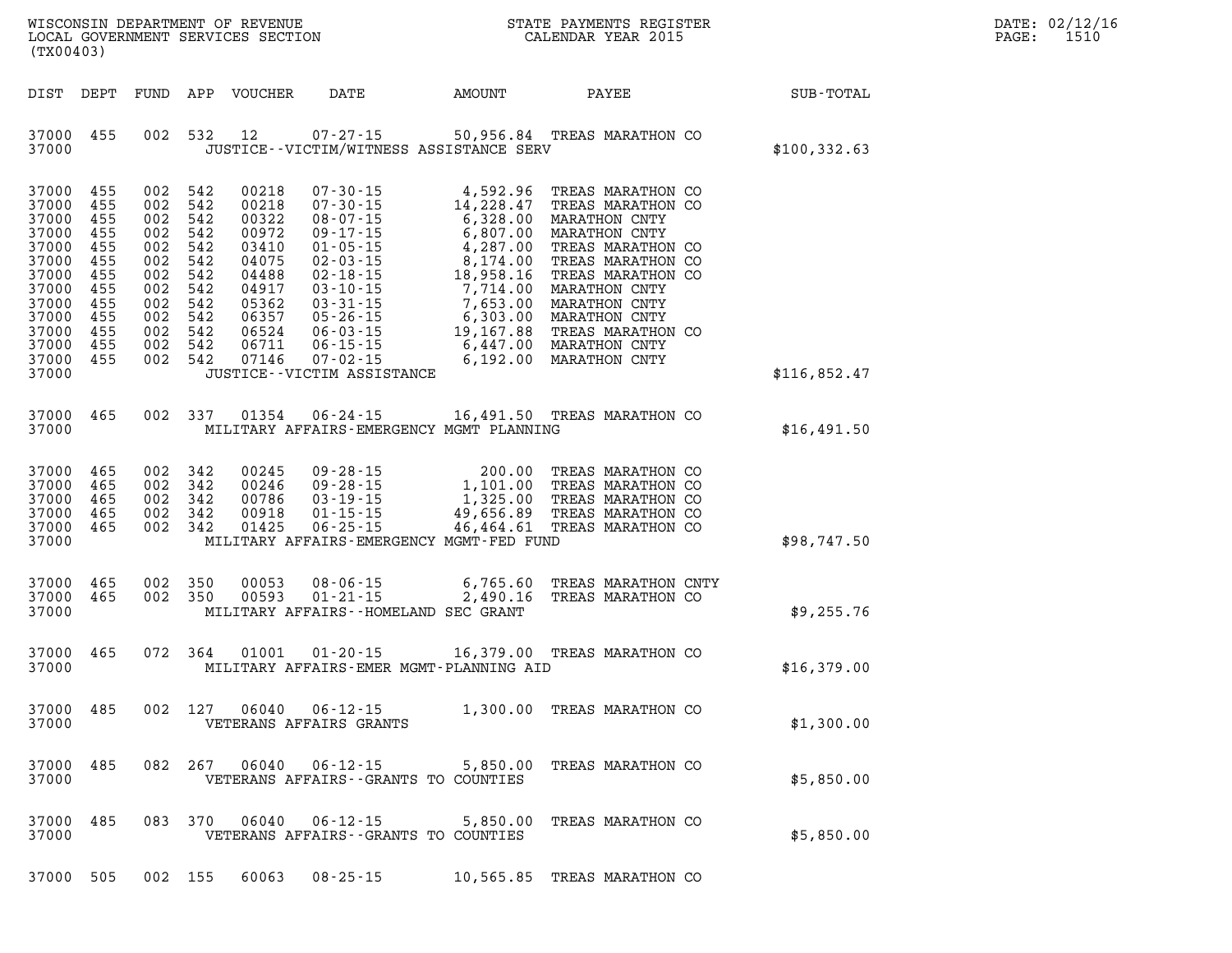| 37000<br>37000 | 505 | 089 | 166 | 04930 01-21-15<br>DOA--LAND INFORMATION FUND | 1,000.00 TREAS MARATHON CO | \$1,000.00 |
|----------------|-----|-----|-----|----------------------------------------------|----------------------------|------------|
|                |     |     |     |                                              |                            |            |

| 37000<br>37000<br>37000<br>37000<br>37000<br>37000<br>37000<br>37000<br>37000<br>37000<br>37000<br>37000<br>37000<br>37000<br>37000<br>37000                                                                                                             | 505<br>505<br>505<br>505<br>505<br>505<br>505<br>505<br>505<br>505<br>505<br>505<br>505<br>505<br>505                                                                                     | 002<br>002<br>002<br>002<br>002<br>002<br>002<br>002<br>002<br>002<br>002<br>002<br>002<br>002<br>002                                                                                     | 155<br>155<br>155<br>155<br>155<br>155<br>155<br>155<br>155<br>155<br>155<br>155<br>155<br>155<br>155                                                                                     | 60105<br>60393<br>60393<br>60494<br>60494<br>60569<br>60569<br>60630<br>60630<br>60711<br>60711<br>60823<br>60823<br>60870<br>60870                                                                                                             | $09 - 09 - 15$            | 09-09-15<br>01-06-15<br>01-06-15<br>01-06-15<br>02-10-15<br>02-10-15<br>03-10-15<br>03-10-15<br>04-07-15<br>04-07-15<br>05-21-15<br>06-23-15<br>06-23-15<br>07-07-15<br>07-07-15<br>07-07-15<br>07-07-15<br>06-23-15<br>07-07-15<br>07-07-15<br>06-23-15<br>07-07-15<br>07<br>DOA-HOUSING ASSISTANCE-FEDERAL FUNDS | 12,843.53 |  | TREAS MARATHON CO<br>TREAS MARATHON CO<br>TREAS MARATHON CO<br>TREAS MARATHON CO<br>TREAS MARATHON CO<br>TREAS MARATHON CO<br>TREAS MARATHON CO<br>TREAS MARATHON CO<br>TREAS MARATHON CO<br>TREAS MARATHON CO<br>TREAS MARATHON CO<br>TREAS MARATHON CO<br>TREAS MARATHON CO<br>TREAS MARATHON CO<br>TREAS MARATHON CO                                                                                                                                                                                                                                                             |  |
|----------------------------------------------------------------------------------------------------------------------------------------------------------------------------------------------------------------------------------------------------------|-------------------------------------------------------------------------------------------------------------------------------------------------------------------------------------------|-------------------------------------------------------------------------------------------------------------------------------------------------------------------------------------------|-------------------------------------------------------------------------------------------------------------------------------------------------------------------------------------------|-------------------------------------------------------------------------------------------------------------------------------------------------------------------------------------------------------------------------------------------------|---------------------------|--------------------------------------------------------------------------------------------------------------------------------------------------------------------------------------------------------------------------------------------------------------------------------------------------------------------|-----------|--|-------------------------------------------------------------------------------------------------------------------------------------------------------------------------------------------------------------------------------------------------------------------------------------------------------------------------------------------------------------------------------------------------------------------------------------------------------------------------------------------------------------------------------------------------------------------------------------|--|
| 37000<br>37000<br>37000<br>37000<br>37000<br>37000<br>37000<br>37000<br>37000<br>37000<br>37000<br>37000<br>37000<br>37000<br>37000<br>37000<br>37000<br>37000<br>37000<br>37000<br>37000<br>37000<br>37000<br>37000<br>37000<br>37000<br>37000<br>37000 | 505<br>505<br>505<br>505<br>505<br>505<br>505<br>505<br>505<br>505<br>505<br>505<br>505<br>505<br>505<br>505<br>505<br>505<br>505<br>505<br>505<br>505<br>505<br>505<br>505<br>505<br>505 | 035<br>035<br>035<br>035<br>035<br>035<br>035<br>035<br>035<br>035<br>035<br>035<br>035<br>035<br>035<br>035<br>035<br>035<br>035<br>035<br>035<br>035<br>035<br>035<br>035<br>035<br>035 | 371<br>371<br>371<br>371<br>371<br>371<br>371<br>371<br>371<br>371<br>371<br>371<br>371<br>371<br>371<br>371<br>371<br>371<br>371<br>371<br>371<br>371<br>371<br>371<br>371<br>371<br>371 | 60063<br>60063<br>60063<br>60105<br>60105<br>60105<br>60393<br>60393<br>60393<br>60494<br>60494<br>60494<br>60569<br>60569<br>60569<br>60630<br>60630<br>60630<br>60711<br>60711<br>60711<br>60823<br>60823<br>60823<br>60870<br>60870<br>60870 | DOA--PUBLIC BENEFITS FUND |                                                                                                                                                                                                                                                                                                                    |           |  | TREAS MARATHON CO<br>TREAS MARATHON CO<br>TREAS MARATHON CO<br>TREAS MARATHON CO<br>TREAS MARATHON CO<br>TREAS MARATHON CO<br>TREAS MARATHON CO<br>TREAS MARATHON CO<br>TREAS MARATHON CO<br>TREAS MARATHON CO<br>TREAS MARATHON CO<br>TREAS MARATHON CO<br>TREAS MARATHON CO<br>TREAS MARATHON CO<br>TREAS MARATHON CO<br>TREAS MARATHON CO<br>TREAS MARATHON CO<br>TREAS MARATHON CO<br>TREAS MARATHON CO<br>TREAS MARATHON CO<br>TREAS MARATHON CO<br>TREAS MARATHON CO<br>TREAS MARATHON CO<br>TREAS MARATHON CO<br>TREAS MARATHON CO<br>TREAS MARATHON CO<br>TREAS MARATHON CO |  |

**DIST DEPT FUND APP VOUCHER DATE AMOUNT PAYEE SUB-TOTAL** 

**37000 505 002 155 60063 08-25-15 13,375.21 TREAS MARATHON CO 37000 505 002 155 60105 09-09-15 6,022.89 TREAS MARATHON CO** 

\$100,295.72

\$152,565.16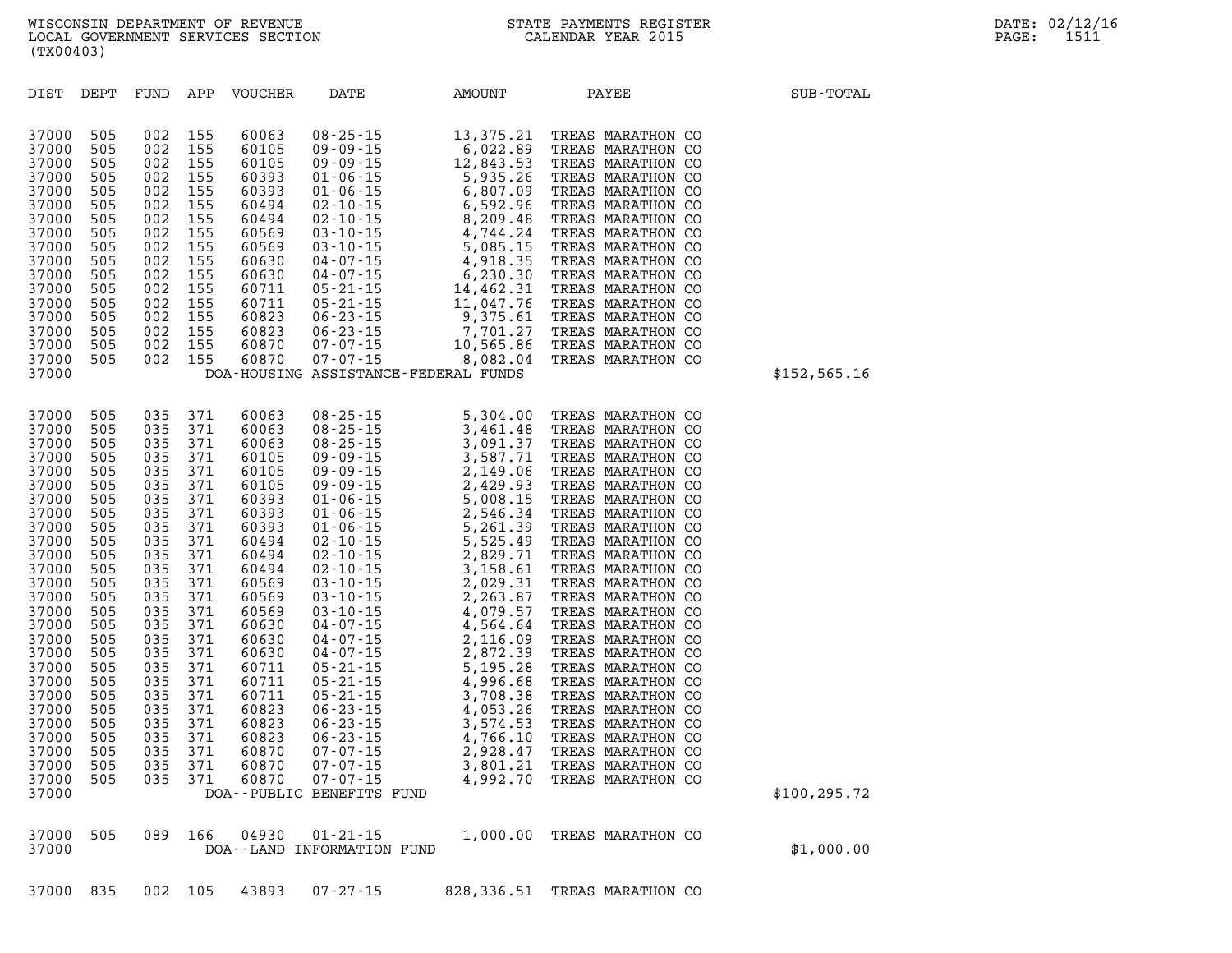| (TX00403)               |            |            |            | WISCONSIN DEPARTMENT OF REVENUE<br>LOCAL GOVERNMENT SERVICES SECTION |                                              | STATE PAYMENTS REGISTER<br>CALENDAR YEAR 2015             | DATE: 02/12/16<br>$\mathtt{PAGE}$ :<br>1512                  |                 |  |
|-------------------------|------------|------------|------------|----------------------------------------------------------------------|----------------------------------------------|-----------------------------------------------------------|--------------------------------------------------------------|-----------------|--|
| DIST                    | DEPT       | FUND       | APP        | VOUCHER                                                              | DATE                                         | AMOUNT                                                    | PAYEE                                                        | SUB-TOTAL       |  |
| 37000                   |            |            |            |                                                                      | REVENUE - - STATE SHARED REVENUES            |                                                           |                                                              | \$828,336.51    |  |
| 37000<br>37000          | 835        | 002        | 109        | 01037                                                                | 07-27-15<br>REVENUE--EXEMPT COMPUTER AID     |                                                           | 325,849.00 TREAS MARATHON CO                                 | \$325,849.00    |  |
| 37000<br>37000<br>37000 | 835<br>835 | 002<br>002 | 302<br>302 | 10056<br>11056                                                       | 07-27-15                                     | 11,166,051.06<br>REVENUE-FIRST DOLLAR/SCHOOL LEVY CREDITS | TREAS MARATHON CO<br>07-27-15 2,652,579.69 TREAS MARATHON CO | \$13,818,630.75 |  |
| 37000<br>37000          | 835        | 021        | 363        | 37195                                                                | $03 - 23 - 15$<br>REVENUE - - LOTTERY CREDIT | 3,302,140.25                                              | TREAS MARATHON CO                                            | \$3,302,140.25  |  |
| 37000                   |            |            |            |                                                                      | DISTRICT TOTAL APPROPRIATIONS                |                                                           |                                                              | \$34,021,898.62 |  |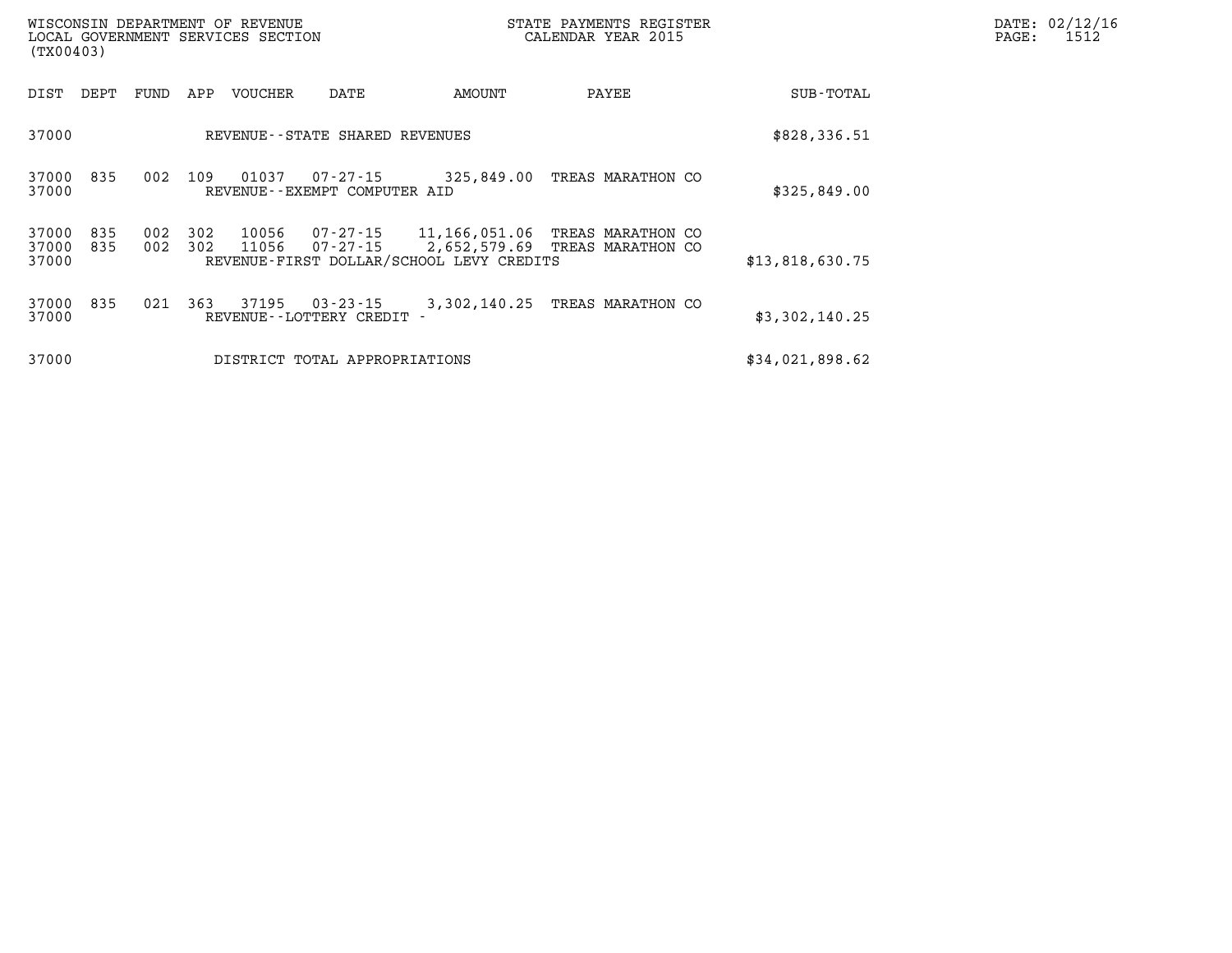| WISCONSIN DEPARTMENT OF REVENUE      | PAYMENTS REGISTER<br>3TATE | DATE: | 02/12/16  |
|--------------------------------------|----------------------------|-------|-----------|
| LOCAL<br>GOVERNMENT SERVICES SECTION | CALENDAR YEAR 2015         | PAGE  | $1 - 1 -$ |

| LOCAL GOVERNMENT SERVICES SECTION CALENDAR YEAR 2015<br>(TX00403) |           |  |  |  |                                     |                                          |                                                                                                                                                                                                          |                                                              | PAGE: | 1513 |
|-------------------------------------------------------------------|-----------|--|--|--|-------------------------------------|------------------------------------------|----------------------------------------------------------------------------------------------------------------------------------------------------------------------------------------------------------|--------------------------------------------------------------|-------|------|
|                                                                   |           |  |  |  |                                     |                                          |                                                                                                                                                                                                          | DIST DEPT FUND APP VOUCHER DATE AMOUNT PAYEE PAYEE SUB-TOTAL |       |      |
| 37002                                                             |           |  |  |  |                                     | SAFETY/PROF SERV--FIRE INSURANCE DUES    | 37002 165 002 225 00902 06-25-15 2,470.18 TREAS TN BERGEN                                                                                                                                                | \$2,470.18                                                   |       |      |
| 37002 370                                                         |           |  |  |  |                                     |                                          | 002 503 18205 07-29-15 29,607.31 TREAS TN BERGEN<br>2221.72 TOWN SHARE                                                                                                                                   |                                                              |       |      |
| 37002 370<br>37002                                                |           |  |  |  |                                     | NAT RESOURCES--AIDS IN LIEU OF TAXES     | 2221.72 TOWN SHA<br>002 503 18205 07-29-15 152.03 TREAS TN BERGEN                                                                                                                                        | \$29,759.34                                                  |       |      |
| 37002                                                             |           |  |  |  |                                     | NAT RESOURCES--FOREST CROP/MFL/CO FOREST | 37002 370 012 571 39151 06-02-15 483.08 TREAS TN BERGEN                                                                                                                                                  | \$483.08                                                     |       |      |
| 37002 370<br>37002 370<br>37002                                   |           |  |  |  |                                     | NAT RESOURCES--AIDS IN LIEU OF TAXES     | 012 579  20416  04-03-15  3,396.61 TREAS TN BERGEN<br>012 579  20416  04-03-15  605.71 TREAS TN BERGEN                                                                                                   | \$4.002.32                                                   |       |      |
| 37002                                                             |           |  |  |  |                                     | NAT RESOURCES--RU RECYCLING GRANT        | 37002 370 074 670 42813 05-29-15 817.21 TREAS TN BERGEN                                                                                                                                                  | \$817.21                                                     |       |      |
| 37002 395<br>37002<br>37002 395<br>37002 395<br>37002             | 395       |  |  |  |                                     | TRANSPORTATION - GENERAL TRANSP AIDS-GTA | 011 191 38905 01-05-15 13,073.00 TOWN OF BERGEN<br>011 191 46905 04-06-15 13,073.00 TOWN OF BERGEN<br>011 191 54905 07-06-15 13,073.00 TOWN OF BERGEN<br>011 191 66905 10-05-15 13,073.00 TOWN OF BERGEN | \$52, 292.00                                                 |       |      |
| 37002                                                             |           |  |  |  | REVENUE--STATE SHARED REVENUES      |                                          | 37002 835 002 105 43836 07-27-15 1,903.53 TREAS TN BERGEN                                                                                                                                                | \$1,903.53                                                   |       |      |
| 37002                                                             | 37002 835 |  |  |  | REVENUE--EXEMPT COMPUTER AID        |                                          | 002 109 02845 07-27-15 2.00 TREAS TN BERGEN                                                                                                                                                              | \$2.00                                                       |       |      |
|                                                                   |           |  |  |  | 37002 DISTRICT TOTAL APPROPRIATIONS |                                          |                                                                                                                                                                                                          | \$91,729.66                                                  |       |      |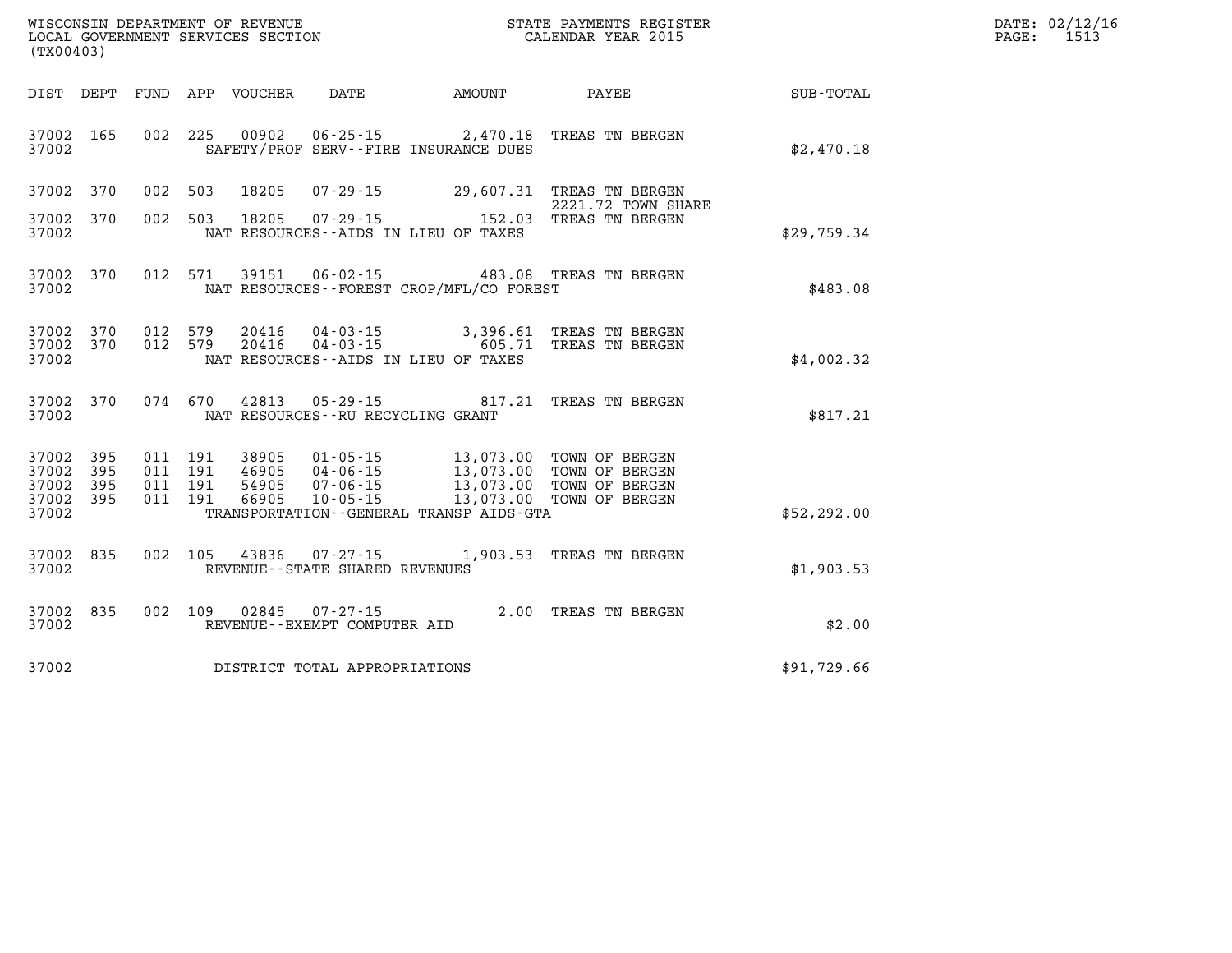| WISCONSIN DEPARTMENT OF REVENUE<br>LOCAL GOVERNMENT SERVICES SECTION<br>(TX00403) |     |                   |                              |                  |                                                          |                                                                                                                                                                                                               | STATE PAYMENTS REGISTER<br>CALENDAR YEAR 2015   |              | DATE: 02/12/16<br>$\mathtt{PAGE}$ :<br>1514 |
|-----------------------------------------------------------------------------------|-----|-------------------|------------------------------|------------------|----------------------------------------------------------|---------------------------------------------------------------------------------------------------------------------------------------------------------------------------------------------------------------|-------------------------------------------------|--------------|---------------------------------------------|
| DIST DEPT                                                                         |     |                   |                              | FUND APP VOUCHER | DATE                                                     | AMOUNT                                                                                                                                                                                                        | PAYEE                                           | SUB-TOTAL    |                                             |
| 37004 165<br>37004                                                                |     |                   |                              |                  |                                                          | SAFETY/PROF SERV--FIRE INSURANCE DUES                                                                                                                                                                         | 002 225 00903 06-25-15 2,574.79 TREAS TN BERLIN | \$2,574.79   |                                             |
| 37004 370<br>37004 370<br>37004                                                   |     | 000               | 001<br>000 001               |                  |                                                          | NAT RESOURCES-SEVERANCE/YIELD/WITHDRAWAL                                                                                                                                                                      |                                                 | \$1,122.96   |                                             |
| 37004 370<br>37004                                                                |     |                   | 012 571                      |                  |                                                          | NAT RESOURCES--FOREST CROP/MFL/CO FOREST                                                                                                                                                                      | 39152  06-02-15  490.28  TREAS TN BERLIN        | \$490.28     |                                             |
| 37004 395<br>37004<br>37004 395<br>37004 395<br>37004                             | 395 | 011<br>011<br>011 | 191<br>191<br>191<br>011 191 |                  | 66906 10-05-15                                           | 38906  01-05-15  25,625.77  TOWN OF BERLIN<br>46906  04-06-15  25,625.77  TOWN OF BERLIN<br>54906  07-06-15  25,625.77  TOWN OF BERLIN<br>25,625.79 TOWN OF BERLIN<br>TRANSPORTATION--GENERAL TRANSP AIDS-GTA |                                                 | \$102,503.10 |                                             |
| 37004 835<br>37004                                                                |     |                   |                              |                  | 002 105 43837 07-27-15<br>REVENUE--STATE SHARED REVENUES |                                                                                                                                                                                                               | 5,277.71 TREAS TN BERLIN                        | \$5,277.71   |                                             |
| 37004 835<br>37004                                                                |     |                   |                              |                  | 002 109 02846 07-27-15<br>REVENUE--EXEMPT COMPUTER AID   |                                                                                                                                                                                                               | 35.00 TREAS TN BERLIN                           | \$35.00      |                                             |
| 37004                                                                             |     |                   |                              |                  | DISTRICT TOTAL APPROPRIATIONS                            |                                                                                                                                                                                                               |                                                 | \$112,003.84 |                                             |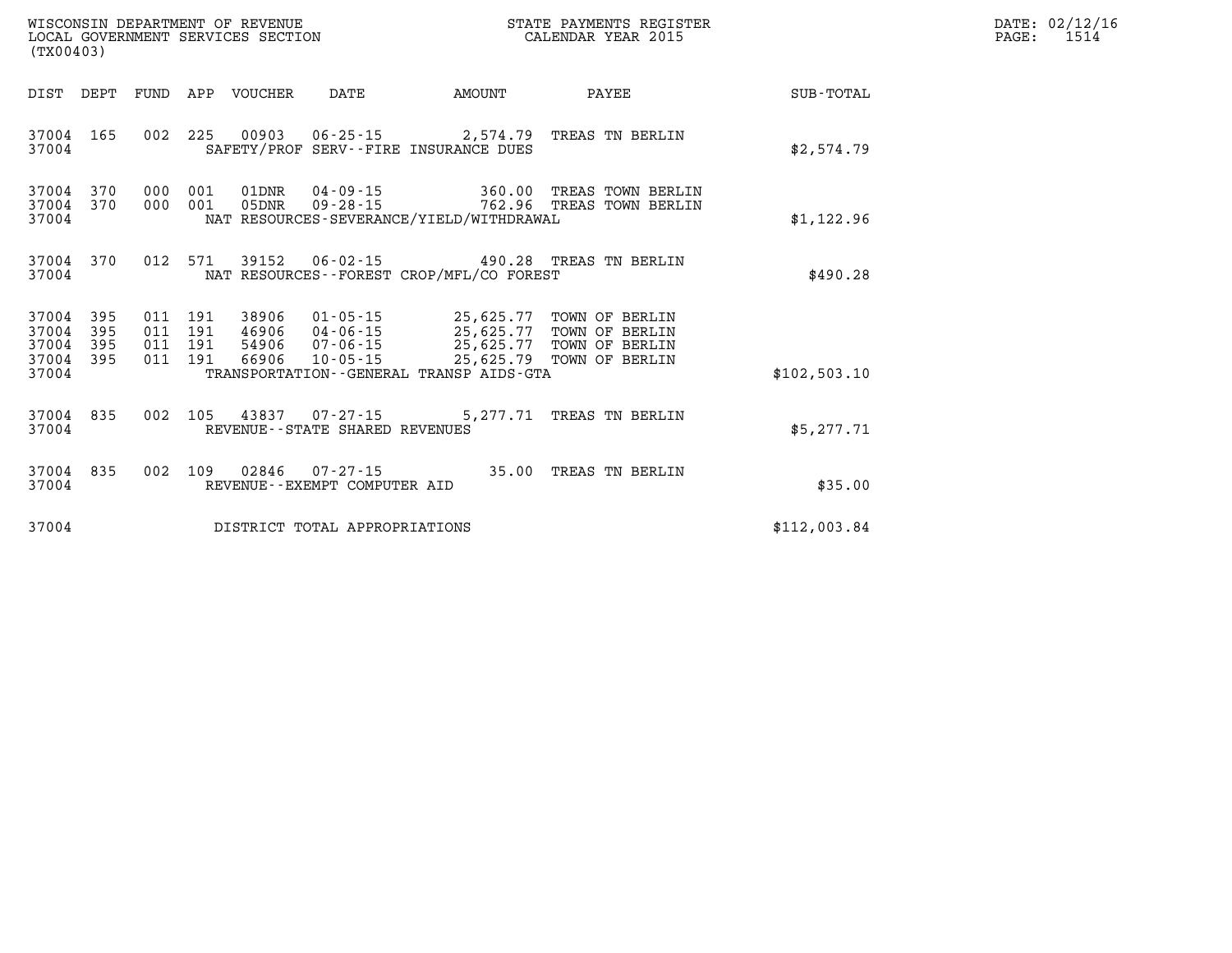| (TX00403)                                                       |                                                                                                                                                                                                                                                                                                                                                                                           |             | DATE: 02/12/16<br>PAGE:<br>1515 |
|-----------------------------------------------------------------|-------------------------------------------------------------------------------------------------------------------------------------------------------------------------------------------------------------------------------------------------------------------------------------------------------------------------------------------------------------------------------------------|-------------|---------------------------------|
|                                                                 | DIST DEPT FUND APP VOUCHER DATE AMOUNT PAYEE TOTAL                                                                                                                                                                                                                                                                                                                                        |             |                                 |
| 37006 165<br>37006                                              | 002 225 00904 06-25-15 1,085.69 TREAS TN BERN<br>SAFETY/PROF SERV--FIRE INSURANCE DUES                                                                                                                                                                                                                                                                                                    | \$1,085.69  |                                 |
| 37006 370<br>37006 370<br>37006                                 | 000 001 01DNR 04-09-15 127.97 TREAS TOWN BERN<br>000 001 05DNR 09-28-15 2,372.35 TREAS TOWN BERN<br>NAT RESOURCES-SEVERANCE/YIELD/WITHDRAWAL                                                                                                                                                                                                                                              | \$2,500.32  |                                 |
| 37006 370<br>37006 370<br>37006                                 | 012 571 39153 06-02-15 1,136.63 TREAS TN BERN<br>012 571 39153 06-02-15 60.73 TREAS TN BERN<br>NAT RESOURCES--FOREST CROP/MFL/CO FOREST                                                                                                                                                                                                                                                   | \$1, 217.36 |                                 |
| 37006 370<br>37006                                              | 074 670 42814 05-29-15 1,114.14 TREAS TN BERN<br>NAT RESOURCES -- RU RECYCLING GRANT                                                                                                                                                                                                                                                                                                      | \$1,114.14  |                                 |
| 37006 370<br>37006                                              | 074 673 42814 05-29-15 157.05 TREAS TN BERN<br>NAT RESOURCES--RU CONSOLIDATED GRANT                                                                                                                                                                                                                                                                                                       | \$157.05    |                                 |
| 37006 395<br>395<br>37006<br>37006<br>395<br>37006 395<br>37006 | $\begin{array}{cccc} 011 & 191 & 38907 & 01\cdot 05\cdot 15 & 19,674.87 & \text{TOWN OF BERN} \\ 011 & 191 & 46907 & 04\cdot 06\cdot 15 & 19,674.87 & \text{TOWN OF BERN} \\ 011 & 191 & 54907 & 07\cdot 06\cdot 15 & 19,674.87 & \text{TOWN OF BERN} \\ 011 & 191 & 66907 & 10\cdot 05\cdot 15 & 19,674.87 & \text{TOWN OF BERN} \end{array}$<br>TRANSPORTATION--GENERAL TRANSP AIDS-GTA | \$78,699.48 |                                 |
| 37006 835<br>37006                                              | 002 105 43838 07-27-15 8,733.67 TREAS TN BERN<br>REVENUE--STATE SHARED REVENUES                                                                                                                                                                                                                                                                                                           | \$8,733.67  |                                 |
| 37006 835<br>37006                                              | 002 109 02847 07-27-15 6.00 TREAS TN BERN<br>REVENUE--EXEMPT COMPUTER AID                                                                                                                                                                                                                                                                                                                 | \$6.00      |                                 |

**37006 DISTRICT TOTAL APPROPRIATIONS \$93,513.71**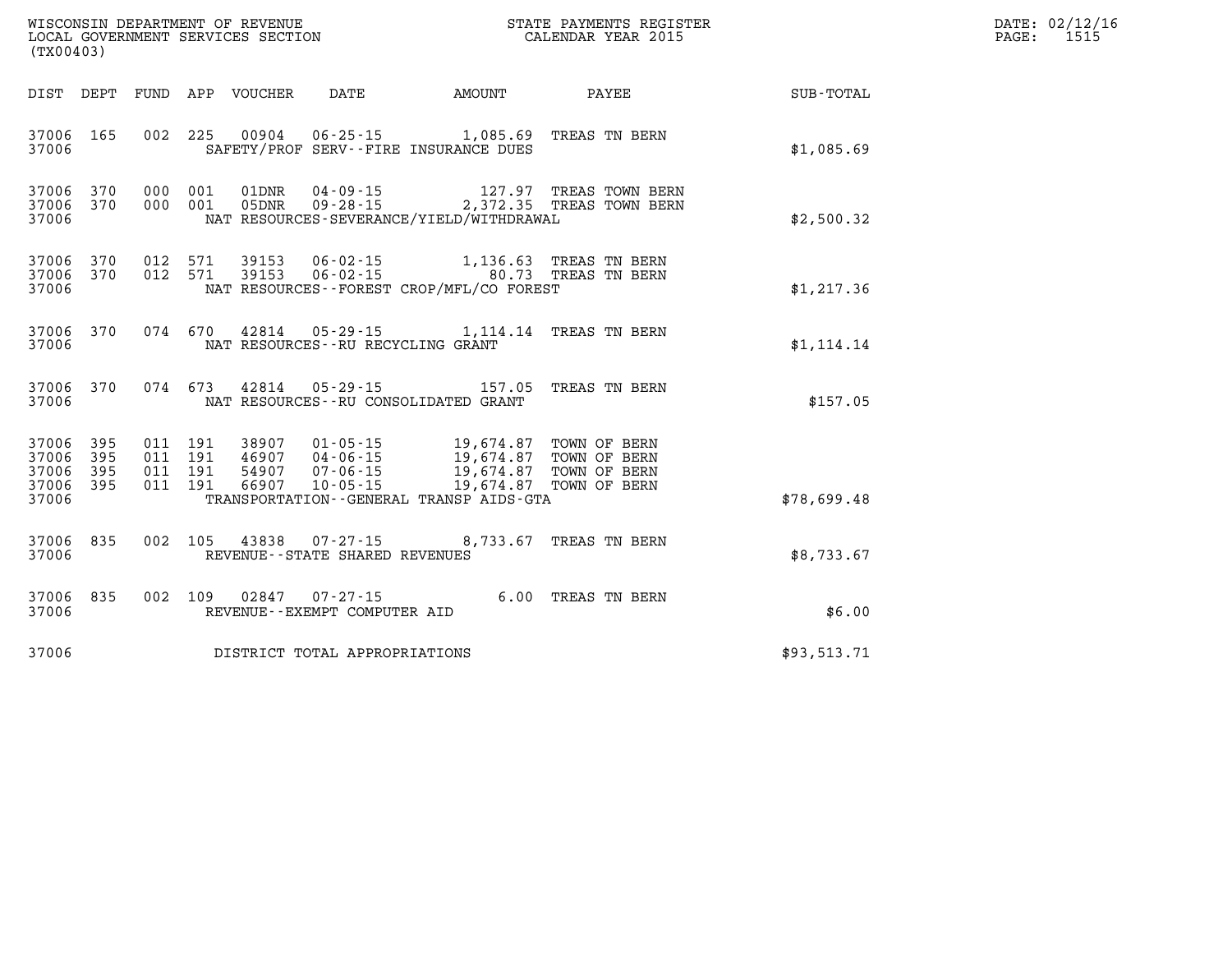| WISCONSIN DEPARTMENT OF REVENUE<br>LOCAL GOVERNMENT SERVICES SECTION<br>(TX00403) |            |                                          |  |                            |                                                  |                                              |                                                                                                                                                                                                                  |              | DATE: 02/12/16<br>$\mathtt{PAGE}$ :<br>1516 |
|-----------------------------------------------------------------------------------|------------|------------------------------------------|--|----------------------------|--------------------------------------------------|----------------------------------------------|------------------------------------------------------------------------------------------------------------------------------------------------------------------------------------------------------------------|--------------|---------------------------------------------|
|                                                                                   |            |                                          |  | DIST DEPT FUND APP VOUCHER | DATE                                             | AMOUNT                                       | PAYEE                                                                                                                                                                                                            | SUB-TOTAL    |                                             |
| 37008 165<br>37008                                                                |            |                                          |  |                            |                                                  | SAFETY/PROF SERV--FIRE INSURANCE DUES        | 002 225 00905 06-25-15 2,751.51 TREAS TN BEVENT                                                                                                                                                                  | \$2,751.51   |                                             |
| 37008 370<br>37008                                                                |            | 000 001                                  |  | 05DNR                      |                                                  | NAT RESOURCES-SEVERANCE/YIELD/WITHDRAWAL     | 09-28-15 961.36 TREAS TOWN BEVENT                                                                                                                                                                                | \$961.36     |                                             |
| 37008 370                                                                         |            | 002 503                                  |  | 17612                      |                                                  |                                              | 01-12-15 165.18 TREAS TN BEVENT                                                                                                                                                                                  |              |                                             |
| 37008                                                                             |            |                                          |  |                            |                                                  | NAT RESOURCES--AIDS IN LIEU OF TAXES         | 12.95 TOWN SHARE                                                                                                                                                                                                 | \$165.18     |                                             |
| 37008 370<br>37008 370<br>37008                                                   |            | 012 571<br>012 571                       |  | 39154<br>39154             |                                                  | NAT RESOURCES - - FOREST CROP/MFL/CO FOREST  | 06-02-15 679.59 TREAS TN BEVENT 06-02-15 16.41 TREAS TN BEVENT                                                                                                                                                   | \$696.00     |                                             |
| 37008 370<br>37008                                                                |            | 012 579                                  |  |                            | 20417 04-03-15                                   | NAT RESOURCES--AIDS IN LIEU OF TAXES         | 17.33 TREAS TN BEVENT                                                                                                                                                                                            | \$17.33      |                                             |
| 37008                                                                             | 37008 370  | 074 670                                  |  |                            | NAT RESOURCES - - RU RECYCLING GRANT             |                                              | 42815 05-29-15 1,601.92 TREAS TN BEVENT                                                                                                                                                                          | \$1,601.92   |                                             |
| 37008 395<br>37008<br>37008<br>37008 395                                          | 395<br>395 | 011 191<br>011 191<br>011 191<br>011 191 |  |                            | $10 - 05 - 15$                                   |                                              | 38908  01-05-15  31,609.71  TOWN OF BEVENT<br>46908  04-06-15  31,609.71  TOWN OF BEVENT<br>54908  07-06-15  31,609.71  TOWN OF BEVENT<br>66908  10-05-15  31,609.71  TOWN OF BEVENT<br>31,609.71 TOWN OF BEVENT |              |                                             |
| 37008                                                                             |            |                                          |  |                            |                                                  | TRANSPORTATION - - GENERAL TRANSP AIDS - GTA |                                                                                                                                                                                                                  | \$126,438.84 |                                             |
| 37008 835<br>37008                                                                |            | 002 105                                  |  | 43839                      | $07 - 27 - 15$<br>REVENUE--STATE SHARED REVENUES |                                              | 2,982.12 TREAS TN BEVENT                                                                                                                                                                                         | \$2,982.12   |                                             |
| 37008 835<br>37008                                                                |            | 002 109                                  |  | 02848                      | 07-27-15<br>REVENUE--EXEMPT COMPUTER AID         |                                              | 15.00 TREAS TN BEVENT                                                                                                                                                                                            | \$15.00      |                                             |
| 37008                                                                             |            |                                          |  |                            | DISTRICT TOTAL APPROPRIATIONS                    |                                              |                                                                                                                                                                                                                  | \$135,629.26 |                                             |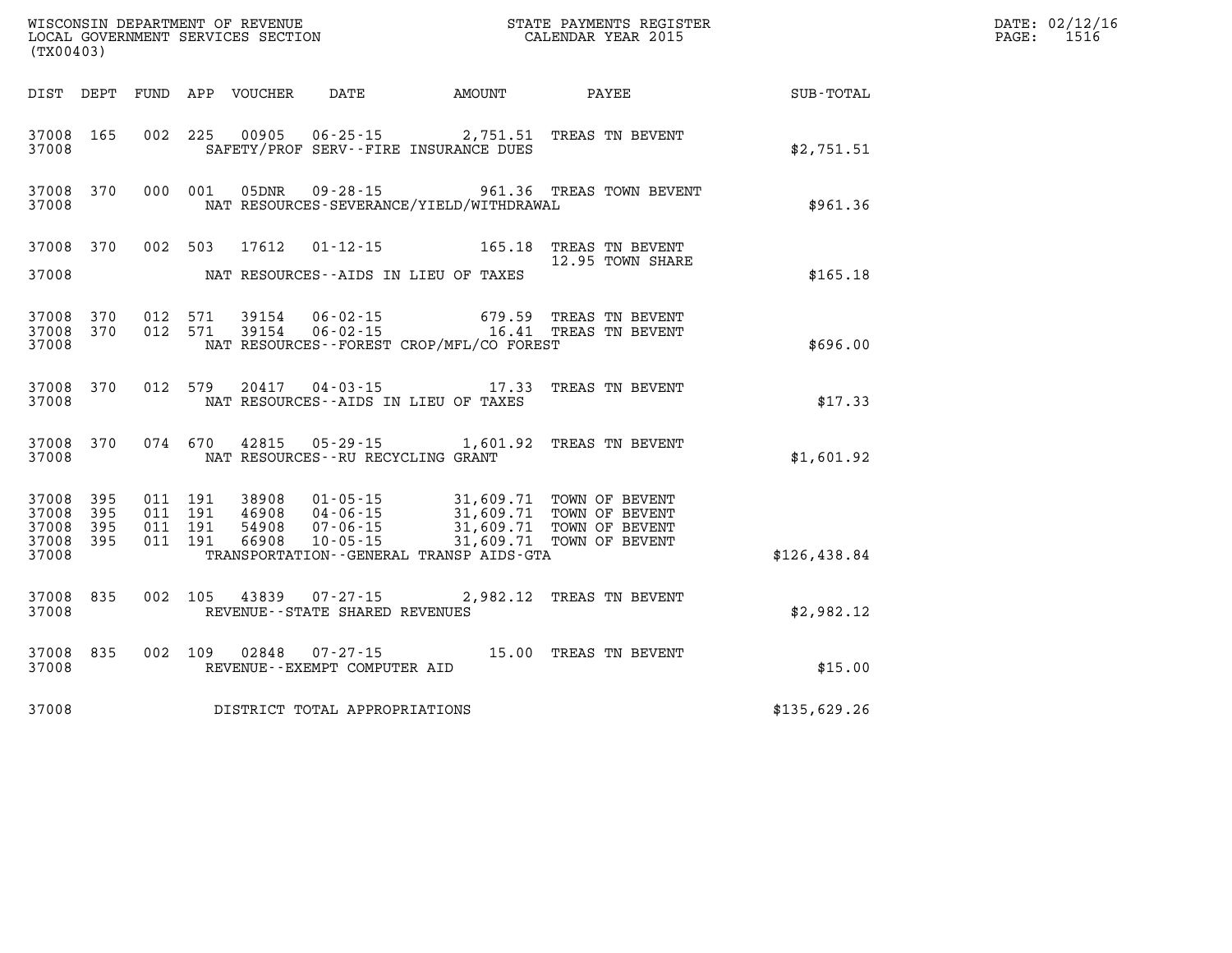| WISCONSIN DEPARTMENT OF REVENUE<br>LOCAL GOVERNMENT SERVICES SECTION<br>(TYOO403)<br>(TX00403) |           |                               |  |               |                                                        | STATE PAYMENTS REGISTER<br>CALENDAR YEAR 2015                            |                                                                                                                                                                                     |               | DATE: 02/12/16<br>1517<br>PAGE: |
|------------------------------------------------------------------------------------------------|-----------|-------------------------------|--|---------------|--------------------------------------------------------|--------------------------------------------------------------------------|-------------------------------------------------------------------------------------------------------------------------------------------------------------------------------------|---------------|---------------------------------|
|                                                                                                |           |                               |  |               |                                                        | DIST DEPT FUND APP VOUCHER DATE AMOUNT                                   | PAYEE                                                                                                                                                                               | SUB-TOTAL     |                                 |
| 37010 165<br>37010                                                                             |           |                               |  |               |                                                        | 002 225 00906 06-25-15 1,548.87<br>SAFETY/PROF SERV--FIRE INSURANCE DUES | TREAS TN BRIGHTON                                                                                                                                                                   | \$1,548.87    |                                 |
| 37010                                                                                          | 37010 370 |                               |  |               |                                                        | NAT RESOURCES - - FOREST CROP/MFL/CO FOREST                              | 012 571 39155 06-02-15 182.72 TREAS TN BRIGHTON                                                                                                                                     | \$182.72      |                                 |
| 37010                                                                                          | 37010 370 |                               |  |               |                                                        | NAT RESOURCES--AIDS IN LIEU OF TAXES                                     | 012 579 20418 04-03-15 34.43 TREAS TN BRIGHTON                                                                                                                                      | \$34.43       |                                 |
| 37010                                                                                          | 37010 370 |                               |  |               |                                                        | NAT RESOURCES--RU RECYCLING GRANT                                        | 074 670 42816 05-29-15 1,165.18 TREAS TN BRIGHTON                                                                                                                                   | \$1,165.18    |                                 |
| 37010 395<br>37010                                                                             | 395       | 011 191<br>011 191<br>011 191 |  |               |                                                        |                                                                          | 38909  01-05-15  27,084.60  TOWN OF BRIGHTON<br>46909 04-06-15 27,084.60 TOWN OF BRIGHTON<br>54909 07-06-15 27,084.60 TOWN OF BRIGHTON<br>66909 10-05-15 27,084.60 TOWN OF BRIGHTON |               |                                 |
| 37010 395<br>37010 395<br>37010                                                                |           | 011 191                       |  |               |                                                        | TRANSPORTATION--GENERAL TRANSP AIDS-GTA                                  |                                                                                                                                                                                     | \$108,338.40  |                                 |
| 37010                                                                                          | 37010 835 | 002 105                       |  |               | REVENUE--STATE SHARED REVENUES                         |                                                                          | 43840  07-27-15  8,873.34  TREAS TN BRIGHTON                                                                                                                                        | \$8,873.34    |                                 |
| 37010                                                                                          | 37010 835 |                               |  |               | 002 109 02849 07-27-15<br>REVENUE--EXEMPT COMPUTER AID |                                                                          | 61.00 TREAS TN BRIGHTON                                                                                                                                                             | \$61.00       |                                 |
| 37010                                                                                          | 37010 835 |                               |  | 002 501 00002 | 02-02-15                                               | DOA-PAYMENT FOR MUNICIPAL SERVICES AID                                   | 56.11 TREAS TN BRIGHTON                                                                                                                                                             | \$56.11       |                                 |
| 37010                                                                                          |           |                               |  |               | DISTRICT TOTAL APPROPRIATIONS                          |                                                                          |                                                                                                                                                                                     | \$120, 260.05 |                                 |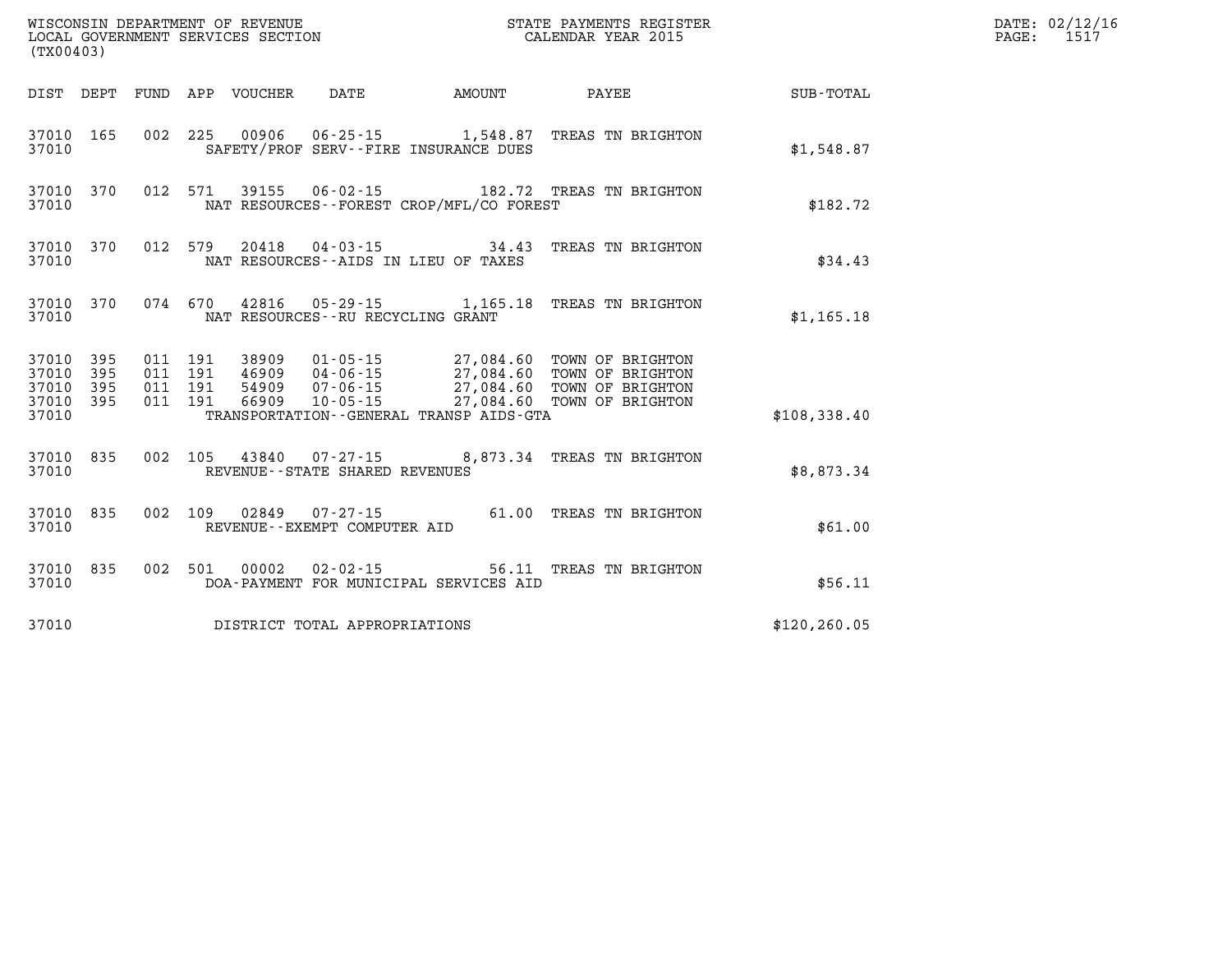| (TX00403)                        |                                |  |  |                                 |                                   |                                          |                                                            |               | DATE: 02/12/16<br>PAGE: 1518 |
|----------------------------------|--------------------------------|--|--|---------------------------------|-----------------------------------|------------------------------------------|------------------------------------------------------------|---------------|------------------------------|
|                                  |                                |  |  | DIST DEPT FUND APP VOUCHER DATE |                                   |                                          | AMOUNT PAYEE                                               | SUB-TOTAL     |                              |
| 37012                            |                                |  |  |                                 |                                   | SAFETY/PROF SERV--FIRE INSURANCE DUES    | 37012 165 002 225 00907 06-25-15 2,687.74 TREAS TN CASSEL  | \$2,687.74    |                              |
| 37012                            |                                |  |  |                                 |                                   | NAT RESOURCES--FOREST CROP/MFL/CO FOREST | 37012 370 012 571 39156 06-02-15 32.20 TREAS TN CASSEL     | \$32.20       |                              |
| 37012                            |                                |  |  |                                 | NAT RESOURCES--RU RECYCLING GRANT |                                          | 37012 370 074 670 42817 05-29-15 2,220.97 TREAS TN CASSEL  | \$2,220.97    |                              |
| 37012<br>37012<br>37012<br>37012 | 395<br>395<br>395<br>37012 395 |  |  |                                 |                                   | TRANSPORTATION--GENERAL TRANSP AIDS-GTA  |                                                            | \$105, 299.64 |                              |
| 37012                            |                                |  |  |                                 |                                   | DOA--TRANSMISSION LINE FEE DISTRIBUTION  | 37012 505 002 174 58240 04-30-15 22,956.00 TREAS TN CASSEL | \$22,956.00   |                              |
| 37012                            |                                |  |  |                                 | REVENUE - - STATE SHARED REVENUES |                                          | 37012 835 002 105 43841 07-27-15 4,491.44 TREAS TN CASSEL  | \$4.491.44    |                              |
| 37012                            | 37012 835                      |  |  |                                 | REVENUE--EXEMPT COMPUTER AID      |                                          | 002 109 02850 07-27-15 18.00 TREAS TN CASSEL               | \$18.00       |                              |
| 37012                            |                                |  |  |                                 | DISTRICT TOTAL APPROPRIATIONS     |                                          |                                                            | \$137,705.99  |                              |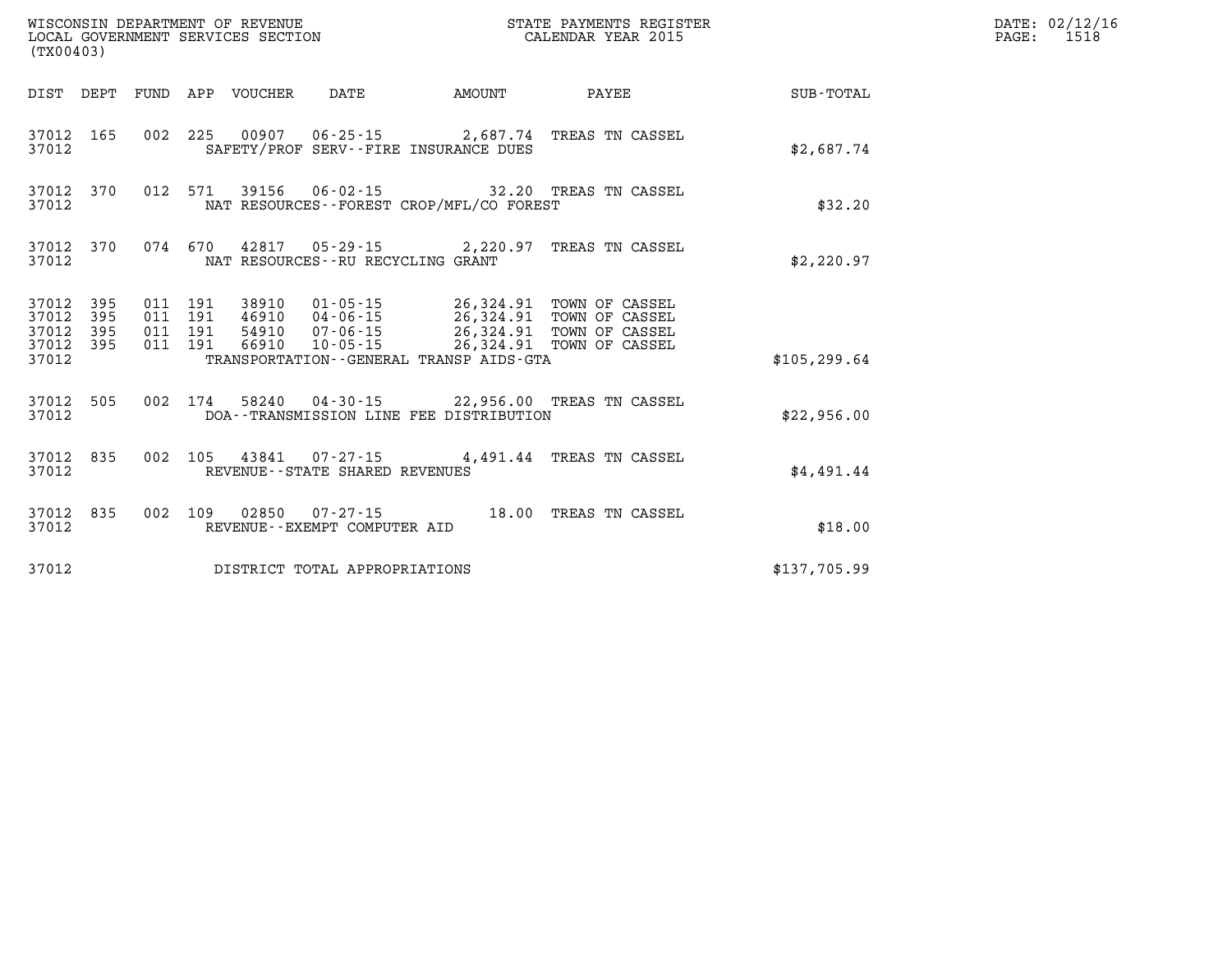| (TX00403) |                                                  |  |                                 |                                      |                                          |                                                                                                                                                                                                                      |               | DATE: 02/12/16<br>$\mathtt{PAGE:}$<br>1519 |
|-----------|--------------------------------------------------|--|---------------------------------|--------------------------------------|------------------------------------------|----------------------------------------------------------------------------------------------------------------------------------------------------------------------------------------------------------------------|---------------|--------------------------------------------|
|           |                                                  |  | DIST DEPT FUND APP VOUCHER DATE |                                      | <b>AMOUNT</b>                            | <b>PAYEE</b>                                                                                                                                                                                                         | SUB-TOTAL     |                                            |
| 37014     | 37014 165                                        |  |                                 |                                      | SAFETY/PROF SERV--FIRE INSURANCE DUES    | 002 225 00908 06-25-15 4,402.28 TREAS TN CLEVELAND                                                                                                                                                                   | \$4,402.28    |                                            |
| 37014     | 37014 370                                        |  |                                 |                                      | NAT RESOURCES--FOREST CROP/MFL/CO FOREST | 012 571 39157 06-02-15 49.65 TREAS TN CLEVELAND                                                                                                                                                                      | \$49.65       |                                            |
| 37014     |                                                  |  |                                 | NAT RESOURCES - - RU RECYCLING GRANT |                                          | 37014 370 074 670 42818 05-29-15 1,446.57 TREAS TN CLEVELAND                                                                                                                                                         | \$1,446.57    |                                            |
| 37014     | 37014 395                                        |  |                                 | TRANSPORTATION--FLOOD DAMAGE AID     |                                          | 011 174 62253 10-09-15 9,902.95 TREAS TN CLEVELAND                                                                                                                                                                   | \$9,902.95    |                                            |
|           | 37014 395<br>37014 395<br>37014 395<br>37014 395 |  |                                 |                                      |                                          | 011 191 38911 01-05-15 25,075.27 TOWN OF CLEVELAND<br>011 191 46911 04-06-15 25,075.27 TOWN OF CLEVELAND<br>011 191 54911 07-06-15 25,075.27 TOWN OF CLEVELAND<br>011 191 66911 10-05-15 25,075.29 TOWN OF CLEVELAND |               |                                            |
| 37014     |                                                  |  |                                 |                                      | TRANSPORTATION--GENERAL TRANSP AIDS-GTA  |                                                                                                                                                                                                                      | \$100, 301.10 |                                            |
| 37014     | 37014 835                                        |  |                                 | REVENUE--STATE SHARED REVENUES       |                                          | 002 105 43842 07-27-15 4,428.14 TREAS TN CLEVELAND                                                                                                                                                                   | \$4,428.14    |                                            |
| 37014     | 37014 835                                        |  |                                 | REVENUE--EXEMPT COMPUTER AID         |                                          | 002 109 02851 07-27-15 63.00 TREAS TN CLEVELAND                                                                                                                                                                      | \$63.00       |                                            |
| 37014     |                                                  |  |                                 | DISTRICT TOTAL APPROPRIATIONS        |                                          |                                                                                                                                                                                                                      | \$120,593.69  |                                            |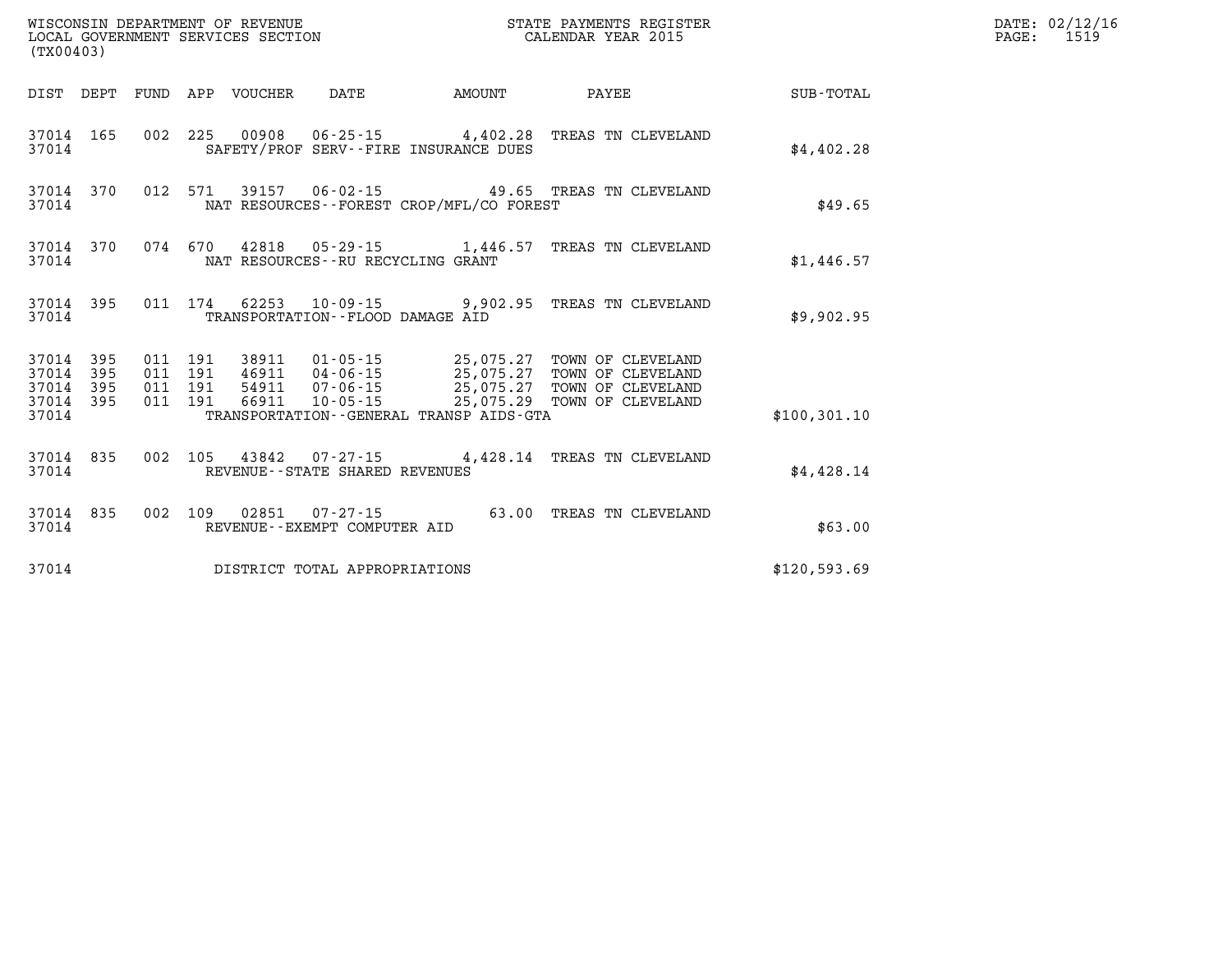| (TX00403)                                        |           |                                          | WISCONSIN DEPARTMENT OF REVENUE<br>LOCAL GOVERNMENT SERVICES SECTION |                                                           | STATE PAYMENTS REGISTER<br>CALENDAR YEAR 2015                                             |                                     |               | DATE: 02/12/16<br>$\mathtt{PAGE}$ :<br>1520 |
|--------------------------------------------------|-----------|------------------------------------------|----------------------------------------------------------------------|-----------------------------------------------------------|-------------------------------------------------------------------------------------------|-------------------------------------|---------------|---------------------------------------------|
|                                                  |           |                                          | DIST DEPT FUND APP VOUCHER                                           | DATE                                                      | <b>AMOUNT</b>                                                                             | PAYEE                               | SUB-TOTAL     |                                             |
| 37016                                            | 37016 165 |                                          |                                                                      |                                                           | 002 225 00909 06-25-15 3,041.32 TREAS TN DAY<br>SAFETY/PROF SERV--FIRE INSURANCE DUES     |                                     | \$3,041.32    |                                             |
| 37016 370<br>37016                               |           |                                          |                                                                      |                                                           | 012 571 39158 06-02-15 109.39 TREAS TN DAY<br>NAT RESOURCES - - FOREST CROP/MFL/CO FOREST |                                     | \$109.39      |                                             |
| 37016 370<br>37016                               | 37016 370 | 012 579<br>012 579                       |                                                                      | 20419   04-03-15<br>NAT RESOURCES - AIDS IN LIEU OF TAXES | 20419  04-03-15  617.65                                                                   | 705.52 TREAS TN DAY<br>TREAS TN DAY | \$1,323.17    |                                             |
| 37016                                            | 37016 370 |                                          |                                                                      | NAT RESOURCES - - RU RECYCLING GRANT                      | 074 670 42819 05-29-15 2,609.70 TREAS TN DAY                                              |                                     | \$2,609.70    |                                             |
| 37016 395<br>37016 395<br>37016 395<br>37016 395 |           | 011 191<br>011 191<br>011 191<br>011 191 | 66912                                                                |                                                           | 10-05-15 27,926.88 TOWN OF DAY                                                            |                                     |               |                                             |
| 37016                                            |           |                                          |                                                                      |                                                           | TRANSPORTATION - - GENERAL TRANSP AIDS - GTA                                              |                                     | \$111,707.46  |                                             |
| 37016 835<br>37016                               |           |                                          |                                                                      | REVENUE - - STATE SHARED REVENUES                         | 002 105 43843 07-27-15 7,536.52 TREAS TN DAY                                              |                                     | \$7,536.52    |                                             |
| 37016 835<br>37016                               |           |                                          |                                                                      | 002 109 02852 07-27-15<br>REVENUE--EXEMPT COMPUTER AID    |                                                                                           | 42.00 TREAS TN DAY                  | \$42.00       |                                             |
| 37016                                            |           |                                          |                                                                      | DISTRICT TOTAL APPROPRIATIONS                             |                                                                                           |                                     | \$126, 369.56 |                                             |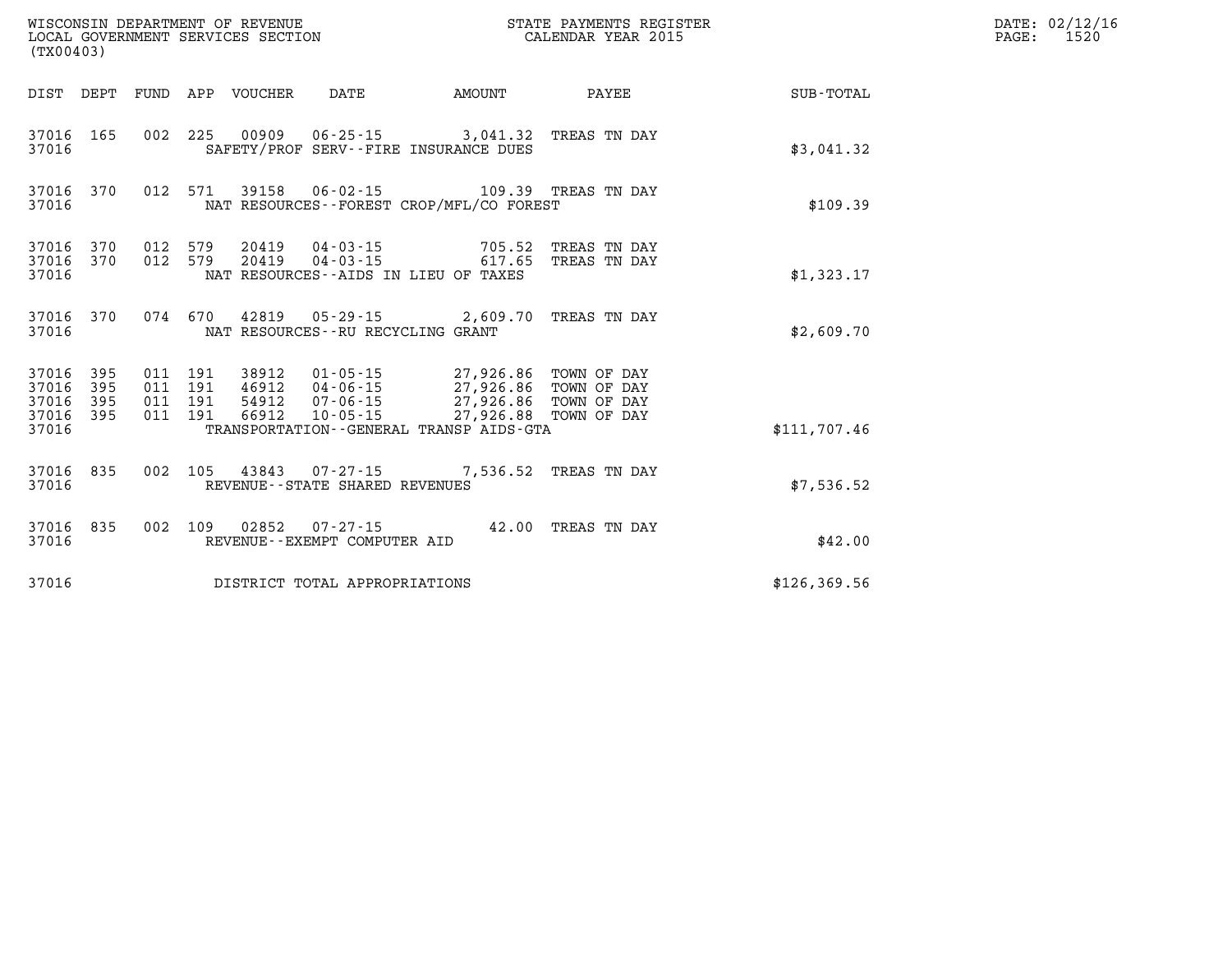| (TX00403)                                 |                          |                                          |         |                            |                                                    |                                                                        |                                                                                                    |              | DATE: 02/12/16<br>1521<br>PAGE: |
|-------------------------------------------|--------------------------|------------------------------------------|---------|----------------------------|----------------------------------------------------|------------------------------------------------------------------------|----------------------------------------------------------------------------------------------------|--------------|---------------------------------|
|                                           |                          |                                          |         | DIST DEPT FUND APP VOUCHER | DATE                                               | <b>EXAMPLE THE PROPERTY OF AMOUNT</b>                                  | PAYEE                                                                                              | SUB-TOTAL    |                                 |
| 37018 165<br>37018                        |                          |                                          | 002 225 |                            |                                                    | SAFETY/PROF SERV--FIRE INSURANCE DUES                                  | 00910  06-25-15  2,737.20 TREAS TN EASTON                                                          | \$2,737.20   |                                 |
| 37018                                     | 37018 370                |                                          | 000 001 | 01DNR                      |                                                    | NAT RESOURCES-SEVERANCE/YIELD/WITHDRAWAL                               | 04-09-15 303.16 TREAS TOWN EASTON                                                                  | \$303.16     |                                 |
| 37018                                     |                          | 37018 370 002 503                        |         |                            |                                                    | NAT RESOURCES--AIDS IN LIEU OF TAXES                                   | 17613  01-12-15  10,354.55  TREAS TN EASTON<br>2197.71 TOWN SHARE                                  | \$10,354.55  |                                 |
| 37018 370<br>37018                        |                          |                                          | 012 571 |                            |                                                    | NAT RESOURCES - - FOREST CROP/MFL/CO FOREST                            | 39159  06-02-15  773.12  TREAS TN EASTON                                                           | \$773.12     |                                 |
| 37018 370<br>37018                        |                          |                                          | 074 670 |                            | NAT RESOURCES - - RU RECYCLING GRANT               |                                                                        | 42820  05-29-15  652.34  TREAS TN EASTON                                                           | \$652.34     |                                 |
| 37018 370<br>37018                        |                          | 074 673                                  |         | 42820                      |                                                    | $05 - 29 - 15$ 294.54<br>NAT RESOURCES--RU CONSOLIDATED GRANT          | TREAS TN EASTON                                                                                    | \$294.54     |                                 |
| 37018<br>37018<br>37018<br>37018<br>37018 | 395<br>395<br>395<br>395 | 011 191<br>011 191<br>011 191<br>011 191 |         | 38913<br>54913<br>66913    | 46913 04-06-15<br>$07 - 06 - 15$<br>$10 - 05 - 15$ | $01 - 05 - 15$ 32,930.91<br>TRANSPORTATION - - GENERAL TRANSP AIDS-GTA | TOWN OF EASTON<br>32,930.91 TOWN OF EASTON<br>32,930.91 TOWN OF EASTON<br>32,930.91 TOWN OF EASTON | \$131,723.64 |                                 |
| 37018 835<br>37018                        |                          | 002 105                                  |         |                            | REVENUE - - STATE SHARED REVENUES                  |                                                                        | 43844 07-27-15 7,739.60 TREAS TN EASTON                                                            | \$7,739.60   |                                 |
| 37018                                     | 37018 835                | 002 109                                  |         | 02853                      | 07-27-15<br>REVENUE--EXEMPT COMPUTER AID           |                                                                        | 12.00 TREAS TN EASTON                                                                              | \$12.00      |                                 |
| 37018                                     |                          |                                          |         |                            | DISTRICT TOTAL APPROPRIATIONS                      |                                                                        |                                                                                                    | \$154,590.15 |                                 |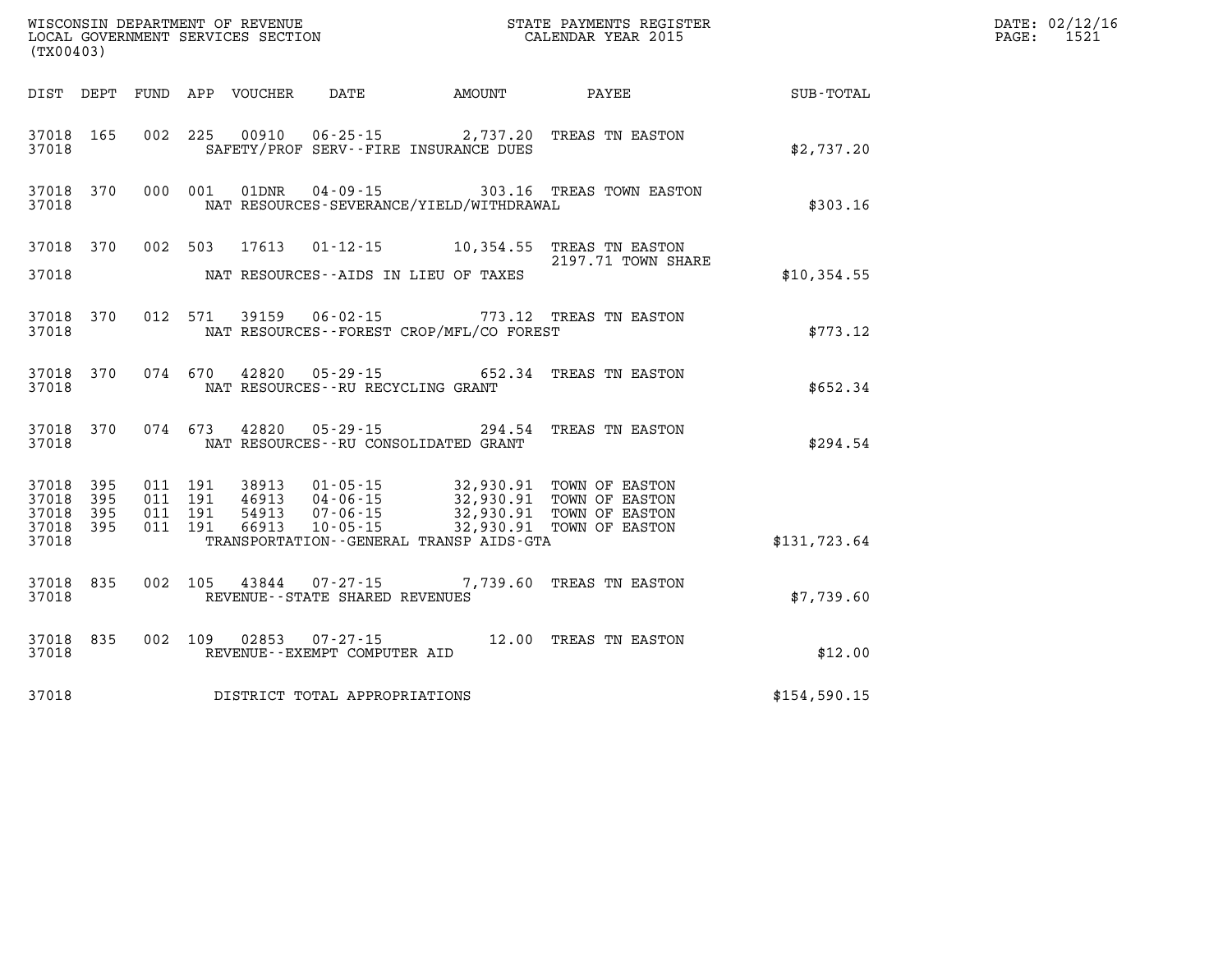| WISCONSIN DEPARTMENT OF REVENUE<br>LOCAL GOVERNMENT SERVICES SECTION<br>(TX00403) |                          |                          |                          |                                  |                                                |                                                                        |                                                                                                                   |              |
|-----------------------------------------------------------------------------------|--------------------------|--------------------------|--------------------------|----------------------------------|------------------------------------------------|------------------------------------------------------------------------|-------------------------------------------------------------------------------------------------------------------|--------------|
| DIST                                                                              | DEPT                     | FUND                     | APP                      | VOUCHER                          | DATE                                           | AMOUNT                                                                 | PAYEE                                                                                                             | SUB-TOTAL    |
| 37020<br>37020                                                                    | 165                      | 002                      | 225                      |                                  | SAFETY/PROF SERV--FIRE INSURANCE DUES          |                                                                        | 00911  06-25-15  2,233.30 TREAS TN EAU PLEINE                                                                     | \$2,233.30   |
| 37020<br>37020                                                                    | 370                      | 000                      | 001                      | 01DNR                            |                                                | NAT RESOURCES-SEVERANCE/YIELD/WITHDRAWAL                               | 04-09-15 289.53 TREAS TOWN EAU PLEINE                                                                             | \$289.53     |
| 37020<br>37020                                                                    | 370                      | 012                      | 571                      |                                  |                                                | NAT RESOURCES - - FOREST CROP/MFL/CO FOREST                            | 39160  06-02-15  240.57  TREAS TN EAU PLEINE                                                                      | \$240.57     |
| 37020<br>37020                                                                    | 370                      |                          | 074 670                  |                                  | NAT RESOURCES - - RU RECYCLING GRANT           | 42821 05-29-15 1,145.33                                                | TREAS TN EAU PLEINE                                                                                               | \$1, 145.33  |
| 37020<br>37020<br>37020<br>37020<br>37020                                         | 395<br>395<br>395<br>395 | 011<br>011<br>011<br>011 | 191<br>191<br>191<br>191 | 38914<br>46914<br>54914<br>66914 | 01-05-15<br>07-06-15<br>$10 - 05 - 15$         | 22,735.65<br>22,735.65<br>TRANSPORTATION - - GENERAL TRANSP AIDS - GTA | 22,735.65 TOWN OF EAU PLEINE<br>04-06-15 22,735.65 TOWN OF EAU PLEINE<br>TOWN OF EAU PLEINE<br>TOWN OF EAU PLEINE | \$90, 942.60 |
| 37020<br>37020                                                                    | 835                      | 002                      | 105                      | 43845                            | REVENUE - - STATE SHARED REVENUES              |                                                                        | 07-27-15 4,162.95 TREAS TN EAU PLEINE                                                                             | \$4, 162.95  |
| 37020<br>37020                                                                    | 835                      | 002                      | 109                      | 02854                            | $07 - 27 - 15$<br>REVENUE--EXEMPT COMPUTER AID | 22.00                                                                  | TREAS TN EAU PLEINE                                                                                               | \$22.00      |
| 37020                                                                             |                          |                          |                          |                                  | DISTRICT TOTAL APPROPRIATIONS                  |                                                                        |                                                                                                                   | \$99,036.28  |

**DATE: 02/12/16<br>PAGE: 1522**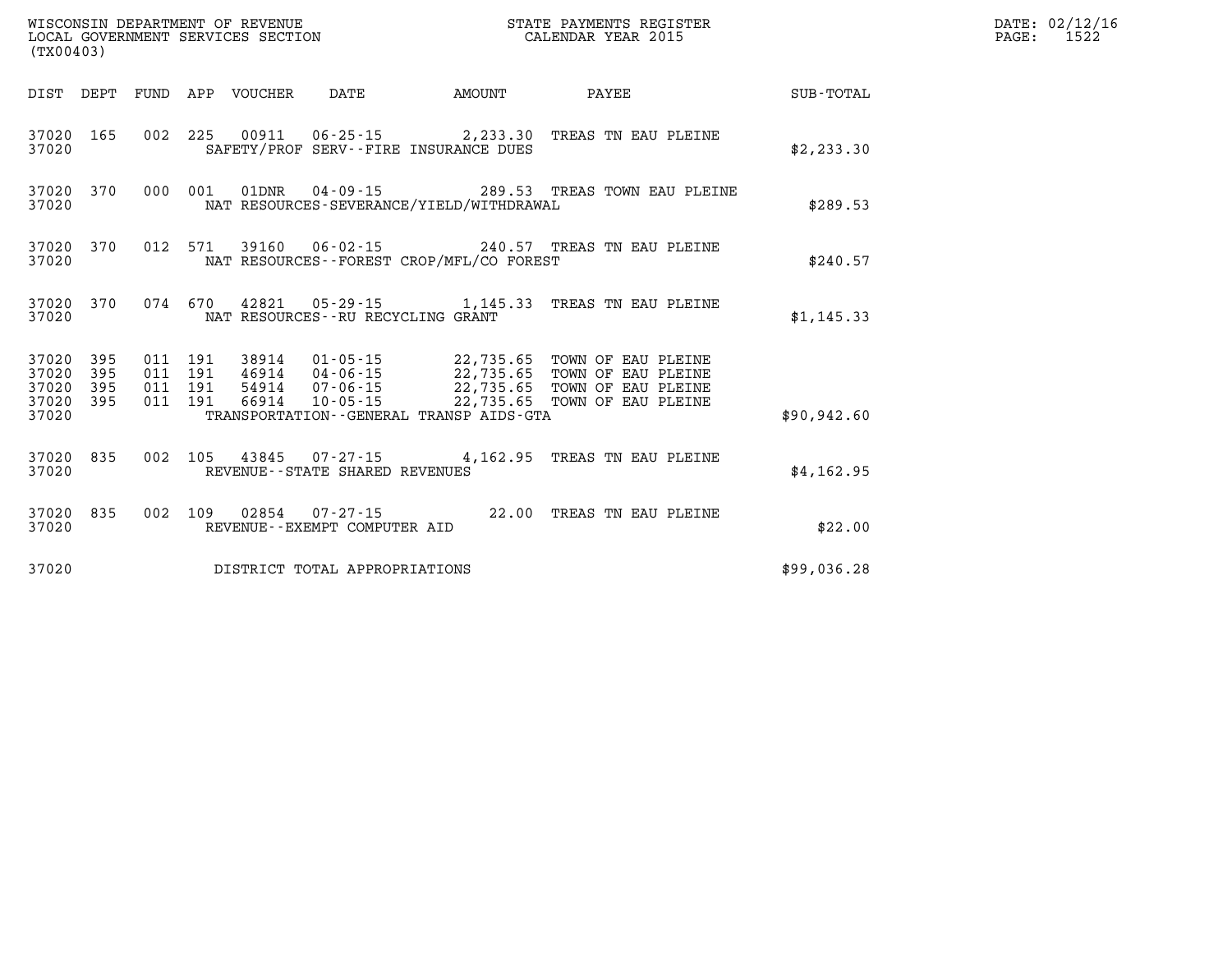| (TX00403)                                                          |                  |                                      |                                              | WISCONSIN DEPARTMENT OF REVENUE<br>LOCAL GOVERNMENT SERVICES SECTION FOR THE STATE PAYMENTS REGIST<br>(TYOO402)<br>STATE PAYMENTS REGISTER |              | DATE: 02/12/16<br>PAGE:<br>1523 |
|--------------------------------------------------------------------|------------------|--------------------------------------|----------------------------------------------|--------------------------------------------------------------------------------------------------------------------------------------------|--------------|---------------------------------|
| DIST DEPT                                                          | FUND APP VOUCHER |                                      |                                              | DATE AMOUNT PAYEE                                                                                                                          | SUB-TOTAL    |                                 |
| 37022 165<br>37022                                                 |                  |                                      | SAFETY/PROF SERV--FIRE INSURANCE DUES        | 002 225 00912 06-25-15 1,582.93 TREAS TN ELDERON                                                                                           | \$1,582.93   |                                 |
| 37022 370<br>37022                                                 | 000 001          |                                      | NAT RESOURCES-SEVERANCE/YIELD/WITHDRAWAL     | 04DNR  06-03-15  280.83  TREAS TOWN ELDERON                                                                                                | \$280.83     |                                 |
| 37022<br>370<br>37022 370<br>37022                                 |                  |                                      | NAT RESOURCES - - FOREST CROP/MFL/CO FOREST  | 012 571 39161 06-02-15 739.86 TREAS TN ELDERON<br>012 571 39161 06-02-15 84.00 TREAS TN ELDERON                                            | \$823.86     |                                 |
| 37022<br>370<br>37022                                              | 012 579          |                                      | NAT RESOURCES -- AIDS IN LIEU OF TAXES       | 20420  04-03-15  97.09  TREAS TN ELDERON                                                                                                   | \$97.09      |                                 |
| 37022<br>370<br>37022                                              | 074 670          | NAT RESOURCES - - RU RECYCLING GRANT |                                              | 42822  05-29-15  1,128.72  TREAS TN ELDERON                                                                                                | \$1,128.72   |                                 |
| 37022<br>395<br>37022<br>395<br>37022<br>395<br>37022 395<br>37022 |                  |                                      | TRANSPORTATION - - GENERAL TRANSP AIDS - GTA |                                                                                                                                            | \$78,016.86  |                                 |
| 37022<br>505<br>37022                                              | 002 174          |                                      | DOA--TRANSMISSION LINE FEE DISTRIBUTION      | 58240  04-30-15  40,466.00  TREAS TN ELDERON                                                                                               | \$40,466.00  |                                 |
| 37022<br>835<br>37022                                              |                  | REVENUE - - STATE SHARED REVENUES    |                                              | 002 105 43846 07-27-15 4,433.96 TREAS TN ELDERON                                                                                           | \$4,433.96   |                                 |
| 835<br>37022<br>37022                                              |                  | REVENUE--EXEMPT COMPUTER AID         |                                              | 002 109 02855 07-27-15 2.00 TREAS TN ELDERON                                                                                               | \$2.00       |                                 |
| 37022                                                              |                  | DISTRICT TOTAL APPROPRIATIONS        |                                              |                                                                                                                                            | \$126,832.25 |                                 |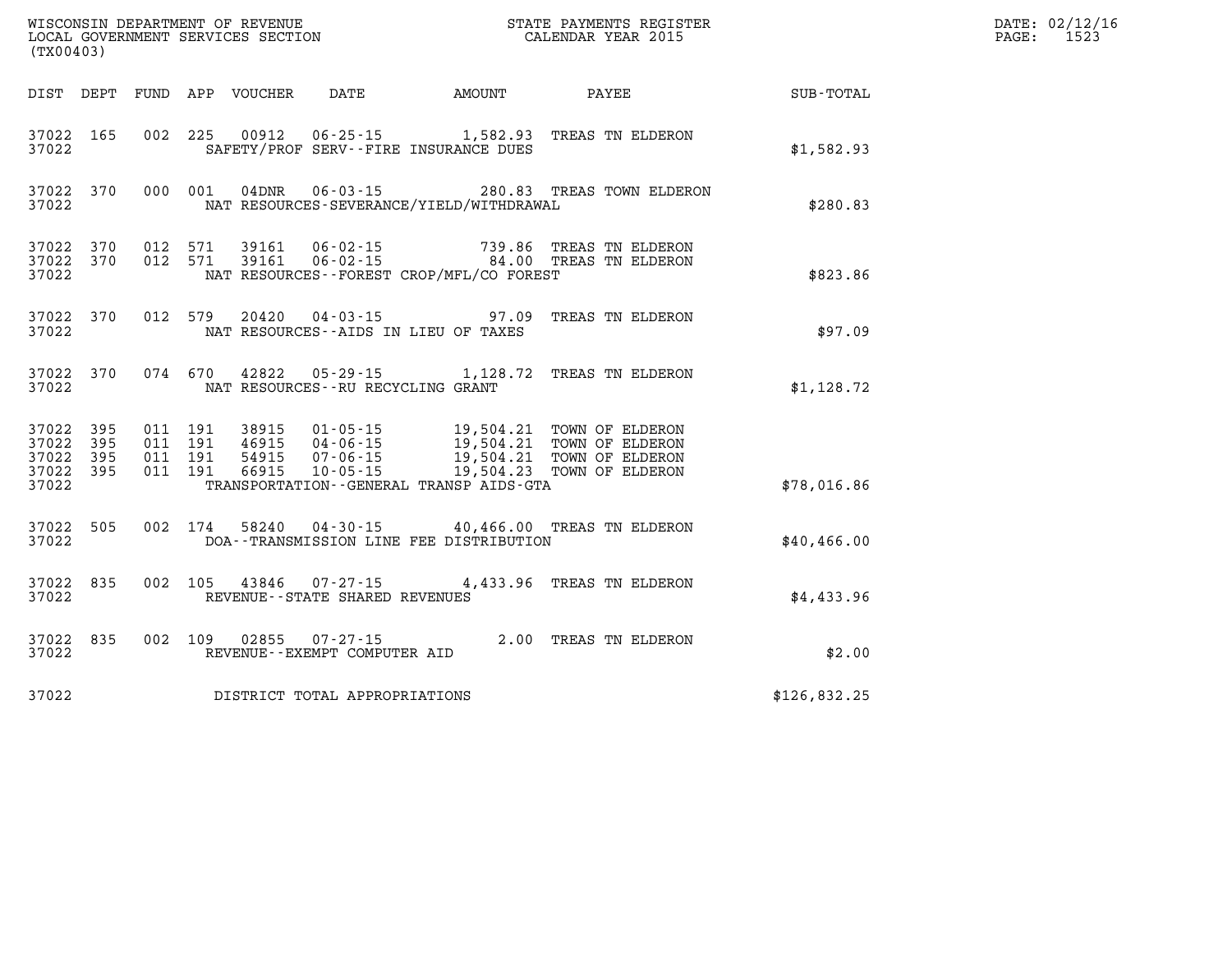| (TX00403)                                |                        |                                          |                                 |                                                             |                                                                                                                                                                                                          |                         |              | DATE: 02/12/16<br>$\mathtt{PAGE}$ :<br>1524 |
|------------------------------------------|------------------------|------------------------------------------|---------------------------------|-------------------------------------------------------------|----------------------------------------------------------------------------------------------------------------------------------------------------------------------------------------------------------|-------------------------|--------------|---------------------------------------------|
|                                          |                        |                                          | DIST DEPT FUND APP VOUCHER DATE |                                                             |                                                                                                                                                                                                          | AMOUNT PAYEE            | SUB-TOTAL    |                                             |
| 37024                                    | 37024 165              |                                          |                                 |                                                             | 002 225 00913 06-25-15 2,388.37 TREAS TN EMMET<br>SAFETY/PROF SERV--FIRE INSURANCE DUES                                                                                                                  |                         | \$2,388.37   |                                             |
| 37024                                    | 37024 370<br>37024 370 | 012 571<br>012 571                       |                                 |                                                             | 39162  06-02-15  529.62  TREAS TN EMMET<br>NAT RESOURCES - - FOREST CROP/MFL/CO FOREST                                                                                                                   |                         | \$541.62     |                                             |
| 37024                                    | 37024 370              |                                          |                                 | NAT RESOURCES - - RU RECYCLING GRANT                        | 074 670 42823 05-29-15 840.20 TREAS TN EMMET                                                                                                                                                             |                         | \$840.20     |                                             |
| 37024                                    | 37024 370              |                                          |                                 |                                                             | 074 673 42823 05-29-15 243.67 TREAS TN EMMET<br>NAT RESOURCES - - RU CONSOLIDATED GRANT                                                                                                                  |                         | \$243.67     |                                             |
| 37024 395<br>37024 395<br>37024<br>37024 | 395<br>37024 395       | 011 191<br>011 191<br>011 191<br>011 191 | 66916                           | 10-05-15                                                    | 38916  01-05-15  27,657.12  TOWN OF EMMET<br>46916  04-06-15  27,657.12  TOWN OF EMMET<br>54916  07-06-15  27,657.12 TOWN OF EMMET<br>27,657.12 TOWN OF EMMET<br>TRANSPORTATION--GENERAL TRANSP AIDS-GTA |                         | \$110,628.48 |                                             |
| 37024                                    | 37024 505              |                                          |                                 |                                                             | 002 174 58240 04-30-15 21,729.00 TREAS TN EMMET<br>DOA--TRANSMISSION LINE FEE DISTRIBUTION                                                                                                               |                         | \$21,729.00  |                                             |
| 37024                                    | 37024 835              |                                          |                                 | 002 105 43847 07-27-15<br>REVENUE - - STATE SHARED REVENUES |                                                                                                                                                                                                          | 3,237.39 TREAS TN EMMET | \$3,237.39   |                                             |
| 37024                                    | 37024 835              |                                          |                                 | REVENUE--EXEMPT COMPUTER AID                                | 002 109 02856 07-27-15 25.00 TREAS TN EMMET                                                                                                                                                              |                         | \$25.00      |                                             |
| 37024                                    |                        |                                          |                                 | DISTRICT TOTAL APPROPRIATIONS                               |                                                                                                                                                                                                          |                         | \$139,633.73 |                                             |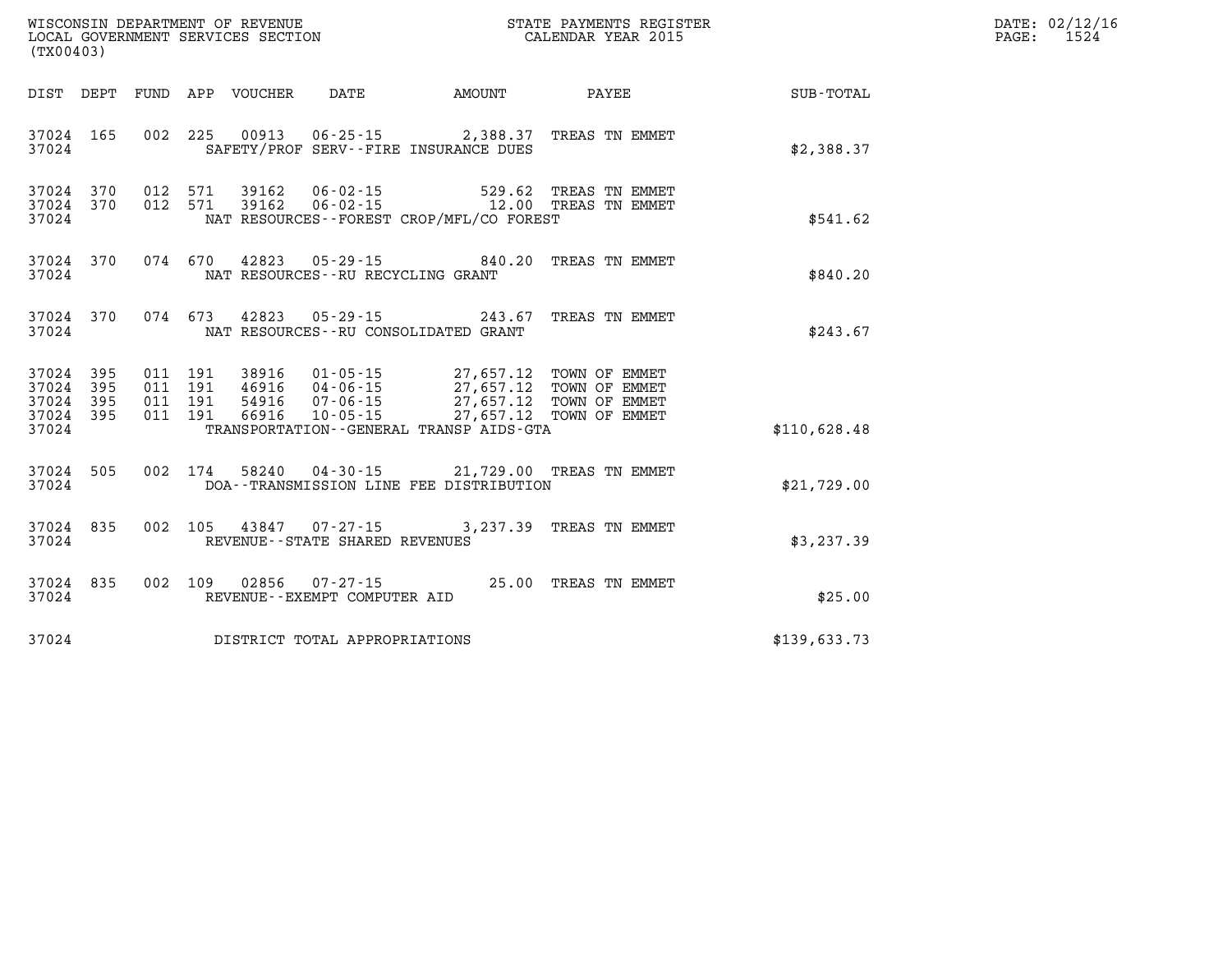|                                              | WISCONSIN DEPARTMENT OF REVENUE<br>LOCAL GOVERNMENT SERVICES SECTION<br>LOCAL GOVERNMENT SERVICES SECTION<br>CALENDAR YEAR 2015<br>(TX00403) |  |  |  |                                                          |  |  |                                                                                                                                                                                                                                                                                                                                                |              |  | DATE: 02/12/16<br>PAGE: 1525 |
|----------------------------------------------|----------------------------------------------------------------------------------------------------------------------------------------------|--|--|--|----------------------------------------------------------|--|--|------------------------------------------------------------------------------------------------------------------------------------------------------------------------------------------------------------------------------------------------------------------------------------------------------------------------------------------------|--------------|--|------------------------------|
|                                              |                                                                                                                                              |  |  |  |                                                          |  |  | DIST DEPT FUND APP VOUCHER DATE AMOUNT PAYEE TOTAL                                                                                                                                                                                                                                                                                             |              |  |                              |
| 37026 165<br>37026                           |                                                                                                                                              |  |  |  | SAFETY/PROF SERV--FIRE INSURANCE DUES                    |  |  | 002 225 00914 06-25-15 1,574.37 TREAS TN FRANKFORT                                                                                                                                                                                                                                                                                             | \$1,574.37   |  |                              |
| 37026 370<br>37026                           |                                                                                                                                              |  |  |  | NAT RESOURCES--FOREST CROP/MFL/CO FOREST                 |  |  | 012 571 39163 06-02-15 457.40 TREAS TN FRANKFORT                                                                                                                                                                                                                                                                                               | \$457.40     |  |                              |
| 37026                                        |                                                                                                                                              |  |  |  | NAT RESOURCES--RU RECYCLING GRANT                        |  |  | 37026 370 074 670 42824 05-29-15 1,876.39 TREAS TN FRANKFORT                                                                                                                                                                                                                                                                                   | \$1,876.39   |  |                              |
| 37026 395<br>37026                           |                                                                                                                                              |  |  |  | TRANSPORTATION--FLOOD DAMAGE AID                         |  |  | 011 174 69784 12-28-15 25,999.18 TREAS TN FRANKPORT                                                                                                                                                                                                                                                                                            | \$25,999.18  |  |                              |
| 37026 395<br>37026<br>37026 395<br>37026 395 | 395                                                                                                                                          |  |  |  | TRANSPORTATION--GENERAL TRANSP AIDS-GTA                  |  |  | $\begin{array}{cccc} 011 & 191 & 38917 & 01\cdot 05\cdot 15 & 24\,, 530\,. 28 & \text{TOWN OF FRANKFORT} \\ 011 & 191 & 46917 & 04\cdot 06\cdot 15 & 24\,, 530\,. 28 & \text{TOWN OF FRANKFORT} \\ 011 & 191 & 54917 & 07\cdot 06\cdot 15 & 24\,, 530\,. 28 & \text{TOWN OF FRANKFORT} \\ 011 & 191 & 66917 & 10\cdot 05\cdot 15 & 24\,, 530\$ |              |  |                              |
| 37026                                        |                                                                                                                                              |  |  |  |                                                          |  |  |                                                                                                                                                                                                                                                                                                                                                | \$98,121.12  |  |                              |
| 37026 505<br>37026                           |                                                                                                                                              |  |  |  | DOA--TRANSMISSION LINE FEE DISTRIBUTION                  |  |  | 002 174 58240 04-30-15 30,063.00 TREAS TN FRANKFORT                                                                                                                                                                                                                                                                                            | \$30,063.00  |  |                              |
| 37026 835<br>37026                           |                                                                                                                                              |  |  |  | 002 105 43848 07-27-15<br>REVENUE--STATE SHARED REVENUES |  |  | 6,293.16 TREAS TN FRANKFORT                                                                                                                                                                                                                                                                                                                    | \$6,293.16   |  |                              |
| 37026 835<br>37026                           |                                                                                                                                              |  |  |  | REVENUE--EXEMPT COMPUTER AID                             |  |  | 002 109 02857 07-27-15 200.00 TREAS TN FRANKFORT                                                                                                                                                                                                                                                                                               | \$200.00     |  |                              |
| 37026                                        |                                                                                                                                              |  |  |  | DISTRICT TOTAL APPROPRIATIONS                            |  |  |                                                                                                                                                                                                                                                                                                                                                | \$164,584.62 |  |                              |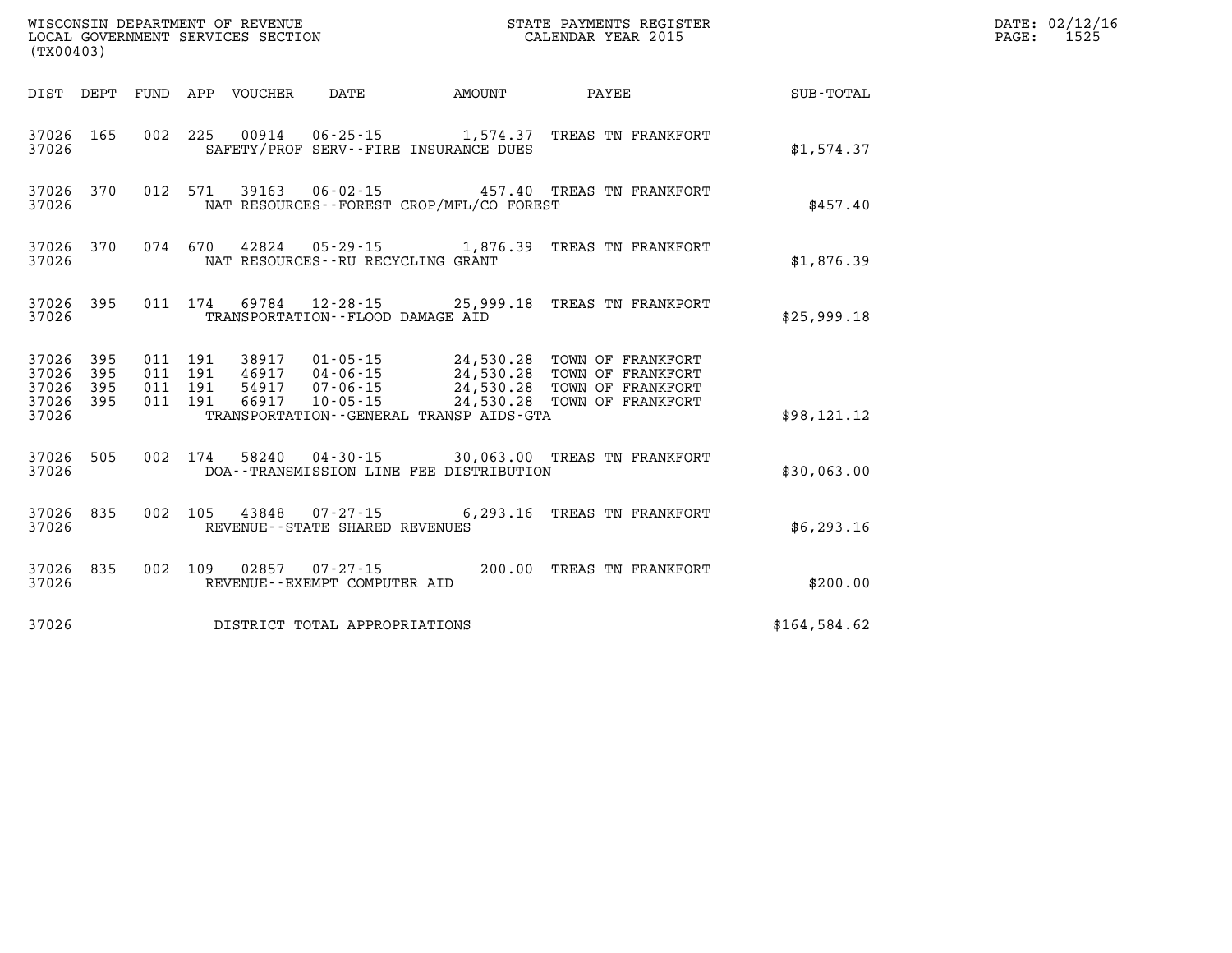| (TX00403)                                         |                        |  |                                   |                                          |                                                                                                                        |             | DATE: 02/12/16<br>$\mathtt{PAGE:}$<br>1526 |
|---------------------------------------------------|------------------------|--|-----------------------------------|------------------------------------------|------------------------------------------------------------------------------------------------------------------------|-------------|--------------------------------------------|
|                                                   |                        |  |                                   |                                          | DIST DEPT FUND APP VOUCHER DATE     AMOUNT     PAYEE                                                                   | SUB-TOTAL   |                                            |
| 37028                                             | 37028 165              |  |                                   | SAFETY/PROF SERV--FIRE INSURANCE DUES    | 002 225 00915 06-25-15 1,295.87 TREAS TN FRANZEN                                                                       | \$1,295.87  |                                            |
| 37028                                             | 37028 370<br>37028 370 |  |                                   | NAT RESOURCES-SEVERANCE/YIELD/WITHDRAWAL | 000 001 01DNR 04-09-15            471.01 TREAS TOWN FRANZEN<br>000 001 05DNR 09-28-15        756.76 TREAS TOWN FRANZEN | \$1,227.77  |                                            |
| 37028                                             | 37028 370              |  |                                   | NAT RESOURCES--FOREST CROP/MFL/CO FOREST | 012 571 39164 06-02-15 1,165.93 TREAS TN FRANZEN                                                                       | \$1,165.93  |                                            |
| 37028                                             | 37028 370              |  | NAT RESOURCES--RU RECYCLING GRANT |                                          | 074 670 42825 05-29-15 5.27 TREAS TN FRANZEN                                                                           | \$5.27      |                                            |
| 37028<br>37028<br>37028 395<br>37028 395<br>37028 | 395<br>395             |  |                                   | TRANSPORTATION--GENERAL TRANSP AIDS-GTA  |                                                                                                                        | \$64,408.50 |                                            |
| 37028 835<br>37028                                |                        |  | REVENUE - - STATE SHARED REVENUES |                                          | 002 105 43849 07-27-15 2,721.14 TREAS TN FRANZEN                                                                       | \$2,721.14  |                                            |
| 37028 835<br>37028                                |                        |  | REVENUE--EXEMPT COMPUTER AID      |                                          | 002 109 02858 07-27-15 7.00 TREAS TN FRANZEN                                                                           | \$7.00      |                                            |
| 37028                                             |                        |  | DISTRICT TOTAL APPROPRIATIONS     |                                          |                                                                                                                        | \$70,831.48 |                                            |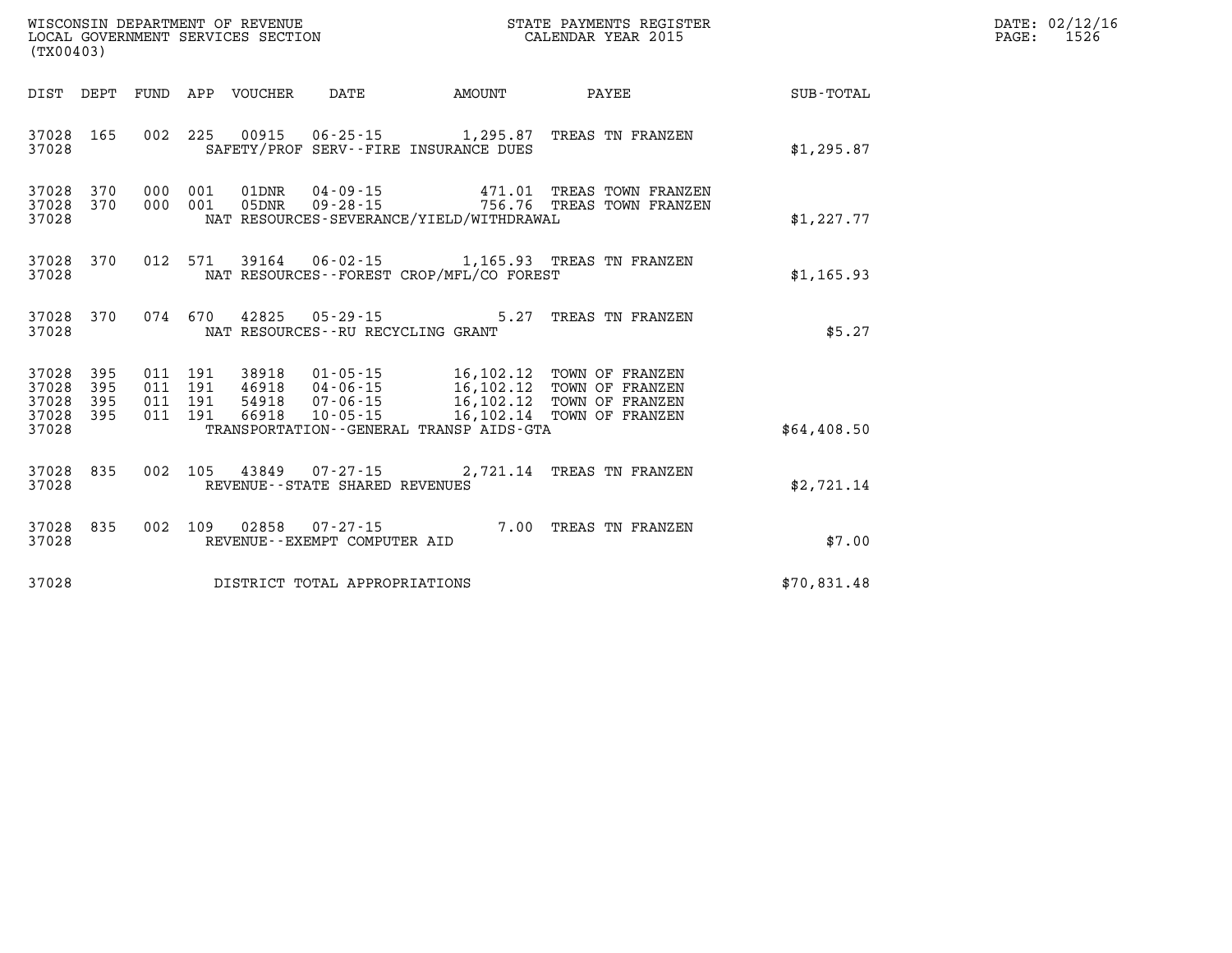| (TX00403)                            |                         |                   |                               |                |                                                        |                                              |                                                                                                                                                                                                          |              | DATE: 02/12/16<br>PAGE: 1527 |
|--------------------------------------|-------------------------|-------------------|-------------------------------|----------------|--------------------------------------------------------|----------------------------------------------|----------------------------------------------------------------------------------------------------------------------------------------------------------------------------------------------------------|--------------|------------------------------|
|                                      |                         |                   |                               |                |                                                        | DIST DEPT FUND APP VOUCHER DATE AMOUNT PAYEE |                                                                                                                                                                                                          | SUB-TOTAL    |                              |
| 37030 165<br>37030                   |                         |                   |                               | 002 225 00916  |                                                        | SAFETY/PROF SERV--FIRE INSURANCE DUES        | 06-25-15 1,834.95 TREAS TN GREEN VALLEY                                                                                                                                                                  | \$1,834.95   |                              |
| 37030                                |                         |                   |                               |                |                                                        | NAT RESOURCES--AIDS IN LIEU OF TAXES         | 37030 370 002 503 17614 01-12-15 15,786.27 TREAS TN GREEN VALLEY<br>2422.11 TOWN SHARE                                                                                                                   | \$15,786.27  |                              |
| 37030                                |                         |                   |                               |                |                                                        | NAT RESOURCES--FOREST CROP/MFL/CO FOREST     | 37030 370 012 571 39165 06-02-15 78.39 TREAS TN GREEN VALLEY                                                                                                                                             | \$78.39      |                              |
| 37030                                | 37030 370               | 37030 370 012 579 | 012 579                       | 20421<br>20421 | NAT RESOURCES--AIDS IN LIEU OF TAXES                   |                                              | 04-03-15 7,837.62 TREAS TN GREEN VALLEY<br>04-03-15 923.16 TREAS TN GREEN VALLEY                                                                                                                         | \$8,760.78   |                              |
| 37030                                |                         |                   |                               |                | NAT RESOURCES--RU RECYCLING GRANT                      |                                              | 37030 370 074 670 42826 05-29-15 783.13 TREAS TN GREEN VALLEY                                                                                                                                            | \$783.13     |                              |
| 37030 395<br>37030<br>37030<br>37030 | 395<br>395<br>37030 395 | 011 191           | 011 191<br>011 191<br>011 191 | 46919          |                                                        | TRANSPORTATION--GENERAL TRANSP AIDS-GTA      | 38919  01-05-15  13,657.90 TOWN OF GREEN VALLEY<br>46919  04-06-15  13,657.90 TOWN OF GREEN VALLEY<br>54919  07-06-15  13,657.90 TOWN OF GREEN VALLEY<br>66919  10-05-15  13,657.92 TOWN OF GREEN VALLEY | \$54,631.62  |                              |
| 37030                                | 37030 395               |                   |                               |                |                                                        | TRANSPORTATION - - LRIP/TRIP/MSIP GRANTS     | 011 278 64885 11-02-15 26,453.25 TREAS TN GREEN VALLEY                                                                                                                                                   | \$26,453.25  |                              |
| 37030                                | 37030 835               |                   | 002 105                       |                | REVENUE - - STATE SHARED REVENUES                      |                                              | 43850  07-27-15   1,713.49   TREAS TN GREEN VALLEY                                                                                                                                                       | \$1,713.49   |                              |
| 37030                                | 37030 835               |                   |                               |                | 002 109 02859 07-27-15<br>REVENUE--EXEMPT COMPUTER AID |                                              | 3.00 TREAS TN GREEN VALLEY                                                                                                                                                                               | \$3.00       |                              |
| 37030                                | 37030 835               |                   |                               | 002 501 00002  |                                                        | DOA-PAYMENT FOR MUNICIPAL SERVICES AID       | 02-02-15 639.58 TREAS TN GREEN VALLEY                                                                                                                                                                    | \$639.58     |                              |
| 37030                                |                         |                   |                               |                | DISTRICT TOTAL APPROPRIATIONS                          |                                              |                                                                                                                                                                                                          | \$110,684.46 |                              |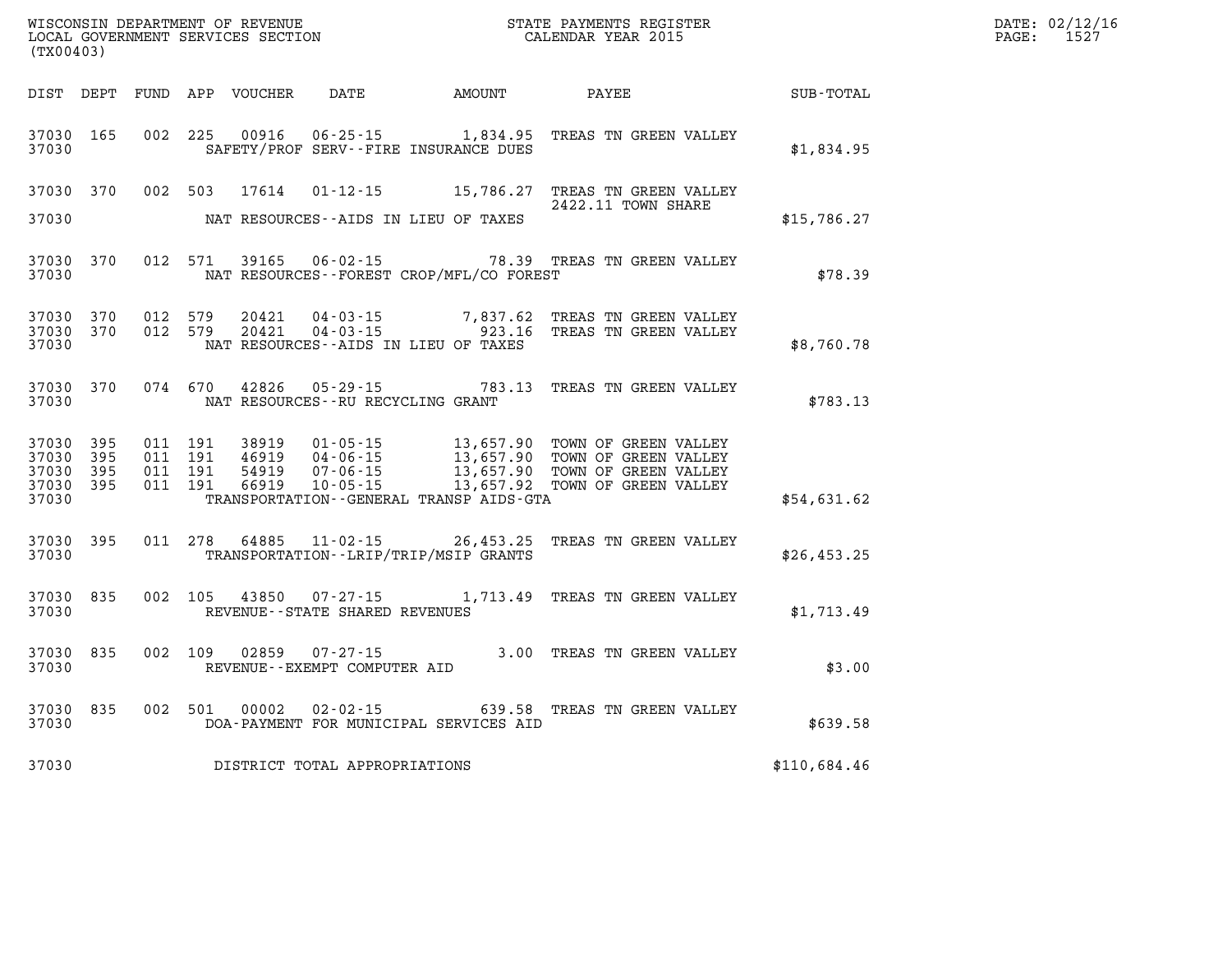| (TX00403)                                 |                          |                          |                          | WISCONSIN DEPARTMENT OF REVENUE<br>LOCAL GOVERNMENT SERVICES SECTION |                                                          |                                                                                                  | STATE PAYMENTS REGISTER<br>CALENDAR YEAR 2015                                |             |
|-------------------------------------------|--------------------------|--------------------------|--------------------------|----------------------------------------------------------------------|----------------------------------------------------------|--------------------------------------------------------------------------------------------------|------------------------------------------------------------------------------|-------------|
| DIST                                      | DEPT                     | FUND                     | APP                      | <b>VOUCHER</b>                                                       | DATE                                                     | AMOUNT                                                                                           | PAYEE                                                                        | SUB-TOTAL   |
| 37032<br>37032                            | 165                      | 002                      | 225                      | 00917                                                                | $06 - 25 - 15$                                           | 905.54<br>SAFETY/PROF SERV--FIRE INSURANCE DUES                                                  | TREAS TN GUENTHER                                                            | \$905.54    |
| 37032<br>37032<br>37032                   | 370<br>370               | 000<br>000               | 001<br>001               | 01DNR<br>$04$ DNR                                                    | 04-09-15<br>$06 - 03 - 15$                               | 283.30<br>465.13<br>NAT RESOURCES-SEVERANCE/YIELD/WITHDRAWAL                                     | TREAS TOWN GUENTHER<br>TREAS TOWN GUENTHER                                   | \$748.43    |
| 37032<br>37032<br>37032                   | 370<br>370               | 012<br>012               | 571<br>571               | 39166<br>39166                                                       | 06-02-15                                                 | 799.15<br>NAT RESOURCES - - FOREST CROP/MFL/CO FOREST                                            | TREAS TN GUENTHER<br>06-02-15 1,337.01 TREAS TN GUENTHER                     | \$2,136.16  |
| 37032<br>37032<br>37032<br>37032<br>37032 | 395<br>395<br>395<br>395 | 011<br>011<br>011<br>011 | 191<br>191<br>191<br>191 | 38920<br>46920<br>54920<br>66920                                     | $01 - 05 - 15$<br>$04 - 06 - 15$<br>07-06-15<br>10-05-15 | 17,450.85<br>17,450.85<br>17,450.85<br>17,450.85<br>TRANSPORTATION - - GENERAL TRANSP AIDS - GTA | TOWN OF GUENTHER<br>TOWN OF GUENTHER<br>TOWN OF GUENTHER<br>TOWN OF GUENTHER | \$69,803.40 |
| 37032<br>37032                            | 835                      | 002                      | 105                      | 43851                                                                | $07 - 27 - 15$<br>REVENUE - - STATE SHARED REVENUES      | 2,269.85                                                                                         | TREAS TN GUENTHER                                                            | \$2,269.85  |
| 37032<br>37032                            | 835                      | 002                      | 109                      | 02860                                                                | $07 - 27 - 15$<br>REVENUE--EXEMPT COMPUTER AID           | 59.00                                                                                            | TREAS TN GUENTHER                                                            | \$59.00     |
| 37032                                     |                          |                          |                          |                                                                      | DISTRICT TOTAL APPROPRIATIONS                            |                                                                                                  |                                                                              | \$75,922.38 |

**DATE: 02/12/16<br>PAGE: 1528**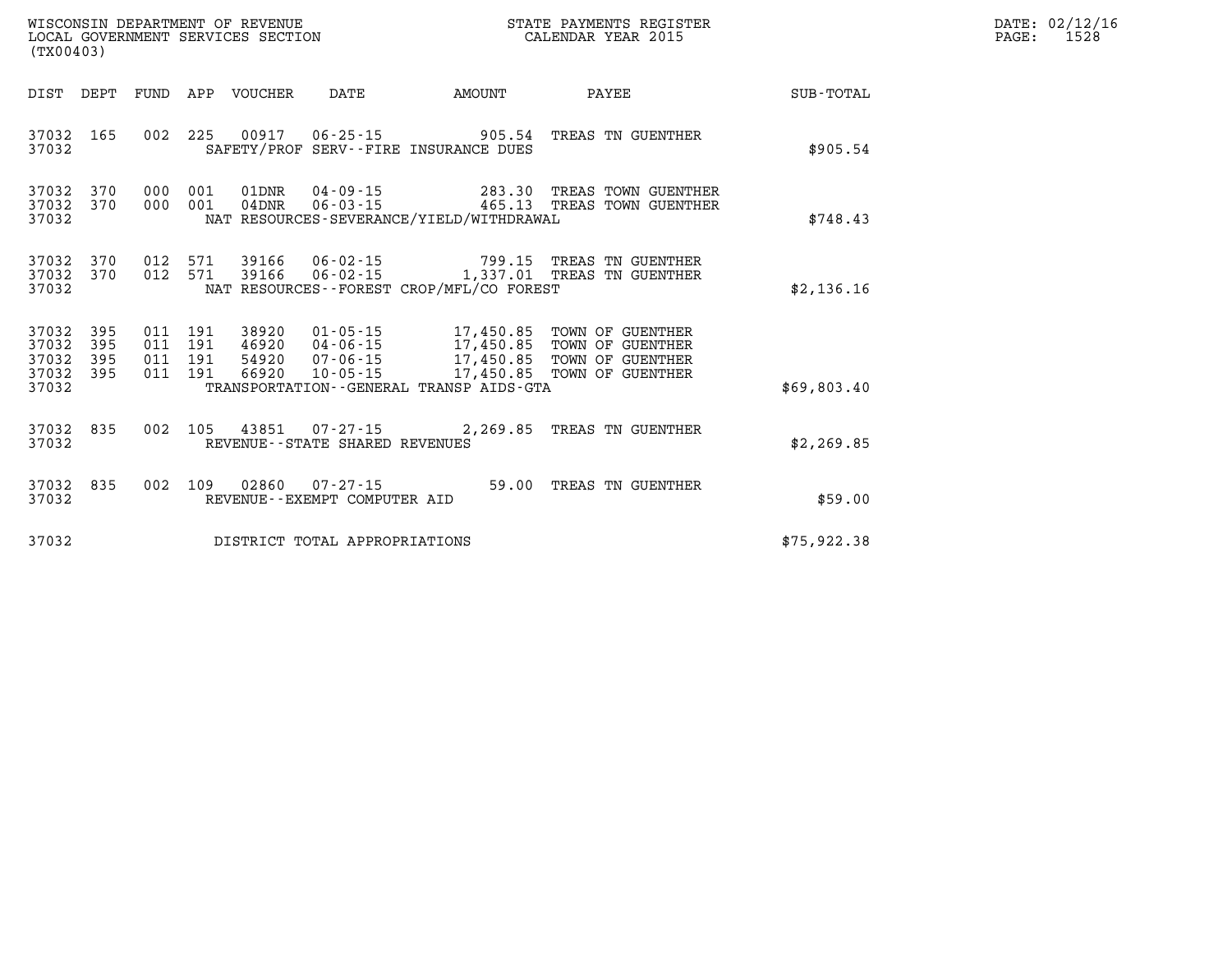| (TX00403)                                                 |  |         |               |                                                  |                                          | WISCONSIN DEPARTMENT OF REVENUE<br>LOCAL GOVERNMENT SERVICES SECTION<br>(TYO0402)                                                                                                                                                                                                                                                                      |             | DATE: 02/12/16<br>$\mathtt{PAGE:}$<br>1529 |
|-----------------------------------------------------------|--|---------|---------------|--------------------------------------------------|------------------------------------------|--------------------------------------------------------------------------------------------------------------------------------------------------------------------------------------------------------------------------------------------------------------------------------------------------------------------------------------------------------|-------------|--------------------------------------------|
| DIST DEPT                                                 |  |         |               |                                                  |                                          | FUND APP VOUCHER DATE AMOUNT PAYEE                                                                                                                                                                                                                                                                                                                     | SUB-TOTAL   |                                            |
| 37034 165<br>37034                                        |  |         |               |                                                  | SAFETY/PROF SERV--FIRE INSURANCE DUES    | 002 225 00918 06-25-15 1,285.58 TREAS TN HALSEY                                                                                                                                                                                                                                                                                                        | \$1,285.58  |                                            |
| 37034 370<br>37034 370<br>37034                           |  |         |               |                                                  | NAT RESOURCES-SEVERANCE/YIELD/WITHDRAWAL |                                                                                                                                                                                                                                                                                                                                                        | \$1,670.14  |                                            |
| 37034 370<br>37034                                        |  |         |               |                                                  | NAT RESOURCES--FOREST CROP/MFL/CO FOREST | 012 571 39167 06-02-15 924.33 TREAS TN HALSEY                                                                                                                                                                                                                                                                                                          | \$924.33    |                                            |
| 37034 370<br>37034                                        |  | 012 579 |               |                                                  | NAT RESOURCES -- AIDS IN LIEU OF TAXES   | 20422  04-03-15  221.64  TREAS TN HALSEY                                                                                                                                                                                                                                                                                                               | \$221.64    |                                            |
| 37034 370<br>37034                                        |  |         |               | NAT RESOURCES -- RU RECYCLING GRANT              |                                          | 074 670 42827 05-29-15 1,179.76 TREAS TN HALSEY                                                                                                                                                                                                                                                                                                        | \$1,179.76  |                                            |
| 37034 370<br>37034                                        |  |         | 074 673 42827 |                                                  | NAT RESOURCES -- RU CONSOLIDATED GRANT   | 05-29-15 170.10 TREAS TN HALSEY                                                                                                                                                                                                                                                                                                                        | \$170.10    |                                            |
| 37034 395<br>37034 395<br>37034 395<br>37034 395<br>37034 |  |         |               |                                                  | TRANSPORTATION--GENERAL TRANSP AIDS-GTA  | $\begin{array}{cccc} 011 & 191 & 38921 & 01\cdot 05\cdot 15 & 20,968.54 & \text{TOWN OF HALSEY} \\ 011 & 191 & 46921 & 04\cdot 06\cdot 15 & 20,968.54 & \text{TOWN OF HALSEY} \\ 011 & 191 & 54921 & 07\cdot 06\cdot 15 & 20,968.54 & \text{TOWN OF HALSEY} \\ 011 & 191 & 66921 & 10\cdot 05\cdot 15 & 20,968.56 & \text{TOWN OF HALSEY} \end{array}$ | \$83,874.18 |                                            |
| 37034 835<br>37034                                        |  |         | 002 105 43852 | $07 - 27 - 15$<br>REVENUE--STATE SHARED REVENUES |                                          | 8,051.00 TREAS TN HALSEY                                                                                                                                                                                                                                                                                                                               | \$8,051.00  |                                            |
| 37034 835<br>37034                                        |  |         | 002 109 02861 | 07-27-15<br>REVENUE--EXEMPT COMPUTER AID         |                                          | 3.00 TREAS TN HALSEY                                                                                                                                                                                                                                                                                                                                   | \$3.00      |                                            |
|                                                           |  |         |               | 37034 DISTRICT TOTAL APPROPRIATIONS              |                                          |                                                                                                                                                                                                                                                                                                                                                        | \$97,379.73 |                                            |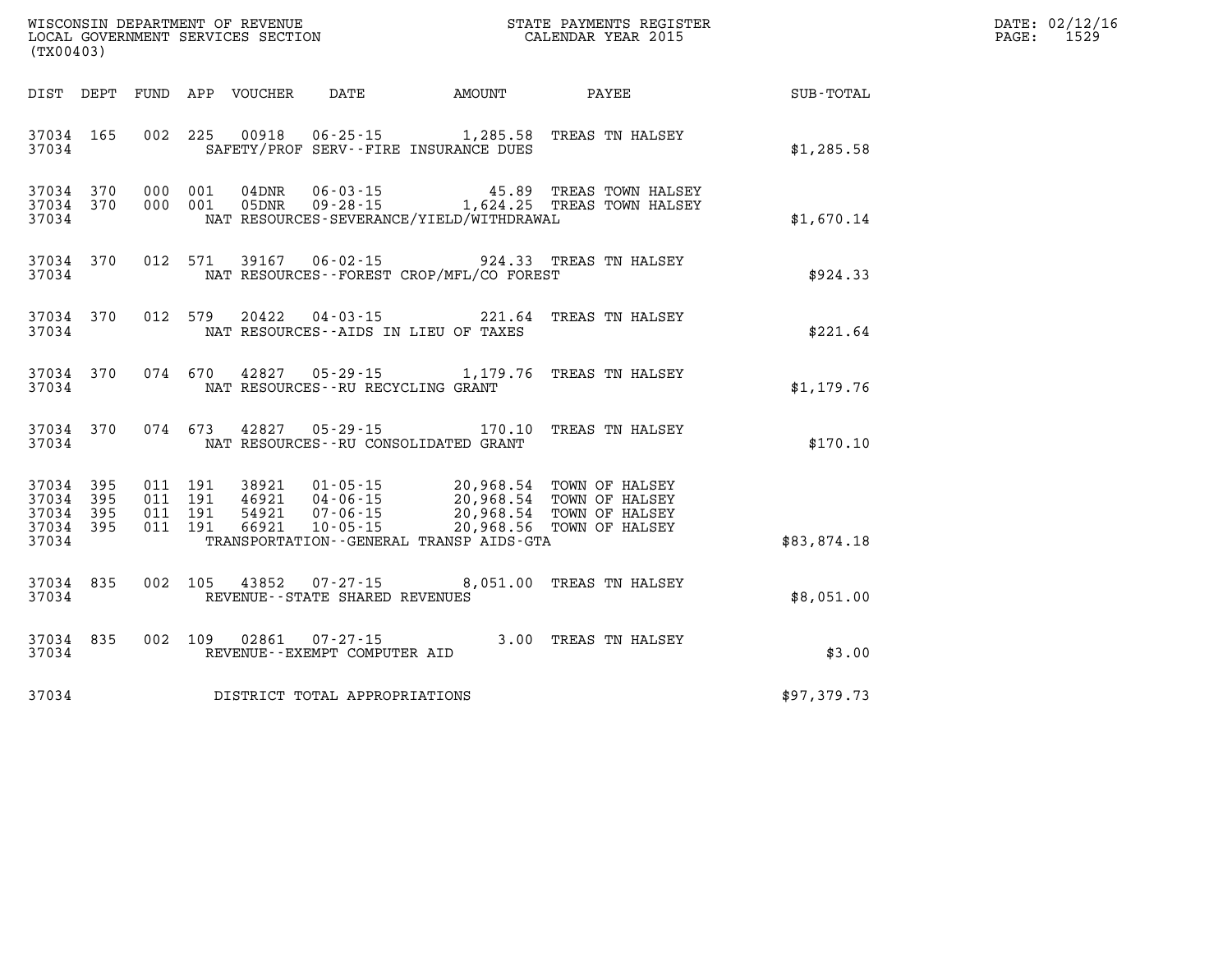| DATE: | 02/12/16 |
|-------|----------|
| PAGE: | 1530     |

| WISCONSIN DEPARTMENT OF REVENUE<br>(TX00403)                                             | LOCAL GOVERNMENT SERVICES SECTION                                                                                                              |           | STATE PAYMENTS REGISTER<br>CALENDAR YEAR 2015                                                           |              |
|------------------------------------------------------------------------------------------|------------------------------------------------------------------------------------------------------------------------------------------------|-----------|---------------------------------------------------------------------------------------------------------|--------------|
| DEPT<br>FUND<br>DIST                                                                     | APP VOUCHER<br>DATE                                                                                                                            | AMOUNT    | PAYEE                                                                                                   | SUB-TOTAL    |
| 165<br>002<br>37036<br>37036                                                             | 225<br>00919<br>SAFETY/PROF SERV--FIRE INSURANCE DUES                                                                                          |           | 06-25-15 2,021.31 TREAS TN HAMBURG                                                                      | \$2,021.31   |
| 37036<br>370<br>000<br>37036<br>370<br>000<br>37036<br>370<br>000<br>37036               | $04 - 09 - 15$<br>001<br>01DNR<br>$06 - 03 - 15$<br>001<br>04DNR<br>001<br>05DNR<br>$09 - 28 - 15$<br>NAT RESOURCES-SEVERANCE/YIELD/WITHDRAWAL |           | 350.00 TREAS TOWN HAMBURG<br>1,047.69 TREAS TOWN HAMBURG<br>405.93 TREAS TOWN HAMBERG                   | \$1,803.62   |
| 012<br>370<br>37036<br>37036                                                             | 571<br>39168<br>$06 - 02 - 15$<br>NAT RESOURCES - - FOREST CROP/MFL/CO FOREST                                                                  |           | 569.38 TREAS TN HAMBURG                                                                                 | \$569.38     |
| 370<br>074<br>37036<br>37036                                                             | 670<br>42828<br>$05 - 29 - 15$<br>NAT RESOURCES - - RU RECYCLING GRANT                                                                         | 738.74    | TREAS TN HAMBURG                                                                                        | \$738.74     |
| 37036<br>395<br>011<br>395<br>37036<br>011<br>37036<br>395<br>011<br>37036<br>395<br>011 | 191<br>$01 - 05 - 15$<br>38922<br>191<br>46922<br>$04 - 06 - 15$<br>54922<br>191<br>$07 - 06 - 15$<br>191<br>66922<br>$10 - 05 - 15$           | 26,220.33 | 26, 220.31 TOWN OF HAMBURG<br>26,220.31 TOWN OF HAMBURG<br>26,220.31 TOWN OF HAMBURG<br>TOWN OF HAMBURG |              |
| 37036                                                                                    | TRANSPORTATION - - GENERAL TRANSP AIDS - GTA                                                                                                   |           |                                                                                                         | \$104,881.26 |
| 835<br>002<br>37036<br>37036                                                             | 105<br>43853<br>07-27-15<br>REVENUE - - STATE SHARED REVENUES                                                                                  | 6,670.91  | TREAS TN HAMBURG                                                                                        | \$6,670.91   |
| 835<br>37036<br>002<br>37036                                                             | 109<br>02862<br>$07 - 27 - 15$<br>REVENUE--EXEMPT COMPUTER AID                                                                                 |           | 24.00 TREAS TN HAMBURG                                                                                  | \$24.00      |
| 37036                                                                                    | DISTRICT TOTAL APPROPRIATIONS                                                                                                                  |           |                                                                                                         | \$116,709.22 |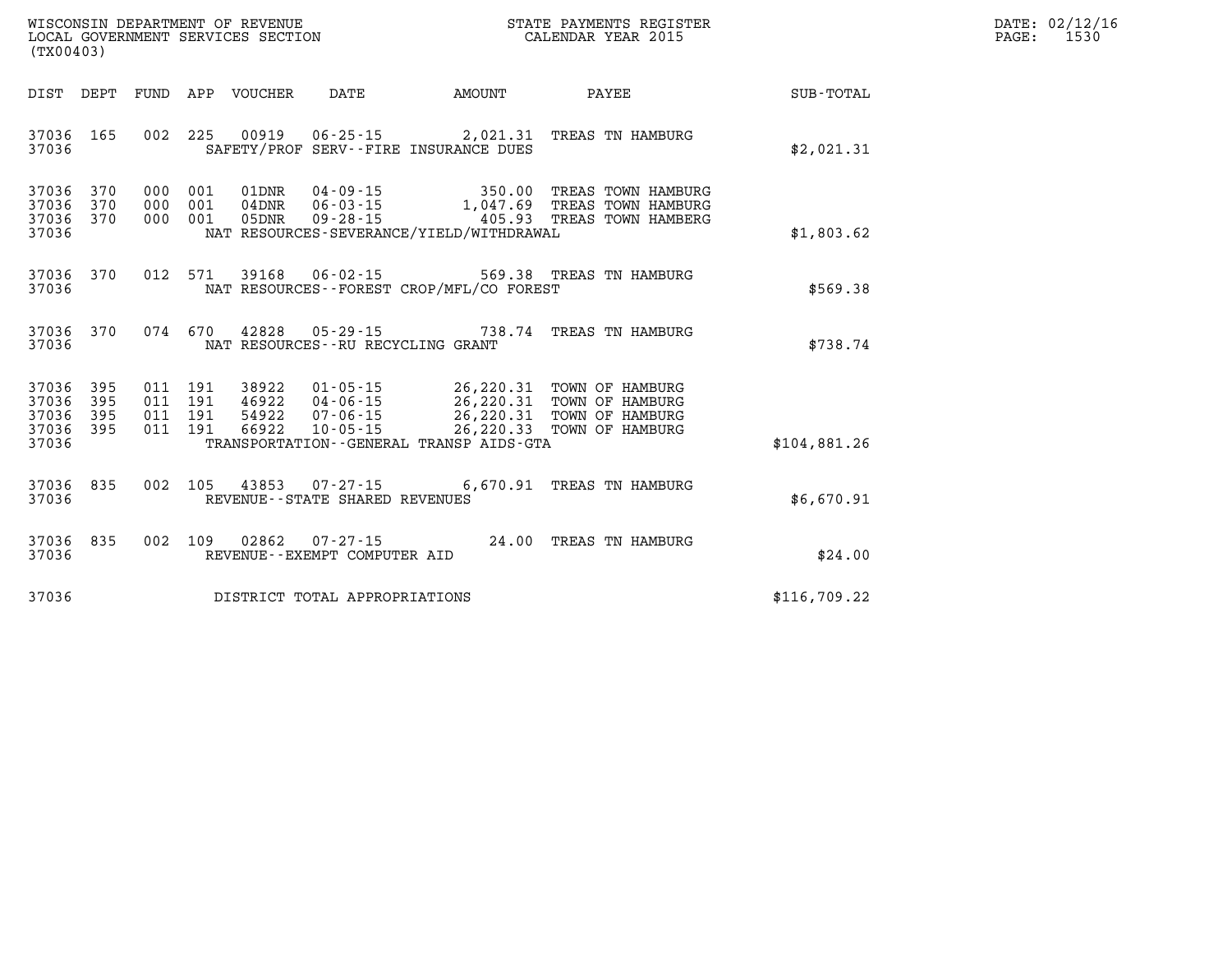| WISCONSIN DEPARTMENT OF REVENUE   | STATE PAYMENTS REGISTER | DATE: | .: 02/12/16 |
|-----------------------------------|-------------------------|-------|-------------|
| LOCAL GOVERNMENT SERVICES SECTION | CALENDAR YEAR 2015      | PAGE  | $1 - 2$     |

| (TX00403)                                         |                   |                           |                                          | LOCAL GOVERNMENT SERVICES SECTION |                                          |                                          | CALENDAR YEAR 2015                                                                                                                                                                           |             | PAGE: | 1531 |
|---------------------------------------------------|-------------------|---------------------------|------------------------------------------|-----------------------------------|------------------------------------------|------------------------------------------|----------------------------------------------------------------------------------------------------------------------------------------------------------------------------------------------|-------------|-------|------|
| DIST DEPT                                         |                   |                           |                                          |                                   |                                          |                                          | FUND APP VOUCHER DATE AMOUNT PAYEE                                                                                                                                                           | SUB-TOTAL   |       |      |
| 37038 165<br>37038                                |                   |                           | 002 225                                  |                                   |                                          | SAFETY/PROF SERV--FIRE INSURANCE DUES    | 00920  06-25-15  624.56  TREAS TN HARRISON                                                                                                                                                   | \$624.56    |       |      |
| 37038 370<br>37038 370<br>37038                   |                   |                           | 000 001<br>000 001                       | 01DNR<br>$04\rm{DNR}$             |                                          | NAT RESOURCES-SEVERANCE/YIELD/WITHDRAWAL |                                                                                                                                                                                              | \$475.20    |       |      |
| 37038<br>37038<br>37038<br>37038 370<br>37038     | 370<br>370<br>370 | 002<br>002 503<br>002 503 | 503<br>002 503                           | 17615<br>17615<br>18116<br>18116  | $01 - 30 - 15$                           | NAT RESOURCES--AIDS IN LIEU OF TAXES     | 01-12-15 1,918.46 TREAS TN HARRISON<br>01-12-15 6,244.85 TREAS TN HARRISON<br>01-30-15 1,918.46 TREAS TN HARRISON<br>6,244.85 TREAS TN HARRISON<br>599.76 TOWN SHARE                         | \$16,326.62 |       |      |
| 37038<br>37038<br>37038                           | 370<br>370        |                           | 012 571<br>012 571                       |                                   |                                          | NAT RESOURCES--FOREST CROP/MFL/CO FOREST | 39169   06-02-15   947.02   TREAS TN HARRISON<br>39169   06-02-15   1,959.39   TREAS TN HARRISON                                                                                             | \$2,906.41  |       |      |
| 37038 370<br>37038 370<br>37038                   |                   |                           | 012 579<br>012 579                       | 20423<br>20423                    |                                          | NAT RESOURCES--AIDS IN LIEU OF TAXES     | 04-03-15 109.60 TREAS TN HARRISON<br>04-03-15 61.57 TREAS TN HARRISON                                                                                                                        | \$171.17    |       |      |
| 37038 395<br>37038<br>37038<br>37038 395<br>37038 | 395<br>395        |                           | 011 191<br>011 191<br>011 191<br>011 191 |                                   |                                          | TRANSPORTATION--GENERAL TRANSP AIDS-GTA  | 38923  01-05-15  10,531.06  TOWN OF HARRISON<br>46923  04-06-15  10,531.06  TOWN OF HARRISON<br>54923  07-06-15  10,531.06  TOWN OF HARRISON<br>66923  10-05-15  10,531.08  TOWN OF HARRISON | \$42,124.26 |       |      |
| 37038<br>37038                                    | 835               |                           | 002 105                                  | 43854                             | REVENUE - - STATE SHARED REVENUES        |                                          | 07-27-15 4,881.15 TREAS TN HARRISON                                                                                                                                                          | \$4,881.15  |       |      |
| 37038 835<br>37038                                |                   |                           | 002 109                                  | 02863                             | 07-27-15<br>REVENUE--EXEMPT COMPUTER AID |                                          | 1.00 TREAS TN HARRISON                                                                                                                                                                       | \$1.00      |       |      |
| 37038                                             |                   |                           |                                          |                                   | DISTRICT TOTAL APPROPRIATIONS            |                                          |                                                                                                                                                                                              | \$67,510.37 |       |      |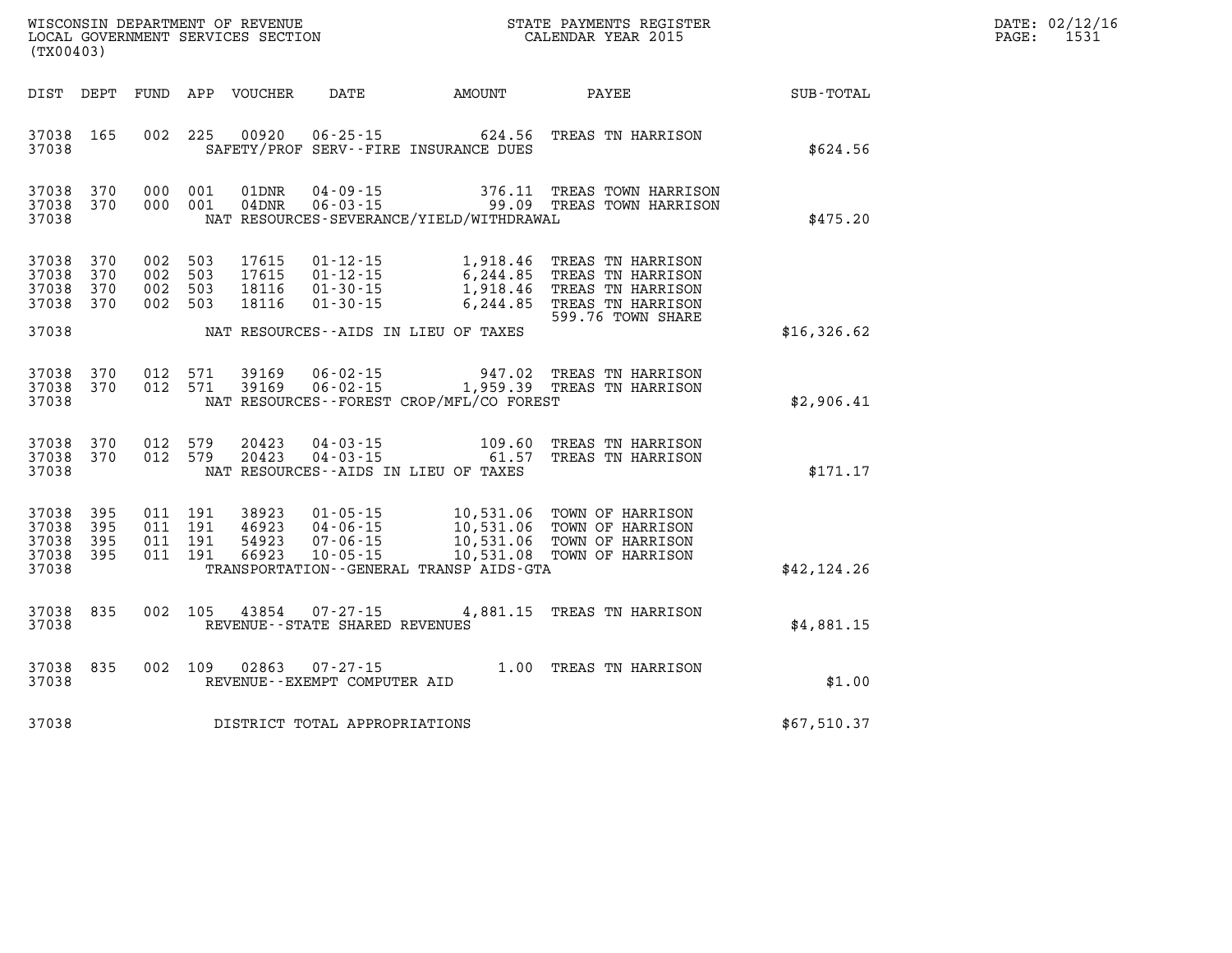| (TX00403)                                                 | WISCONSIN DEPARTMENT OF REVENUE<br>LOCAL GOVERNMENT SERVICES SECTION<br>LOCAL GOVERNMENT SERVICES SECTION<br>CALENDAR YEAR 2015                                                                          |                       |              | DATE: 02/12/16<br>$\mathtt{PAGE:}$<br>1532 |
|-----------------------------------------------------------|----------------------------------------------------------------------------------------------------------------------------------------------------------------------------------------------------------|-----------------------|--------------|--------------------------------------------|
| DIST DEPT FUND APP VOUCHER DATE                           | <b>AMOUNT</b>                                                                                                                                                                                            | PAYEE                 | SUB-TOTAL    |                                            |
| 37040 165<br>37040                                        | 002 225 00921 06-25-15 1,509.35 TREAS TN HEWITT<br>SAFETY/PROF SERV--FIRE INSURANCE DUES                                                                                                                 |                       | \$1,509.35   |                                            |
| 370<br>37040<br>37040 370<br>37040                        | 000 001 01DNR 04-09-15 3,592.11 TREAS TOWN HEWITT<br>000 001 05DNR 09-28-15 1,452.75 TREAS TOWN HEWITT<br>NAT RESOURCES-SEVERANCE/YIELD/WITHDRAWAL                                                       |                       | \$5,044.86   |                                            |
| 37040 370<br>37040 370<br>37040                           | 012 571 39170 06-02-15 1,623.92 TREAS TN HEWITT<br>012 571 39170 06-02-15 799.30 TREAS TN HEWITT<br>NAT RESOURCES--FOREST CROP/MFL/CO FOREST                                                             |                       | \$2,423.22   |                                            |
| 37040 370<br>37040                                        | 074 670 42829 05-29-15 951.17 TREAS TN HEWITT<br>NAT RESOURCES--RU RECYCLING GRANT                                                                                                                       |                       | \$951.17     |                                            |
| 395<br>37040<br>37040<br>395<br>37040<br>395<br>37040 395 | 011 191 38924 01-05-15 25,884.51 TOWN OF HEWITT<br>011 191 46924 04-06-15 25,884.51 TOWN OF HEWITT<br>011 191 54924 07-06-15 25,884.51 TOWN OF HEWITT<br>011 191 66924 10-05-15 25,884.51 TOWN OF HEWITT |                       |              |                                            |
| 37040                                                     | TRANSPORTATION--GENERAL TRANSP AIDS-GTA                                                                                                                                                                  |                       | \$103.538.04 |                                            |
| 37040 835<br>37040                                        | 002 105 43855 07-27-15 4,121.31 TREAS TN HEWITT<br>REVENUE--STATE SHARED REVENUES                                                                                                                        |                       | \$4,121.31   |                                            |
| 37040 835<br>37040                                        | 002 109 02864 07-27-15<br>REVENUE--EXEMPT COMPUTER AID                                                                                                                                                   | 64.00 TREAS TN HEWITT | \$64.00      |                                            |
| 37040                                                     | DISTRICT TOTAL APPROPRIATIONS                                                                                                                                                                            |                       | \$117,651.95 |                                            |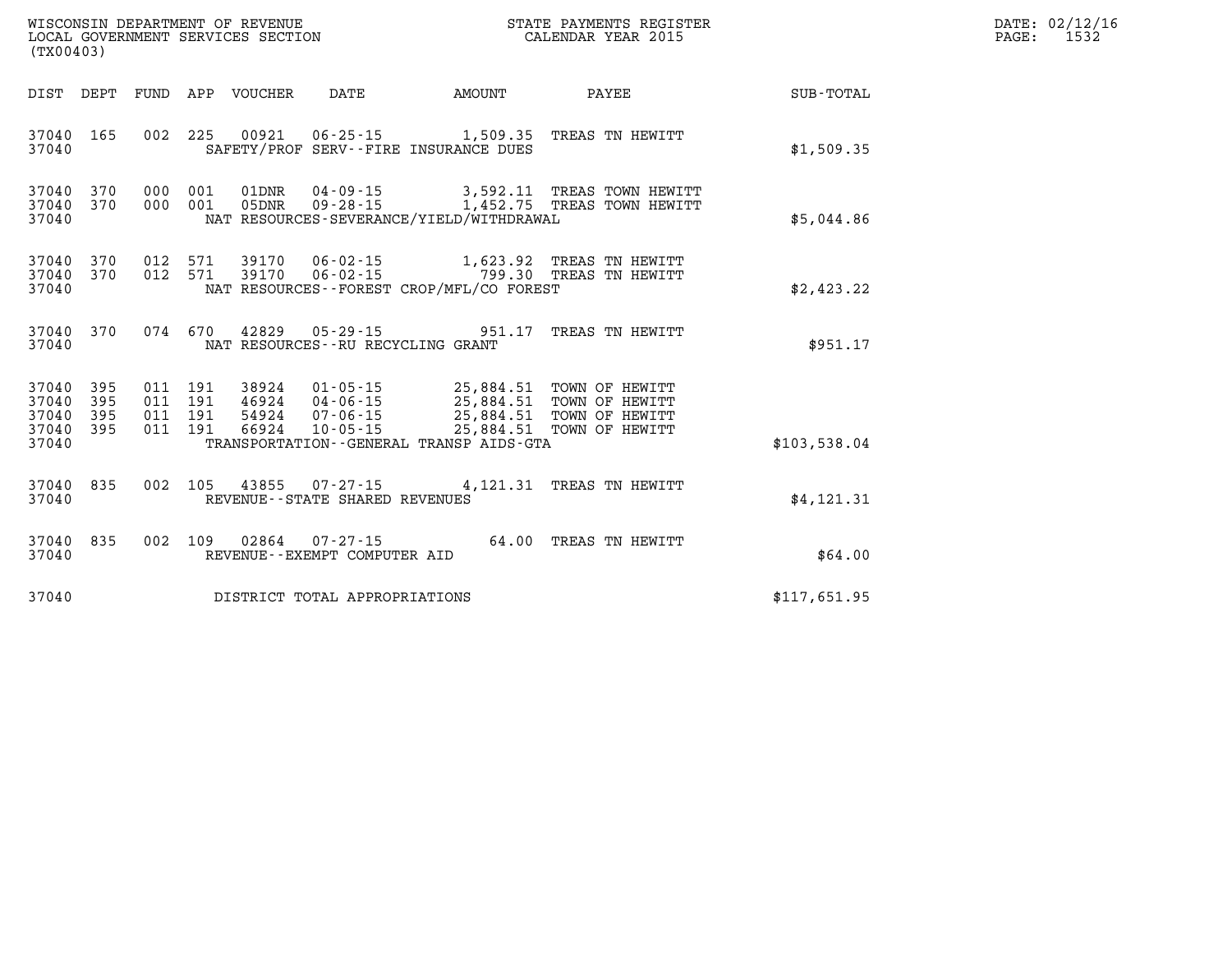| (TX00403)                                |            |                                          | WISCONSIN DEPARTMENT OF REVENUE | LOCAL GOVERNMENT SERVICES SECTION |                                              | STATE PAYMENTS REGISTER<br>CALENDAR YEAR 2015                                                                                                                         |              | DATE: 02/12/16<br>PAGE:<br>1533 |
|------------------------------------------|------------|------------------------------------------|---------------------------------|-----------------------------------|----------------------------------------------|-----------------------------------------------------------------------------------------------------------------------------------------------------------------------|--------------|---------------------------------|
|                                          |            |                                          | DIST DEPT FUND APP VOUCHER      | DATE                              | AMOUNT                                       | PAYEE                                                                                                                                                                 | SUB-TOTAL    |                                 |
| 37042                                    | 37042 165  |                                          |                                 |                                   | SAFETY/PROF SERV--FIRE INSURANCE DUES        | 002 225 00922 06-25-15 1,954.39 TREAS TN HOLTON                                                                                                                       | \$1,954.39   |                                 |
| 37042                                    | 37042 370  |                                          |                                 |                                   | NAT RESOURCES - - FOREST CROP/MFL/CO FOREST  | 012 571 39171 06-02-15 95.79 TREAS TN HOLTON                                                                                                                          | \$95.79      |                                 |
| 37042 370<br>37042                       |            |                                          |                                 | NAT RESOURCES--RU RECYCLING GRANT |                                              | 074 670 42830 05-29-15 1,840.51 TREAS TN HOLTON                                                                                                                       | \$1,840.51   |                                 |
| 37042 395<br>37042<br>37042<br>37042 395 | 395<br>395 | 011 191<br>011 191<br>011 191<br>011 191 | 66925                           |                                   |                                              | 38925 01-05-15 26,891.92 TOWN OF HOLTON<br>46925 04-06-15 26,891.92 TOWN OF HOLTON<br>54925  07-06-15  26,891.92  TOWN OF HOLTON<br>10-05-15 26,891.94 TOWN OF HOLTON |              |                                 |
| 37042                                    |            |                                          |                                 |                                   | TRANSPORTATION - - GENERAL TRANSP AIDS - GTA |                                                                                                                                                                       | \$107,567.70 |                                 |
| 37042 835<br>37042                       |            |                                          |                                 | REVENUE - - STATE SHARED REVENUES |                                              | 002 105 43856 07-27-15 12,128.33 TREAS TN HOLTON                                                                                                                      | \$12, 128.33 |                                 |
| 37042                                    | 37042 835  | 002 109                                  |                                 | REVENUE - - EXEMPT COMPUTER AID   |                                              | 02865  07-27-15  4.00 TREAS TN HOLTON                                                                                                                                 | \$4.00       |                                 |
| 37042                                    |            |                                          |                                 | DISTRICT TOTAL APPROPRIATIONS     |                                              |                                                                                                                                                                       | \$123,590.72 |                                 |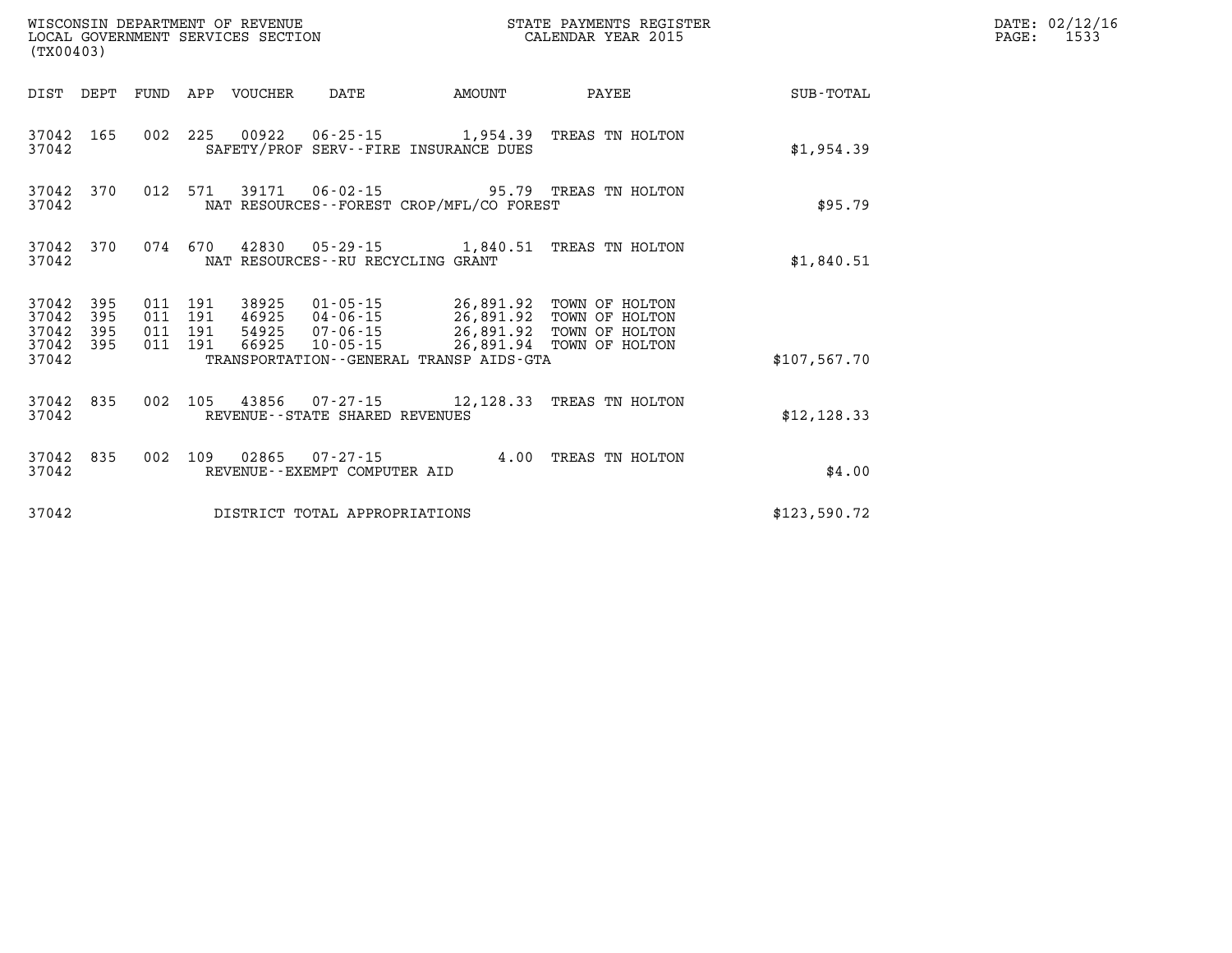| (TX00403)                                             |                        |                                          |         |                                 | WISCONSIN DEPARTMENT OF REVENUE<br>LOCAL GOVERNMENT SERVICES SECTION |                                                                                                                                                                                                     | STATE PAYMENTS REGISTER<br>CALENDAR YEAR 2015 |               | DATE: 02/12/16<br>$\mathtt{PAGE:}$<br>1534 |
|-------------------------------------------------------|------------------------|------------------------------------------|---------|---------------------------------|----------------------------------------------------------------------|-----------------------------------------------------------------------------------------------------------------------------------------------------------------------------------------------------|-----------------------------------------------|---------------|--------------------------------------------|
|                                                       |                        |                                          |         | DIST DEPT FUND APP VOUCHER DATE |                                                                      | <b>AMOUNT</b>                                                                                                                                                                                       | <b>PAYEE</b>                                  | SUB-TOTAL     |                                            |
| 37044                                                 | 37044 165              |                                          |         |                                 |                                                                      | 002 225 00923 06-25-15 1,958.16 TREAS TN HULL<br>SAFETY/PROF SERV--FIRE INSURANCE DUES                                                                                                              |                                               | \$1,958.16    |                                            |
| 37044                                                 | 37044 370              |                                          |         |                                 |                                                                      | 012 571 39172 06-02-15 81.83 TREAS TN HULL<br>NAT RESOURCES - - FOREST CROP/MFL/CO FOREST                                                                                                           |                                               | \$81.83       |                                            |
| 37044                                                 | 37044 370<br>37044 370 | 012 579                                  | 012 579 |                                 |                                                                      | 20424  04 - 03 - 15   135.57<br>20424  04-03-15  25.03  TREAS TN HULL<br>NAT RESOURCES--AIDS IN LIEU OF TAXES                                                                                       | TREAS TN HULL                                 | \$160.60      |                                            |
| 37044                                                 | 37044 370              |                                          |         |                                 | NAT RESOURCES - - RU RECYCLING GRANT                                 | 074 670 42831 05-29-15 1,915.81 TREAS TN HULL                                                                                                                                                       |                                               | \$1,915.81    |                                            |
| 37044 395<br>37044 395<br>37044<br>37044 395<br>37044 | 395                    | 011 191<br>011 191<br>011 191<br>011 191 |         | 38926<br>66926                  | 10-05-15                                                             | 01-05-15   24,711.94   TOWN OF HULL<br>04-06-15   24,711.94   TOWN OF HULL<br>$54926$ $07 - 06 - 15$ $24, 711.94$ TOWN OF HULL<br>24,711.96 TOWN OF HULL<br>TRANSPORTATION--GENERAL TRANSP AIDS-GTA |                                               | \$98,847.78   |                                            |
| 37044                                                 | 37044 505              |                                          |         |                                 |                                                                      | 002 174 58240 04-30-15 26,071.00 TREAS TN HULL<br>DOA--TRANSMISSION LINE FEE DISTRIBUTION                                                                                                           |                                               | \$26,071.00   |                                            |
| 37044                                                 | 37044 835              |                                          |         |                                 | REVENUE--STATE SHARED REVENUES                                       | 002 105 43857 07-27-15 12,075.48 TREAS TN HULL                                                                                                                                                      |                                               | \$12,075.48   |                                            |
| 37044                                                 | 37044 835              |                                          |         |                                 | REVENUE--EXEMPT COMPUTER AID                                         | 002 109 02866 07-27-15 138.00 TREAS TN HULL                                                                                                                                                         |                                               | \$138.00      |                                            |
| 37044                                                 |                        |                                          |         |                                 | DISTRICT TOTAL APPROPRIATIONS                                        |                                                                                                                                                                                                     |                                               | \$141, 248.66 |                                            |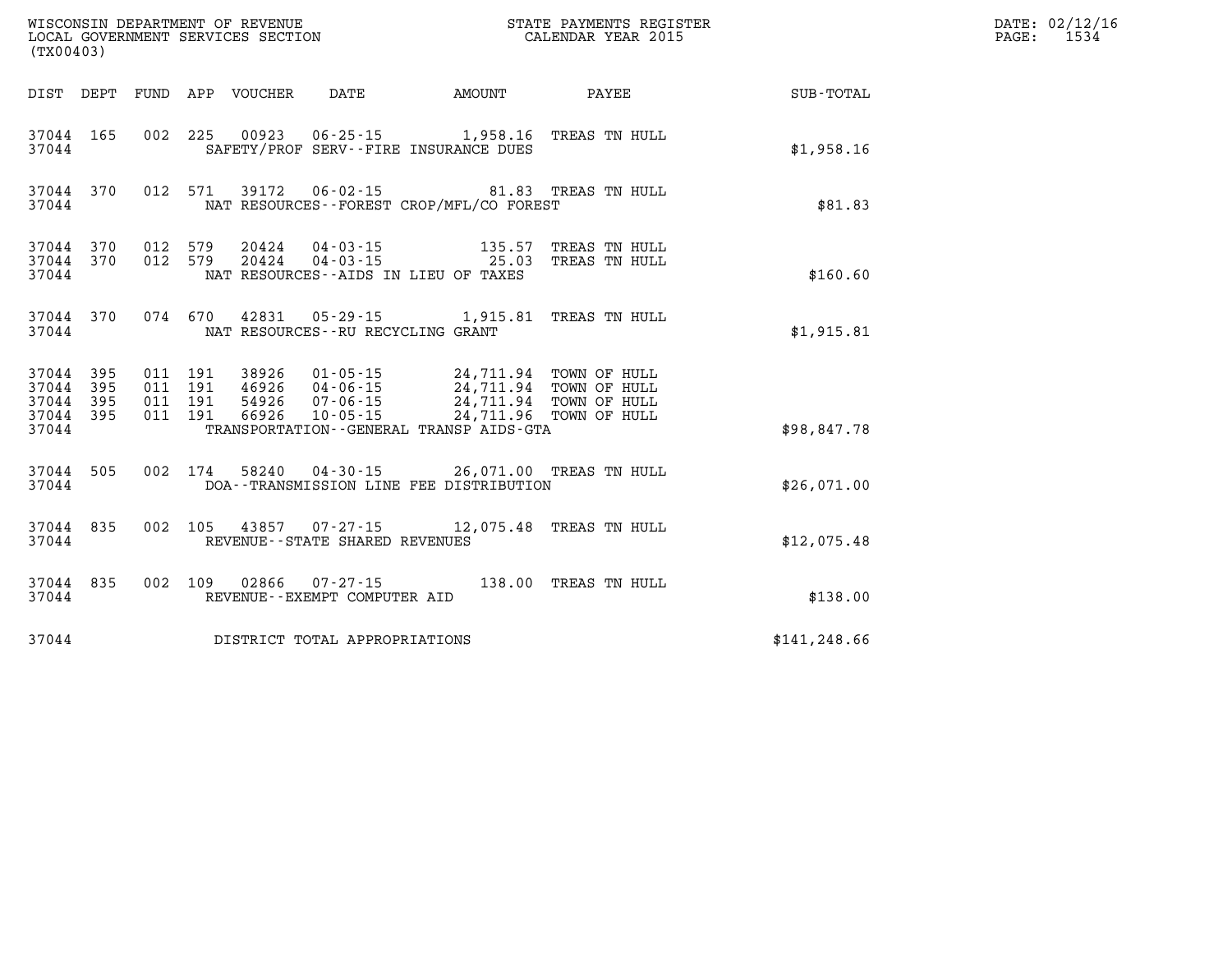| (TX00403)                                             |     |  |  |  |                                     |                                          |                                                                                                                                                                                                              |               | DATE: 02/12/16<br>PAGE: 1535 |
|-------------------------------------------------------|-----|--|--|--|-------------------------------------|------------------------------------------|--------------------------------------------------------------------------------------------------------------------------------------------------------------------------------------------------------------|---------------|------------------------------|
|                                                       |     |  |  |  |                                     |                                          |                                                                                                                                                                                                              |               |                              |
| 37046 165<br>37046                                    |     |  |  |  |                                     | SAFETY/PROF SERV--FIRE INSURANCE DUES    | 002 225 00924 06-25-15 1,680.79 TREAS TN JOHNSON                                                                                                                                                             | \$1,680.79    |                              |
| 37046 370<br>37046                                    |     |  |  |  |                                     | NAT RESOURCES-SEVERANCE/YIELD/WITHDRAWAL | 000 001 05DNR 09-28-15 220.05 TREAS TOWN JOHNSON                                                                                                                                                             | \$220.05      |                              |
| 37046 370<br>37046                                    |     |  |  |  |                                     | NAT RESOURCES--FOREST CROP/MFL/CO FOREST | 012 571 39173 06-02-15 177.29 TREAS TN JOHNSON                                                                                                                                                               | \$177.29      |                              |
| 37046 370<br>37046                                    |     |  |  |  | NAT RESOURCES--RU RECYCLING GRANT   |                                          | 074 670 42832 05-29-15 2,247.90 TREAS TN JOHNSON                                                                                                                                                             | \$2, 247.90   |                              |
| 37046 370<br>37046                                    |     |  |  |  |                                     | NAT RESOURCES -- RU CONSOLIDATED GRANT   | 074 673 42832 05-29-15 255.93 TREAS TN JOHNSON                                                                                                                                                               | \$255.93      |                              |
| 37046 395<br>37046<br>37046 395<br>37046 395<br>37046 | 395 |  |  |  |                                     | TRANSPORTATION--GENERAL TRANSP AIDS-GTA  | 011 191 38927 01-05-15 23,522.86 TOWN OF JOHNSON<br>011 191 46927 04-06-15 23,522.86 TOWN OF JOHNSON<br>011 191 54927 07-06-15 23,522.86 TOWN OF JOHNSON<br>011 191 66927 10-05-15 23,522.88 TOWN OF JOHNSON | \$94,091.46   |                              |
| 37046 835<br>37046                                    |     |  |  |  | REVENUE--STATE SHARED REVENUES      |                                          | 002 105 43858 07-27-15 17,433.95 TREAS TN JOHNSON                                                                                                                                                            | \$17,433.95   |                              |
| 37046 835<br>37046                                    |     |  |  |  | REVENUE--EXEMPT COMPUTER AID        |                                          | 002 109 02867 07-27-15 312.00 TREAS TN JOHNSON                                                                                                                                                               | \$312.00      |                              |
|                                                       |     |  |  |  | 37046 DISTRICT TOTAL APPROPRIATIONS |                                          |                                                                                                                                                                                                              | \$116, 419.37 |                              |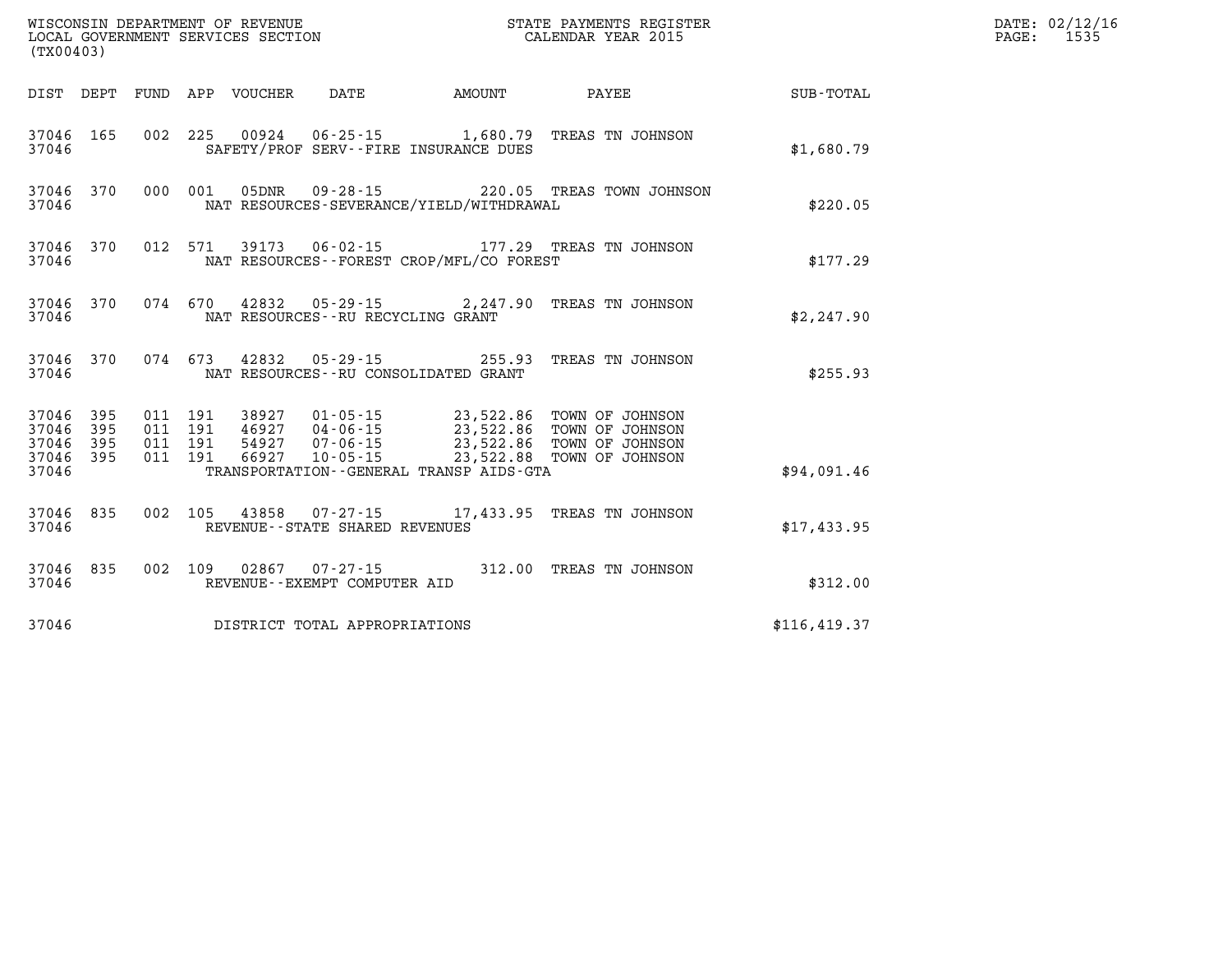| WISCONSIN DEPARTMENT OF REVENUE<br>LOCAL GOVERNMENT SERVICES SECTION<br>(TX00403) |              |                                          |         |                  |                                                        |                                                   | STATE PAYMENTS REGISTER<br>CALENDAR YEAR 2015                                                                                                                            |              | DATE: 02/12/16<br>$\mathtt{PAGE}$ :<br>1536 |
|-----------------------------------------------------------------------------------|--------------|------------------------------------------|---------|------------------|--------------------------------------------------------|---------------------------------------------------|--------------------------------------------------------------------------------------------------------------------------------------------------------------------------|--------------|---------------------------------------------|
| DIST DEPT                                                                         |              |                                          |         | FUND APP VOUCHER | DATE                                                   | AMOUNT                                            | PAYEE                                                                                                                                                                    | SUB-TOTAL    |                                             |
| 37048 165<br>37048                                                                |              |                                          |         | 002 225 00925    |                                                        | SAFETY/PROF SERV--FIRE INSURANCE DUES             | 06-25-15 7,571.17 TREAS TN KNOWLTON                                                                                                                                      | \$7,571.17   |                                             |
| 37048 370<br>37048                                                                |              | 000 001                                  |         | 05DNR            | $09 - 28 - 15$                                         | NAT RESOURCES-SEVERANCE/YIELD/WITHDRAWAL          | 14,500.42 TREAS TOWN KNOWLTON                                                                                                                                            | \$14,500.42  |                                             |
| 37048                                                                             | 37048 370    |                                          |         | 002 503 17616    |                                                        | NAT RESOURCES--AIDS IN LIEU OF TAXES              | 01-12-15 1,864.54 TREAS TN KNOWLTON<br>136.20 TOWN SHARE                                                                                                                 | \$1,864.54   |                                             |
| 37048                                                                             | 37048 370    |                                          | 012 571 |                  | 39174 06-02-15                                         | NAT RESOURCES - - FOREST CROP/MFL/CO FOREST       | 526.11 TREAS TN KNOWLTON                                                                                                                                                 | \$526.11     |                                             |
| 37048                                                                             | 37048 370    |                                          | 074 670 | 42833            | $05 - 29 - 15$<br>NAT RESOURCES - - RU RECYCLING GRANT |                                                   | 9,087.21 TREAS TN KNOWLTON                                                                                                                                               | \$9,087.21   |                                             |
| 37048                                                                             | 37048 370    | 074 673                                  |         | 42833            | $05 - 29 - 15$                                         | 501.69<br>NAT RESOURCES - - RU CONSOLIDATED GRANT | TREAS TN KNOWLTON                                                                                                                                                        | \$501.69     |                                             |
| 37048 395<br>37048<br>37048<br>37048 395<br>37048                                 | 395<br>- 395 | 011 191<br>011 191<br>011 191<br>011 191 |         | 66928            | $10 - 05 - 15$                                         | TRANSPORTATION--GENERAL TRANSP AIDS-GTA           | 38928  01-05-15  29,517.81  TOWN OF KNOWLTON<br>46928  04-06-15  29,517.81 TOWN OF KNOWLTON<br>54928  07-06-15  29,517.81 TOWN OF KNOWLTON<br>29,517.81 TOWN OF KNOWLTON | \$118,071.24 |                                             |
|                                                                                   |              |                                          |         |                  |                                                        |                                                   |                                                                                                                                                                          |              |                                             |
| 37048 835<br>37048                                                                |              |                                          | 002 105 | 43859            | 07-27-15<br>REVENUE--STATE SHARED REVENUES             |                                                   | 4,718.63 TREAS TN KNOWLTON                                                                                                                                               | \$4,718.63   |                                             |
| 37048 835<br>37048                                                                |              | 002 109                                  |         | 02868            | 07-27-15<br>REVENUE--EXEMPT COMPUTER AID               |                                                   | 175.00 TREAS TN KNOWLTON                                                                                                                                                 | \$175.00     |                                             |
| 37048 835<br>37048                                                                |              |                                          | 021 363 | 35740            | $03 - 23 - 15$<br>REVENUE--LOTTERY CREDIT -            |                                                   | 1,806.05 TREAS TN KNOWLTON                                                                                                                                               | \$1,806.05   |                                             |
| 37048                                                                             |              |                                          |         |                  | DISTRICT TOTAL APPROPRIATIONS                          |                                                   |                                                                                                                                                                          | \$158,822.06 |                                             |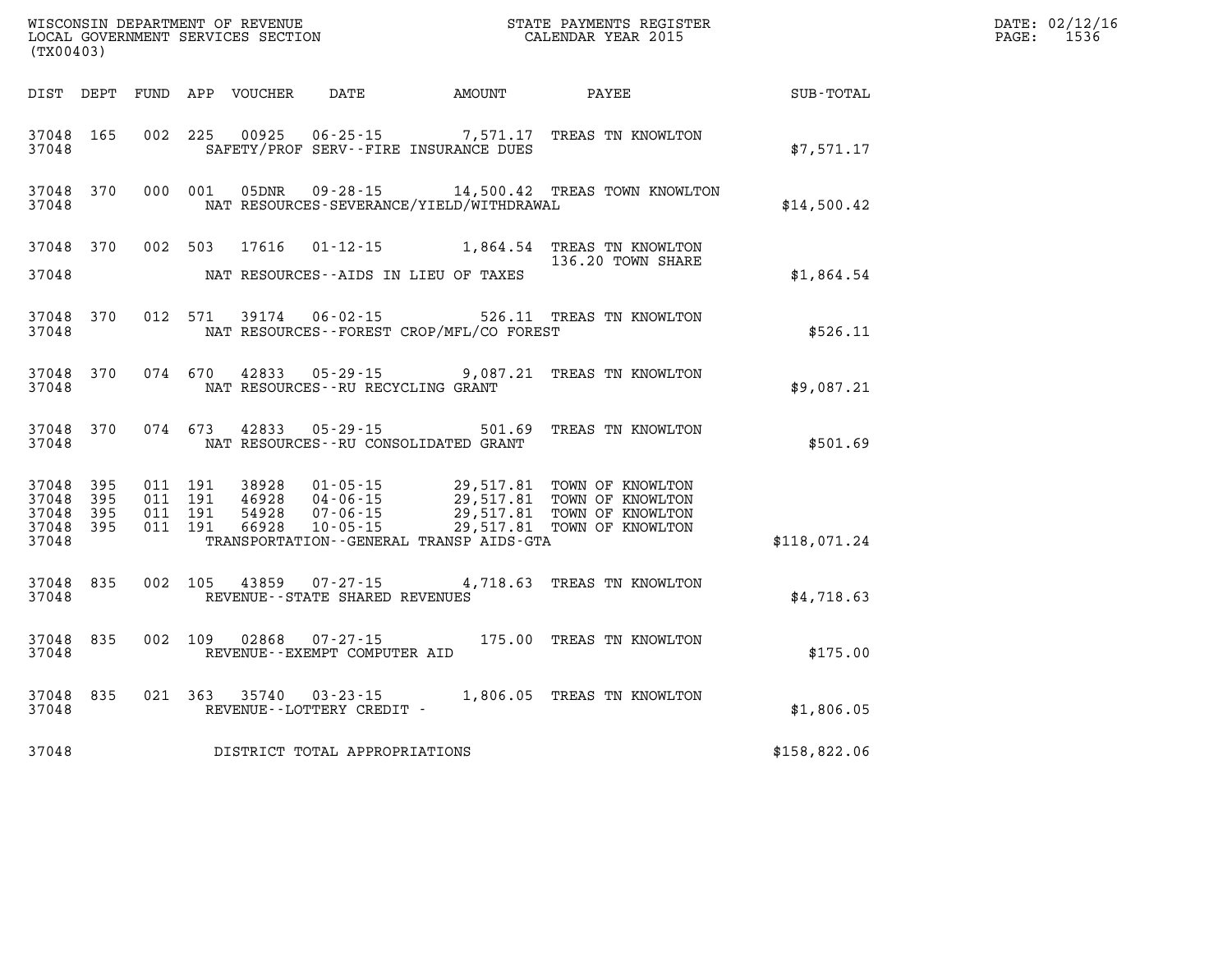| WISCONSIN DEPARTMENT OF REVENUE<br>LOCAL GOVERNMENT SERVICES SECTION<br>(TX00403) |      |      |     |         |                                                     | STATE PAYMENTS REGISTER<br>CALENDAR YEAR 2015 |                       |            | DATE: 02/12/16<br>1537<br>PAGE: |
|-----------------------------------------------------------------------------------|------|------|-----|---------|-----------------------------------------------------|-----------------------------------------------|-----------------------|------------|---------------------------------|
| DIST                                                                              | DEPT | FUND | APP | VOUCHER | DATE                                                | AMOUNT                                        | PAYEE                 | SUB-TOTAL  |                                 |
| 37050<br>37050                                                                    | 505  | 002  | 174 | 58240   | 04-30-15<br>DOA--TRANSMISSION LINE FEE DISTRIBUTION | 4,453.00                                      | TREAS TN KRONENWETTER | \$4,453.00 |                                 |
| 37050                                                                             |      |      |     |         | DISTRICT TOTAL APPROPRIATIONS                       |                                               |                       | \$4,453.00 |                                 |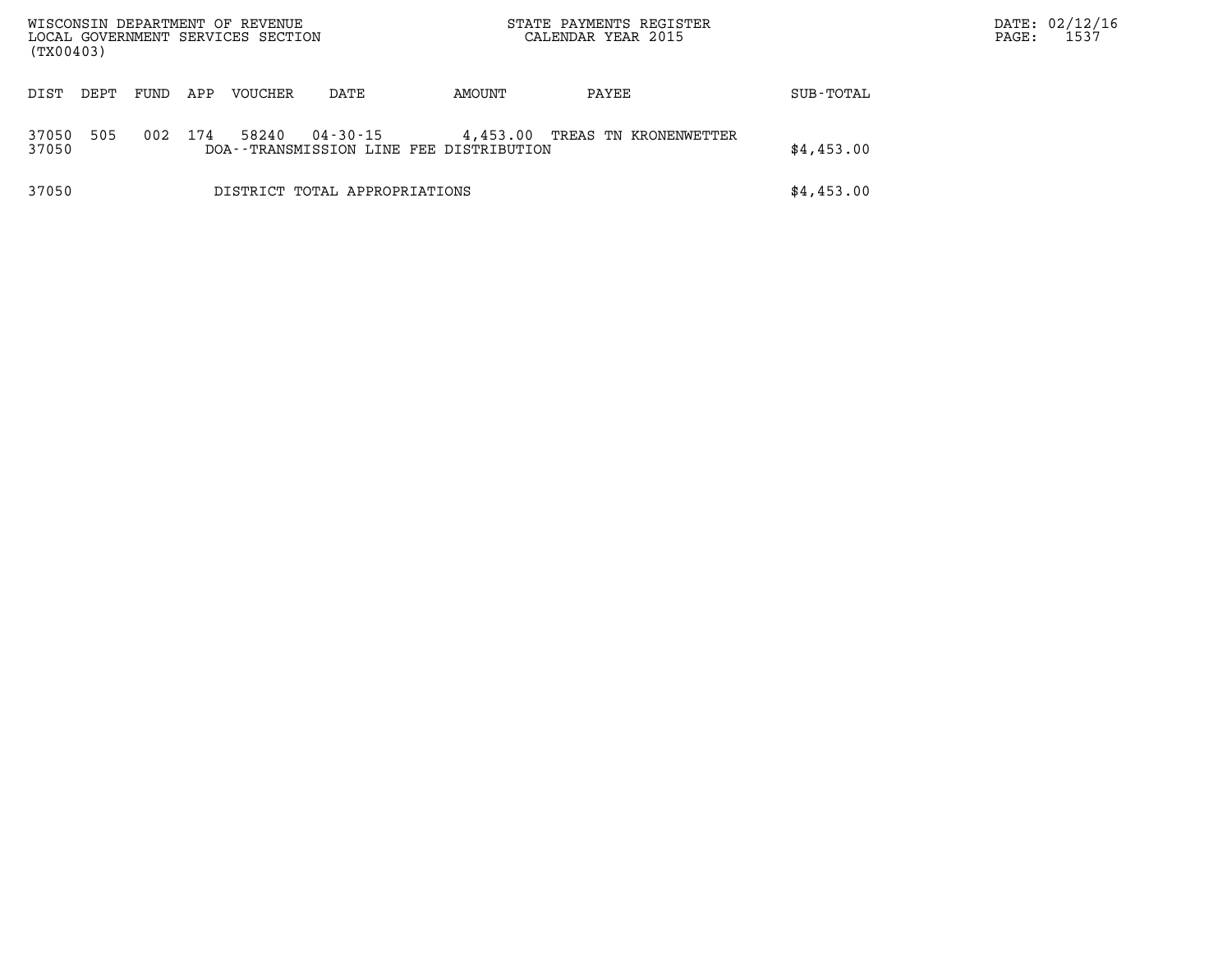| (TX00403)                                     |                        |  |  |  |                                      |                                                                                         |                                                                                             |               | DATE: 02/12/16<br>$\mathtt{PAGE:}$<br>1538 |
|-----------------------------------------------|------------------------|--|--|--|--------------------------------------|-----------------------------------------------------------------------------------------|---------------------------------------------------------------------------------------------|---------------|--------------------------------------------|
|                                               |                        |  |  |  |                                      | DIST DEPT FUND APP VOUCHER DATE AMOUNT                                                  | <b>PAYEE</b>                                                                                | SUB-TOTAL     |                                            |
| 37052                                         | 37052 165              |  |  |  |                                      | 002 225 00926 06-25-15 7,744.94 TREAS TN MAINE<br>SAFETY/PROF SERV--FIRE INSURANCE DUES |                                                                                             | \$7.744.94    |                                            |
| 37052                                         |                        |  |  |  |                                      | NAT RESOURCES-SEVERANCE/YIELD/WITHDRAWAL                                                | 37052 370 000 001 01DNR 04-09-15 1,464.75 TREAS TOWN MAINE                                  | \$1,464.75    |                                            |
| 37052                                         | 37052 370<br>37052 370 |  |  |  |                                      | NAT RESOURCES - - FOREST CROP/MFL/CO FOREST                                             | 012 571 39175 06-02-15 619.25 TREAS TN MAINE<br>012 571 39175 06-02-15 33.32 TREAS TN MAINE | \$652.57      |                                            |
| 37052                                         | 37052 370              |  |  |  | NAT RESOURCES - - RU RECYCLING GRANT | 074 670 42834 05-29-15 2,003.00 TREAS TN MAINE                                          |                                                                                             | \$2,003.00    |                                            |
| 37052<br>37052<br>37052<br>37052 395<br>37052 | 395<br>395<br>395      |  |  |  |                                      | TRANSPORTATION--GENERAL TRANSP AIDS-GTA                                                 |                                                                                             | \$164, 423.34 |                                            |
| 37052                                         | 37052 835              |  |  |  | REVENUE - - STATE SHARED REVENUES    | 002 105 43860 07-27-15 6,875.64 TREAS TN MAINE                                          |                                                                                             | \$6,875.64    |                                            |
| 37052 835<br>37052                            |                        |  |  |  | REVENUE--EXEMPT COMPUTER AID         | 002 109 02869 07-27-15 1,018.00 TREAS TN MAINE                                          |                                                                                             | \$1,018.00    |                                            |
| 37052                                         |                        |  |  |  | DISTRICT TOTAL APPROPRIATIONS        |                                                                                         |                                                                                             | \$184,182.24  |                                            |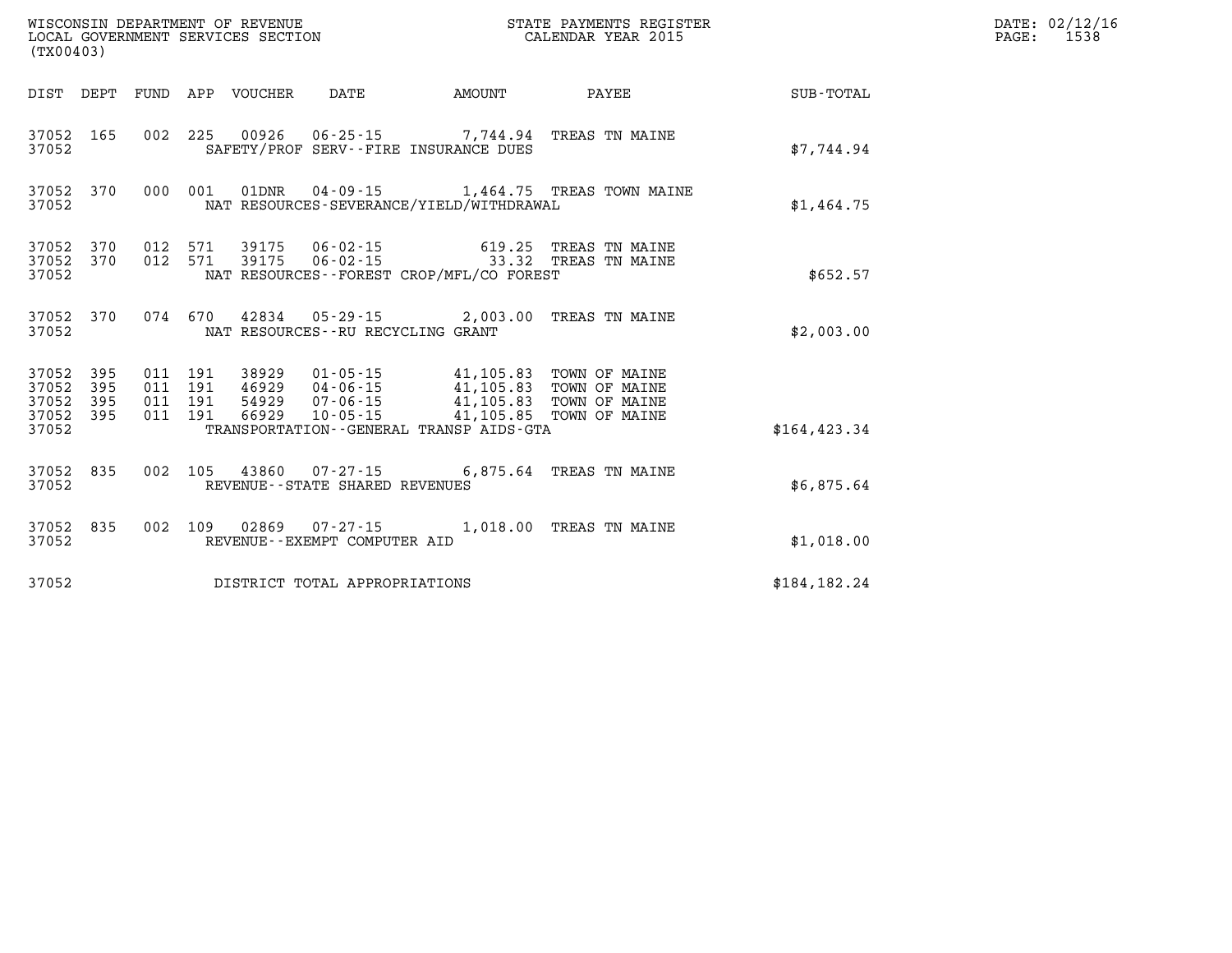| WISCONSIN DEPARTMENT OF REVENUE<br>LOCAL GOVERNMENT SERVICES SECTION<br>(TX00403) |           |         |                                          |                            |                                                                      |                                                                          | STATE PAYMENTS REGISTER<br>CALENDAR YEAR 2015                                                                                                                                    |              | DATE: 02/12/16<br>PAGE:<br>1539 |
|-----------------------------------------------------------------------------------|-----------|---------|------------------------------------------|----------------------------|----------------------------------------------------------------------|--------------------------------------------------------------------------|----------------------------------------------------------------------------------------------------------------------------------------------------------------------------------|--------------|---------------------------------|
|                                                                                   |           |         |                                          | DIST DEPT FUND APP VOUCHER | DATE                                                                 | AMOUNT                                                                   | PAYEE                                                                                                                                                                            | SUB-TOTAL    |                                 |
| 37054 165<br>37054                                                                |           |         |                                          |                            |                                                                      | 002 225 00927 06-25-15 3,718.18<br>SAFETY/PROF SERV--FIRE INSURANCE DUES | TREAS TN MARATHON                                                                                                                                                                | \$3,718.18   |                                 |
| 37054 370<br>37054 370<br>37054                                                   |           |         | 012 571<br>012 571                       | 39176                      |                                                                      | NAT RESOURCES - - FOREST CROP/MFL/CO FOREST                              | 06-02-15 527.66 TREAS TN MARATHON<br>39176  06-02-15  204.60  TREAS TN MARATHON                                                                                                  | \$732.26     |                                 |
| 37054                                                                             | 37054 370 |         |                                          |                            | NAT RESOURCES--RU RECYCLING GRANT                                    |                                                                          | 074 670 42835 05-29-15 1,846.85 TREAS TN MARATHON                                                                                                                                | \$1,846.85   |                                 |
| 37054                                                                             | 37054 370 |         |                                          |                            |                                                                      | NAT RESOURCES -- RU CONSOLIDATED GRANT                                   | 074 673 42835 05-29-15 273.93 TREAS TN MARATHON                                                                                                                                  | \$273.93     |                                 |
| 37054 395<br>37054                                                                | 37054 395 | 011 174 | 011 174                                  | 68550                      | 45633 04-21-15<br>$12 - 14 - 15$<br>TRANSPORTATION--FLOOD DAMAGE AID | 4,426.67                                                                 | 3,634.32 TREAS TN MARATHON<br>TREAS TN MARATHON                                                                                                                                  | \$8,060.99   |                                 |
| 37054 395<br>37054 395<br>37054 395<br>37054 395<br>37054                         |           |         | 011 191<br>011 191<br>011 191<br>011 191 | 54930<br>66930             | 07-06-15                                                             | TRANSPORTATION--GENERAL TRANSP AIDS-GTA                                  | 38930   01-05-15   19,586.79   TOWN OF MARATHON<br>46930   04-06-15   19,586.79   TOWN OF MARATHON<br>07-06-15 19,586.79 TOWN OF MARATHON<br>10-05-15 19,586.79 TOWN OF MARATHON | \$78,347.16  |                                 |
| 37054                                                                             | 37054 395 |         | 011 278                                  | 57601                      |                                                                      | TRANSPORTATION--LRIP/TRIP/MSIP GRANTS                                    | 08-19-15 26,453.25 TREAS TN MARATHON                                                                                                                                             | \$26,453.25  |                                 |
| 37054                                                                             | 37054 835 |         |                                          | 002 105 43861              | REVENUE--STATE SHARED REVENUES                                       |                                                                          | 07-27-15 4,096.40 TREAS TN MARATHON                                                                                                                                              | \$4,096.40   |                                 |
| 37054                                                                             | 37054 835 |         |                                          | 002 109 02870              | 07-27-15<br>REVENUE--EXEMPT COMPUTER AID                             |                                                                          | 5.00 TREAS TN MARATHON                                                                                                                                                           | \$5.00       |                                 |
| 37054                                                                             |           |         |                                          |                            | DISTRICT TOTAL APPROPRIATIONS                                        |                                                                          |                                                                                                                                                                                  | \$123,534.02 |                                 |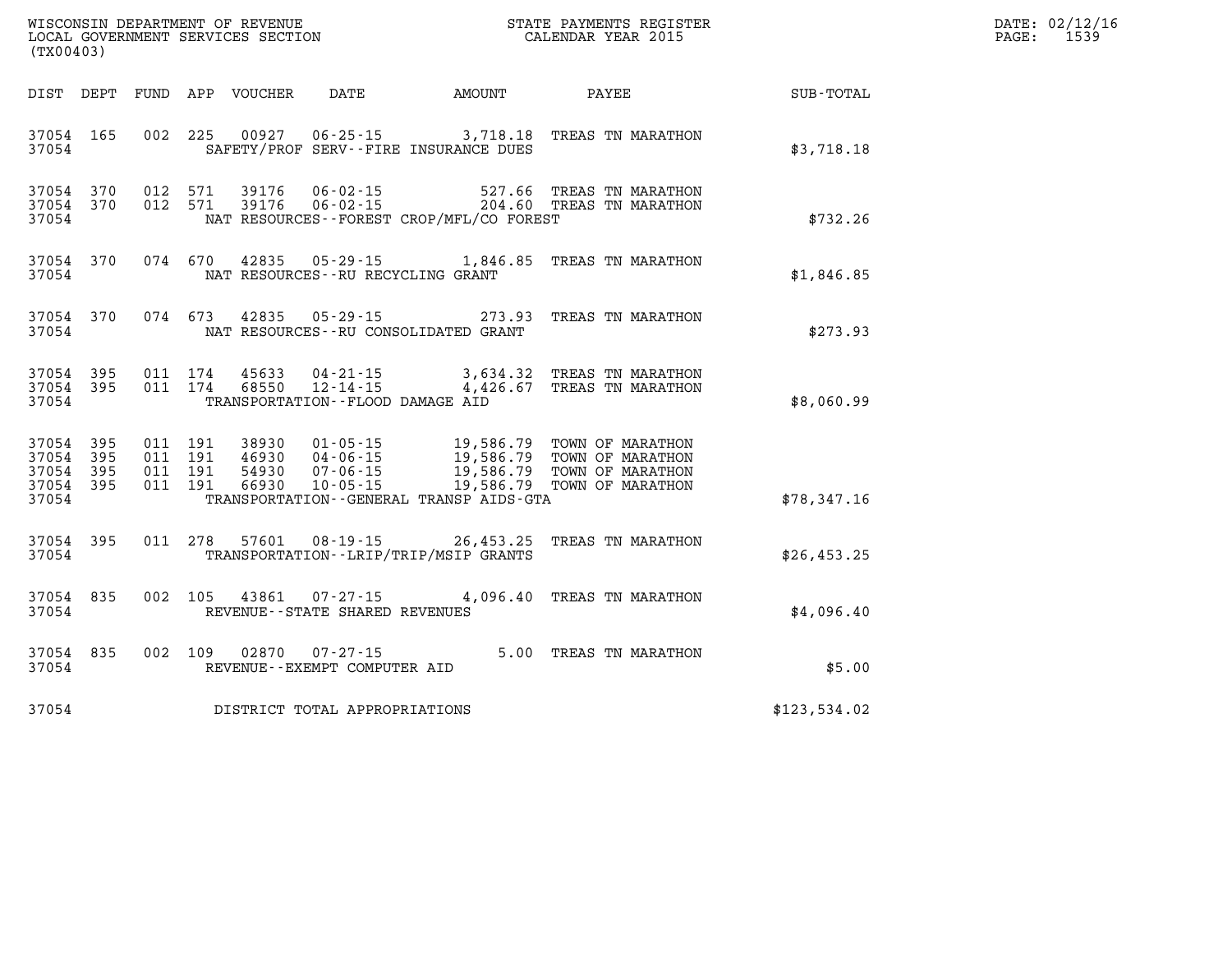| % WISCONSIN DEPARTMENT OF REVENUE $$\tt STATE~PAYMENTS~REGISTER$ LOCAL GOVERNMENT SERVICES SECTION $$\tt CALENDAR~YEAR~2015$<br>(TX00403) |                    |  |  |                                 |                                |                                             |                                                                                                                                                                                                                  |               | DATE: 02/12/16<br>$\mathtt{PAGE:}$<br>1540 |
|-------------------------------------------------------------------------------------------------------------------------------------------|--------------------|--|--|---------------------------------|--------------------------------|---------------------------------------------|------------------------------------------------------------------------------------------------------------------------------------------------------------------------------------------------------------------|---------------|--------------------------------------------|
|                                                                                                                                           |                    |  |  | DIST DEPT FUND APP VOUCHER DATE |                                | <b>EXAMPLE THE AMOUNT</b>                   | <b>PAYEE</b>                                                                                                                                                                                                     | SUB-TOTAL     |                                            |
| 37056                                                                                                                                     |                    |  |  |                                 |                                | SAFETY/PROF SERV--FIRE INSURANCE DUES       | 37056 165 002 225 00928 06-25-15 8,101.04 TREAS TN MCMILLAN                                                                                                                                                      | \$8,101.04    |                                            |
| 37056                                                                                                                                     |                    |  |  |                                 |                                | NAT RESOURCES-SEVERANCE/YIELD/WITHDRAWAL    | 37056 370 000 001 05DNR 09-28-15 294.89 TREAS TOWN MCMILLAN                                                                                                                                                      | \$294.89      |                                            |
|                                                                                                                                           | 37056 370<br>37056 |  |  |                                 |                                | NAT RESOURCES - - FOREST CROP/MFL/CO FOREST | 012 571 39177 06-02-15 77.26 TREAS TN MCMILLAN                                                                                                                                                                   | \$77.26       |                                            |
| 37056                                                                                                                                     |                    |  |  |                                 |                                | NAT RESOURCES--AIDS IN LIEU OF TAXES        | $37056$ $370$ $012$ $579$ $20425$ $04-03-15$ $1,781.62$ TREAS TN MCMILLAN<br>$37056$ $370$ $012$ $579$ $20425$ $04-03-15$ $301.80$ TREAS TN MCMILLAN                                                             | \$2,083.42    |                                            |
| 37056 395<br>37056 395<br>37056 395<br>37056 395<br>37056                                                                                 |                    |  |  |                                 |                                | TRANSPORTATION--GENERAL TRANSP AIDS-GTA     | 011 191 38931 01-05-15 27,613.08 TOWN OF MCMILLAN<br>011 191 46931 04-06-15 27,613.08 TOWN OF MCMILLAN<br>011 191 54931 07-06-15 27,613.08 TOWN OF MCMILLAN<br>011 191 66931 10-05-15 27,613.08 TOWN OF MCMILLAN | \$110, 452.32 |                                            |
| 37056                                                                                                                                     |                    |  |  |                                 | REVENUE--STATE SHARED REVENUES |                                             | 37056 835 002 105 43862 07-27-15 7,524.51 TREAS TN MCMILLAN                                                                                                                                                      | \$7,524.51    |                                            |
| 37056                                                                                                                                     | 37056 835          |  |  |                                 | REVENUE--EXEMPT COMPUTER AID   |                                             | 002 109 02871 07-27-15 144.00 TREAS TN MCMILLAN                                                                                                                                                                  | \$144.00      |                                            |
| 37056                                                                                                                                     |                    |  |  |                                 | DISTRICT TOTAL APPROPRIATIONS  |                                             |                                                                                                                                                                                                                  | \$128,677.44  |                                            |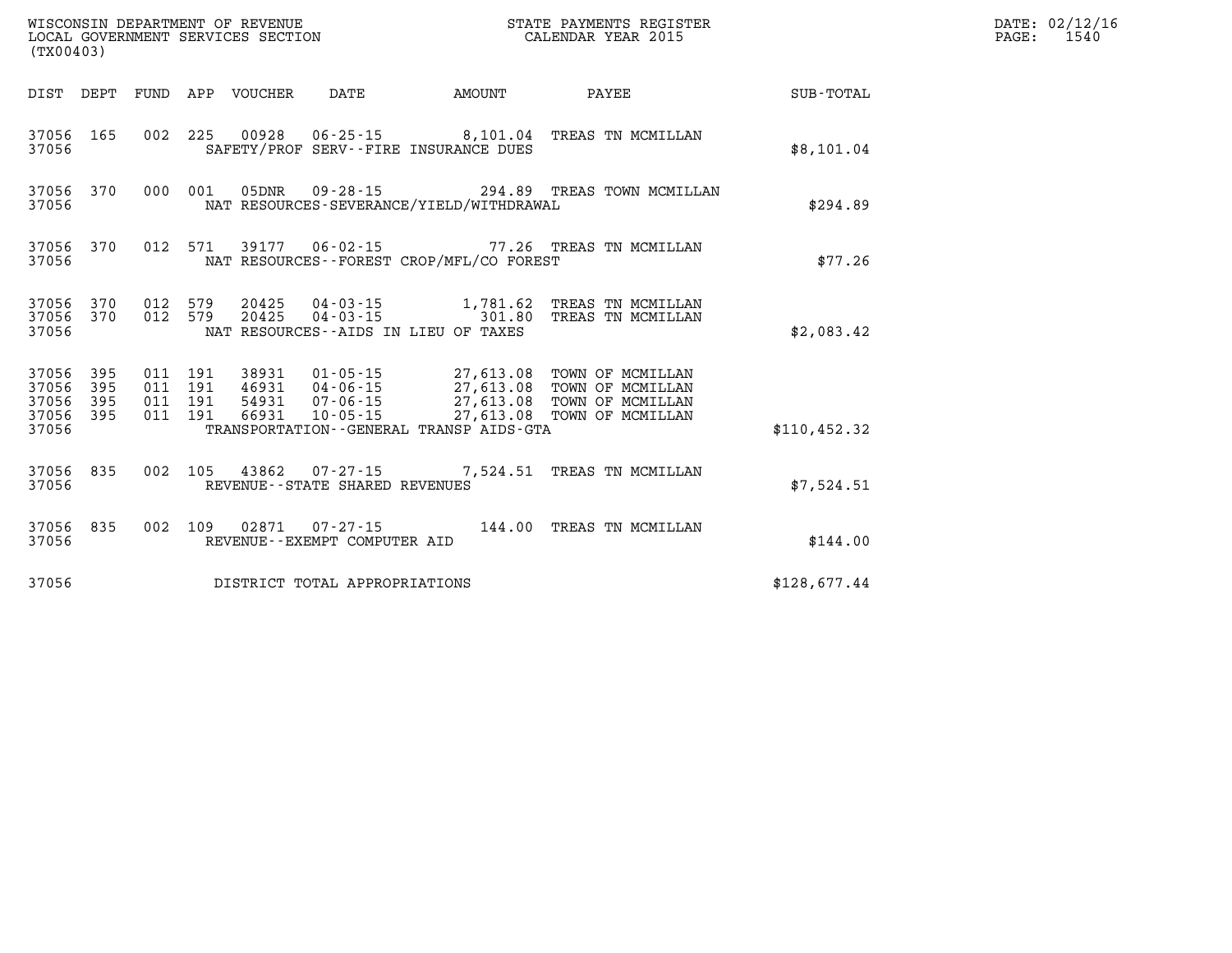| WISCONSIN DEPARTMENT OF REVENUE<br>LOCAL GOVERNMENT SERVICES SECTION<br>(TX00403) |                       |                                          |         |                                  |                                                     |                                                   | STATE PAYMENTS REGISTER<br>CALENDAR YEAR 2015                                                                             |              | DATE: 02/12/16<br>$\mathtt{PAGE:}$<br>1541 |
|-----------------------------------------------------------------------------------|-----------------------|------------------------------------------|---------|----------------------------------|-----------------------------------------------------|---------------------------------------------------|---------------------------------------------------------------------------------------------------------------------------|--------------|--------------------------------------------|
|                                                                                   |                       |                                          |         | DIST DEPT FUND APP VOUCHER       |                                                     | DATE AMOUNT                                       | PAYEE                                                                                                                     | SUB-TOTAL    |                                            |
| 37058 165<br>37058                                                                |                       | 002 225                                  |         | 00929                            | $06 - 25 - 15$                                      | 5,712.45<br>SAFETY/PROF SERV--FIRE INSURANCE DUES | TREAS TN MOSINEE                                                                                                          | \$5,712.45   |                                            |
| 37058 370<br>37058 370<br>37058                                                   |                       | 000 001<br>000 001                       |         | 01DNR<br>05DNR                   |                                                     | NAT RESOURCES-SEVERANCE/YIELD/WITHDRAWAL          | 04-09-15 2,102.22 TREAS TOWN MOSINEE<br>09-28-15 980.07 TREAS TOWN MOSINEE                                                | \$3,082.29   |                                            |
| 37058 370<br>37058 370<br>37058                                                   |                       | 012 571<br>012 571                       |         | 39178<br>39178                   | 06-02-15                                            | NAT RESOURCES - - FOREST CROP/MFL/CO FOREST       | 657.78 TREAS TN MOSINEE<br>06-02-15 722.33 TREAS TN MOSINEE                                                               | \$1,380.11   |                                            |
| 37058 370<br>37058                                                                |                       |                                          |         |                                  |                                                     | NAT RESOURCES -- AIDS IN LIEU OF TAXES            | 012 579 20426 04-03-15 17.25 TREAS TN MOSINEE                                                                             | \$17.25      |                                            |
| 37058 370<br>37058                                                                |                       |                                          | 074 670 |                                  | NAT RESOURCES - - RU RECYCLING GRANT                | 42836 05-29-15 4,587.00                           | TREAS TN MOSINEE                                                                                                          | \$4,587.00   |                                            |
| 37058 395<br>37058<br>37058<br>37058<br>37058                                     | 395<br>- 395<br>- 395 | 011 191<br>011 191<br>011 191<br>011 191 |         | 38932<br>46932<br>54932<br>66932 | 04-06-15<br>07-06-15<br>$10 - 05 - 15$              | TRANSPORTATION--GENERAL TRANSP AIDS-GTA           | 01-05-15 26,401.98 TOWN OF MOSINEE<br>26,401.98 TOWN OF MOSINEE<br>26,401.98 TOWN OF MOSINEE<br>26,401.98 TOWN OF MOSINEE | \$105,607.92 |                                            |
| 37058 505<br>37058                                                                |                       | 002 174                                  |         | 58240                            |                                                     | DOA--TRANSMISSION LINE FEE DISTRIBUTION           | 04-30-15 42,753.00 TREAS TN MOSINEE                                                                                       | \$42,753.00  |                                            |
| 37058 835<br>37058                                                                |                       |                                          |         | 002 105 43863                    | $07 - 27 - 15$<br>REVENUE - - STATE SHARED REVENUES |                                                   | 6,622.58 TREAS TN MOSINEE                                                                                                 | \$6,622.58   |                                            |
| 37058 835<br>37058                                                                |                       | 002 109                                  |         | 02872                            | REVENUE--EXEMPT COMPUTER AID                        |                                                   | 07-27-15 101.00 TREAS TN MOSINEE                                                                                          | \$101.00     |                                            |
| 37058 835<br>37058                                                                |                       |                                          |         |                                  | 021 363 35741 03-23-15<br>REVENUE--LOTTERY CREDIT - |                                                   | 4,876.44 TREAS TN MOSINEE                                                                                                 | \$4,876.44   |                                            |
| 37058                                                                             |                       |                                          |         |                                  | DISTRICT TOTAL APPROPRIATIONS                       |                                                   |                                                                                                                           | \$174,740.04 |                                            |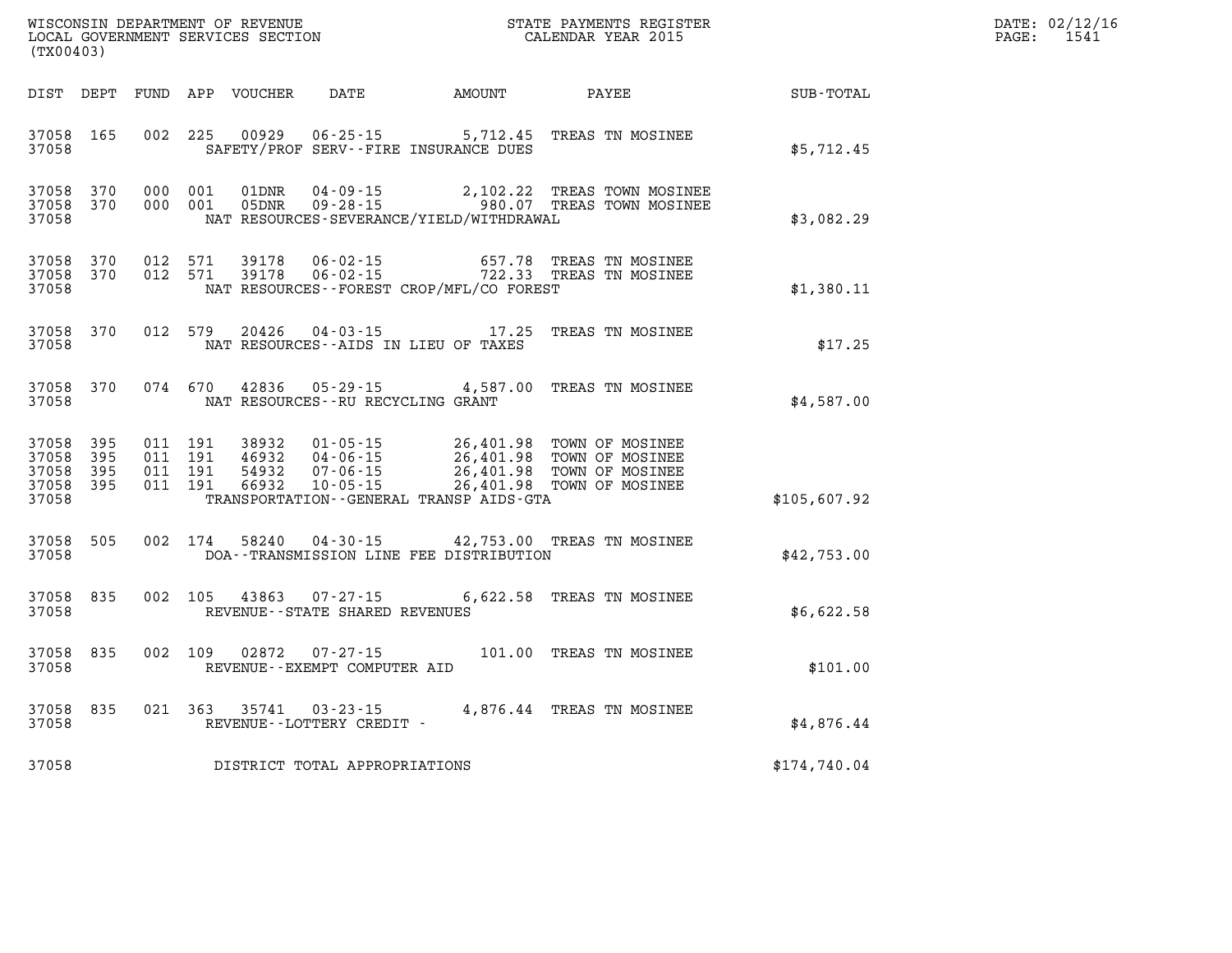| WISCONSIN DEPARTMENT OF REVENUE<br>LOCAL GOVERNMENT SERVICES SECTION<br>(TX00403) |            |                                          |         |                            |                                                 |                                              | STATE PAYMENTS REGISTER<br>CALENDAR YEAR 2015                                                                                                                                 |             | DATE: 02/12/16<br>$\mathtt{PAGE}$ :<br>1542 |
|-----------------------------------------------------------------------------------|------------|------------------------------------------|---------|----------------------------|-------------------------------------------------|----------------------------------------------|-------------------------------------------------------------------------------------------------------------------------------------------------------------------------------|-------------|---------------------------------------------|
|                                                                                   |            |                                          |         | DIST DEPT FUND APP VOUCHER | DATE                                            | AMOUNT                                       | PAYEE                                                                                                                                                                         | SUB-TOTAL   |                                             |
| 37060                                                                             | 37060 165  |                                          |         |                            |                                                 | SAFETY/PROF SERV--FIRE INSURANCE DUES        | 002 225 00930 06-25-15 2,356.66 TREAS TN NORRIE                                                                                                                               | \$2,356.66  |                                             |
| 37060                                                                             | 37060 370  |                                          |         |                            |                                                 | NAT RESOURCES - - FOREST CROP/MFL/CO FOREST  | 012 571 39179 06-02-15 410.12 TREAS TN NORRIE                                                                                                                                 | \$410.12    |                                             |
| 37060                                                                             | 37060 370  |                                          |         |                            | NAT RESOURCES--RU RECYCLING GRANT               |                                              | 074  670  42837  05-29-15  1,379.98  TREAS TN NORRIE                                                                                                                          | \$1,379.98  |                                             |
| 37060 395<br>37060<br>37060<br>37060 395                                          | 395<br>395 | 011 191<br>011 191<br>011 191<br>011 191 |         | 66933                      |                                                 |                                              | 38933  01-05-15   18,882.15   TOWN OF NORRIE<br>46933  04-06-15  18,882.15  TOWN OF NORRIE<br>54933  07-06-15  18,882.15  TOWN OF NORRIE<br>10-05-15 18,882.15 TOWN OF NORRIE |             |                                             |
| 37060                                                                             |            |                                          |         |                            |                                                 | TRANSPORTATION - - GENERAL TRANSP AIDS - GTA |                                                                                                                                                                               | \$75,528.60 |                                             |
| 37060 835<br>37060                                                                |            |                                          |         |                            | REVENUE--STATE SHARED REVENUES                  |                                              | 002 105 43864 07-27-15 6,770.74 TREAS TN NORRIE                                                                                                                               | \$6,770.74  |                                             |
| 37060                                                                             | 37060 835  |                                          | 002 109 |                            | 02873  07-27-15<br>REVENUE--EXEMPT COMPUTER AID |                                              | 6.00 TREAS TN NORRIE                                                                                                                                                          | \$6.00      |                                             |
| 37060                                                                             |            |                                          |         |                            | DISTRICT TOTAL APPROPRIATIONS                   |                                              |                                                                                                                                                                               | \$86,452.10 |                                             |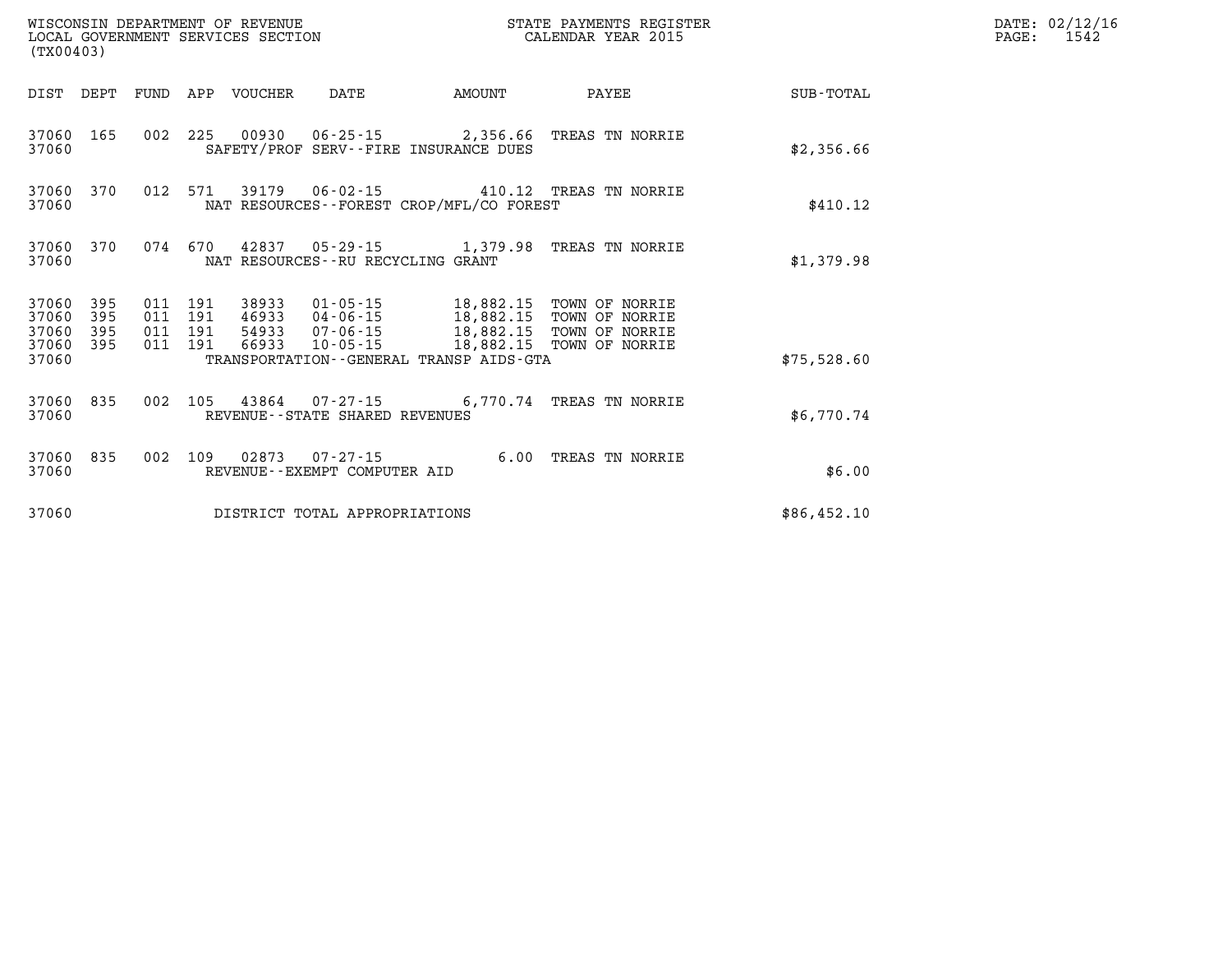| DATE: | 02/12/16 |
|-------|----------|
| PAGE: | 1543     |

| (TX00403)                                                    |               |                                                            |                                                                                                                                                                                                                                                     | WISCONSIN DEPARTMENT OF REVENUE<br>LOCAL GOVERNMENT SERVICES SECTION<br>(TWO0403) | DATE: 02/12/1<br>1543<br>$\mathtt{PAGE}$ : |
|--------------------------------------------------------------|---------------|------------------------------------------------------------|-----------------------------------------------------------------------------------------------------------------------------------------------------------------------------------------------------------------------------------------------------|-----------------------------------------------------------------------------------|--------------------------------------------|
|                                                              |               |                                                            |                                                                                                                                                                                                                                                     |                                                                                   |                                            |
| 37062                                                        |               | SAFETY/PROF SERV--FIRE INSURANCE DUES                      | 37062 165 002 225 00931 06-25-15 1,304.35 TREAS TN PLOVER                                                                                                                                                                                           | \$1,304.35                                                                        |                                            |
| 37062 370<br>37062 370<br>37062                              |               | NAT RESOURCES-SEVERANCE/YIELD/WITHDRAWAL                   | $0.00$ $0.01$ $0.4$ $0.01$ $0.05$ $0.09$ $0.09$ $0.01$ $0.09$ $0.09$ $0.01$ $0.09$ $0.09$ $0.09$ $0.09$ $0.09$ $0.09$ $0.09$ $0.09$ $0.09$ $0.09$ $0.09$ $0.09$ $0.09$ $0.09$ $0.09$ $0.09$ $0.09$ $0.09$ $0.09$ $0.09$ $0.09$                      | \$2,794.81                                                                        |                                            |
| 37062 370<br>37062 370<br>37062<br>370<br>37062 370<br>37062 |               | NAT RESOURCES--AIDS IN LIEU OF TAXES                       | 002 503 17617 01-12-15 1,795.91 TREAS TN PLOVER<br>002 503 17617 01-12-15 11,505.64 TREAS TN PLOVER<br>002 503 18117 01-30-15 1,659.01 TREAS TN PLOVER<br>002 503 18117 01-30-15 8,980.27 TREAS TN PLOVER<br>2435.38 TOWN SHA<br>2435.38 TOWN SHARE | \$23,940.83                                                                       |                                            |
| 37062 370<br>37062                                           |               | NAT RESOURCES--FOREST CROP/MFL/CO FOREST                   | 012 571 39180 06-02-15 1,362.74 TREAS TN PLOVER                                                                                                                                                                                                     | \$1,362.74                                                                        |                                            |
| 37062 370<br>37062 370<br>37062                              |               | NAT RESOURCES--AIDS IN LIEU OF TAXES                       | 012 579 20427 04-03-15 614.66 TREAS TN PLOVER<br>012 579 20427 04-03-15 452.01 TREAS TN PLOVER                                                                                                                                                      | \$1,066.67                                                                        |                                            |
| 37062                                                        |               | NAT RESOURCES--RU RECYCLING GRANT                          | 37062 370 074 670 42838 05-29-15 1,868.25 TREAS TN PLOVER                                                                                                                                                                                           | \$1,868.25                                                                        |                                            |
| 37062                                                        |               | TRANSPORTATION--FLOOD DAMAGE AID                           | 37062 395 011 174 61046 09-28-15 8,827.31 TREAS TN PLOVER                                                                                                                                                                                           | \$8,827.31                                                                        |                                            |
| 37062 395<br>37062<br>395<br>37062 395<br>37062 395<br>37062 |               | TRANSPORTATION - - GENERAL TRANSP AIDS - GTA               |                                                                                                                                                                                                                                                     | \$73,304.58                                                                       |                                            |
| 37062 395 011 278 58401<br>37062                             |               | $08 - 27 - 15$<br>TRANSPORTATION - - LRIP/TRIP/MSIP GRANTS | 26,453.25 TREAS TN PLOVER                                                                                                                                                                                                                           | \$26,453.25                                                                       |                                            |
| 835<br>37062<br>37062                                        | 002 105       | 43865 07-27-15<br>REVENUE - - STATE SHARED REVENUES        | 4,631.51 TREAS TN PLOVER                                                                                                                                                                                                                            | \$4,631.51                                                                        |                                            |
| 37062<br>835<br>37062                                        | 002 109 02874 | $07 - 27 - 15$<br>REVENUE - - EXEMPT COMPUTER AID          | 5.00 TREAS TN PLOVER                                                                                                                                                                                                                                | \$5.00                                                                            |                                            |
| 37062                                                        |               | DISTRICT TOTAL APPROPRIATIONS                              |                                                                                                                                                                                                                                                     | \$145,559.30                                                                      |                                            |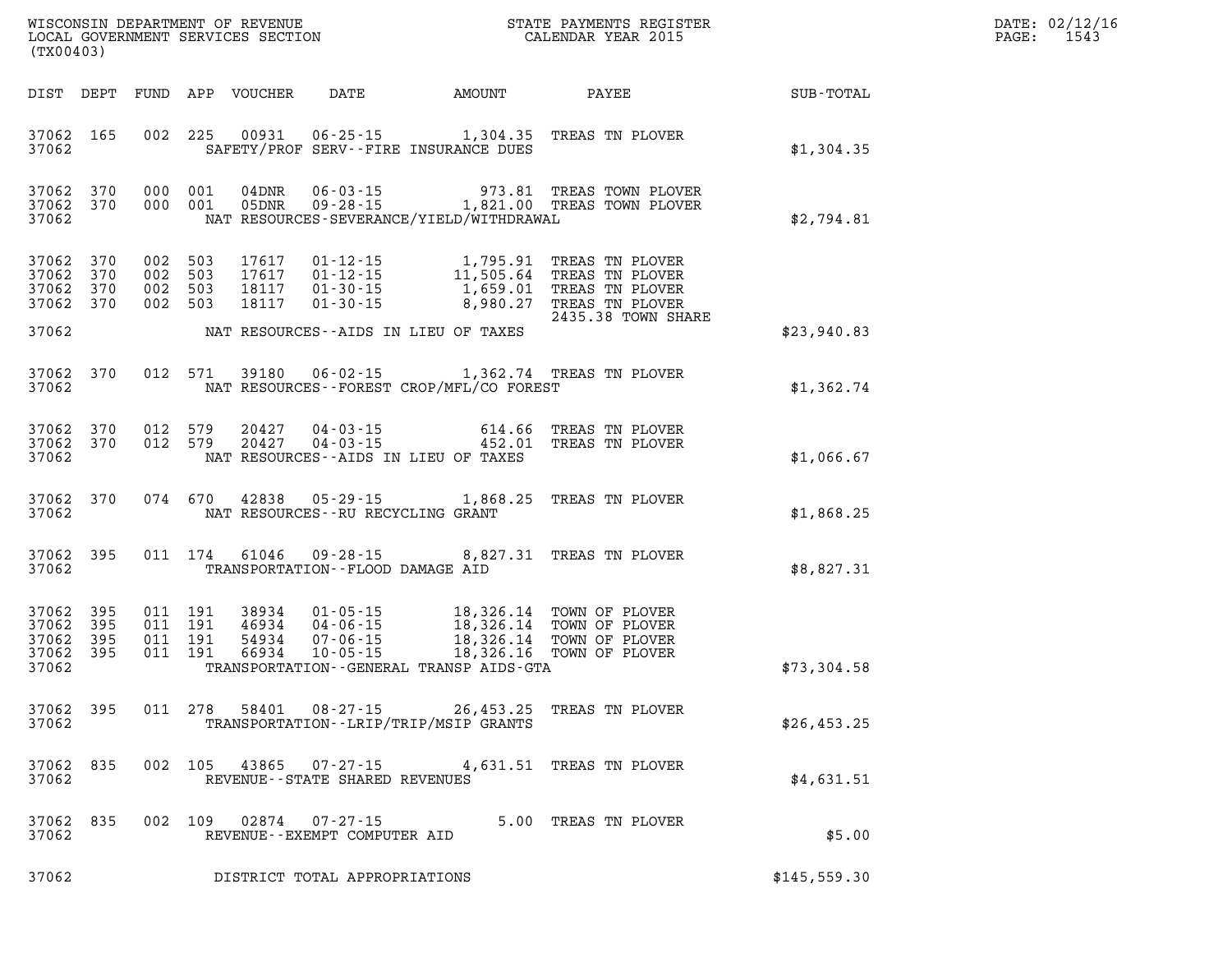| (TX00403)                       |                        |                               |         |                                                          |                                                                                                                                         |                                                 |              | DATE: 02/12/16<br>1544<br>$\mathtt{PAGE}$ : |
|---------------------------------|------------------------|-------------------------------|---------|----------------------------------------------------------|-----------------------------------------------------------------------------------------------------------------------------------------|-------------------------------------------------|--------------|---------------------------------------------|
|                                 |                        |                               |         |                                                          |                                                                                                                                         | DIST DEPT FUND APP VOUCHER DATE AMOUNT PAYEE    | SUB-TOTAL    |                                             |
| 37064                           | 37064 165              |                               |         |                                                          | 002 225 00932 06-25-15 3,124.32 TREAS TN REID<br>SAFETY/PROF SERV--FIRE INSURANCE DUES                                                  |                                                 | \$3,124.32   |                                             |
| 37064                           | 37064 370              |                               |         |                                                          | NAT RESOURCES-SEVERANCE/YIELD/WITHDRAWAL                                                                                                | 000 001 05DNR 09-28-15 1,022.73 TREAS TOWN REID | \$1,022.73   |                                             |
| 37064                           | 37064 370              | 37064 370 012 571             |         |                                                          | 012 571 39181 06-02-15 676.17 TREAS TNREID<br>012 571 39181 06-02-15 868.96 TREAS TNREID<br>NAT RESOURCES - - FOREST CROP/MFL/CO FOREST |                                                 | \$1,545.13   |                                             |
| 37064                           | 37064 370              |                               |         |                                                          | 074 670 42839 05-29-15 500.00 TREAS TN REID<br>NAT RESOURCES--RU RECYCLING GRANT                                                        |                                                 | \$500.00     |                                             |
| 37064 395<br>37064 395<br>37064 | 37064 395<br>37064 395 | 011 191<br>011 191<br>011 191 | 011 191 |                                                          | TRANSPORTATION--GENERAL TRANSP AIDS-GTA                                                                                                 |                                                 | \$99,552.42  |                                             |
| 37064                           | 37064 505              |                               |         |                                                          | 002 174 58240 04-30-15 47,537.00 TREAS TN REID<br>DOA--TRANSMISSION LINE FEE DISTRIBUTION                                               |                                                 | \$47,537.00  |                                             |
|                                 | 37064 835<br>37064     |                               |         | 002 105 43866 07-27-15<br>REVENUE--STATE SHARED REVENUES |                                                                                                                                         | 3,696.60 TREAS TN REID                          | \$3,696.60   |                                             |
| 37064                           | 37064 835              |                               |         | REVENUE--EXEMPT COMPUTER AID                             | 002 109 02875 07-27-15 8.00 TREAS TN REID                                                                                               |                                                 | \$8.00       |                                             |
| 37064                           |                        |                               |         | DISTRICT TOTAL APPROPRIATIONS                            |                                                                                                                                         |                                                 | \$156,986.20 |                                             |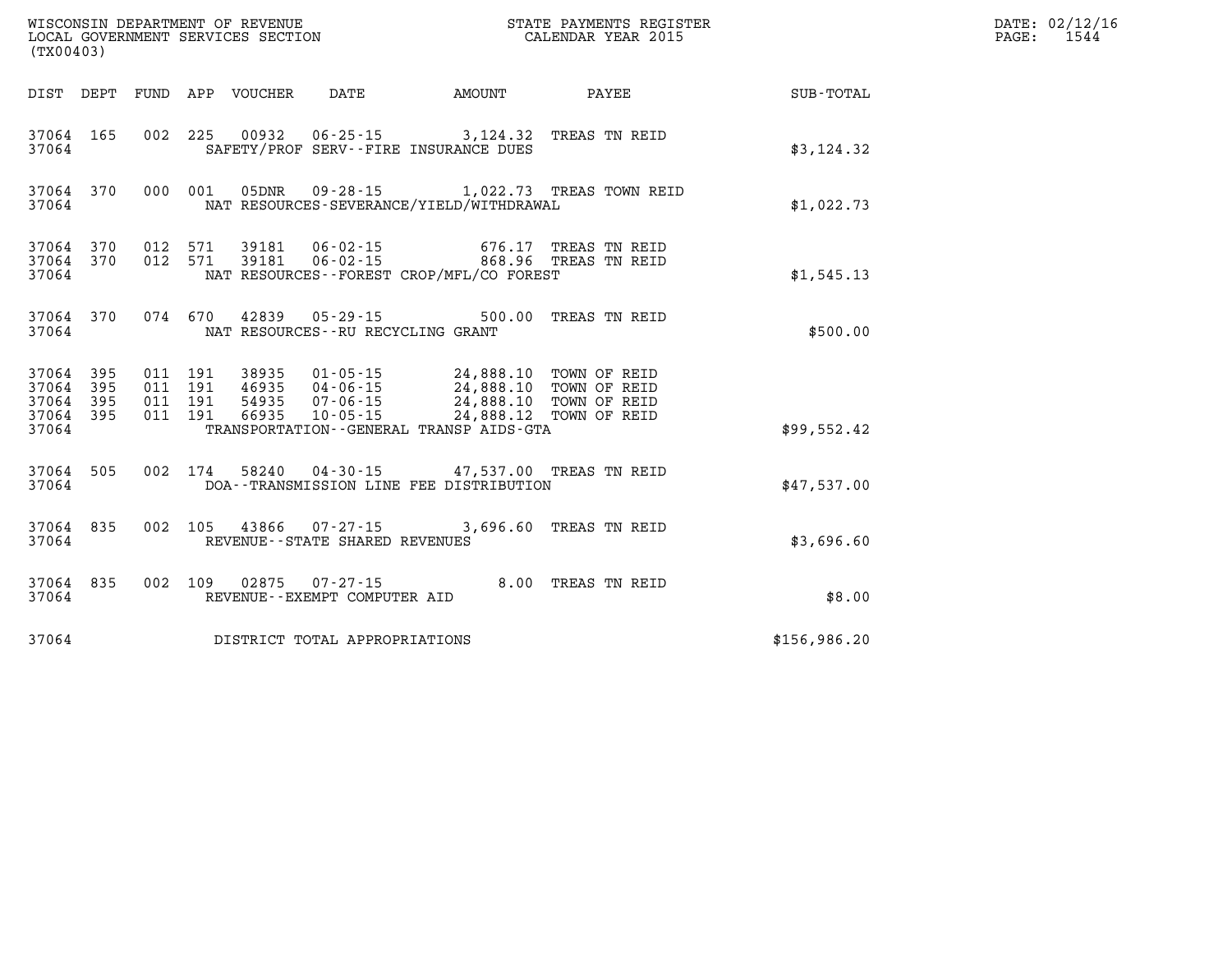| WISCONSIN DEPARTMENT OF REVENUE<br>LOCAL GOVERNMENT SERVICES SECTION<br>CALENDAR YEAR 2015<br>(TX00403) |  |           |  |  |                                       |                                              |                                                                |                                                              | DATE: 02/12/16<br>PAGE: 1545 |
|---------------------------------------------------------------------------------------------------------|--|-----------|--|--|---------------------------------------|----------------------------------------------|----------------------------------------------------------------|--------------------------------------------------------------|------------------------------|
|                                                                                                         |  |           |  |  |                                       |                                              |                                                                | DIST DEPT FUND APP VOUCHER DATE AMOUNT PAYEE PAYER SUB-TOTAL |                              |
|                                                                                                         |  | 37066 200 |  |  |                                       | SAFETY/PROF SERV--FIRE INSURANCE DUES        | 37066 165 002 225 00933 06-25-15 2,882.95 TREAS TN RIB FALLS   | \$2,882.95                                                   |                              |
| 37066                                                                                                   |  |           |  |  |                                       | NAT RESOURCES-SEVERANCE/YIELD/WITHDRAWAL     | 37066 370 000 001 01DNR 04-09-15 9,099.70 TREAS TOWN RIB FALLS | \$9,099.70                                                   |                              |
| 37066                                                                                                   |  |           |  |  |                                       | NAT RESOURCES--FOREST CROP/MFL/CO FOREST     | 37066 370 012 571 39182 06-02-15 260.75 TREAS TN RIB FALLS     | \$260.75                                                     |                              |
|                                                                                                         |  | 37066 200 |  |  | NAT RESOURCES -- RU RECYCLING GRANT   |                                              | 37066 370 074 670 42840 05-29-15 2,565.43 TREAS TN RIB FALLS   | \$2,565.43                                                   |                              |
|                                                                                                         |  |           |  |  |                                       |                                              |                                                                |                                                              |                              |
| 37066                                                                                                   |  |           |  |  |                                       | TRANSPORTATION - GENERAL TRANSP AIDS-GTA     |                                                                | \$98,143.14                                                  |                              |
|                                                                                                         |  |           |  |  |                                       | 37066 TRANSPORTATION - LRIP/TRIP/MSIP GRANTS | 37066 395 011 278 39981 02-17-15 26,453.25 TREAS TN RIB FALLS  | \$26,453.25                                                  |                              |
|                                                                                                         |  |           |  |  | 37066 REVENUE - STATE SHARED REVENUES |                                              | 37066 835 002 105 43867 07-27-15 4,838.21 TREAS TN RIB FALLS   | \$4,838.21                                                   |                              |
|                                                                                                         |  |           |  |  | 37066 REVENUE - - EXEMPT COMPUTER AID |                                              | 37066 835 002 109 02876 07-27-15 31.00 TREAS TN RIB FALLS      | \$31.00                                                      |                              |
|                                                                                                         |  |           |  |  | 37066 DISTRICT TOTAL APPROPRIATIONS   |                                              |                                                                | \$144, 274.43                                                |                              |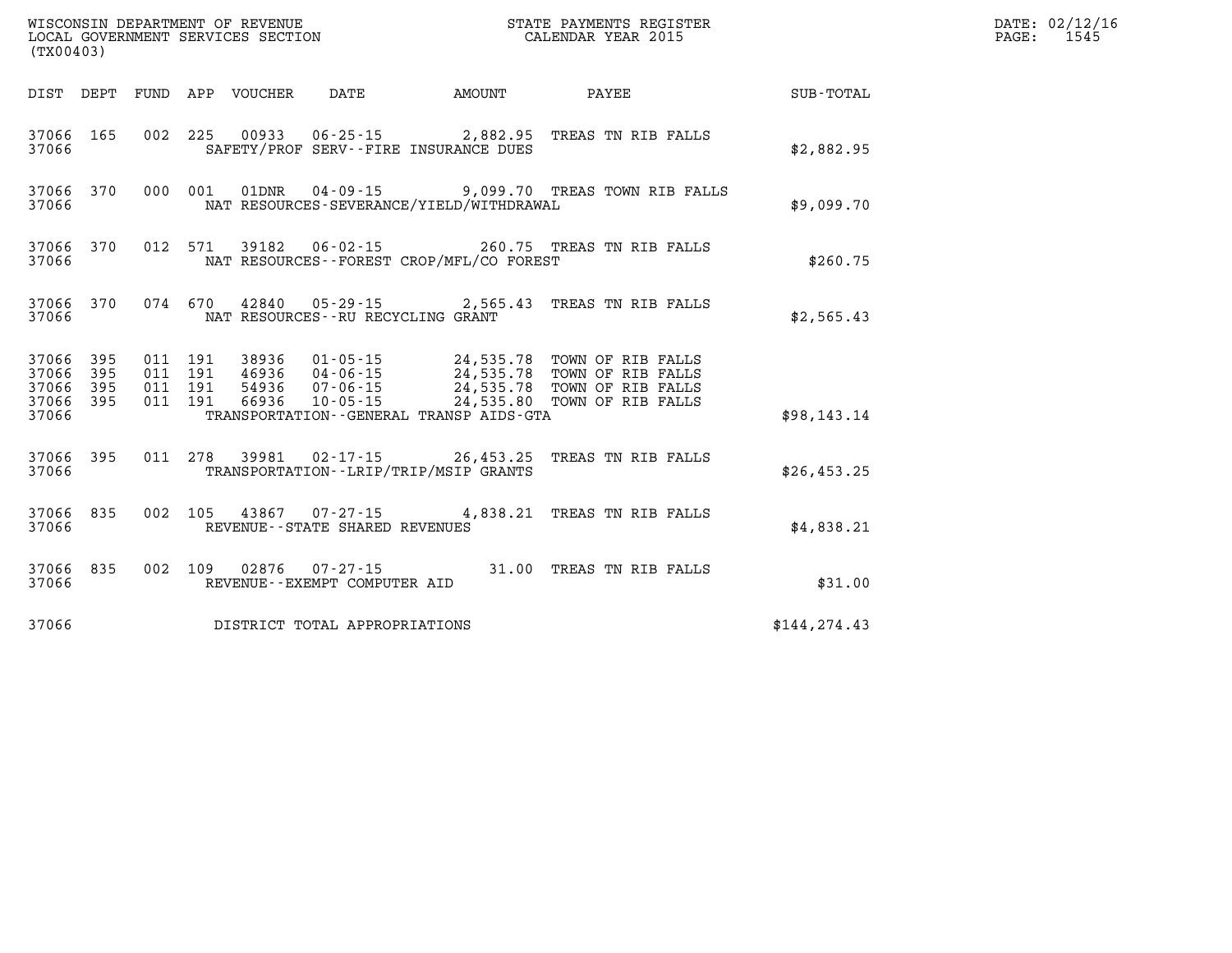| DATE: | 02/12/16 |
|-------|----------|
| PAGE: | 1546     |

| (TX00403)                                    |           |                   |                               |                         |                                        |                                              |                                                                                                                                                                       | $\mathbb{R}^n$ | DATE: 02/12/1<br>$\mathtt{PAGE:}$<br>1546 |
|----------------------------------------------|-----------|-------------------|-------------------------------|-------------------------|----------------------------------------|----------------------------------------------|-----------------------------------------------------------------------------------------------------------------------------------------------------------------------|----------------|-------------------------------------------|
|                                              |           |                   |                               |                         |                                        |                                              |                                                                                                                                                                       |                |                                           |
| 37068                                        |           |                   |                               |                         |                                        | SAFETY/PROF SERV--FIRE INSURANCE DUES        | 37068 165 002 225 00934 06-25-15 25,055.41 TREAS TN RIB MOUNTAIN                                                                                                      | \$25,055.41    |                                           |
| 37068 370<br>37068                           | 37068 370 |                   |                               |                         |                                        | NAT RESOURCES-SEVERANCE/YIELD/WITHDRAWAL     | 000 001 04DNR 06-03-15 342.23 TREAS TOWN RIB MOUNTAIN<br>000 001 05DNR 09-28-15 697.17 TREAS TOWN RIB MOUNTAIN                                                        | \$1,039.40     |                                           |
| 37068 370<br>37068 370                       |           |                   |                               |                         |                                        |                                              | 002 503 17618 01-12-15 1,097.24 TREAS TN RIB MOUNTAIN<br>002 503 17618 01-12-15 61,462.12 TREAS TN RIB MOUNTAIN<br>9942.52 TOWN SHARE                                 | \$62,559.36    |                                           |
| 37068                                        |           |                   |                               |                         |                                        | NAT RESOURCES-GENERAL OPERATIONS-FEDERAL     | 37068 370 002 941 00191 08-19-15 30,000.00 TREAS TN RIB MOUNTAIN                                                                                                      | \$30,000.00    |                                           |
| 37068 370<br>37068 370<br>37068              |           |                   |                               |                         |                                        | NAT RESOURCES--FOREST CROP/MFL/CO FOREST     | 012 571 39183 06-02-15 187.51 TREAS TN RIB MOUNTAIN<br>012 571 39183 06-02-15 974.20 TREAS TN RIB MOUNTAIN                                                            | \$1,161.71     |                                           |
| 37068                                        |           |                   |                               |                         |                                        | NAT RESOURCES--AIDS IN LIEU OF TAXES         | 37068 370 012 579 20428 04-03-15 528.70 TREAS TN RIB MOUNTAIN<br>37068 370 012 579 20428 04-03-15 454.90 TREAS TN RIB MOUNTAIN                                        | \$983.60       |                                           |
| 37068                                        |           |                   |                               |                         | NAT RESOURCES--RU RECYCLING GRANT      |                                              | 37068 370 074 670 42841 05-29-15 45,631.66 TREAS TN RIB MOUNTAIN                                                                                                      | \$45,631.66    |                                           |
|                                              |           |                   |                               |                         |                                        | 37068 NAT RESOURCES--RU CONSOLIDATED GRANT   | 37068 370 074 673 42841 05-29-15 1,795.95 TREAS TN RIB MOUNTAIN                                                                                                       | \$1,795.95     |                                           |
|                                              |           | 37068 370 095 512 |                               |                         |                                        | 37068 NAT RESOURCES - STEWARDSHIP 2000       | 00190  08-19-15  53,500.00  TREAS  TN RIB MOUNTAIN                                                                                                                    | \$53,500.00    |                                           |
| 37068 395<br>37068 395<br>37068 395<br>37068 |           |                   | 011 191<br>011 191<br>011 191 | 46937<br>54937<br>66937 | 04-06-15<br>07-06-15<br>$10 - 05 - 15$ | TRANSPORTATION - - GENERAL TRANSP AIDS - GTA | 37068 395 011 191 38937 01-05-15 54,589.34 TOWN OF RIB MOUNTAIN<br>54,589.34 TOWN OF RIB MOUNTAIN<br>54,589.34 TOWN OF RIB MOUNTAIN<br>54,589.35 TOWN OF RIB MOUNTAIN | \$218,357.37   |                                           |
| 37068 395<br>37068                           |           |                   |                               |                         | 011 278 43085 03-20-15                 | TRANSPORTATION - - LRIP/TRIP/MSIP GRANTS     | 25,000.00 TREAS TN RIB MOUNTAIN                                                                                                                                       | \$25,000.00    |                                           |
| 37068 435                                    |           |                   | 005 163                       | 01LGS                   | 11-16-15                               |                                              | 3,593.42 DHS PREPAID MEDICAL TRANSPORT                                                                                                                                |                |                                           |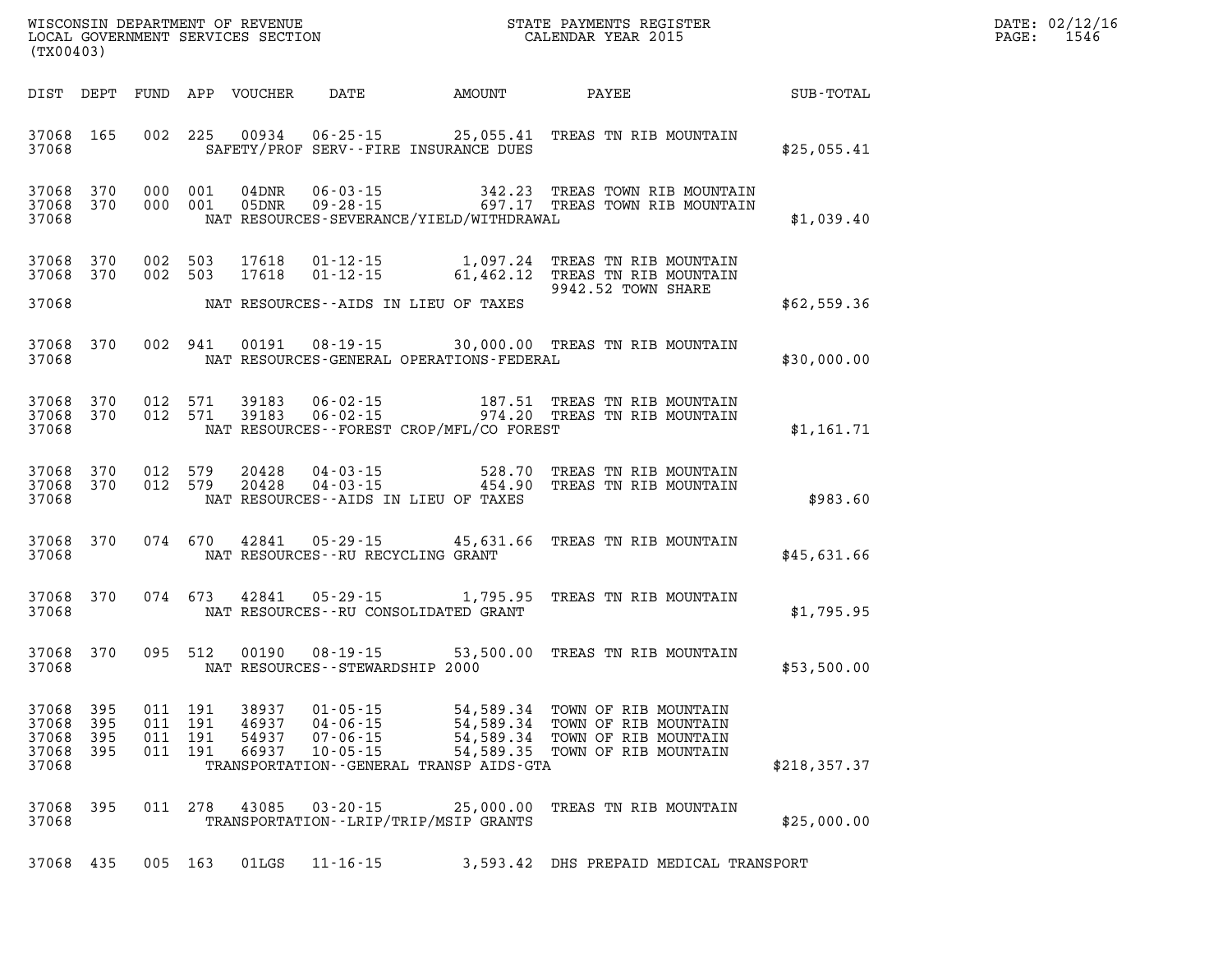| (TX00403)                    | WISCONSIN DEPARTMENT OF REVENUE<br>LOCAL GOVERNMENT SERVICES SECTION | STATE PAYMENTS REGISTER<br>CALENDAR YEAR 2015 |              | DATE: 02/12/16<br>$\mathtt{PAGE:}$<br>1547 |
|------------------------------|----------------------------------------------------------------------|-----------------------------------------------|--------------|--------------------------------------------|
| FUND<br>DIST<br>DEPT         | APP<br>VOUCHER<br>DATE                                               | AMOUNT<br>PAYEE                               | SUB-TOTAL    |                                            |
| 37068                        | HS--PREPAID MEDICAL TRANSPORT REIMBURSE                              |                                               | \$3,593.42   |                                            |
| 37068<br>505<br>002<br>37068 | 58240<br>174<br>DOA--TRANSMISSION LINE FEE DISTRIBUTION              | 04-30-15 8,905.00 TREAS TN RIB MOUNTAIN       | \$8,905.00   |                                            |
| 37068 835<br>002<br>37068    | 43868<br>105<br>REVENUE--STATE SHARED REVENUES                       |                                               | \$13, 235.25 |                                            |
| 37068 835<br>002<br>37068    | 02877<br>109<br>07-27-15<br>REVENUE--EXEMPT COMPUTER AID             | 6,860.00<br>TREAS TN RIB MOUNTAIN             | \$6,860.00   |                                            |
| 002<br>37068 835<br>37068    | 00002<br>501<br>DOA-PAYMENT FOR MUNICIPAL SERVICES AID               | 02-02-15 3,819.77 TREAS TN RIB MOUNTAIN       | \$3,819.77   |                                            |
| 37068                        | DISTRICT TOTAL APPROPRIATIONS                                        |                                               | \$501,497.90 |                                            |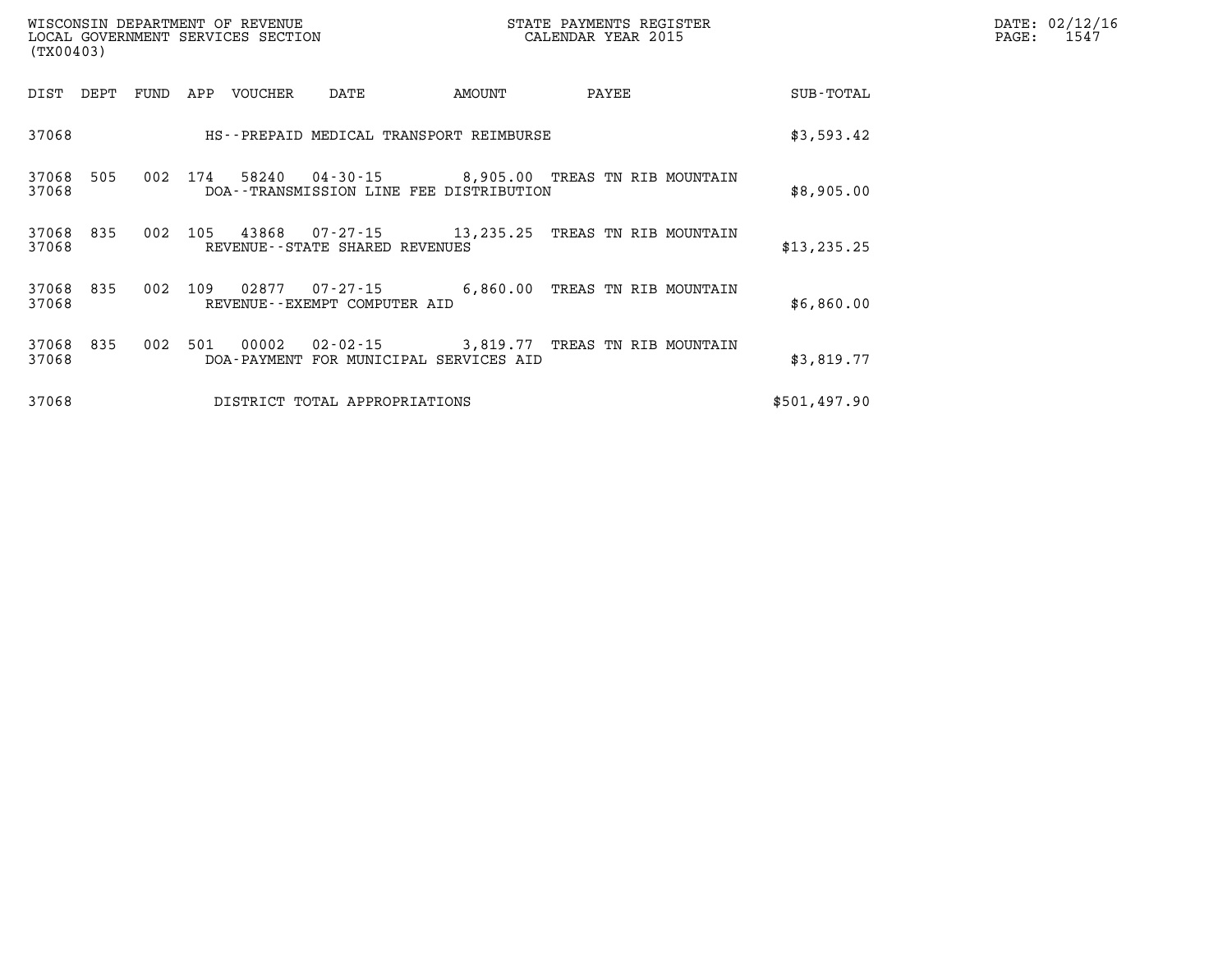| (TX00403)              |                        |  |  |                                 |                                     |                                          |                                                                                                                                                                                                                      |              | DATE: 02/12/16<br>PAGE:<br>1548 |
|------------------------|------------------------|--|--|---------------------------------|-------------------------------------|------------------------------------------|----------------------------------------------------------------------------------------------------------------------------------------------------------------------------------------------------------------------|--------------|---------------------------------|
|                        |                        |  |  | DIST DEPT FUND APP VOUCHER DATE |                                     | <b>AMOUNT</b>                            | <b>PAYEE</b>                                                                                                                                                                                                         | SUB-TOTAL    |                                 |
| 37070 165<br>37070     |                        |  |  |                                 |                                     | SAFETY/PROF SERV--FIRE INSURANCE DUES    | 002 225 00935 06-25-15 1,778.57 TREAS TN RIETBROCK                                                                                                                                                                   | \$1,778.57   |                                 |
| 37070                  | 37070 370              |  |  |                                 |                                     | NAT RESOURCES--FOREST CROP/MFL/CO FOREST | 012 571 39184 06-02-15 221.23 TREAS TN RIETBROCK                                                                                                                                                                     | \$221.23     |                                 |
| 37070                  |                        |  |  |                                 | NAT RESOURCES -- RU RECYCLING GRANT |                                          | 37070 370 074 670 42842 05-29-15 1,444.19 TREAS TN RIETBROCK                                                                                                                                                         | \$1,444.19   |                                 |
| 37070                  |                        |  |  |                                 |                                     | NAT RESOURCES--RU CONSOLIDATED GRANT     | 37070 370 074 673 42842 05-29-15 255.41 TREAS TN RIETBROCK                                                                                                                                                           | \$255.41     |                                 |
| 37070 395<br>37070 395 | 37070 395<br>37070 395 |  |  |                                 |                                     |                                          | 011 191 38938 01-05-15 23,159.53 TOWN OF RIETBROCK<br>011 191 46938 04-06-15 23,159.53 TOWN OF RIETBROCK<br>011 191 54938 07-06-15 23,159.53 TOWN OF RIETBROCK<br>011 191 66938 10-05-15 23,159.55 TOWN OF RIETBROCK |              |                                 |
| 37070                  |                        |  |  |                                 |                                     | TRANSPORTATION--GENERAL TRANSP AIDS-GTA  |                                                                                                                                                                                                                      | \$92,638.14  |                                 |
| 37070                  |                        |  |  |                                 | REVENUE--STATE SHARED REVENUES      |                                          | 37070 835 002 105 43869 07-27-15 11,013.74 TREAS TN RIETBROCK                                                                                                                                                        | \$11,013.74  |                                 |
| 37070                  | 37070 835              |  |  |                                 | REVENUE--EXEMPT COMPUTER AID        |                                          | 002 109 02878 07-27-15 7.00 TREAS TN RIETBROCK                                                                                                                                                                       | \$7.00       |                                 |
| 37070                  |                        |  |  |                                 | DISTRICT TOTAL APPROPRIATIONS       |                                          |                                                                                                                                                                                                                      | \$107,358.28 |                                 |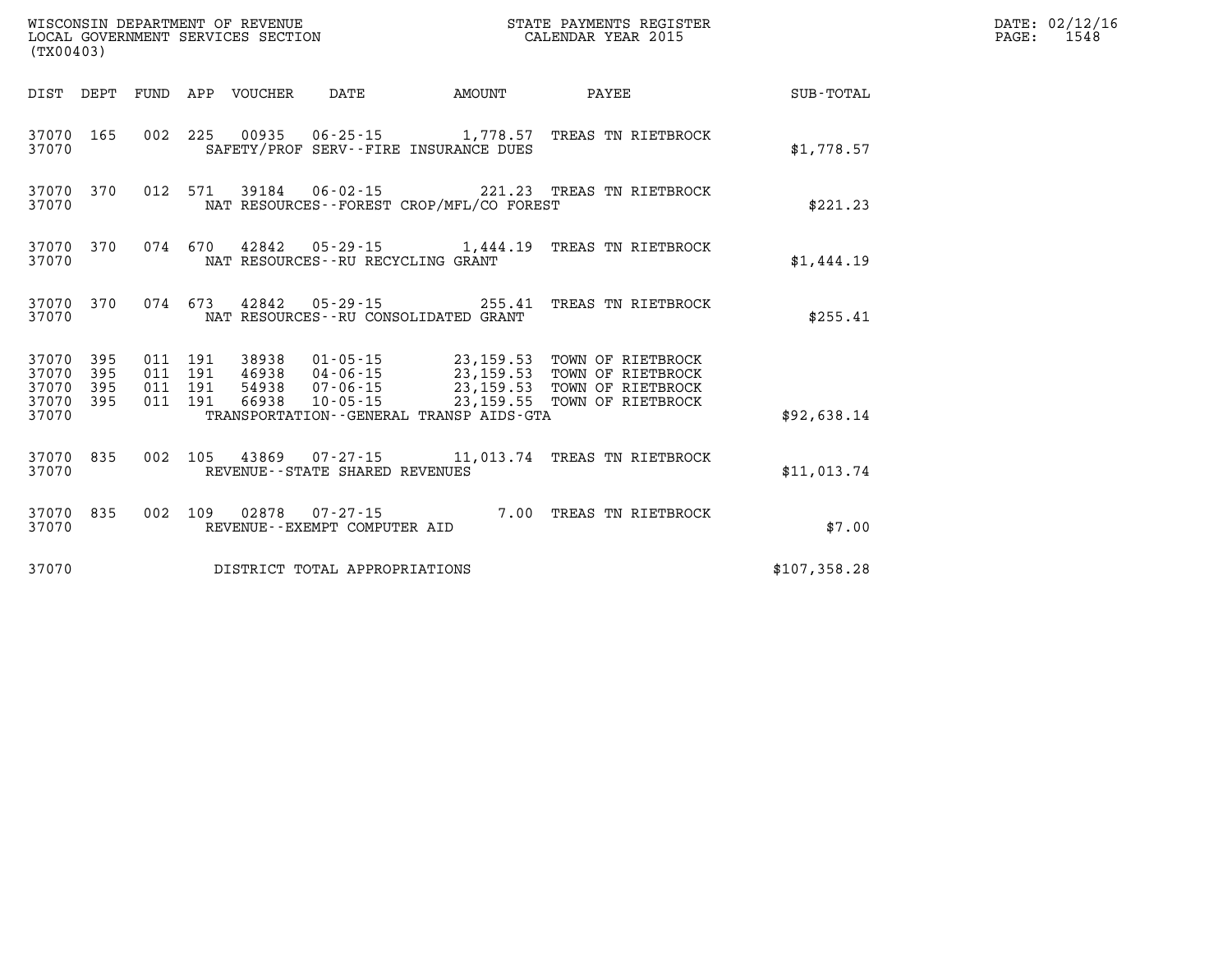| DATE: | 02/12/16 |
|-------|----------|
| PAGE: | 1549     |

|                                                           | LOCAL GOVERNMENT SERVICES SECTION<br>(TX00403) |  |  |               | CALENDAR YEAR 2015                  |                                              | PAGE:                                                                                                  | 1549                                                                      |  |  |
|-----------------------------------------------------------|------------------------------------------------|--|--|---------------|-------------------------------------|----------------------------------------------|--------------------------------------------------------------------------------------------------------|---------------------------------------------------------------------------|--|--|
|                                                           |                                                |  |  |               |                                     |                                              |                                                                                                        | DIST DEPT FUND APP VOUCHER DATE AMOUNT PAYEE SUB-TOTAL                    |  |  |
| 37072                                                     | 37072 165                                      |  |  |               |                                     | SAFETY/PROF SERV--FIRE INSURANCE DUES        | 002 225 00936 06-25-15 4,613.30 TREAS TN RINGLE                                                        | \$4,613.30                                                                |  |  |
| 37072 370<br>37072                                        | 37072 370                                      |  |  |               |                                     | NAT RESOURCES-SEVERANCE/YIELD/WITHDRAWAL     | 000 001 04DNR 06-03-15 1,869.21 TREAS TOWN RINGLE<br>000 001 05DNR 09-28-15 1,076.47 TREAS TOWN RINGLE | \$2,945.68                                                                |  |  |
| 37072 370<br>37072                                        |                                                |  |  |               |                                     | NAT RESOURCES--AIDS IN LIEU OF TAXES         | 002 503 17619 01-12-15 34,338.05 TREAS TN RINGLE<br>1899.53 TOWN SHARE                                 | \$34,338.05                                                               |  |  |
| 37072 370<br>37072                                        | 37072 370                                      |  |  |               |                                     | NAT RESOURCES--FOREST CROP/MFL/CO FOREST     | 012 571 39185 06-02-15 704.53 TREAS TN RINGLE<br>012 571 39185 06-02-15 543.23 TREAS TN RINGLE         | \$1,247.76                                                                |  |  |
| 37072                                                     | 37072 370                                      |  |  |               |                                     |                                              |                                                                                                        | 012 579 20429 04-03-15 137.78 TREAS TN RINGLE<br>\$137.78 PREAS TN RINGLE |  |  |
| 37072                                                     | 37072 370                                      |  |  | 074 670 42843 |                                     | NAT RESOURCES -- RU RECYCLING GRANT          | 05-29-15 4,659.13 TREAS TN RINGLE                                                                      | \$4,659.13                                                                |  |  |
| 37072                                                     | 37072 370                                      |  |  |               |                                     | NAT RESOURCES - - RU CONSOLIDATED GRANT      | 074 673 42843 05-29-15 453.95 TREAS TN RINGLE                                                          | \$453.95                                                                  |  |  |
| 37072 395<br>37072 395<br>37072 395<br>37072 395<br>37072 |                                                |  |  |               |                                     | TRANSPORTATION - - GENERAL TRANSP AIDS - GTA |                                                                                                        | \$122,805.54                                                              |  |  |
| 37072                                                     | 37072 835                                      |  |  |               | REVENUE--STATE SHARED REVENUES      |                                              | 002 105 43870 07-27-15 5,411.93 TREAS TN RINGLE                                                        | \$5,411.93                                                                |  |  |
| 37072 835<br>37072                                        |                                                |  |  |               | REVENUE--EXEMPT COMPUTER AID        |                                              | 002 109 02879 07-27-15 17.00 TREAS TN RINGLE                                                           | \$17.00                                                                   |  |  |
|                                                           |                                                |  |  |               | 37072 DISTRICT TOTAL APPROPRIATIONS |                                              |                                                                                                        | \$176,630.12                                                              |  |  |

WISCONSIN DEPARTMENT OF REVENUE **STATE PAYMENTS REGISTER**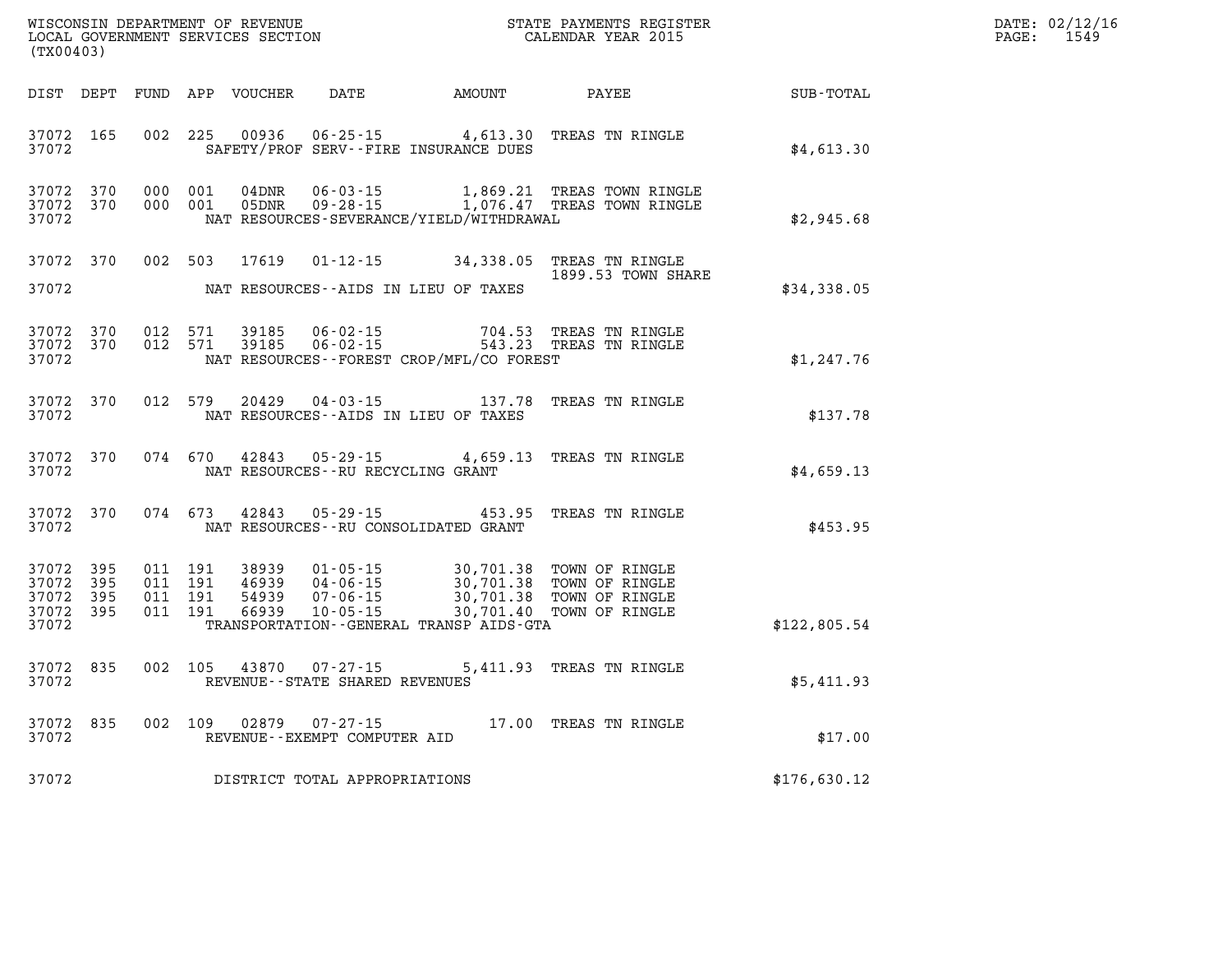| WISCONSIN DEPARTMENT OF REVENUE<br>LOCAL GOVERNMENT SERVICES SECTION<br>(TX00403) |           |                               |         |                            |                                                        |                                             | STATE PAYMENTS REGISTER<br>CALENDAR YEAR 2015                                                                                                                                            |               | DATE: 02/12/16<br>$\mathtt{PAGE:}$<br>1550 |
|-----------------------------------------------------------------------------------|-----------|-------------------------------|---------|----------------------------|--------------------------------------------------------|---------------------------------------------|------------------------------------------------------------------------------------------------------------------------------------------------------------------------------------------|---------------|--------------------------------------------|
|                                                                                   |           |                               |         | DIST DEPT FUND APP VOUCHER | DATE                                                   | AMOUNT                                      | PAYEE                                                                                                                                                                                    | SUB-TOTAL     |                                            |
| 37074                                                                             | 37074 165 |                               |         |                            |                                                        | SAFETY/PROF SERV--FIRE INSURANCE DUES       | 002 225 00937 06-25-15 4,741.25 TREAS TN SPENCER                                                                                                                                         | \$4,741.25    |                                            |
| 37074                                                                             | 37074 370 |                               |         |                            |                                                        | NAT RESOURCES - - FOREST CROP/MFL/CO FOREST | 012 571 39186 06-02-15 69.80 TREAS TN SPENCER                                                                                                                                            | \$69.80       |                                            |
| 37074                                                                             | 37074 370 | 37074 370 012 579             |         |                            |                                                        | NAT RESOURCES--AIDS IN LIEU OF TAXES        | 012 579 20430 04-03-15 316.06 TREAS TN SPENCER<br>012 579 20430 04-03-15 1,075.66 TREAS TN SPENCER                                                                                       | \$1,391.72    |                                            |
| 37074                                                                             |           |                               |         |                            | NAT RESOURCES - - RU RECYCLING GRANT                   |                                             | 37074 370 074 670 42844 05-29-15 3,039.77 TREAS TN SPENCER                                                                                                                               | \$3,039.77    |                                            |
| 37074 395<br>37074 395<br>37074 395                                               | 37074 395 | 011 191<br>011 191<br>011 191 | 011 191 |                            |                                                        |                                             | 38940  01-05-15  25,207.39  TOWN OF SPENCER<br>46940  04-06-15  25,207.39  TOWN OF SPENCER<br>54940  07-06-15  25,207.39  TOWN OF SPENCER<br>66940  10-05-15  25,207.41  TOWN OF SPENCER |               |                                            |
| 37074                                                                             |           |                               |         |                            |                                                        | TRANSPORTATION--GENERAL TRANSP AIDS-GTA     |                                                                                                                                                                                          | \$100,829.58  |                                            |
| 37074                                                                             | 37074 835 |                               |         |                            | REVENUE - - STATE SHARED REVENUES                      |                                             | 002 105 43871 07-27-15 6,050.05 TREAS TN SPENCER                                                                                                                                         | \$6,050.05    |                                            |
| 37074                                                                             | 37074 835 |                               |         |                            | 002 109 02880 07-27-15<br>REVENUE--EXEMPT COMPUTER AID |                                             | 30.00 TREAS TN SPENCER                                                                                                                                                                   | \$30.00       |                                            |
| 37074                                                                             |           |                               |         |                            | DISTRICT TOTAL APPROPRIATIONS                          |                                             |                                                                                                                                                                                          | \$116, 152.17 |                                            |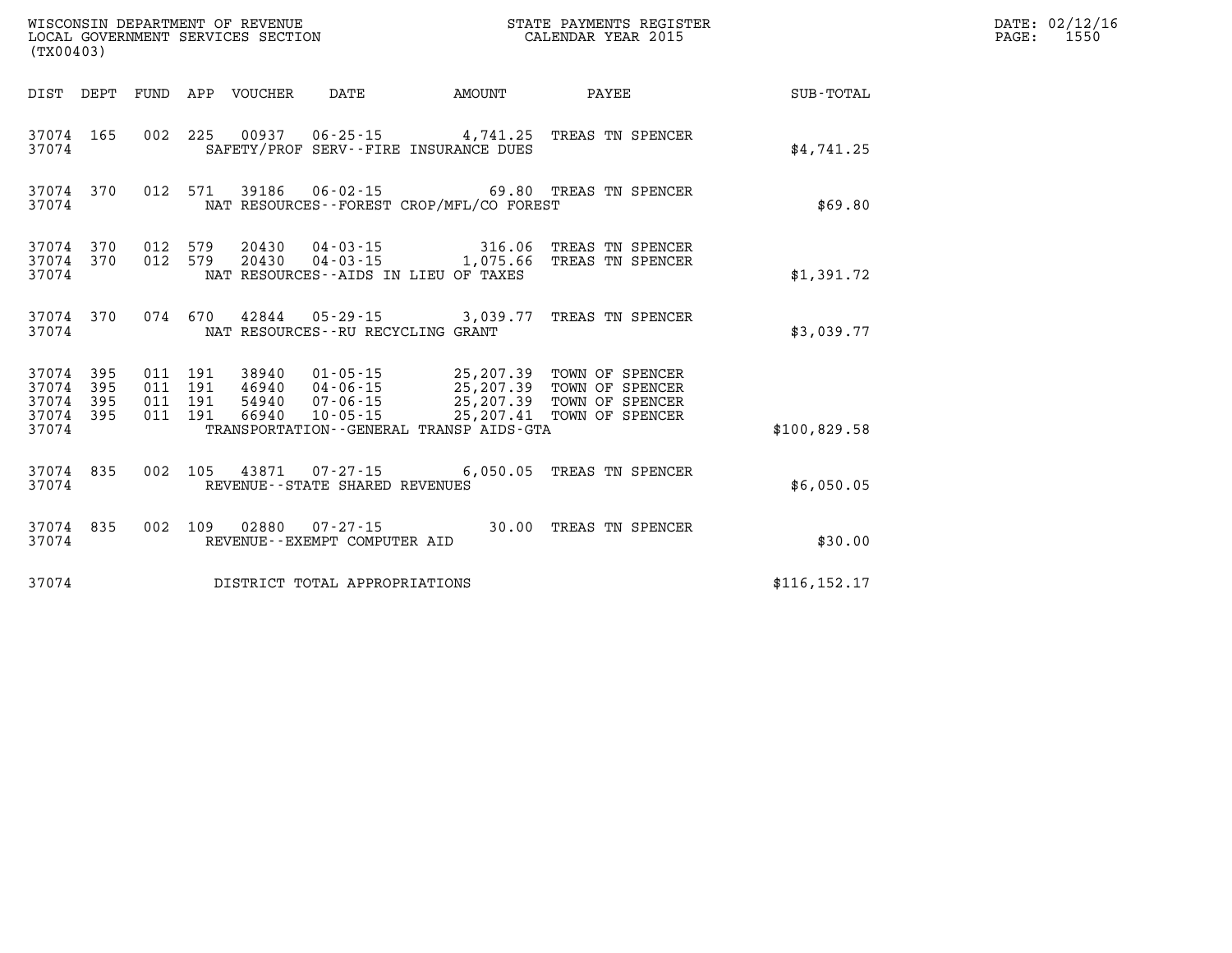| (TX00403)                           |           |                    |         | WISCONSIN DEPARTMENT OF REVENUE<br>LOCAL GOVERNMENT SERVICES SECTION |                                          | STATE PAYMENTS REGISTER<br>CALENDAR YEAR 2015                                                                                                                                            |              | DATE: 02/12/16<br>1551<br>$\mathtt{PAGE}$ : |
|-------------------------------------|-----------|--------------------|---------|----------------------------------------------------------------------|------------------------------------------|------------------------------------------------------------------------------------------------------------------------------------------------------------------------------------------|--------------|---------------------------------------------|
|                                     |           |                    |         |                                                                      | DIST DEPT FUND APP VOUCHER DATE AMOUNT   | <b>PAYEE</b>                                                                                                                                                                             | SUB-TOTAL    |                                             |
| 37076                               | 37076 165 |                    |         |                                                                      | SAFETY/PROF SERV--FIRE INSURANCE DUES    | 002 225 00938 06-25-15 9,056.48 TREAS TN STETTIN                                                                                                                                         | \$9,056.48   |                                             |
| 37076                               |           |                    |         |                                                                      | NAT RESOURCES-SEVERANCE/YIELD/WITHDRAWAL | 37076 370 000 001 05DNR 09-28-15 1,179.39 TREAS TOWN STETTIN                                                                                                                             | \$1,179.39   |                                             |
| 37076                               | 37076 370 |                    |         |                                                                      | NAT RESOURCES--FOREST CROP/MFL/CO FOREST | 012 571 39187 06-02-15 364.64 TREAS TN STETTIN                                                                                                                                           | \$364.64     |                                             |
| 37076                               | 37076 370 |                    |         |                                                                      | NAT RESOURCES -- RU RECYCLING GRANT      | 074 670 42845 05-29-15 2,125.86 TREAS TN STETTIN                                                                                                                                         | \$2,125.86   |                                             |
| 37076 395<br>37076 395<br>37076 395 |           | 011 191<br>011 191 | 011 191 |                                                                      |                                          | 38941  01-05-15  39,608.47  TOWN OF STETTIN<br>46941  04-06-15  39,608.47  TOWN OF STETTIN<br>54941  07-06-15  39,608.47  TOWN OF STETTIN<br>66941  10-05-15  39,608.49  TOWN OF STETTIN |              |                                             |
| 37076                               | 37076 395 | 011 191            |         |                                                                      | TRANSPORTATION--GENERAL TRANSP AIDS-GTA  |                                                                                                                                                                                          | \$158,433.90 |                                             |
| 37076                               |           |                    |         | REVENUE - - STATE SHARED REVENUES                                    |                                          | 37076 835 002 105 43872 07-27-15 7,100.40 TREAS TN STETTIN                                                                                                                               | \$7,100.40   |                                             |
| 37076                               | 37076 835 |                    |         | REVENUE--EXEMPT COMPUTER AID                                         |                                          | 002 109 02881 07-27-15 485.00 TREAS TN STETTIN                                                                                                                                           | \$485.00     |                                             |
| 37076                               | 37076 835 |                    |         | REVENUE - - LOTTERY CREDIT -                                         |                                          | 021 363 35742 03-23-15 2,321.09 TREAS TN STETTIN                                                                                                                                         | \$2,321.09   |                                             |
| 37076                               |           |                    |         | DISTRICT TOTAL APPROPRIATIONS                                        |                                          |                                                                                                                                                                                          | \$181,066.76 |                                             |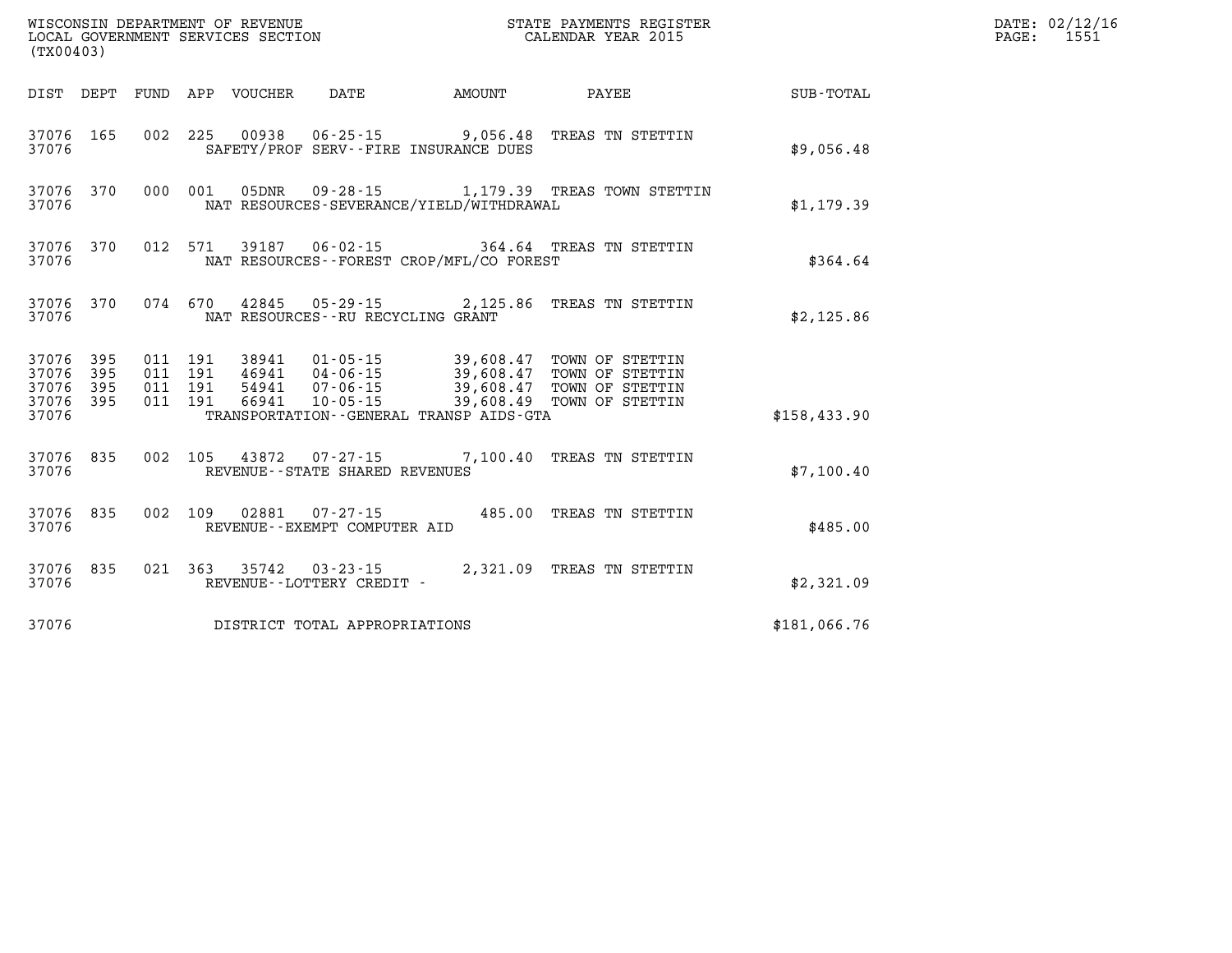| (TX00403)                                         |                   |                                          |         | WISCONSIN DEPARTMENT OF REVENUE<br>LOCAL GOVERNMENT SERVICES SECTION |                                   |                                                               | STATE PAYMENTS REGISTER<br>CALENDAR YEAR 2015                                                                                                                                                                   |               | DATE: 02/12/16<br>PAGE: 1552 |
|---------------------------------------------------|-------------------|------------------------------------------|---------|----------------------------------------------------------------------|-----------------------------------|---------------------------------------------------------------|-----------------------------------------------------------------------------------------------------------------------------------------------------------------------------------------------------------------|---------------|------------------------------|
|                                                   |                   |                                          |         |                                                                      |                                   | DIST DEPT FUND APP VOUCHER DATE AMOUNT                        | PAYEE                                                                                                                                                                                                           | SUB-TOTAL     |                              |
| 37078 165<br>37078                                |                   |                                          |         | 002 225 00939                                                        |                                   | SAFETY/PROF SERV--FIRE INSURANCE DUES                         | 06-25-15 3,921.25 TREAS TN TEXAS                                                                                                                                                                                | \$3,921.25    |                              |
| 37078 370<br>37078                                | 37078 370 000 001 | 000 001                                  |         | 01DNR                                                                |                                   | NAT RESOURCES-SEVERANCE/YIELD/WITHDRAWAL                      | 01DNR  04-09-15   1,666.76 TREAS TOWN TEXAS<br>05DNR  09-28-15   942.87 TREAS TOWN TEXAS                                                                                                                        | \$2,609.63    |                              |
| 37078 370<br>37078                                | 37078 370 012 571 | 012 571                                  |         |                                                                      |                                   | NAT RESOURCES--FOREST CROP/MFL/CO FOREST                      |                                                                                                                                                                                                                 | \$1,410.04    |                              |
| 37078                                             | 37078 370         |                                          |         |                                                                      | NAT RESOURCES--RU RECYCLING GRANT |                                                               | 074 670 42846 05-29-15 629.36 TREAS TN TEXAS                                                                                                                                                                    | \$629.36      |                              |
| 37078                                             | 37078 370         |                                          | 074 673 |                                                                      |                                   | 42846 05-29-15 420.03<br>NAT RESOURCES--RU CONSOLIDATED GRANT | TREAS TN TEXAS                                                                                                                                                                                                  | \$420.03      |                              |
| 37078                                             | 37078 395         |                                          |         | 011 174 61047                                                        | TRANSPORTATION--FLOOD DAMAGE AID  |                                                               | 09-28-15 69,948.77 TREAS TN TEXAS                                                                                                                                                                               | \$69,948.77   |                              |
| 37078 395<br>37078<br>37078<br>37078 395<br>37078 | - 395<br>- 395    | 011 191<br>011 191<br>011 191<br>011 191 |         | 66942                                                                | 10-05-15                          | TRANSPORTATION - - GENERAL TRANSP AIDS - GTA                  | 38942   01-05-15   31,802.38 TOWN OF TEXAS<br>46942   04-06-15   31,802.38 TOWN OF TEXAS<br>54942   07-06-15   31,802.38 TOWN OF TEXAS<br>66942   10-05-15   31,802.40 TOWN OF TEXAS<br>31,802.40 TOWN OF TEXAS | \$127, 209.54 |                              |
| 37078 395<br>37078                                |                   |                                          |         |                                                                      |                                   | TRANSPORTATION - - LRIP/TRIP/MSIP GRANTS                      | 011 278 40984 02-25-15 26,453.25 TREAS TN TEXAS                                                                                                                                                                 | \$26,453.25   |                              |
| 37078 835<br>37078                                |                   |                                          |         |                                                                      | REVENUE - - STATE SHARED REVENUES |                                                               | 002 105 43873 07-27-15 10,200.70 TREAS TN TEXAS                                                                                                                                                                 | \$10, 200.70  |                              |
| 37078                                             | 37078 835         |                                          |         |                                                                      | REVENUE--EXEMPT COMPUTER AID      |                                                               | 002 109 02882 07-27-15 365.00 TREAS TN TEXAS                                                                                                                                                                    | \$365.00      |                              |
| 37078                                             |                   |                                          |         |                                                                      | DISTRICT TOTAL APPROPRIATIONS     |                                                               |                                                                                                                                                                                                                 | \$243,167.57  |                              |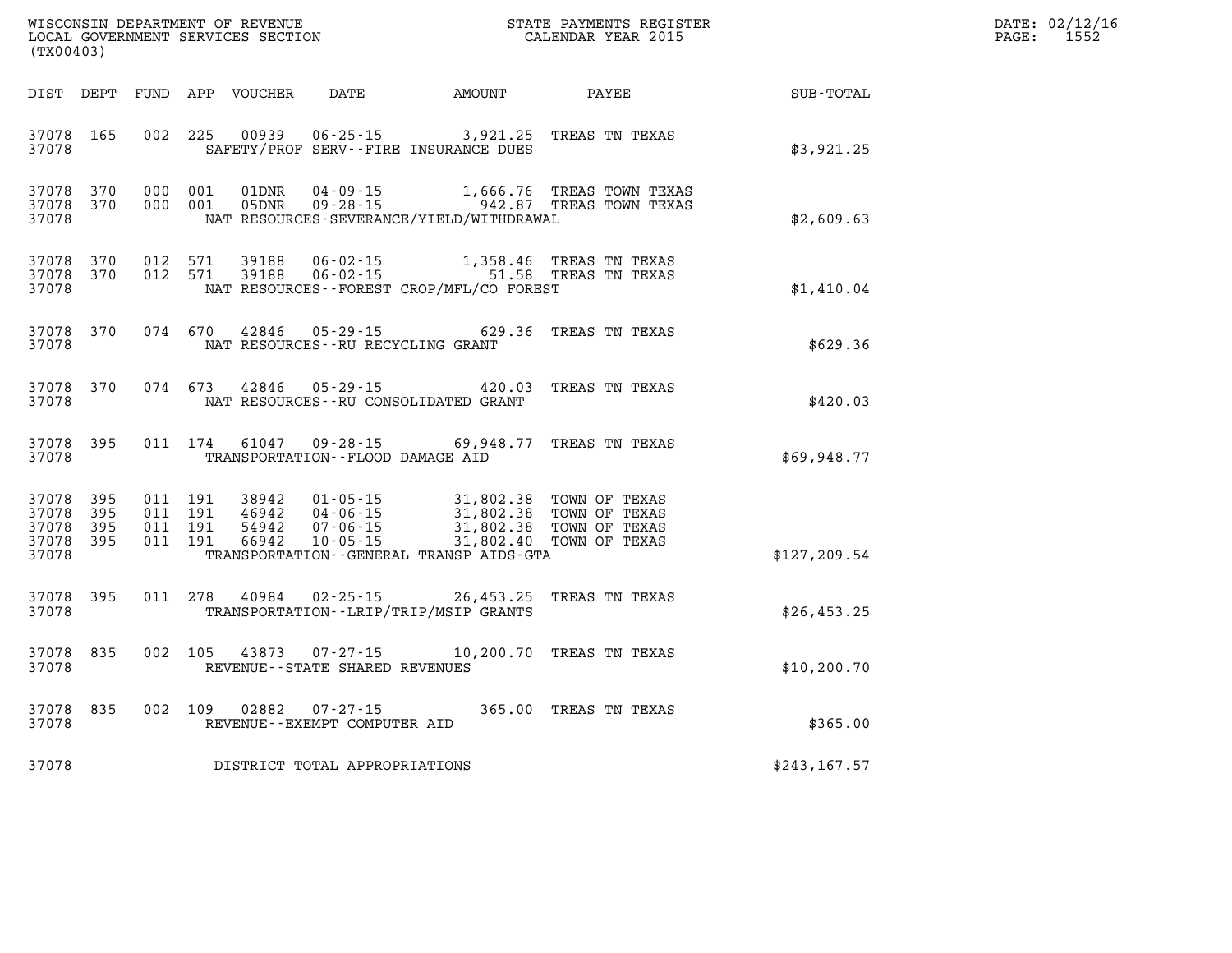| (TX00403)              |  |  |                                     |                                              |                                                                                                                                                                                                                                                                                                                                        |                                                    | DATE: 02/12/16<br>PAGE: 1553 |
|------------------------|--|--|-------------------------------------|----------------------------------------------|----------------------------------------------------------------------------------------------------------------------------------------------------------------------------------------------------------------------------------------------------------------------------------------------------------------------------------------|----------------------------------------------------|------------------------------|
|                        |  |  |                                     |                                              |                                                                                                                                                                                                                                                                                                                                        | DIST DEPT FUND APP VOUCHER DATE AMOUNT PAYEE TOTAL |                              |
| 37080 165<br>37080     |  |  |                                     | SAFETY/PROF SERV--FIRE INSURANCE DUES        | 002 225 00940 06-25-15 5,978.52 TREAS TN WAUSAU                                                                                                                                                                                                                                                                                        | \$5,978.52                                         |                              |
| 37080 370<br>37080     |  |  |                                     | NAT RESOURCES-SEVERANCE/YIELD/WITHDRAWAL     | 000 001 05DNR 09-28-15 240.58 TREAS TOWN WAUSAU                                                                                                                                                                                                                                                                                        | \$240.58                                           |                              |
| 37080 370<br>37080     |  |  |                                     | NAT RESOURCES -- FOREST CROP/MFL/CO FOREST   | 012 571 39189  06-02-15  359.42 TREAS TN WAUSAU                                                                                                                                                                                                                                                                                        | \$359.42                                           |                              |
| 37080 370<br>37080     |  |  |                                     | NAT RESOURCES - - RU RECYCLING GRANT         | 074 670 42847 05-29-15 759.35 TREAS TN WAUSAU                                                                                                                                                                                                                                                                                          | \$759.35                                           |                              |
| 37080 395<br>37080 395 |  |  |                                     |                                              | $\begin{array}{cccc} 011 & 191 & 38943 & 01\cdot 05\cdot 15 & 31,141.78 & \text{TOWN OF WAUSAU} \\ 011 & 191 & 46943 & 04\cdot 06\cdot 15 & 31,141.78 & \text{TOWN OF WAUSAU} \\ 011 & 191 & 54943 & 07\cdot 06\cdot 15 & 31,141.78 & \text{TOWN OF WAUSAU} \\ 011 & 191 & 66943 & 10\cdot 05\cdot 15 & 31,141.80 & \text{TOWN OF WAU$ |                                                    |                              |
| 37080 395<br>37080 395 |  |  |                                     |                                              |                                                                                                                                                                                                                                                                                                                                        |                                                    |                              |
| 37080                  |  |  |                                     | TRANSPORTATION - - GENERAL TRANSP AIDS - GTA |                                                                                                                                                                                                                                                                                                                                        | \$124,567.14                                       |                              |
| 37080 395<br>37080     |  |  |                                     | TRANSPORTATION - - LRIP/TRIP/MSIP GRANTS     | 011 278 68770 12-11-15 25,000.00 TREAS TN WAUSAU                                                                                                                                                                                                                                                                                       | \$25,000.00                                        |                              |
| 37080 835<br>37080     |  |  | REVENUE--STATE SHARED REVENUES      |                                              | 002 105 43874 07-27-15 8,385.23 TREAS TN WAUSAU                                                                                                                                                                                                                                                                                        | \$8,385.23                                         |                              |
| 37080 835<br>37080     |  |  | REVENUE--EXEMPT COMPUTER AID        |                                              | 002 109 02883 07-27-15 1,287.00 TREAS TN WAUSAU                                                                                                                                                                                                                                                                                        | \$1,287.00                                         |                              |
|                        |  |  | 37080 DISTRICT TOTAL APPROPRIATIONS |                                              |                                                                                                                                                                                                                                                                                                                                        | \$166,577.24                                       |                              |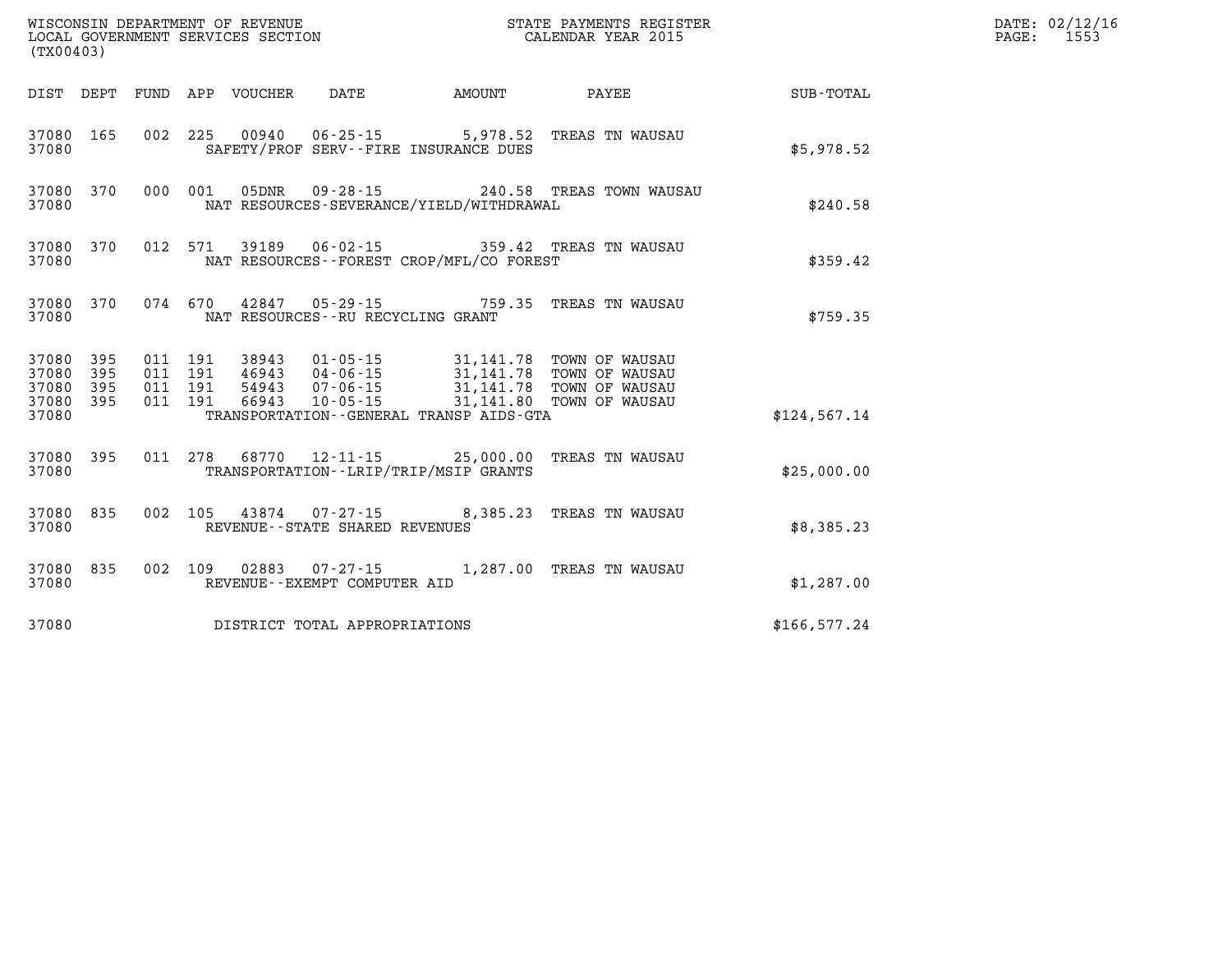| WISCONSIN DEPARTMENT OF REVENUE           | STATE PAYMENTS REGISTER | DATE: 02/12/16 |
|-------------------------------------------|-------------------------|----------------|
| LOCAL GOVERNMENT SERVICES SECTION         | CALENDAR YEAR 2015      | 1554<br>PAGE:  |
| $(mv \wedge \wedge \wedge \wedge \wedge)$ |                         |                |

| (TX00403)                                                             |                          |                                                                                |                                                    |                                                                   |                                                                                          |             |
|-----------------------------------------------------------------------|--------------------------|--------------------------------------------------------------------------------|----------------------------------------------------|-------------------------------------------------------------------|------------------------------------------------------------------------------------------|-------------|
| DIST<br>DEPT                                                          | FUND                     | APP VOUCHER DATE                                                               |                                                    | AMOUNT                                                            | PAYEE                                                                                    | SUB-TOTAL   |
| 37082<br>165<br>37082                                                 | 002                      | 225<br>00941                                                                   |                                                    | SAFETY/PROF SERV--FIRE INSURANCE DUES                             | 06-25-15 7,099.48 TREAS TN WESTON                                                        | \$7,099.48  |
| 37082<br>370<br>370<br>37082<br>37082                                 | 000<br>000               | 001<br>01DNR<br>001<br>$04$ DNR                                                |                                                    | NAT RESOURCES-SEVERANCE/YIELD/WITHDRAWAL                          | 04-09-15 684.35 TREAS TOWN WESTON<br>06-03-15 1,703.72 TREAS TOWN WESTON                 | \$2,388.07  |
| 370<br>37082                                                          |                          | 002 503<br>17620                                                               | $01 - 12 - 15$                                     | 379.30                                                            | TREAS TN WESTON<br>29.71 TOWN SHARE                                                      |             |
| 37082                                                                 |                          |                                                                                | NAT RESOURCES--AIDS IN LIEU OF TAXES               |                                                                   |                                                                                          | \$379.30    |
| 370<br>37082<br>37082                                                 | 012                      | 571                                                                            | 39190 06-02-15                                     | NAT RESOURCES - - FOREST CROP/MFL/CO FOREST                       | 105.65 TREAS TN WESTON                                                                   | \$105.65    |
| 395<br>37082<br>37082<br>395<br>37082<br>395<br>37082<br>395<br>37082 | 011<br>011<br>011<br>011 | 191<br>38944<br>46944 04-06-15<br>191<br>191<br>54944<br>66944<br>191<br>66944 | $01 - 05 - 15$<br>$07 - 06 - 15$<br>$10 - 05 - 15$ | 14,658.50<br>14,658.52<br>TRANSPORTATION--GENERAL TRANSP AIDS-GTA | TOWN OF WESTON<br>14,658.50 TOWN OF WESTON<br>14,658.50 TOWN OF WESTON<br>TOWN OF WESTON | \$58,634.02 |
| 455<br>37082<br>37082                                                 | 002                      | 231<br>20                                                                      | JUSTICE - - LAW ENFORCEMENT TRAINING               | $04 - 27 - 15$ 3,680.00                                           | TREAS TN WESTON                                                                          | \$3,680.00  |
| 37082<br>835<br>37082                                                 | 002                      | 105 43875 07-27-15                                                             | REVENUE - - STATE SHARED REVENUES                  |                                                                   | 21,660.48 TREAS TN WESTON                                                                | \$21,660.48 |
| 835<br>37082<br>37082                                                 | 002                      | 109<br>02884                                                                   | $07 - 27 - 15$<br>REVENUE--EXEMPT COMPUTER AID     | 42.00                                                             | TREAS TN WESTON                                                                          | \$42.00     |
| 37082                                                                 |                          |                                                                                | DISTRICT TOTAL APPROPRIATIONS                      |                                                                   |                                                                                          | \$93,989.00 |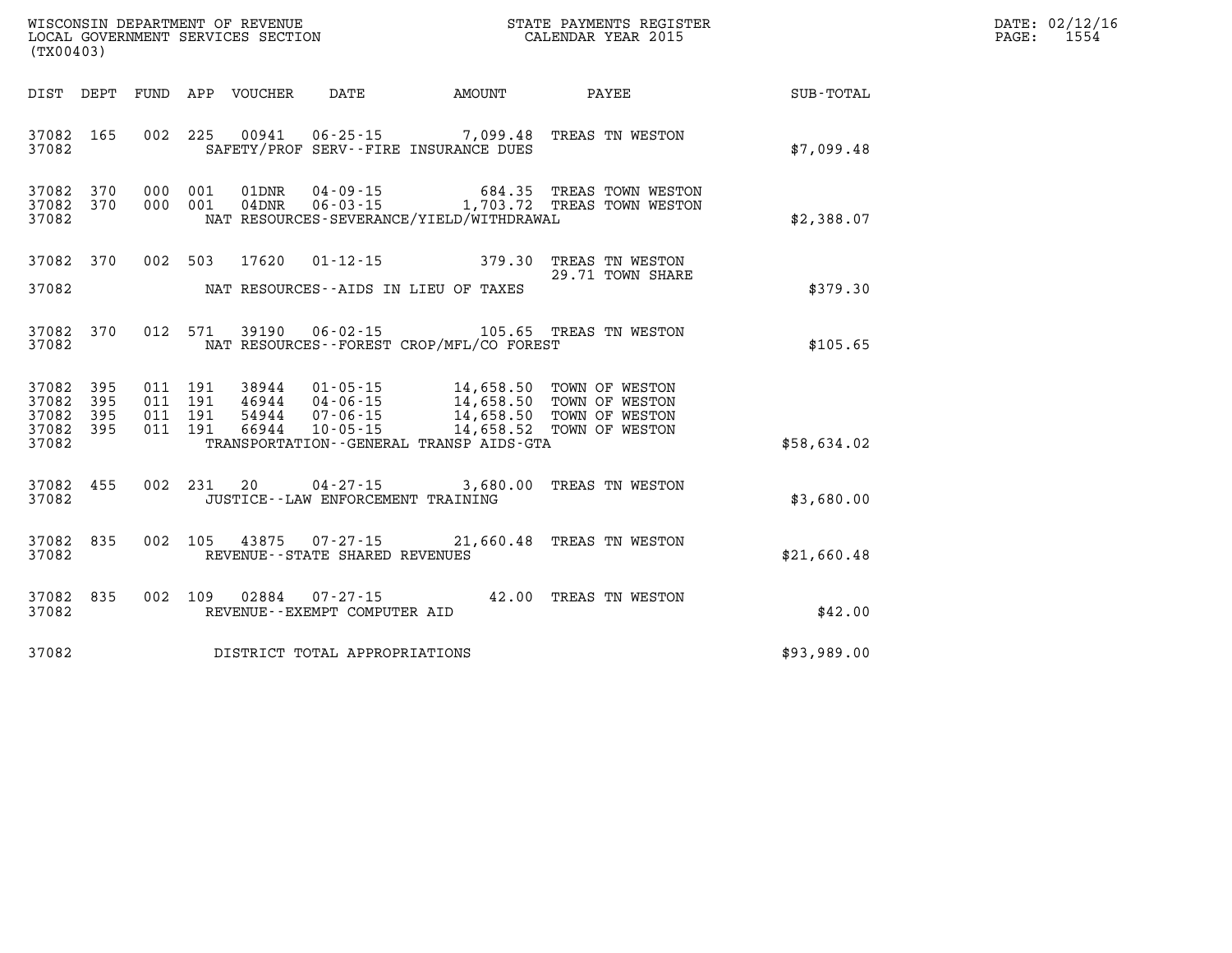| (TX00403) |                                                  |  | WISCONSIN DEPARTMENT OF REVENUE<br>LOCAL GOVERNMENT SERVICES SECTION<br>(TX00403) | STATE PAYMENTS REGISTER<br>CALENDAR YEAR 2015                                                                                                                                                    |                                               |               | DATE: 02/12/16<br>$\mathtt{PAGE:}$<br>1555 |
|-----------|--------------------------------------------------|--|-----------------------------------------------------------------------------------|--------------------------------------------------------------------------------------------------------------------------------------------------------------------------------------------------|-----------------------------------------------|---------------|--------------------------------------------|
|           |                                                  |  |                                                                                   |                                                                                                                                                                                                  | DIST DEPT FUND APP VOUCHER DATE AMOUNT PAYEE  | SUB-TOTAL     |                                            |
| 37084     | 37084 165                                        |  |                                                                                   | 002 225 00942 06-25-15 2,206.47 TREAS TN WIEN<br>SAFETY/PROF SERV--FIRE INSURANCE DUES                                                                                                           |                                               | \$2, 206.47   |                                            |
| 37084     | 37084 370                                        |  |                                                                                   | NAT RESOURCES-SEVERANCE/YIELD/WITHDRAWAL                                                                                                                                                         | 000 001 04DNR 06-03-15 338.71 TREAS TOWN WIEN | \$338.71      |                                            |
| 37084     | 37084 370                                        |  |                                                                                   | 012 571 39191 06-02-15 160.65 TREAS TN WIEN<br>NAT RESOURCES - - FOREST CROP/MFL/CO FOREST                                                                                                       |                                               | \$160.65      |                                            |
| 37084     |                                                  |  | NAT RESOURCES--RU RECYCLING GRANT                                                 | 37084 370 074 670 42848 05-29-15 1,425.17 TREAS TN WIEN                                                                                                                                          |                                               | \$1,425.17    |                                            |
| 37084     |                                                  |  | TRANSPORTATION--FLOOD DAMAGE AID                                                  | 37084 395 011 174 69974 12-29-15 2,281.64 TREAS TN WIEN                                                                                                                                          |                                               | \$2,281.64    |                                            |
|           | 37084 395<br>37084 395<br>37084 395<br>37084 395 |  |                                                                                   | 011 191 38945 01-05-15 22,631.05 TOWN OF WIEN<br>011 191 46945 04-06-15 22,631.05 TOWN OF WIEN<br>011 191 54945 07-06-15 22,631.05 TOWN OF WIEN<br>011 191 66945 10-05-15 22,631.07 TOWN OF WIEN |                                               |               |                                            |
| 37084     |                                                  |  |                                                                                   | TRANSPORTATION - - GENERAL TRANSP AIDS - GTA                                                                                                                                                     |                                               | \$90,524.22   |                                            |
| 37084     | 37084 505                                        |  |                                                                                   | 002 174 58240 04-30-15 39,070.00 TREAS TN WIEN<br>DOA--TRANSMISSION LINE FEE DISTRIBUTION                                                                                                        |                                               | \$39,070.00   |                                            |
| 37084     | 37084 835                                        |  | REVENUE - - STATE SHARED REVENUES                                                 | 002 105 43876 07-27-15 7,204.64 TREAS TN WIEN                                                                                                                                                    |                                               | \$7,204.64    |                                            |
| 37084     | 37084 835                                        |  | REVENUE--EXEMPT COMPUTER AID                                                      | 002 109 02885 07-27-15 21.00 TREAS TN WIEN                                                                                                                                                       |                                               | \$21.00       |                                            |
| 37084     |                                                  |  | DISTRICT TOTAL APPROPRIATIONS                                                     |                                                                                                                                                                                                  |                                               | \$143, 232.50 |                                            |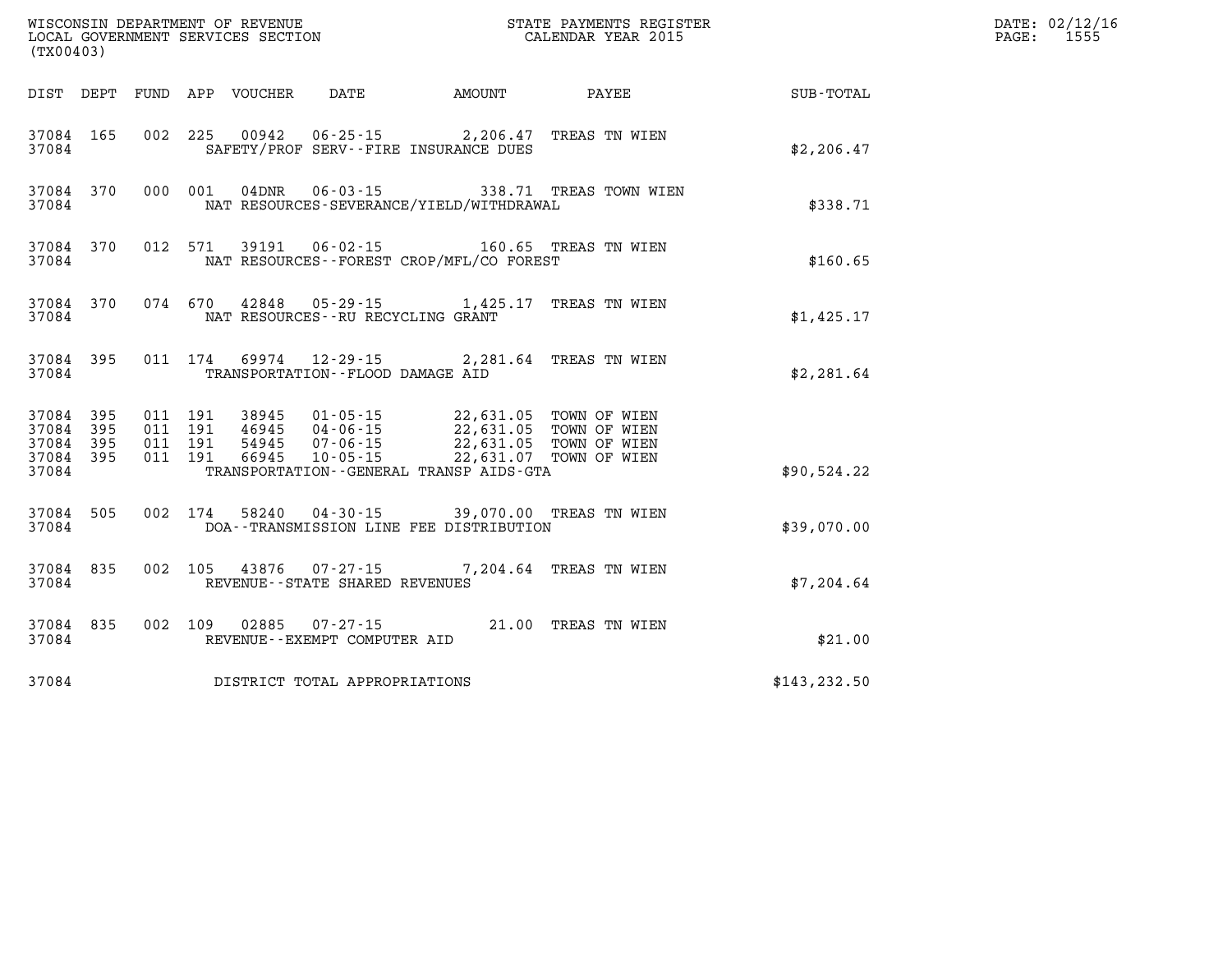| (TX00403)                                |                  |                    |                    |                |                                              | STATE PAYMENTS REGISTER                                                                                                                                                                   |                  | DATE: 02/12/16<br>PAGE: 1556 |
|------------------------------------------|------------------|--------------------|--------------------|----------------|----------------------------------------------|-------------------------------------------------------------------------------------------------------------------------------------------------------------------------------------------|------------------|------------------------------|
|                                          |                  |                    |                    |                | DIST DEPT FUND APP VOUCHER DATE AMOUNT PAYEE |                                                                                                                                                                                           | <b>SUB-TOTAL</b> |                              |
| 37102 165<br>37102                       |                  |                    |                    |                | SAFETY/PROF SERV--FIRE INSURANCE DUES        | 002 225 00943 06-25-15 2,069.04 TREAS VIL ATHENS                                                                                                                                          | \$2,069.04       |                              |
| 37102                                    | 37102 370        |                    |                    |                | NAT RESOURCES--BOAT PATROL                   | 012 381 02545 05-14-15 48,751.06 TREAS VIL ATHENS                                                                                                                                         | \$48,751.06      |                              |
| 37102                                    | 37102 370        |                    |                    |                | NAT RESOURCES--FOREST CROP/MFL/CO FOREST     | 012 571 39192 06-02-15 16.00 TREAS VIL ATHENS                                                                                                                                             | \$16.00          |                              |
| 37102                                    | 37102 370        |                    |                    |                | NAT RESOURCES--RU RECYCLING GRANT            | 074 670 42849 05-29-15 3,606.51 TREAS VIL ATHENS                                                                                                                                          | \$3,606.51       |                              |
| 37102<br>37102 395<br>37102 395<br>37102 | 395<br>37102 395 | 011 191<br>011 191 | 011 191<br>011 191 |                | TRANSPORTATION--GENERAL TRANSP AIDS-GTA      | 38946 01-05-15 15,026.59 VILLAGE OF ATHENS<br>46946 04-06-15 15,026.59 VILLAGE OF ATHENS<br>54946 07-06-15 15,026.59 VILLAGE OF ATHENS<br>66946 10-05-15 -----15,026.59 VILLAGE OF ATHENS | \$60,106.36      |                              |
| 37102                                    | 37102 395        |                    |                    |                | TRANSPORTATION - - LRIP/TRIP/MSIP GRANTS     | 011 278 54109 07-15-15 65,000.00 TREAS VIL ATHENS                                                                                                                                         | \$65,000.00      |                              |
| 37102                                    | 37102 435        |                    |                    |                |                                              | 005 162 01DHS 09-11-15 4,881.84 VILL OF ATHENS AMBULANCE SERV<br>HS--AMBULANCE FUNDING ASSISTANCE GRANTS                                                                                  | \$4,881.84       |                              |
| 37102                                    | 37102 455        |                    |                    |                | JUSTICE--LAW ENFORCEMENT TRAINING            | 002 231 04799 03-05-15 480.00 TREAS VIL ATHENS                                                                                                                                            | \$480.00         |                              |
| 37102                                    | 37102 835        |                    |                    |                | REVENUE--STATE SHARED REVENUES               | 002 105 43877 07-27-15 47,856.81 TREAS VIL ATHENS                                                                                                                                         | \$47,856.81      |                              |
| 37102 835<br>37102 835<br>37102          |                  |                    | 002 109<br>002 109 | 02886<br>05184 | REVENUE--EXEMPT COMPUTER AID                 | 07-27-15 1,009.00 TREAS VIL ATHENS<br>07-27-15 357.00 TREAS VIL ATHENS                                                                                                                    | \$1,366.00       |                              |
| 37102                                    | 37102 835        |                    |                    |                | REVENUE--LOTTERY CREDIT -                    | 021 363 35743 03-23-15 809.90 TREAS VIL ATHENS                                                                                                                                            | \$809.90         |                              |
| 37102                                    |                  |                    |                    |                | DISTRICT TOTAL APPROPRIATIONS                |                                                                                                                                                                                           | \$234,943.52     |                              |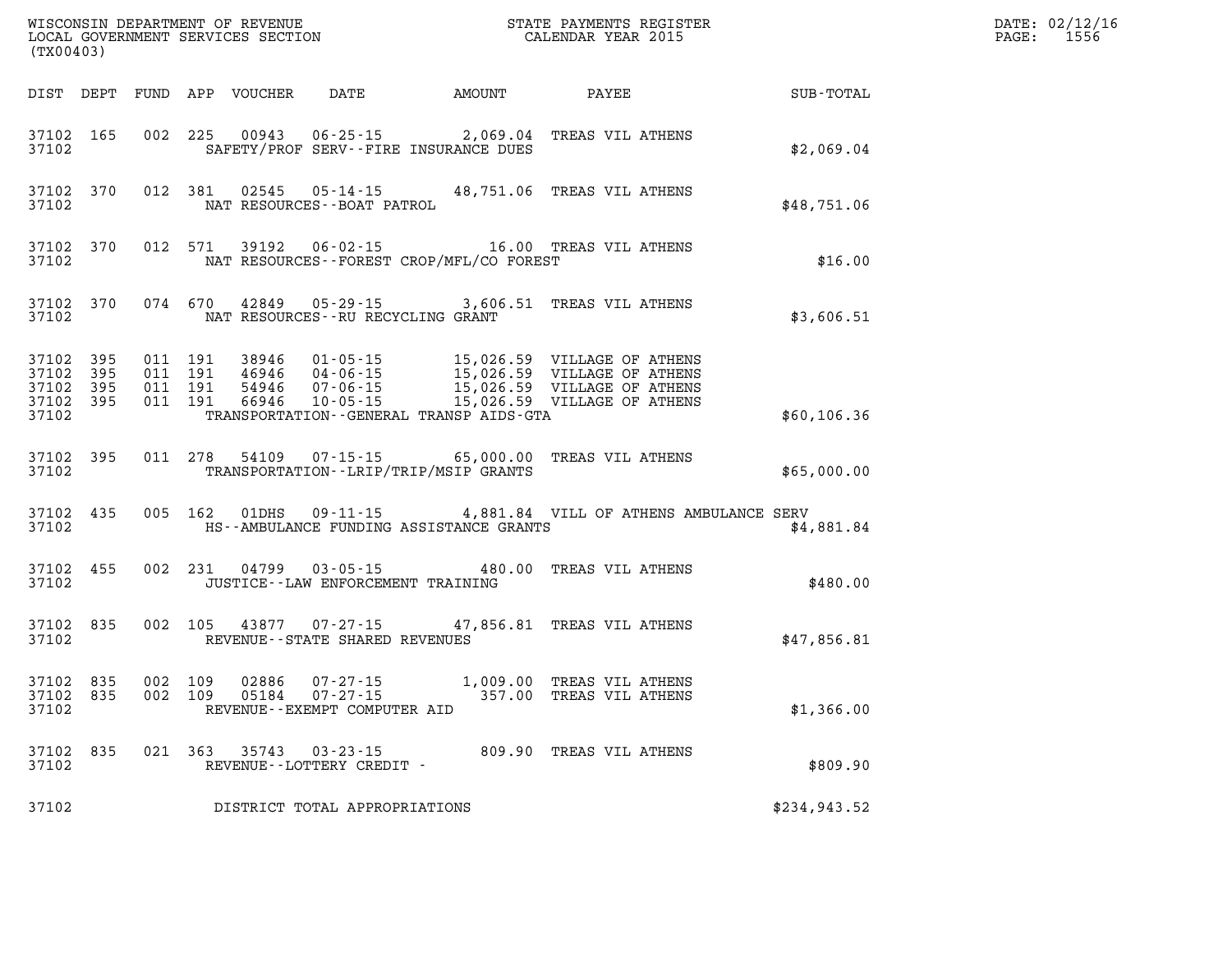|                | WISCONSIN DEPARTMENT OF REVENUE<br>STATE PAYMENTS REGISTER<br>LOCAL GOVERNMENT SERVICES SECTION<br>CALENDAR YEAR 2015<br>(TX00403) |            |            |                |                                      |                                                                |                                                          |                  |  |  |  |
|----------------|------------------------------------------------------------------------------------------------------------------------------------|------------|------------|----------------|--------------------------------------|----------------------------------------------------------------|----------------------------------------------------------|------------------|--|--|--|
| DIST           | DEPT                                                                                                                               | FUND       | APP        | <b>VOUCHER</b> | DATE                                 | <b>AMOUNT</b>                                                  | PAYEE                                                    | <b>SUB-TOTAL</b> |  |  |  |
| 37106<br>37106 | 165                                                                                                                                | 002        | 225        | 00944          |                                      | $06 - 25 - 15$ 882.35<br>SAFETY/PROF SERV--FIRE INSURANCE DUES | TREAS VIL BROKAW                                         | \$882.35         |  |  |  |
| 37106<br>37106 | 370                                                                                                                                | 074        | 670        | 42850          | NAT RESOURCES - - RU RECYCLING GRANT | $05 - 29 - 15$ 334.34                                          | TREAS VIL BROKAW                                         | \$334.34         |  |  |  |
| 37106<br>37106 | 395<br>395                                                                                                                         | 011<br>011 | 191<br>191 | 38947<br>46947 | 01-05-15<br>04-06-15                 |                                                                | 3,046.35 VILLAGE OF BROKAW<br>3,046.35 VILLAGE OF BROKAW |                  |  |  |  |
| 37106          | 395                                                                                                                                | 011        | 191        | 54947          | 07-06-15                             |                                                                | 3,046.35 VILLAGE OF BROKAW                               |                  |  |  |  |
| 37106<br>37106 | 395                                                                                                                                | 011        | 191        | 66947          | $10 - 05 - 15$                       | TRANSPORTATION - - GENERAL TRANSP AIDS - GTA                   | 3,046.35 VILLAGE OF BROKAW                               | \$12, 185.40     |  |  |  |
| 37106<br>37106 | 835                                                                                                                                | 002        | 105        | 43878          | REVENUE--STATE SHARED REVENUES       | $07 - 27 - 15$ 33, 313.44                                      | TREAS VIL BROKAW                                         | \$33,313.44      |  |  |  |
| 37106<br>37106 | 835                                                                                                                                | 002        | 109        | 05185          | REVENUE - - EXEMPT COMPUTER AID      | $07 - 27 - 15$ 41,678.00                                       | TREAS VIL BROKAW                                         | \$41,678.00      |  |  |  |
| 37106          |                                                                                                                                    |            |            |                | DISTRICT TOTAL APPROPRIATIONS        |                                                                |                                                          | \$88,393.53      |  |  |  |

**DATE: 02/12/16<br>PAGE: 1557**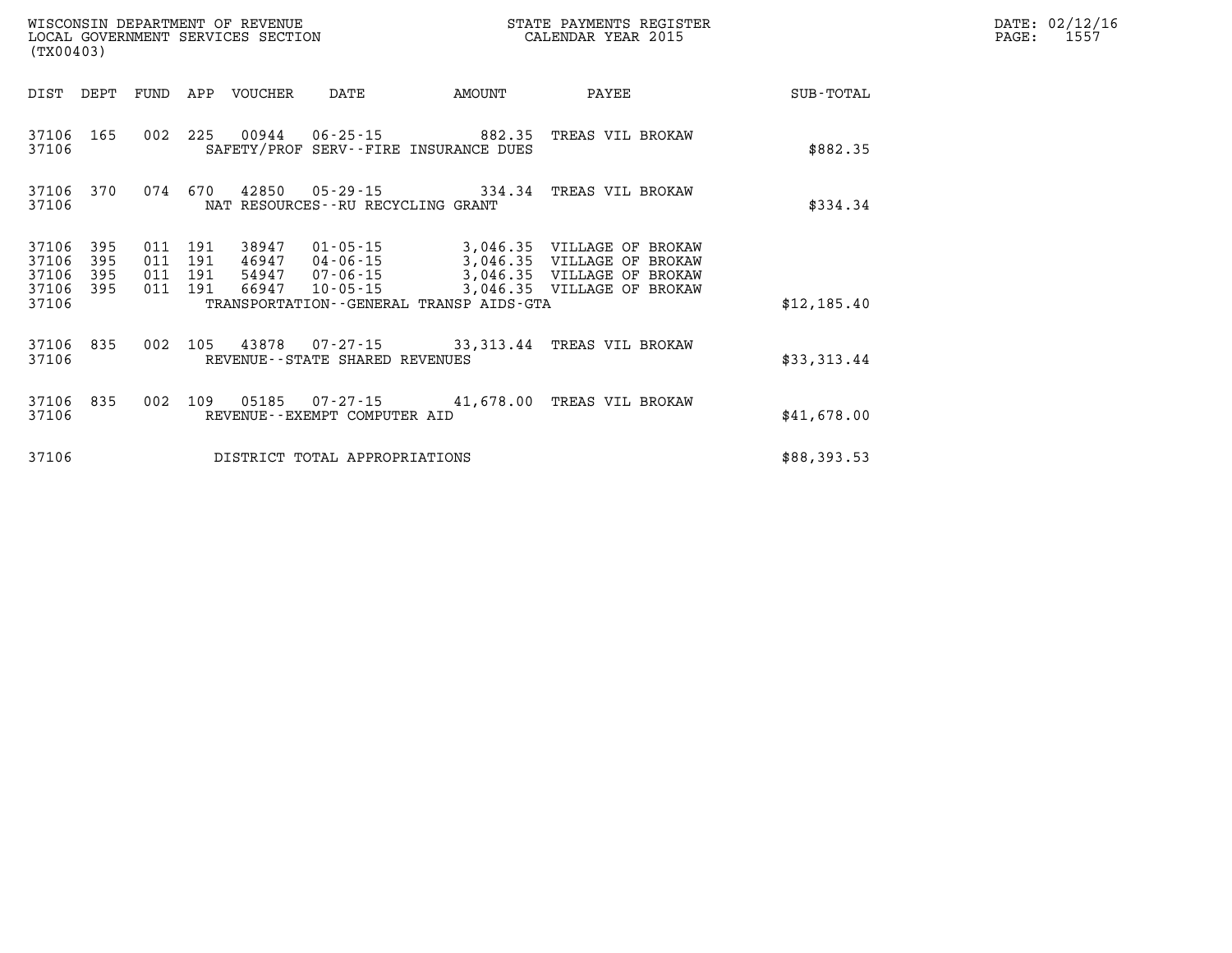| (TX00403)                       |                        |         |                    |                                        |                                             |                                                                                                                                                                                                  |              | DATE: 02/12/16<br>PAGE: 1558 |
|---------------------------------|------------------------|---------|--------------------|----------------------------------------|---------------------------------------------|--------------------------------------------------------------------------------------------------------------------------------------------------------------------------------------------------|--------------|------------------------------|
|                                 |                        |         |                    | DIST DEPT FUND APP VOUCHER DATE AMOUNT |                                             | <b>PAYEE</b>                                                                                                                                                                                     | SUB-TOTAL    |                              |
| 37121                           | 37121 165              |         |                    |                                        | SAFETY/PROF SERV--FIRE INSURANCE DUES       | 002 225 00945 06-25-15 2,712.55 TREAS VIL EDGAR                                                                                                                                                  | \$2,712.55   |                              |
| 37121                           | 37121 370              |         |                    | NAT RESOURCES - - RU RECYCLING GRANT   |                                             | 074 670 42851 05-29-15 5,110.94 TREAS VIL EDGAR                                                                                                                                                  | \$5,110.94   |                              |
| 37121                           |                        |         |                    |                                        | TRANSPORTATION - - HIGHWAY SAFETY - FEDERAL | 37121 395 011 185 46216 04-28-15 3,983.38 TREAS VIL EDGAR                                                                                                                                        | \$3,983.38   |                              |
| 37121 395<br>37121 395<br>37121 | 37121 395<br>37121 395 | 011 191 | 011 191<br>011 191 |                                        | TRANSPORTATION--GENERAL TRANSP AIDS-GTA     | 011  191  38948  01-05-15  16,585.18  VILLAGE OF EDGAR<br>46948 04-06-15 16,585.18 VILLAGE OF EDGAR<br>54948 07-06-15 16,585.18 VILLAGE OF EDGAR<br>66948 10-05-15 16,585.18 VILLAGE OF EDGAR    | \$66,340.72  |                              |
| 37121                           | 37121 455              |         |                    | JUSTICE - - LAW ENFORCEMENT TRAINING   |                                             | 002 231 20 04-27-15 320.00 TREAS VIL EDGAR                                                                                                                                                       | \$320.00     |                              |
| 37121                           | 37121 835              |         |                    | REVENUE - - STATE SHARED REVENUES      |                                             | 002 105 43879 07-27-15 50,870.61 TREAS VIL EDGAR                                                                                                                                                 | \$50.870.61  |                              |
| 37121                           | 37121 835<br>37121 835 |         |                    | REVENUE--EXEMPT COMPUTER AID           |                                             | $\begin{array}{cccc} 002 & 109 & 02888 & 07\text{-}27\text{-}15 & 1,047.00 & \text{TREAS VIL EDGAR} \\ 002 & 109 & 05186 & 07\text{-}27\text{-}15 & 236.00 & \text{TREAS VIL EDGAR} \end{array}$ | \$1,283.00   |                              |
| 37121                           | 37121 835              |         |                    | REVENUE--LOTTERY CREDIT -              |                                             | 021 363 35744 03-23-15 6,336.50 TREAS VIL EDGAR                                                                                                                                                  | \$6,336.50   |                              |
| 37121                           |                        |         |                    | DISTRICT TOTAL APPROPRIATIONS          |                                             |                                                                                                                                                                                                  | \$136,957.70 |                              |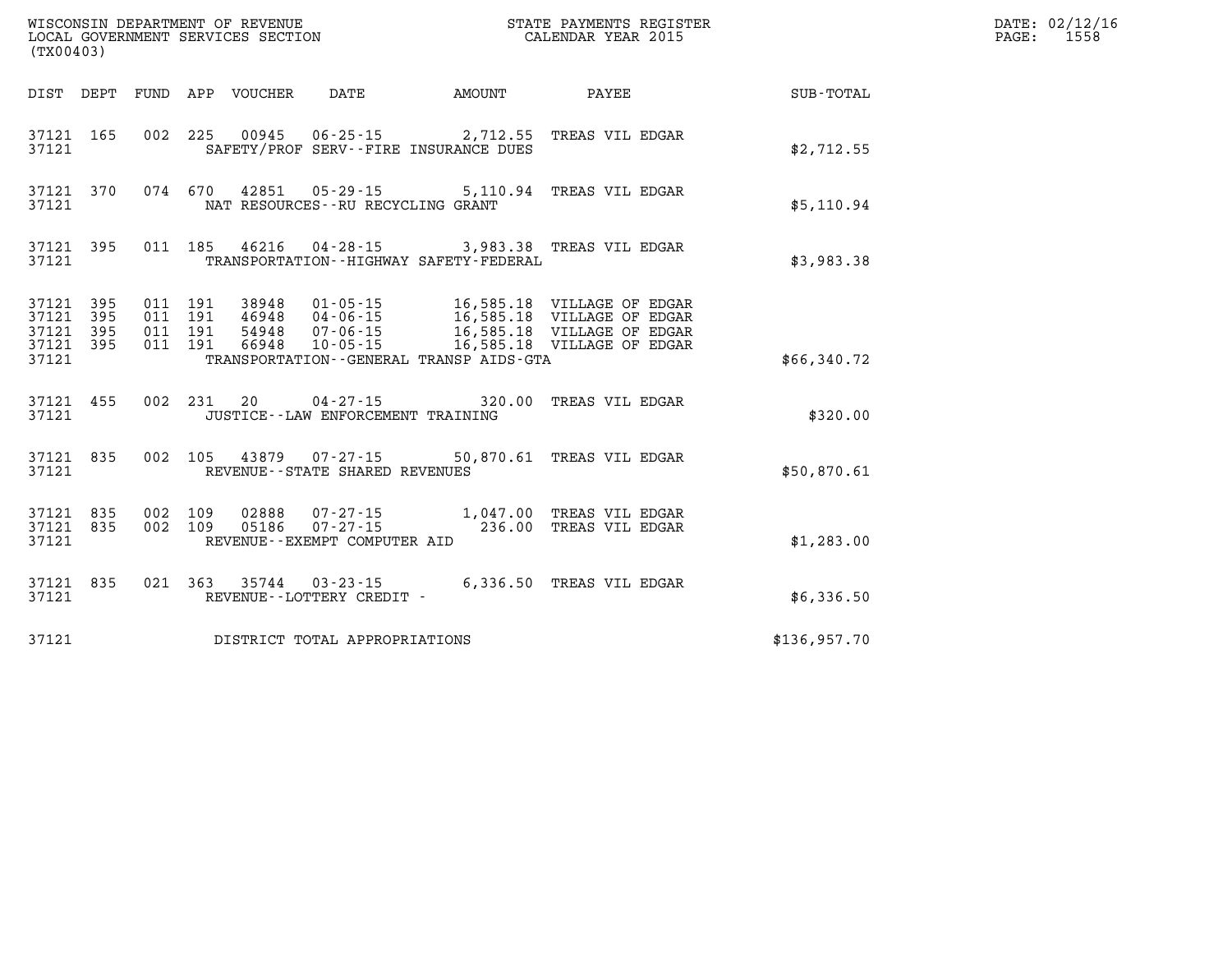| (TX00403)               |            |            |            | WISCONSIN DEPARTMENT OF REVENUE | LOCAL GOVERNMENT SERVICES SECTION |                                                                        | STATE PAYMENTS REGISTER<br>CALENDAR YEAR 2015            |            | DATE: 02/12/16<br>PAGE:<br>1559 |
|-------------------------|------------|------------|------------|---------------------------------|-----------------------------------|------------------------------------------------------------------------|----------------------------------------------------------|------------|---------------------------------|
| DIST                    | DEPT       | FUND       | APP        | VOUCHER                         | DATE                              | AMOUNT                                                                 | PAYEE                                                    | SUB-TOTAL  |                                 |
| 37122 165<br>37122      |            |            |            |                                 |                                   | 002 225 00946 06-25-15 274.76<br>SAFETY/PROF SERV--FIRE INSURANCE DUES | TREAS VIL ELDERON                                        | \$274.76   |                                 |
| 37122<br>37122          | 370        | 074        | 670        | 42852                           | NAT RESOURCES--RU RECYCLING GRANT |                                                                        |                                                          | \$652.34   |                                 |
| 37122<br>37122          | 395<br>395 | 011<br>011 | 191<br>191 | 38949<br>46949                  | 04-06-15                          | 737.67                                                                 | 01-05-15 737.67 VILLAGE OF ELDERON<br>VILLAGE OF ELDERON |            |                                 |
| 37122<br>37122<br>37122 | 395<br>395 | 011<br>011 | 191<br>191 | 54949<br>66949                  | 07-06-15<br>$10 - 05 - 15$        | 737.67<br>TRANSPORTATION--GENERAL TRANSP AIDS-GTA                      | VILLAGE OF ELDERON<br>737.67 VILLAGE OF ELDERON          | \$2,950.68 |                                 |
| 37122 835<br>37122      |            | 002        | 105        |                                 | REVENUE--STATE SHARED REVENUES    |                                                                        | 43880  07-27-15  5,614.89  TREAS VIL ELDERON             | \$5,614.89 |                                 |
| 37122<br>37122          | 835        |            |            | 021 363 35745                   | REVENUE - - LOTTERY CREDIT -      |                                                                        |                                                          | \$208.54   |                                 |
| 37122                   |            |            |            |                                 | DISTRICT TOTAL APPROPRIATIONS     |                                                                        |                                                          | \$9,701.21 |                                 |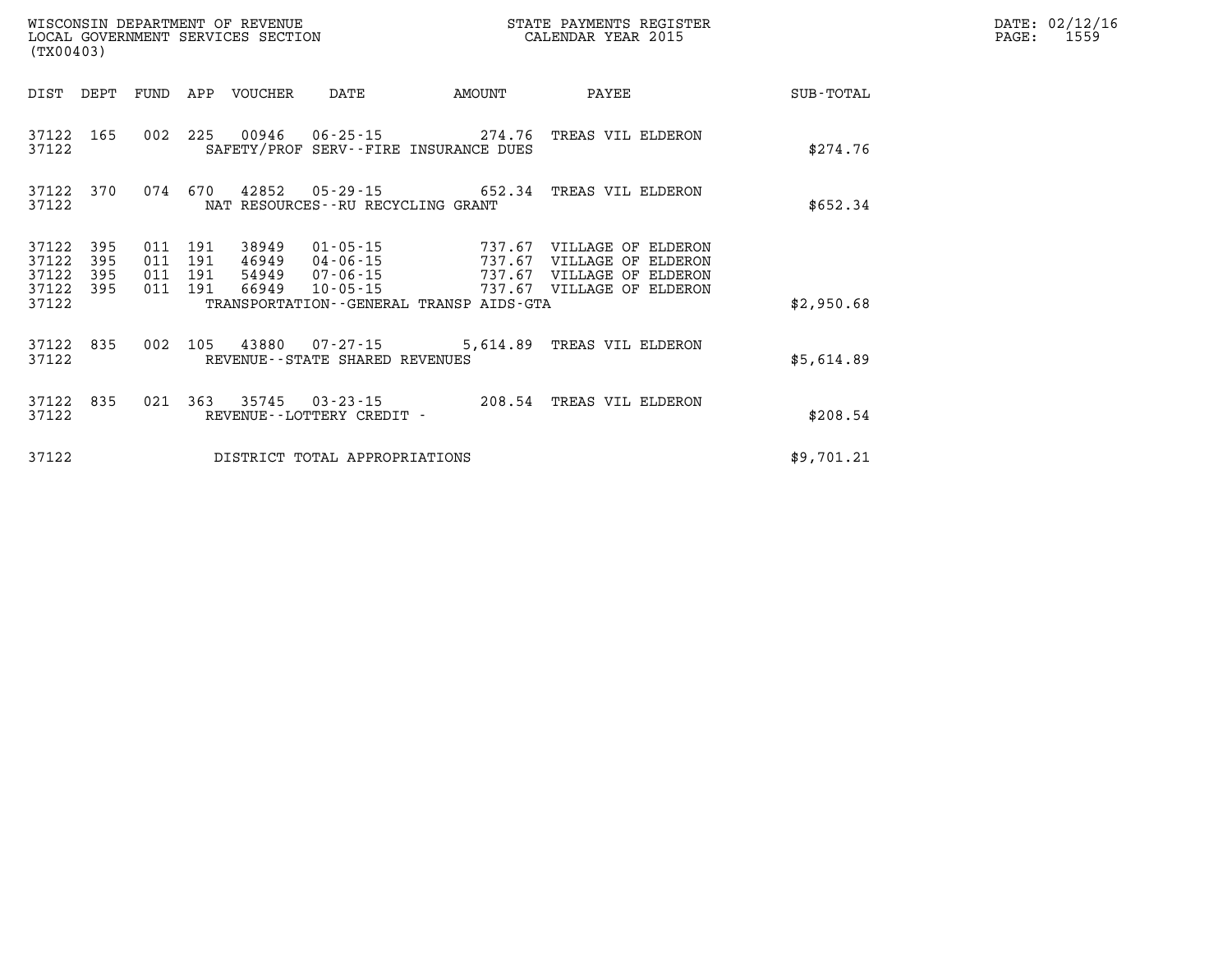| (TX00403)          |            |                |            | WISCONSIN DEPARTMENT OF REVENUE |                                          |                                         | STATE PAYMENTS REGISTER<br>LOCAL GOVERNMENT SERVICES SECTION CALENDAR YEAR 2015 |             | DATE: 02/12/16<br>1560<br>PAGE: |
|--------------------|------------|----------------|------------|---------------------------------|------------------------------------------|-----------------------------------------|---------------------------------------------------------------------------------|-------------|---------------------------------|
| DIST DEPT          |            |                |            | FUND APP VOUCHER                | DATE                                     | AMOUNT                                  | PAYEE                                                                           | SUB-TOTAL   |                                 |
| 37126 165<br>37126 |            |                |            |                                 |                                          | SAFETY/PROF SERV--FIRE INSURANCE DUES   | 002 225 00947 06-25-15 257.62 TREAS VIL FENWOOD                                 | \$257.62    |                                 |
| 37126 370<br>37126 |            |                |            |                                 | NAT RESOURCES - - RU RECYCLING GRANT     |                                         | 074 670 42853 05-29-15 282.97 TREAS VIL FENWOOD                                 | \$282.97    |                                 |
| 37126<br>37126     | 395<br>395 | 011<br>011     | 191<br>191 | 38950<br>46950                  | 01-05-15<br>04-06-15                     | 1,117.51                                | 1,117.51 VILLAGE OF FENWOOD<br>VILLAGE OF FENWOOD                               |             |                                 |
| 37126<br>37126 395 | 395        | 011<br>011 191 | 191        | 54950<br>66950                  | 07-06-15<br>$10 - 05 - 15$               |                                         | 1,117.51 VILLAGE OF FENWOOD<br>1,117.53 VILLAGE OF FENWOOD                      |             |                                 |
| 37126              |            |                |            |                                 |                                          | TRANSPORTATION--GENERAL TRANSP AIDS-GTA |                                                                                 | \$4,470.06  |                                 |
| 37126 835<br>37126 |            |                |            |                                 | REVENUE--STATE SHARED REVENUES           |                                         | 002 105 43881 07-27-15 8,843.00 TREAS VIL FENWOOD                               | \$8,843.00  |                                 |
| 37126 835<br>37126 |            |                | 002 109    | 02889                           | 07-27-15<br>REVENUE--EXEMPT COMPUTER AID |                                         | 5.00 TREAS VIL FENWOOD                                                          | \$5.00      |                                 |
| 37126              |            |                |            |                                 | DISTRICT TOTAL APPROPRIATIONS            |                                         |                                                                                 | \$13,858.65 |                                 |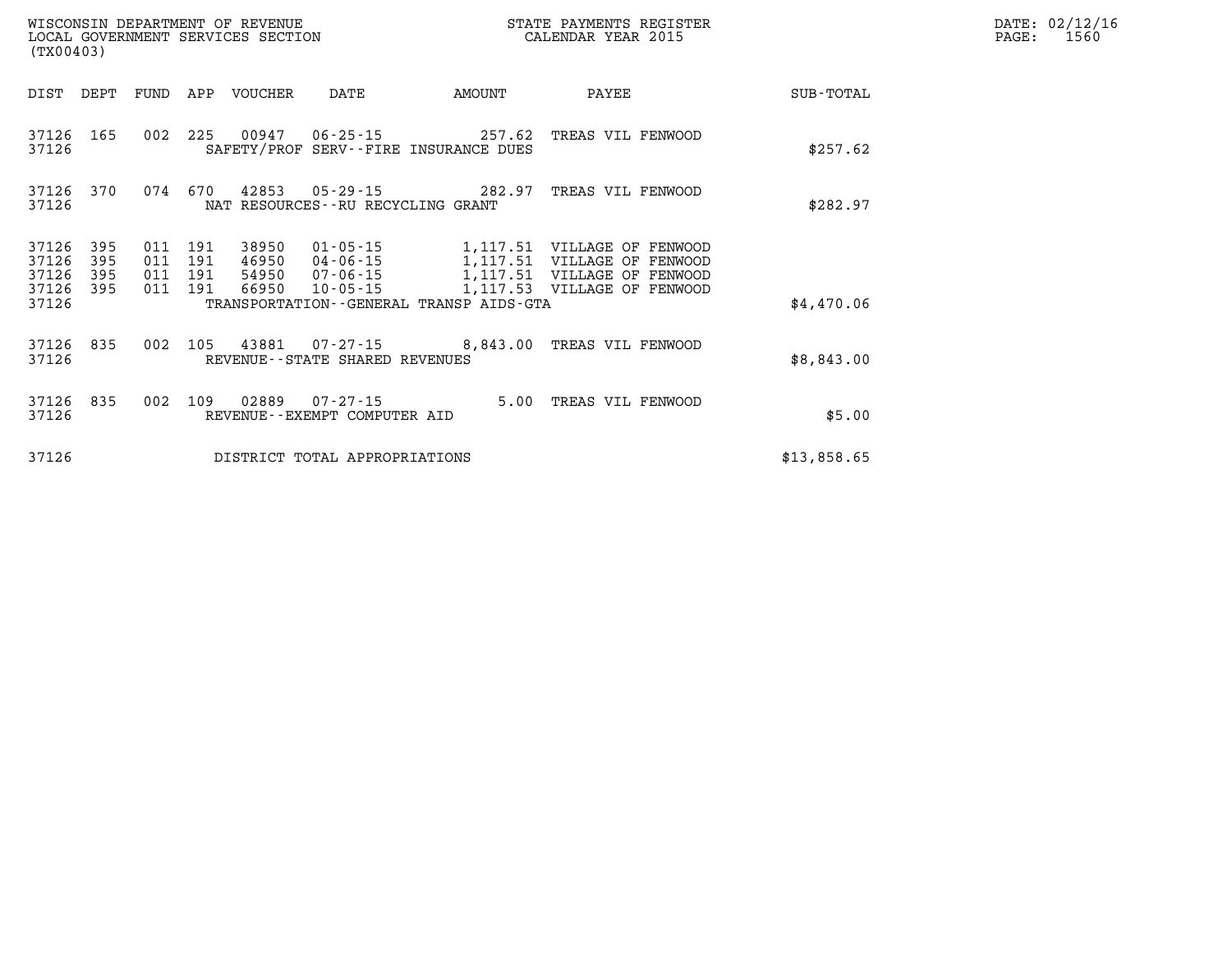| (TX00403)                                                 |  |  |                                   |                                              |                                                                                                                                                                                                                  | $\mathbb{R}^n$ | DATE: 02/12/1<br>1561<br>$\mathtt{PAGE:}$ |
|-----------------------------------------------------------|--|--|-----------------------------------|----------------------------------------------|------------------------------------------------------------------------------------------------------------------------------------------------------------------------------------------------------------------|----------------|-------------------------------------------|
|                                                           |  |  |                                   |                                              |                                                                                                                                                                                                                  |                |                                           |
| 37136 165<br>37136                                        |  |  |                                   | SAFETY/PROF SERV--FIRE INSURANCE DUES        | 002 225 00948 06-25-15 1,305.27 TREAS VIL HATLEY                                                                                                                                                                 | \$1,305.27     |                                           |
| 37136 370<br>37136                                        |  |  |                                   | NAT RESOURCES--AIDS IN LIEU OF TAXES         | 002 503 17621 01-12-15 403.54 TREAS VIL HATLEY<br>57.20 VILL SHARE                                                                                                                                               | \$403.54       |                                           |
| 37136                                                     |  |  | NAT RESOURCES--RU RECYCLING GRANT |                                              | 37136 370 074 670 42854 05-29-15 648.38 TREAS VIL HATLEY                                                                                                                                                         | \$648.38       |                                           |
| 37136 395<br>37136 395<br>37136 395<br>37136 395<br>37136 |  |  |                                   | TRANSPORTATION - - GENERAL TRANSP AIDS - GTA | 011 191 38951 01-05-15 4,260.87 VILLAGE OF HATLEY<br>011 191 46951 04-06-15 4,260.87 VILLAGE OF HATLEY<br>011 191 54951 07-06-15 4,260.87 VILLAGE OF HATLEY<br>011 191 66951 10-05-15 4,260.87 VILLAGE OF HATLEY | \$17,043.48    |                                           |
| 37136                                                     |  |  |                                   | HS--AMBULANCE FUNDING ASSISTANCE GRANTS      | 37136 435 005 162 01DHS 09-11-15 4,849.77 VILL OF HATLEY                                                                                                                                                         | \$4,849.77     |                                           |
| 37136 435<br>37136                                        |  |  |                                   | HS--PREPAID MEDICAL TRANSPORT REIMBURSE      | 005 163 01LGS 11-16-15 2,202.42 DHS PREPAID MEDICAL TRANSPORT                                                                                                                                                    | \$2,202.42     |                                           |
| 37136 505<br>37136 505<br>37136                           |  |  | DOA--HOUSING ASSISTANCE GRANTS    |                                              | 002 743 06376 03-12-15 5,438.00 TREAS VIL HATLEY<br>002 743 08154 05-18-15 5,808.34 TREAS VIL HATLEY                                                                                                             | \$11, 246.34   |                                           |
| 37136 835<br>37136                                        |  |  | REVENUE--STATE SHARED REVENUES    |                                              | 002 105 43882 07-27-15 3,314.58 TREAS VIL HATLEY                                                                                                                                                                 | \$3,314.58     |                                           |
| 37136 835<br>37136 835<br>37136                           |  |  | REVENUE--EXEMPT COMPUTER AID      |                                              | $\begin{array}{cccc} 002 & 109 & 02890 & 07\text{-}27\text{-}15 & 101.00 & \text{TREAS VIL HATLEY} \\ 002 & 109 & 05187 & 07\text{-}27\text{-}15 & 16.00 & \text{TREAS VIL HATLEY} \end{array}$                  | \$117.00       |                                           |
| 37136                                                     |  |  | DISTRICT TOTAL APPROPRIATIONS     |                                              |                                                                                                                                                                                                                  | \$41,130.78    |                                           |

**DATE: 02/12/16<br>PAGE: 1561**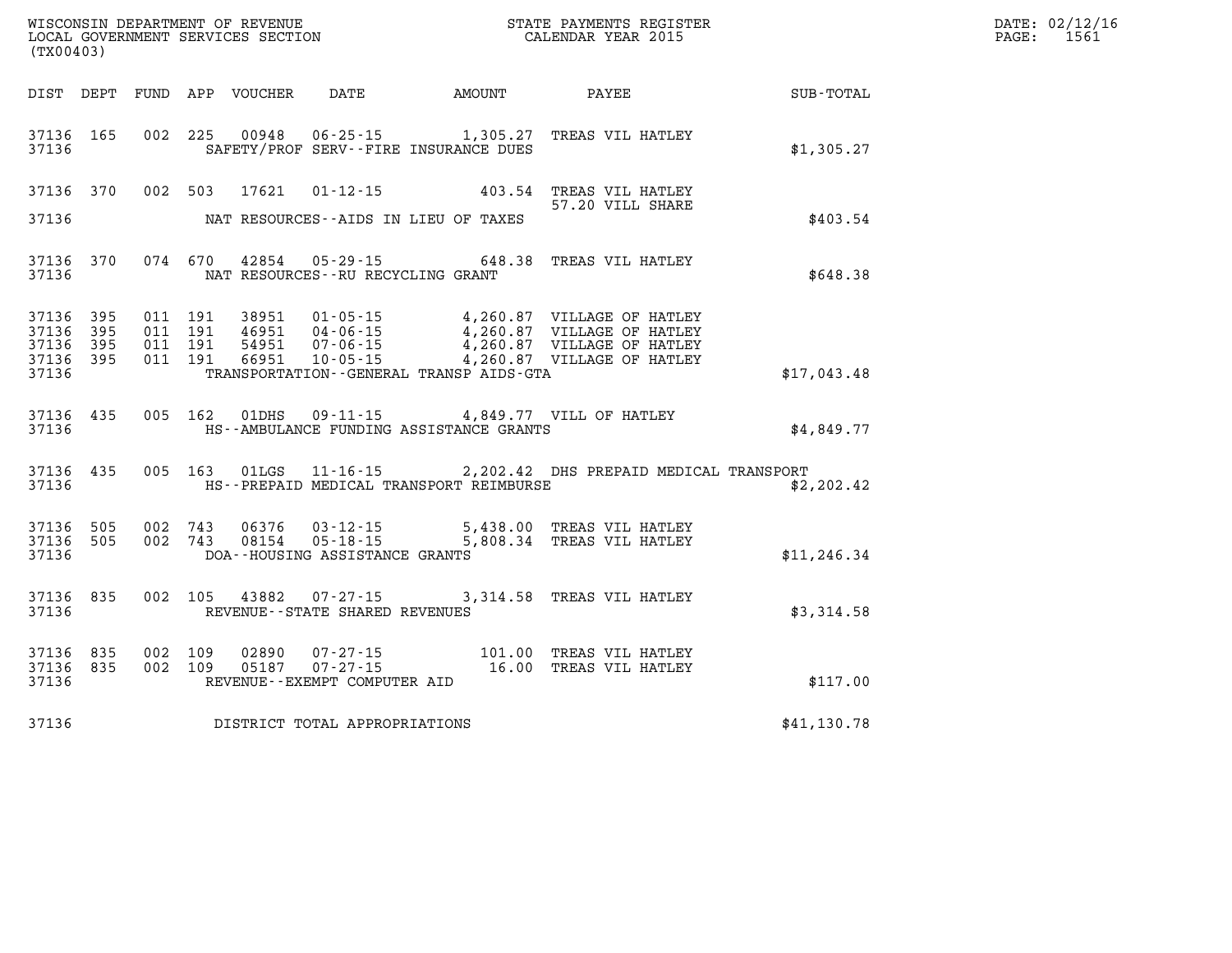| (TX00403)                                                                       | WISCONSIN DEPARTMENT OF REVENUE<br>LOCAL GOVERNMENT SERVICES SECTION FOR THE STATE PAYMENTS REGISTER<br>LOCAL GOVERNMENT SERVICES SECTION |                                                                                                                                                                                                                                        |               | DATE: 02/12/16<br>1562<br>PAGE: |
|---------------------------------------------------------------------------------|-------------------------------------------------------------------------------------------------------------------------------------------|----------------------------------------------------------------------------------------------------------------------------------------------------------------------------------------------------------------------------------------|---------------|---------------------------------|
| DIST DEPT FUND APP VOUCHER                                                      | DATE AMOUNT                                                                                                                               | PAYEE                                                                                                                                                                                                                                  | SUB-TOTAL     |                                 |
| 37145 165<br>37145                                                              | 002 225 00949 06-25-15 18,376.10 TREAS VIL KRONENWETTER<br>SAFETY/PROF SERV--FIRE INSURANCE DUES                                          |                                                                                                                                                                                                                                        | \$18,376.10   |                                 |
| 37145 370<br>37145                                                              | 000 001<br>NAT RESOURCES-SEVERANCE/YIELD/WITHDRAWAL                                                                                       | 05DNR  09-28-15  22.26 TREAS VILL KRONEWETTER                                                                                                                                                                                          | \$22.26       |                                 |
| 37145 370<br>37145 370<br>37145                                                 | 012 571<br>39193<br>012 571 39193<br>NAT RESOURCES - - FOREST CROP/MFL/CO FOREST                                                          | 06-02-15 1,031.47 TREAS VIL KRONENWETTER<br>06-02-15 1,293.92 TREAS VIL KRONENWETTER                                                                                                                                                   | \$2,325.39    |                                 |
| 37145 370<br>37145                                                              | 012 587 01912 02-27-15 5,000.00 TREAS VIL KRONENWETTER<br>NAT RESOURCES--URBAN FORESTRY GRANTS                                            |                                                                                                                                                                                                                                        | \$5,000.00    |                                 |
| 37145 370<br>37145                                                              | 074 670 42855 05-29-15 26,198.60 TREAS VIL KRONENWETTER<br>NAT RESOURCES--RU RECYCLING GRANT                                              |                                                                                                                                                                                                                                        | \$26,198.60   |                                 |
| 37145<br>395<br>37145<br>395<br>37145<br>395<br>37145 395<br>37145 395<br>37145 | TRANSPORTATION - - HIGHWAY SAFETY - FEDERAL                                                                                               |                                                                                                                                                                                                                                        | \$8,489.08    |                                 |
| 37145<br>395<br>37145<br>395<br>37145 395<br>37145 395<br>37145                 | 011 191<br>011 191<br>011 191<br>011 191 66952<br>TRANSPORTATION - - GENERAL TRANSP AIDS-GTA                                              | 38952  01-05-15   116,510.08   VILLAGE OF KRONENWETTER<br>46952  04-06-15   116,510.08   VILLAGE OF KRONENWETTER<br>54952   07-06-15   116,510.08   VILLAGE OF KRONENWETTER<br>66952   10-05-15   116,510.11   VILLAGE OF KRONENWETTER | \$466,040.35  |                                 |
| 37145 455<br>37145                                                              | 002 231 14 04-08-15 1,280.00 TREAS VIL KRONENWETTER<br>JUSTICE -- LAW ENFORCEMENT TRAINING                                                |                                                                                                                                                                                                                                        | \$1,280.00    |                                 |
| 37145 505<br>37145                                                              | 002 174 58240 04-30-15 30,174.00 TREAS VIL KRONENWETTER<br>DOA--TRANSMISSION LINE FEE DISTRIBUTION                                        |                                                                                                                                                                                                                                        | \$30,174.00   |                                 |
| 37145 835<br>37145                                                              | 002 105 43883<br>REVENUE--STATE SHARED REVENUES                                                                                           | 07-27-15 240,121.90 TREAS VIL KRONENWETTER                                                                                                                                                                                             | \$240, 121.90 |                                 |
| 37145 835<br>37145 835<br>37145                                                 | 002 109<br>02891<br>07-27-15<br>$07 - 27 - 15$<br>002 109 05188<br>REVENUE - - EXEMPT COMPUTER AID                                        | 1,171.00 TREAS VIL KRONENWETTER<br>61,403.00 TREAS VIL KRONENWETTER                                                                                                                                                                    | \$62,574.00   |                                 |
|                                                                                 | 37145 835 021 363 35746 03-23-15 2,547.76 TREAS VIL KRONENWETTER                                                                          |                                                                                                                                                                                                                                        |               |                                 |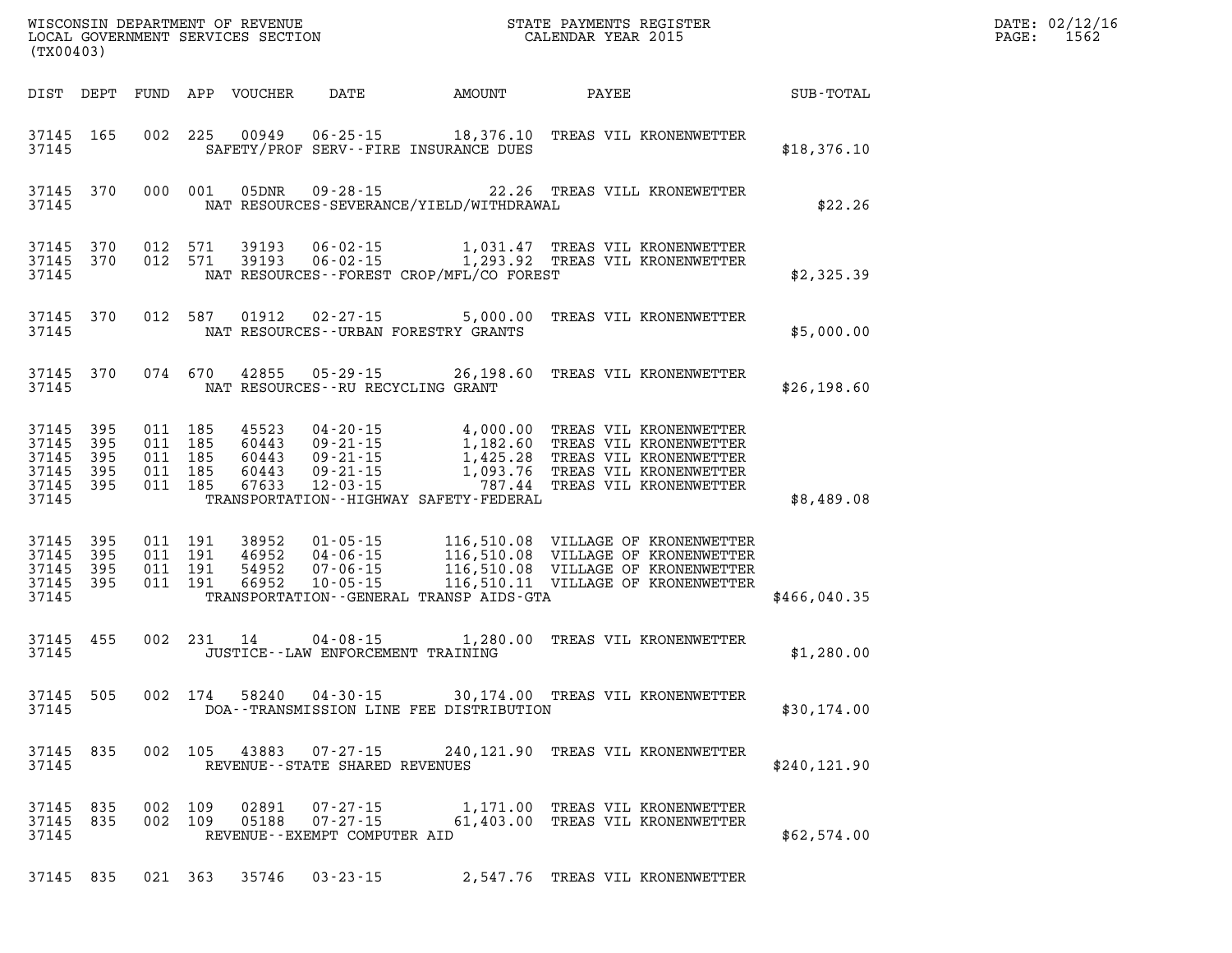| WISCONSIN DEPARTMENT OF REVENUE<br>LOCAL GOVERNMENT SERVICES SECTION<br>(TX00403) |                                        |  |  |  |                               | STATE PAYMENTS REGISTER<br>CALENDAR YEAR 2015 |       | PAGE:        | DATE: 02/12/16<br>1563 |  |
|-----------------------------------------------------------------------------------|----------------------------------------|--|--|--|-------------------------------|-----------------------------------------------|-------|--------------|------------------------|--|
| DIST                                                                              | FUND<br>VOUCHER<br>DEPT<br>APP<br>DATE |  |  |  |                               | AMOUNT                                        | PAYEE | SUB-TOTAL    |                        |  |
| 37145                                                                             |                                        |  |  |  | REVENUE--LOTTERY CREDIT -     |                                               |       | \$2,547.76   |                        |  |
| 37145                                                                             |                                        |  |  |  | DISTRICT TOTAL APPROPRIATIONS |                                               |       | \$863,149.44 |                        |  |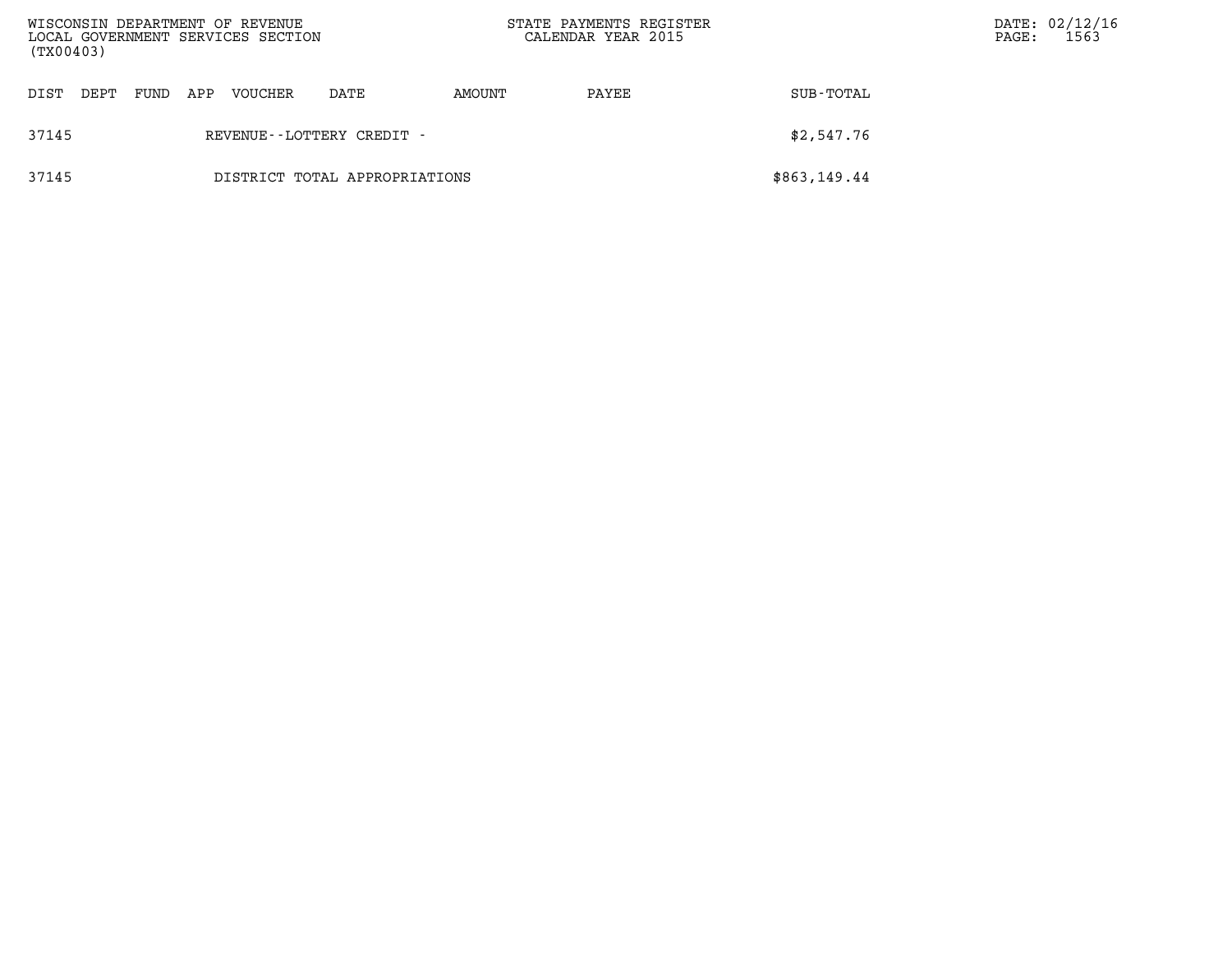| (TX00403)                                |                  |  | LOCAL GOVERNMENT SERVICES SECTION |                                     |                                              | CALENDAR YEAR 2015                                                                                                                                                                                                           |              | PAGE: | 1564 |
|------------------------------------------|------------------|--|-----------------------------------|-------------------------------------|----------------------------------------------|------------------------------------------------------------------------------------------------------------------------------------------------------------------------------------------------------------------------------|--------------|-------|------|
|                                          |                  |  | DIST DEPT FUND APP VOUCHER DATE   |                                     | <b>AMOUNT</b>                                |                                                                                                                                                                                                                              |              |       |      |
| 37151                                    |                  |  |                                   |                                     | SAFETY/PROF SERV--FIRE INSURANCE DUES        | 37151 165 002 225 00950 06-25-15 4,583.86 TREAS VIL MARATHON                                                                                                                                                                 | \$4,583.86   |       |      |
| 37151                                    |                  |  |                                   | NAT RESOURCES--RU RECYCLING GRANT   |                                              | 37151 370 074 670 42856 05-29-15 10,535.13 TREAS VIL MARATHON                                                                                                                                                                | \$10,535.13  |       |      |
| 37151 395<br>37151<br>37151 395<br>37151 | 37151 395<br>395 |  |                                   |                                     | TRANSPORTATION - - GENERAL TRANSP AIDS - GTA | 011 191 38953 01-05-15 30,531.24 VILLAGE OF MARATHON<br>011 191 46953 04-06-15 30,531.24 VILLAGE OF MARATHON<br>011 191 66953 10-05-15 30,531.24 VILLAGE OF MARATHON<br>011 191 66953 10-05-15 30,531.26 VILLAGE OF MARATHON | \$122,124.98 |       |      |
| 37151                                    |                  |  |                                   | JUSTICE -- LAW ENFORCEMENT TRAINING |                                              | 37151 455 002 231 15 04-13-15 800.00 TREAS VIL MARATHON                                                                                                                                                                      | \$800.00     |       |      |
| 37151                                    |                  |  |                                   | REVENUE--STATE SHARED REVENUES      |                                              | 37151 835 002 105 43884 07-27-15 8,219.16 TREAS VIL MARATHON                                                                                                                                                                 | \$8,219.16   |       |      |
| 37151                                    |                  |  |                                   | REVENUE--EXEMPT COMPUTER AID        |                                              | 37151 835 002 109 02892 07-27-15 4,736.00 TREAS VIL MARATHON<br>37151 835 002 109 05189 07-27-15 6,394.00 TREAS VIL MARATHON                                                                                                 | \$11,130.00  |       |      |
| 37151                                    | 37151 835        |  |                                   | REVENUE--LOTTERY CREDIT -           |                                              | 021 363 35747 03-23-15 1,357.33 TREAS VIL MARATHON                                                                                                                                                                           | \$1,357.33   |       |      |
| 37151                                    |                  |  |                                   | DISTRICT TOTAL APPROPRIATIONS       |                                              |                                                                                                                                                                                                                              | \$158,750.46 |       |      |

**WISCONSIN DEPARTMENT OF REVENUE STATE PAYMENTS REGISTER DATE: 02/12/16**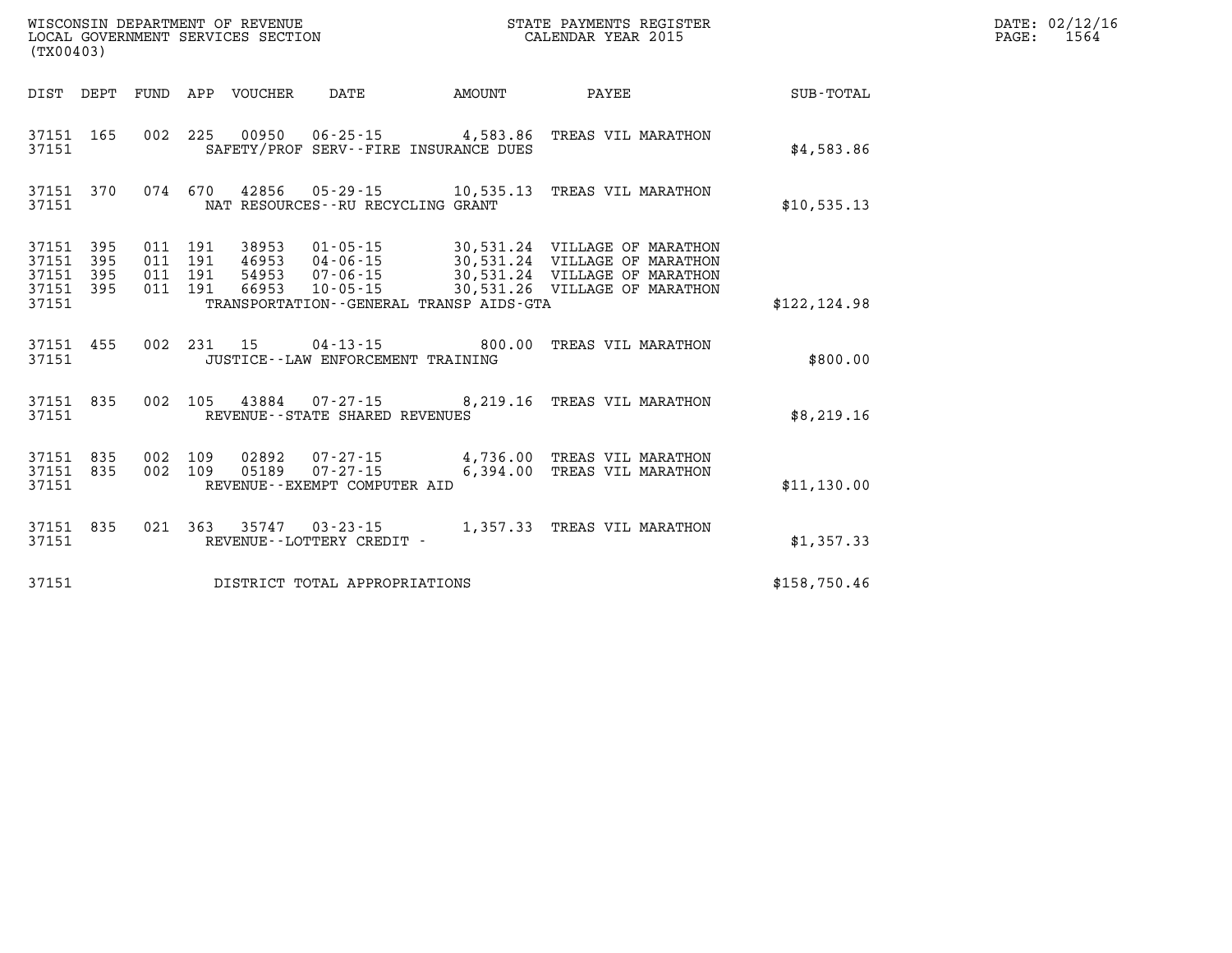| (TX00403)                                                 |                        |                                          |            |                         |                                                            |                                                                                                                                                                                                                                                             |                                                       |  | DATE: 02/12/16<br>$\mathtt{PAGE}$ :<br>1565 |  |  |
|-----------------------------------------------------------|------------------------|------------------------------------------|------------|-------------------------|------------------------------------------------------------|-------------------------------------------------------------------------------------------------------------------------------------------------------------------------------------------------------------------------------------------------------------|-------------------------------------------------------|--|---------------------------------------------|--|--|
|                                                           |                        |                                          |            |                         |                                                            | DIST DEPT FUND APP VOUCHER DATE AMOUNT                                                                                                                                                                                                                      | PAYEE                                                 |  | SUB-TOTAL                                   |  |  |
| 37176                                                     | 37176 165              |                                          |            |                         |                                                            | 002 225 00951 06-25-15 15,336.61 TREAS VIL ROTHSCHILD<br>SAFETY/PROF SERV--FIRE INSURANCE DUES                                                                                                                                                              |                                                       |  | \$15,336.61                                 |  |  |
| 37176                                                     | 37176 370              |                                          |            |                         |                                                            | 012 571 39194 06-02-15 16.40 TREAS VIL ROTHSCHILD<br>NAT RESOURCES - - FOREST CROP/MFL/CO FOREST                                                                                                                                                            |                                                       |  | \$16.40                                     |  |  |
| 37176                                                     |                        |                                          |            |                         | NAT RESOURCES--RU RECYCLING GRANT                          | 37176 370 074 670 42857 05-29-15 10,345.53 TREAS VIL ROTHSCHILD                                                                                                                                                                                             |                                                       |  | \$10,345.53                                 |  |  |
| 37176 395<br>37176                                        | 37176 395<br>37176 395 | 011 185<br>011 185                       | 011 185    | 62741                   |                                                            | TRANSPORTATION - - HIGHWAY SAFETY - FEDERAL                                                                                                                                                                                                                 |                                                       |  | \$4,180.00                                  |  |  |
| 37176 395<br>37176 395<br>37176 395<br>37176 395<br>37176 |                        | 011 191<br>011 191<br>011 191<br>011 191 |            |                         |                                                            | 38954  01-05-15  75,538.74  VILLAGE OF ROTHSCHILD<br>46954  04-06-15  75,538.74  VILLAGE OF ROTHSCHILD<br>54954  07-06-15  75,538.74  VILLAGE OF ROTHSCHILD<br>66954  10-05-15  75,538.74  VILLAGE OF ROTHSCHILD<br>TRANSPORTATION--GENERAL TRANSP AIDS-GTA |                                                       |  | \$302,154.96                                |  |  |
| 37176                                                     |                        |                                          |            |                         |                                                            | 37176 435 005 162 01DHS 09-11-15 5,094.55 ROTHSCHILD FIRE DEPT<br>HS--AMBULANCE FUNDING ASSISTANCE GRANTS                                                                                                                                                   |                                                       |  | \$5,094.55                                  |  |  |
| 37176                                                     |                        |                                          |            |                         |                                                            | 37176 435 005 163 01LGS 11-16-15 5,679.92 DHS PREPAID MEDICAL TRANSPORT<br>HS--PREPAID MEDICAL TRANSPORT REIMBURSE                                                                                                                                          |                                                       |  | \$5,679.92                                  |  |  |
| 37176                                                     | 37176 455              |                                          |            |                         | JUSTICE--LAW ENFORCEMENT TRAINING                          | 002 231 18 04-20-15 1,440.00 TREAS VIL ROTHSCHILD                                                                                                                                                                                                           |                                                       |  | \$1,440.00                                  |  |  |
| 37176                                                     |                        |                                          |            |                         |                                                            | 37176 505 002 174 58240 04-30-15 19,591.00 TREAS VIL ROTHSCHILD<br>DOA--TRANSMISSION LINE FEE DISTRIBUTION                                                                                                                                                  |                                                       |  | \$19,591.00                                 |  |  |
| 37176                                                     |                        |                                          |            | 37176 835 002 105 43885 | $07 - 27 - 15$<br>REVENUE--STATE SHARED REVENUES           |                                                                                                                                                                                                                                                             | 178,957.04 TREAS VIL ROTHSCHILD                       |  | \$178,957.04                                |  |  |
| 37176<br>37176<br>37176                                   | 835<br>835             | 002<br>002                               | 109<br>109 | 02893<br>05190          | 07-27-15<br>$07 - 27 - 15$<br>REVENUE--EXEMPT COMPUTER AID | 11,562.00                                                                                                                                                                                                                                                   | TREAS VIL ROTHSCHILD<br>7,671.00 TREAS VIL ROTHSCHILD |  | \$19,233.00                                 |  |  |
| 37176                                                     |                        |                                          |            |                         | DISTRICT TOTAL APPROPRIATIONS                              |                                                                                                                                                                                                                                                             |                                                       |  | \$562,029.01                                |  |  |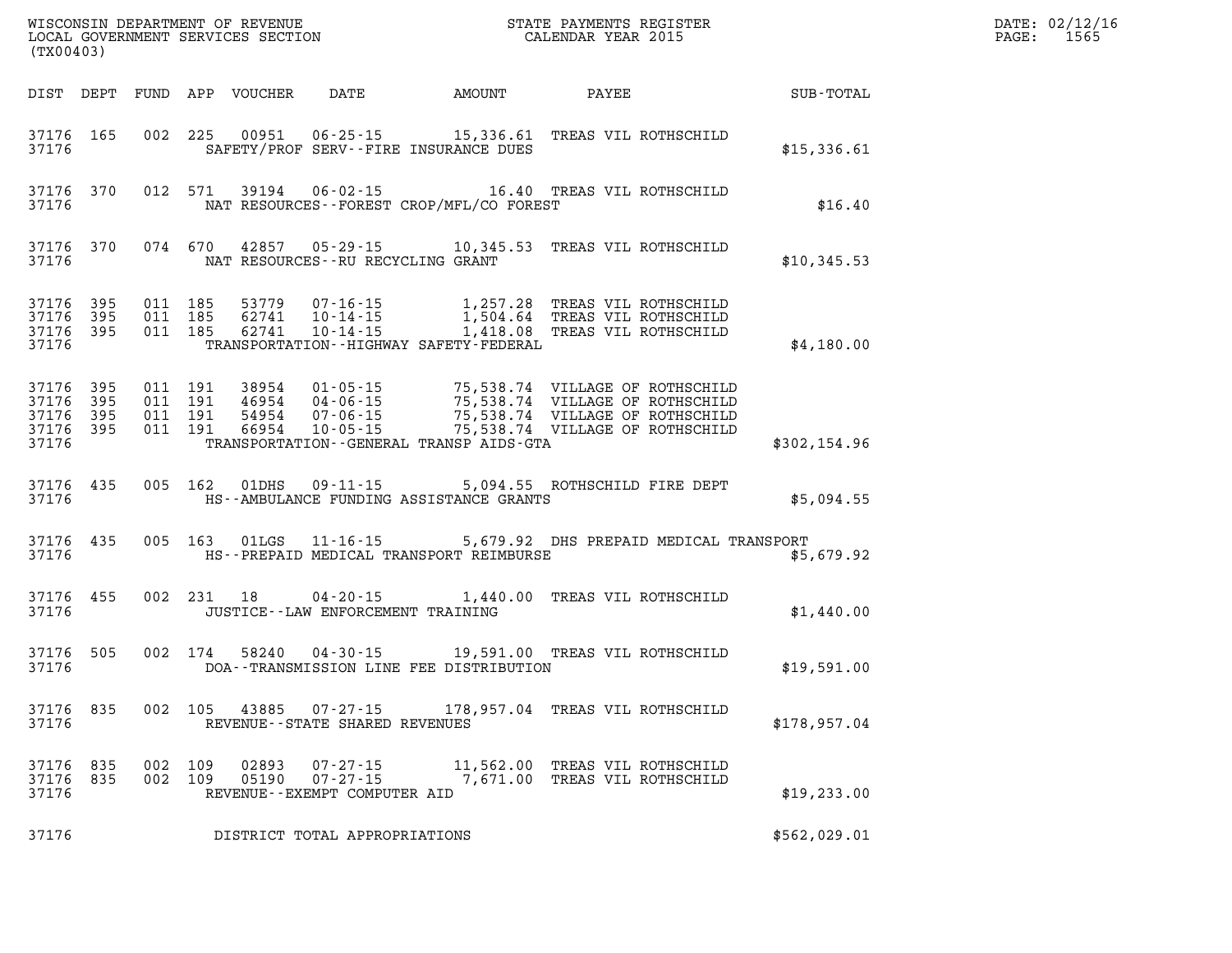| (TX00403)                                    |           |                                          |                            |                                                                   |        |                                                                                                                                                                                             |              | DATE: 02/12/16<br>$\mathtt{PAGE}$ :<br>1566 |
|----------------------------------------------|-----------|------------------------------------------|----------------------------|-------------------------------------------------------------------|--------|---------------------------------------------------------------------------------------------------------------------------------------------------------------------------------------------|--------------|---------------------------------------------|
|                                              |           |                                          | DIST DEPT FUND APP VOUCHER | DATE                                                              | AMOUNT | PAYEE                                                                                                                                                                                       | SUB-TOTAL    |                                             |
| 37181                                        | 37181 165 |                                          |                            | SAFETY/PROF SERV--FIRE INSURANCE DUES                             |        | 002 225 00952 06-25-15 3,839.21 TREAS VIL SPENCER                                                                                                                                           | \$3,839.21   |                                             |
| 37181                                        | 37181 370 |                                          |                            | NAT RESOURCES--RU RECYCLING GRANT                                 |        | 074 670 42858 05-29-15 6,727.92 TREAS VIL SPENCER                                                                                                                                           | \$6,727.92   |                                             |
| 37181 395<br>37181 395<br>37181 395<br>37181 | 37181 395 | 011 191<br>011 191<br>011 191<br>011 191 |                            | TRANSPORTATION - - GENERAL TRANSP AIDS - GTA                      |        | 38955  01-05-15  25,424.85  VILLAGE OF SPENCER<br>46955 04-06-15 25,424.85 VILLAGE OF SPENCER<br>54955 07-06-15 25,424.85 VILLAGE OF SPENCER<br>66955 10-05-15 25,424.86 VILLAGE OF SPENCER | \$101,699.41 |                                             |
| 37181                                        | 37181 435 |                                          |                            | 005 162 01DHS 09-11-15<br>HS--AMBULANCE FUNDING ASSISTANCE GRANTS |        | 5,022.30 SPENCER COMM AMBULANCE SERV                                                                                                                                                        | \$5,022.30   |                                             |
| 37181                                        | 37181 435 |                                          |                            | HS--PREPAID MEDICAL TRANSPORT REIMBURSE                           |        | 005 163 01LGS 11-16-15 3,593.42 DHS PREPAID MEDICAL TRANSPORT                                                                                                                               | \$3,593.42   |                                             |
| 37181                                        | 37181 455 |                                          | 002 231 17                 | JUSTICE - - LAW ENFORCEMENT TRAINING                              |        | 04-17-15 960.00 TREAS VIL SPENCER                                                                                                                                                           | \$960.00     |                                             |
| 37181                                        | 37181 835 |                                          | 002 105 43886              | REVENUE--STATE SHARED REVENUES                                    |        | 07-27-15 92,888.42 TREAS VIL SPENCER                                                                                                                                                        | \$92,888.42  |                                             |
| 37181 835<br>37181 835<br>37181              |           | 002 109<br>002 109                       | 02894<br>05191             | REVENUE--EXEMPT COMPUTER AID                                      |        | 07-27-15 10,764.00 TREAS VIL SPENCER<br>07-27-15 723.00 TREAS VIL SPENCER                                                                                                                   | \$11,487.00  |                                             |
| 37181                                        | 37181 835 |                                          |                            | 021 363 35748 03-23-15<br>REVENUE--LOTTERY CREDIT -               |        | 3,225.24 TREAS VIL SPENCER                                                                                                                                                                  | \$3,225.24   |                                             |
| 37181                                        |           |                                          |                            | DISTRICT TOTAL APPROPRIATIONS                                     |        |                                                                                                                                                                                             | \$229,442.92 |                                             |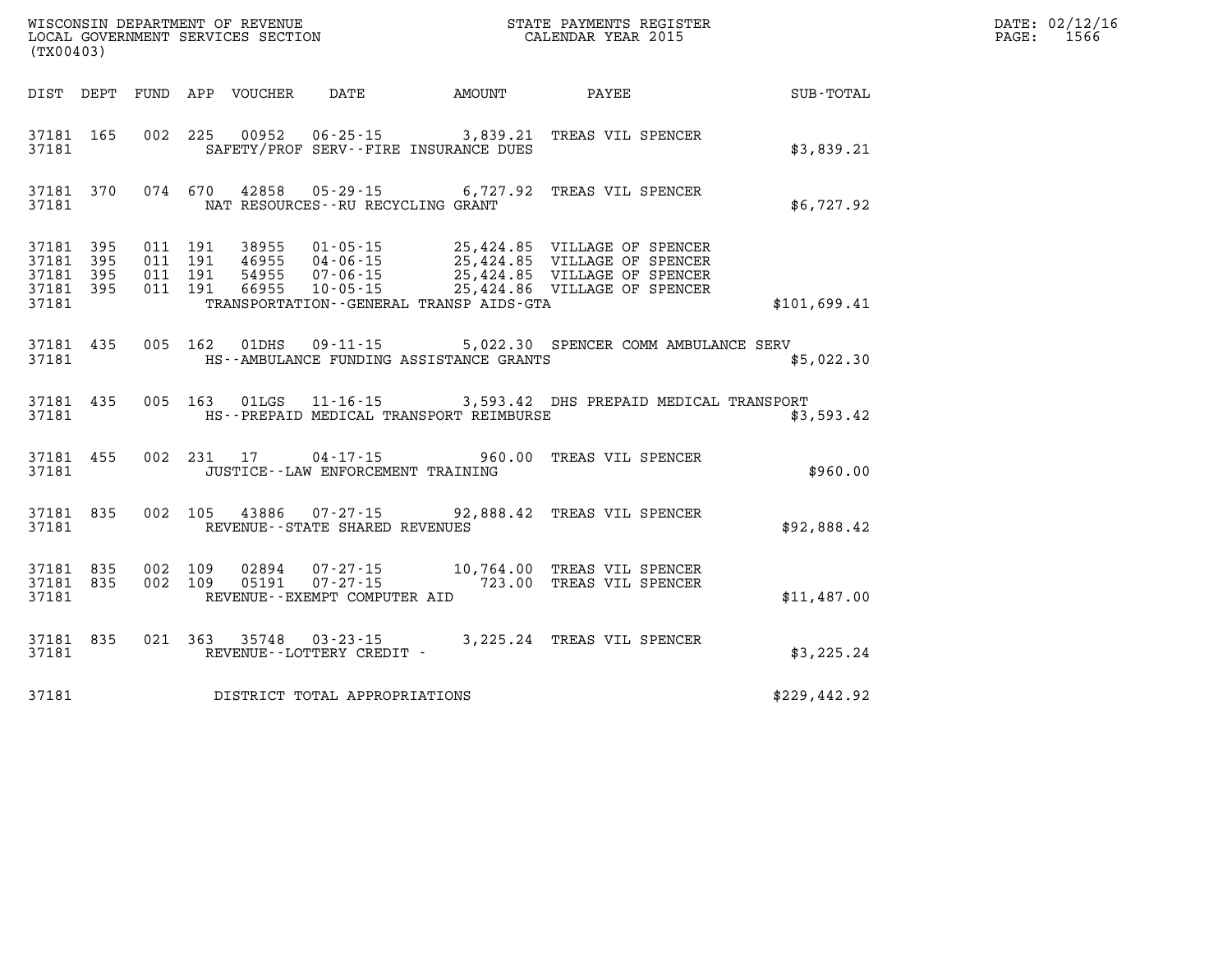| (TX00403)                                                 |           |                    |         |                | WISCONSIN DEPARTMENT OF REVENUE<br>LOCAL GOVERNMENT SERVICES SECTION | STATE PAYMENTS REGISTER<br>CALENDAR YEAR 2015                                                                                                                                                                                                                                                                                                        |              | DATE: 02/12/16<br>PAGE: 1567 |
|-----------------------------------------------------------|-----------|--------------------|---------|----------------|----------------------------------------------------------------------|------------------------------------------------------------------------------------------------------------------------------------------------------------------------------------------------------------------------------------------------------------------------------------------------------------------------------------------------------|--------------|------------------------------|
|                                                           |           |                    |         |                |                                                                      | DIST DEPT FUND APP VOUCHER DATE AMOUNT PAYEE                                                                                                                                                                                                                                                                                                         | SUB-TOTAL    |                              |
| 37182                                                     | 37182 165 |                    |         |                | SAFETY/PROF SERV--FIRE INSURANCE DUES                                | 002 225 00953 06-25-15 3,795.80 TREAS VIL STRATFORD                                                                                                                                                                                                                                                                                                  | \$3,795.80   |                              |
| 37182                                                     | 37182 370 |                    |         |                | NAT RESOURCES--FOREST CROP/MFL/CO FOREST                             | 012 571 39195 06-02-15 14.00 TREAS VIL STRATFORD                                                                                                                                                                                                                                                                                                     | \$14.00      |                              |
| 37182                                                     | 37182 370 |                    | 074 670 |                | NAT RESOURCES--RU RECYCLING GRANT                                    | 42859  05-29-15  8,850.06  TREAS VIL STRATFORD                                                                                                                                                                                                                                                                                                       | \$8,850.06   |                              |
| 37182 395<br>37182 395<br>37182 395<br>37182 395<br>37182 |           |                    |         |                | TRANSPORTATION--GENERAL TRANSP AIDS-GTA                              | $\begin{array}{cccc} 011 & 191 & 38956 & 01\cdot 05\cdot 15 & 27,520.28 & \text{VILLAGE OF STRATFORD} \\ 011 & 191 & 46956 & 04\cdot 06\cdot 15 & 27,520.28 & \text{VILLAGE OF STRATFORD} \\ 011 & 191 & 54956 & 07\cdot 06\cdot 15 & 27,520.28 & \text{VILLAGE OF STRATFORD} \\ 011 & 191 & 66956 & 10\cdot 05\cdot 15 & 27,520.30 & \text{VILLAGE$ | \$110,081.14 |                              |
| 37182                                                     | 37182 435 |                    |         |                | HS--PREPAID MEDICAL TRANSPORT REIMBURSE                              | 005 163 01LGS 11-16-15 2,000.00 DHS PREPAID MEDICAL TRANSPORT                                                                                                                                                                                                                                                                                        | \$2,000.00   |                              |
| 37182 455<br>37182                                        |           |                    |         | 002 231 10     | JUSTICE - - LAW ENFORCEMENT TRAINING                                 | 03-19-15 640.00 TREAS VIL STRATFORD                                                                                                                                                                                                                                                                                                                  | \$640.00     |                              |
| 37182                                                     | 37182 835 |                    |         | 002 105 43887  | REVENUE - - STATE SHARED REVENUES                                    | 07-27-15 56,853.14 TREAS VIL STRATFORD                                                                                                                                                                                                                                                                                                               | \$56,853.14  |                              |
| 37182 835<br>37182 835<br>37182                           |           | 002 109<br>002 109 |         | 02895<br>05192 | $07 - 27 - 15$<br>$07 - 27 - 15$<br>REVENUE--EXEMPT COMPUTER AID     | 1,456.00 TREAS VIL STRATFORD<br>9,829.00 TREAS VIL STRATFORD                                                                                                                                                                                                                                                                                         | \$11, 285.00 |                              |
| 37182                                                     | 37182 835 |                    |         |                | REVENUE--LOTTERY CREDIT -                                            | 021 363 35749 03-23-15 2,228.28 TREAS VIL STRATFORD                                                                                                                                                                                                                                                                                                  | \$2,228.28   |                              |
| 37182                                                     |           |                    |         |                | DISTRICT TOTAL APPROPRIATIONS                                        |                                                                                                                                                                                                                                                                                                                                                      | \$195,747.42 |                              |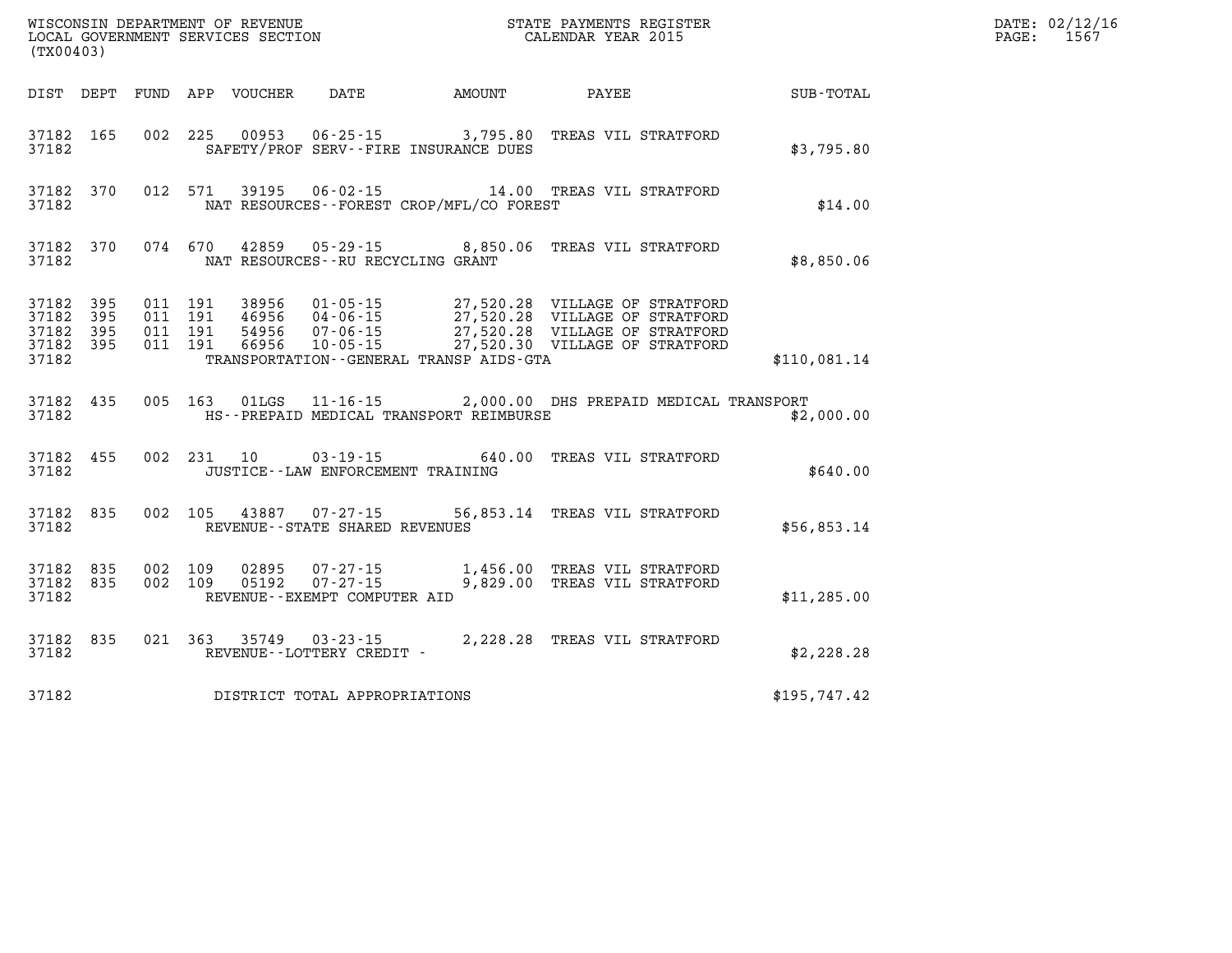| (TX00403)                                 |                          |                          |                          | WISCONSIN DEPARTMENT OF REVENUE<br>LOCAL GOVERNMENT SERVICES SECTION |                                                                                                           |                         | STATE PAYMENTS REGISTER<br>CALENDAR YEAR 2015                                                                    |                  |
|-------------------------------------------|--------------------------|--------------------------|--------------------------|----------------------------------------------------------------------|-----------------------------------------------------------------------------------------------------------|-------------------------|------------------------------------------------------------------------------------------------------------------|------------------|
| DIST                                      | DEPT                     | FUND                     | APP                      | VOUCHER                                                              | DATE                                                                                                      | AMOUNT                  | PAYEE                                                                                                            | <b>SUB-TOTAL</b> |
| 37186<br>37186                            | 165                      | 002                      | 225                      |                                                                      | 00954 06-25-15 546.33<br>SAFETY/PROF SERV--FIRE INSURANCE DUES                                            |                         | TREAS VIL UNITY                                                                                                  | \$546.33         |
| 37186<br>37186                            | 370                      | 074                      | 670                      |                                                                      | 42860 05-29-15 1,613.81<br>NAT RESOURCES - - RU RECYCLING GRANT                                           |                         | TREAS VIL UNITY                                                                                                  | \$1,613.81       |
| 37186<br>37186<br>37186<br>37186<br>37186 | 395<br>395<br>395<br>395 | 011<br>011<br>011<br>011 | 191<br>191<br>191<br>191 | 38957<br>46957<br>54957<br>66957                                     | $01 - 05 - 15$<br>04 - 06 - 15<br>07 - 06 - 15<br>10 - 05 - 15<br>TRANSPORTATION--GENERAL TRANSP AIDS-GTA |                         | 1,829.39 VILLAGE OF UNITY<br>1,829.39 VILLAGE OF UNITY<br>1,829.39 VILLAGE OF UNITY<br>1,829.42 VILLAGE OF UNITY | \$7,317.59       |
| 37186<br>37186                            | 835                      | 002                      | 105                      | 43888                                                                | $07 - 27 - 15$<br>REVENUE - - STATE SHARED REVENUES                                                       | 12,842.77               | TREAS VIL UNITY                                                                                                  | \$12,842.77      |
| 37186<br>37186<br>37186<br>37186          | 835<br>835<br>835        | 002<br>002<br>002        | 109<br>109<br>109        | 02230<br>02896<br>05193                                              | 07-27-15<br>$07 - 27 - 15$<br>$07 - 27 - 15$<br>REVENUE - - EXEMPT COMPUTER AID                           | 14.00<br>10.00<br>10.00 | TREAS VIL UNITY<br>TREAS VIL UNITY<br>TREAS VIL UNITY                                                            | \$34.00          |
| 37186<br>37186                            | 835                      | 021                      | 363                      | 35545                                                                | $03 - 23 - 15$<br>REVENUE - - LOTTERY CREDIT -                                                            | 1,835.28                | TREAS VIL UNITY                                                                                                  | \$1,835.28       |
| 37186                                     |                          |                          |                          |                                                                      | DISTRICT TOTAL APPROPRIATIONS                                                                             |                         |                                                                                                                  | \$24,189.78      |

**DATE: 02/12/16<br>PAGE: 1568**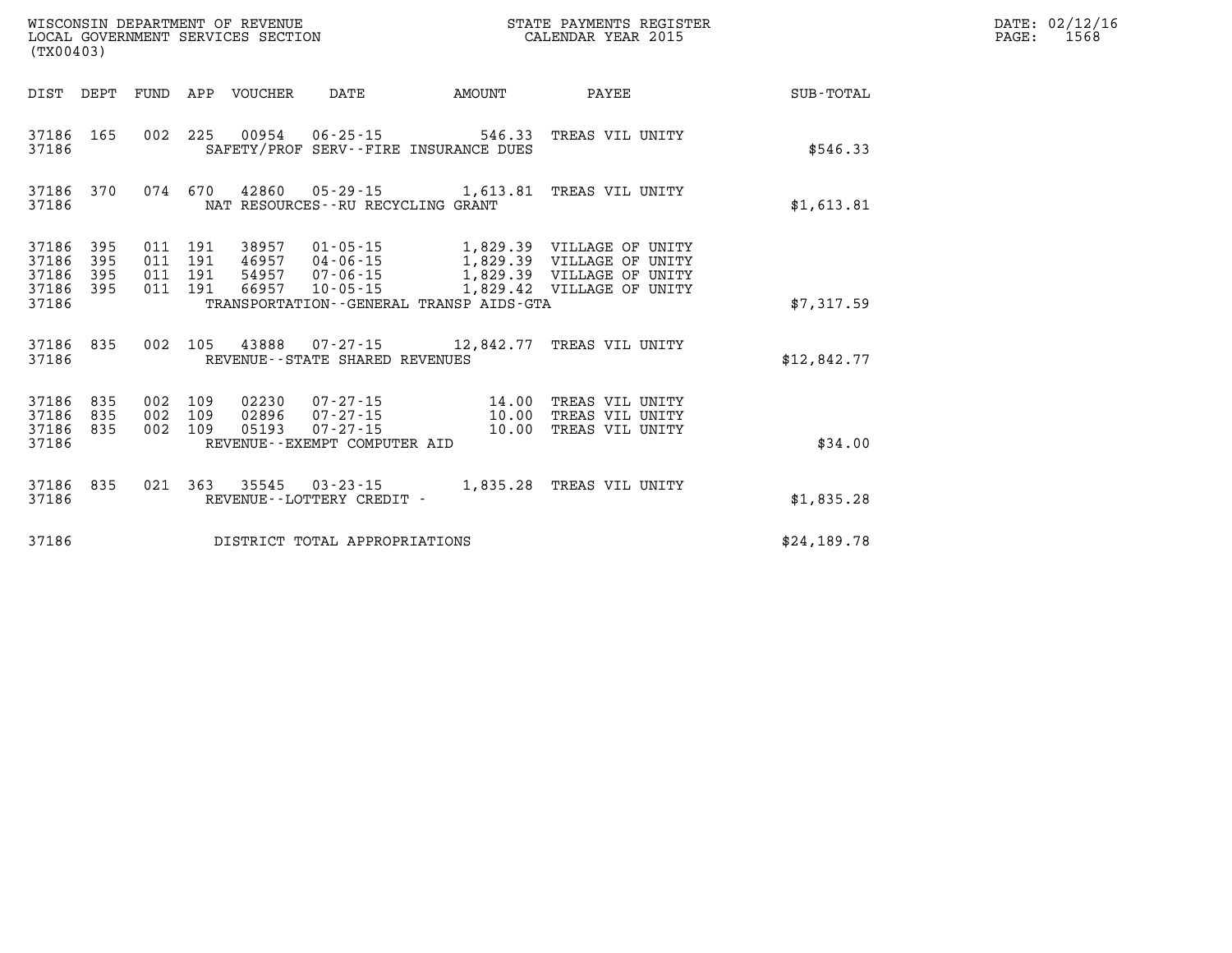| (TX00403) |                                                  |         |                               |                                         |                                              | STATE PAYMENTS REGISTER                                                                                                                                                                              |                | DATE: 02/12/16<br>$\mathtt{PAGE:}$<br>1569 |
|-----------|--------------------------------------------------|---------|-------------------------------|-----------------------------------------|----------------------------------------------|------------------------------------------------------------------------------------------------------------------------------------------------------------------------------------------------------|----------------|--------------------------------------------|
|           |                                                  |         |                               |                                         |                                              |                                                                                                                                                                                                      |                |                                            |
| 37192     | 37192 165                                        |         |                               |                                         | SAFETY/PROF SERV--FIRE INSURANCE DUES        | 002 225 00955 06-25-15 37,090.60 TREAS VIL WESTON                                                                                                                                                    | \$37,090.60    |                                            |
|           |                                                  |         |                               |                                         |                                              | 37192 370 002 503 17982 01-30-15 1,139.18 TREAS VIL WESTON<br>293.45 VILL SHARE                                                                                                                      |                |                                            |
| 37192     |                                                  |         |                               |                                         | NAT RESOURCES--AIDS IN LIEU OF TAXES         |                                                                                                                                                                                                      | \$1,139.18     |                                            |
|           | 37192 370<br>37192                               |         |                               |                                         | NAT RESOURCES -- FOREST CROP/MFL/CO FOREST   | 012 571 39196 06-02-15 282.26 TREAS VIL WESTON                                                                                                                                                       | \$282.26       |                                            |
|           | 37192 370                                        |         |                               | 37192 NAT RESOURCES--RU RECYCLING GRANT |                                              | 074 670 42861 05-29-15 74,571.60 TREAS VIL WESTON                                                                                                                                                    | \$74,571.60    |                                            |
|           | 37192 370                                        |         |                               |                                         | 37192 NAT RESOURCES--RU CONSOLIDATED GRANT   | 074 673 42861 05-29-15 4,107.95 TREAS VIL WESTON                                                                                                                                                     | \$4,107.95     |                                            |
| 37192     | 37192 395<br>37192 395<br>37192 395<br>37192 395 | 011 191 | 011 191<br>011 191<br>011 191 |                                         | TRANSPORTATION - - GENERAL TRANSP AIDS - GTA | 38958  01-05-15  204,739.61  VILLAGE OF WESTON<br>46958  04-06-15  204,739.61  VILLAGE OF WESTON<br>54958  07-06-15  204,739.61  VILLAGE OF WESTON<br>66958  10-05-15  204,739.62  VILLAGE OF WESTON | \$818,958.45   |                                            |
| 37192     | 37192 435                                        |         |                               |                                         | HS--AMBULANCE FUNDING ASSISTANCE GRANTS      | 005 162 01DHS 09-11-15 7,297.07 RIB MOUNTAIN FIRE DEPT                                                                                                                                               | \$7,297.07     |                                            |
| 37192     | 37192 435                                        |         |                               |                                         | HS--PREPAID MEDICAL TRANSPORT REIMBURSE      | 005 163 01LGS 11-16-15 7,476.63 DHS PREPAID MEDICAL TRANSPORT                                                                                                                                        | \$7,476.63     |                                            |
| 37192     | 37192 505                                        |         | 002 174                       |                                         | DOA--TRANSMISSION LINE FEE DISTRIBUTION      | 58240  04-30-15  10,874.00  TREAS VIL WESTON                                                                                                                                                         | \$10,874.00    |                                            |
| 37192     | 37192 835                                        |         |                               |                                         | REVENUE - - STATE SHARED REVENUES            | 002 105 43889 07-27-15 214, 207.70 TREAS VIL WESTON                                                                                                                                                  | \$214,207.70   |                                            |
| 37192     | 37192 835<br>37192 835                           |         | 002 109<br>002 109            | REVENUE--EXEMPT COMPUTER AID            |                                              | 02897  07-27-15  15,256.00 TREAS VIL WESTON<br>05194  07-27-15  52,365.00 TREAS VIL WESTON                                                                                                           | \$67,621.00    |                                            |
| 37192     | 37192 835                                        |         |                               | REVENUE--LOTTERY CREDIT -               |                                              | 021 363 35750 03-23-15 9,503.88 TREAS VIL WESTON                                                                                                                                                     | \$9,503.88     |                                            |
| 37192     |                                                  |         |                               | DISTRICT TOTAL APPROPRIATIONS           |                                              |                                                                                                                                                                                                      | \$1,253,130.32 |                                            |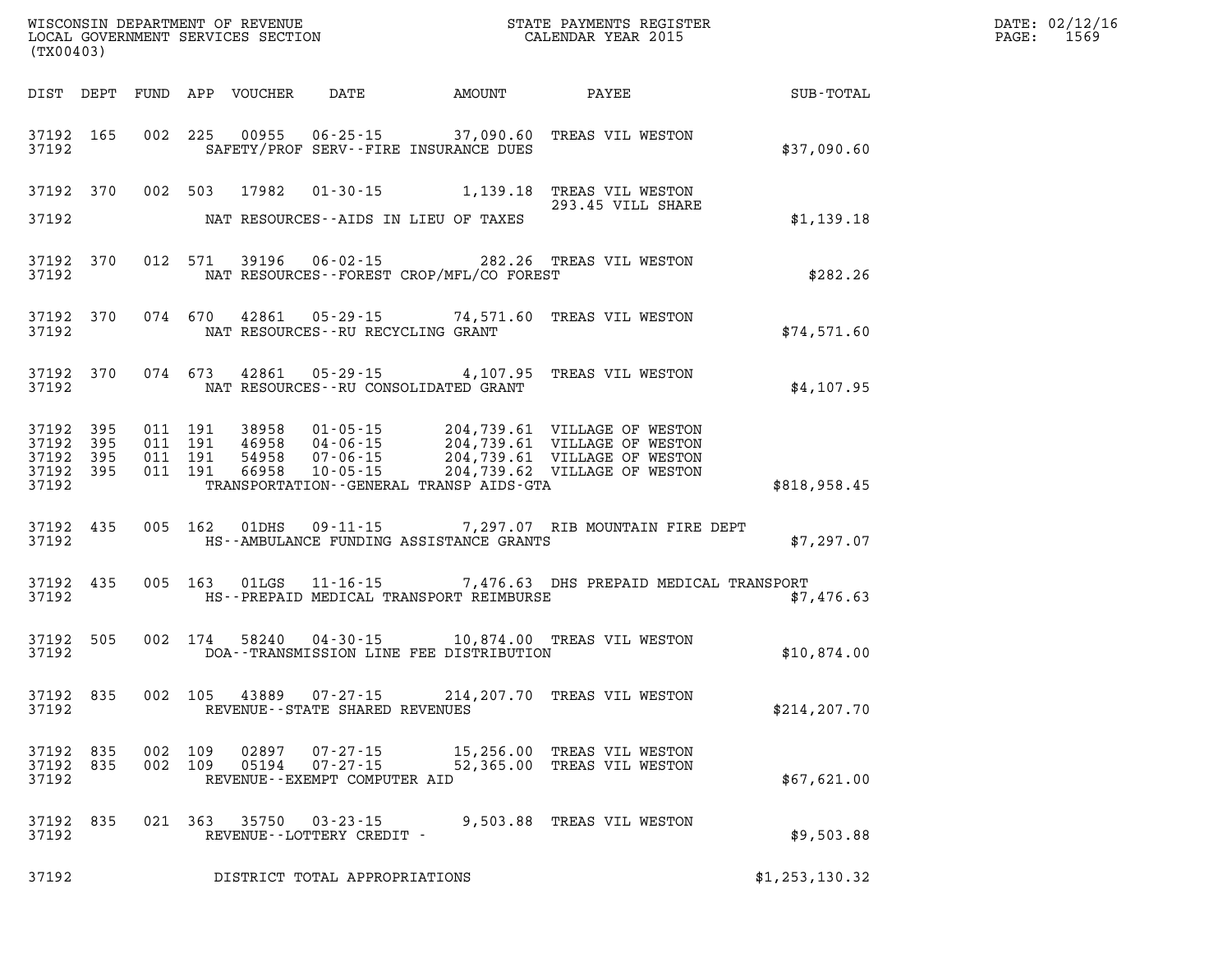| DATE: | 02/12/16 |
|-------|----------|
| PAGE: | 1570     |

| (TX00403)                |       |  |                                         | WISCONSIN DEPARTMENT OF REVENUE<br>LOCAL GOVERNMENT SERVICES SECTION<br>LOCAL GOVERNMENT SERVICES SECTION<br>CALENDAR YEAR 2015 |                                                                                                                                                                                                                                         | DATE: 02/12/1<br>PAGE: 1570 |  |
|--------------------------|-------|--|-----------------------------------------|---------------------------------------------------------------------------------------------------------------------------------|-----------------------------------------------------------------------------------------------------------------------------------------------------------------------------------------------------------------------------------------|-----------------------------|--|
|                          |       |  |                                         |                                                                                                                                 | DIST DEPT FUND APP VOUCHER DATE AMOUNT PAYEE PATE SUB-TOTAL                                                                                                                                                                             |                             |  |
|                          |       |  |                                         | 37251 SAFETY/PROF SERV--FIRE INSURANCE DUES                                                                                     | 37251 165 002 225 00956 06-25-15 10,555.51 TREAS CITY MOSINEE                                                                                                                                                                           | \$10,555.51                 |  |
|                          |       |  |                                         |                                                                                                                                 | 37251 370 002 503 17622 01-12-15 89.75 TREAS CITY MOSINEE<br>26.05 CITY SHARE<br>26.05 CITY SHARE                                                                                                                                       |                             |  |
|                          |       |  |                                         | 37251 NAT RESOURCES--AIDS IN LIEU OF TAXES                                                                                      |                                                                                                                                                                                                                                         | \$89.75                     |  |
|                          |       |  | 37251 NAT RESOURCES--RU RECYCLING GRANT |                                                                                                                                 | 37251 370 074 670 42862 05-29-15 14,601.21 TREAS CITY MOSINEE                                                                                                                                                                           | \$14,601.21                 |  |
|                          |       |  |                                         | 37251 NAT RESOURCES--RU CONSOLIDATED GRANT                                                                                      | 37251 370 074 673 42862 05-29-15 1,048.77 TREAS CITY MOSINEE                                                                                                                                                                            | \$1,048.77                  |  |
| 37251                    |       |  |                                         | TRANSPORTATION--GENERAL TRANSP AIDS-GTA                                                                                         | 37251 395 011 191 38959 01-05-15 67,618.70 CITY OF MOSINEE<br>37251 395 011 191 46959 04-06-15 67,618.70 CITY OF MOSINEE<br>37251 395 011 191 54959 07-06-15 67,618.70 CITY OF MOSINEE<br>37251 395 011 191 66959 10-05-15 67,618.70 CI | \$270,474.80                |  |
|                          | 37251 |  |                                         | TRANSPORTATION - - LRIP/TRIP/MSIP GRANTS                                                                                        | 37251 395 011 278 61327 09-25-15 10,067.94 TREAS CITY MOSINEE                                                                                                                                                                           | \$10,067.94                 |  |
|                          | 37251 |  |                                         | HS--AMBULANCE FUNDING ASSISTANCE GRANTS                                                                                         | 37251 435 005 162 01DHS 09-11-15 5,272.72 MOSINEE FIRE DIST AMBULANCE                                                                                                                                                                   | \$5,272.72                  |  |
| 37251                    |       |  |                                         | HS--PREPAID MEDICAL TRANSPORT REIMBURSE                                                                                         | 37251 435 005 163 01LGS 11-16-15 6,317.46 DHS PREPAID MEDICAL TRANSPORT                                                                                                                                                                 | \$6,317.46                  |  |
| 37251                    |       |  | JUSTICE--LAW ENFORCEMENT TRAINING       |                                                                                                                                 | 37251 455 002 231 19 04-23-15 800.00 TREAS CITY MOSINEE                                                                                                                                                                                 | \$800.00                    |  |
|                          |       |  |                                         | 37251 REVENUE--STATE SHARED REVENUES                                                                                            | 37251 835 002 105 43890 07-27-15 76,632.13 TREAS CITY MOSINEE                                                                                                                                                                           | \$76,632.13                 |  |
| 37251                    |       |  | REVENUE--EXEMPT COMPUTER AID            |                                                                                                                                 | 37251 835 002 109 02901 07-27-15 6,229.00 TREAS CITY MOSINEE<br>37251 835 002 109 05196 07-27-15 41,485.00 TREAS CITY MOSINEE                                                                                                           | \$47,714.00                 |  |
| 37251                    |       |  |                                         | DOA-PAYMENT FOR MUNICIPAL SERVICES AID                                                                                          | 37251 835 002 501 00002 02-02-15 1,893.28 TREAS CITY MOSINEE                                                                                                                                                                            | \$1,893.28                  |  |
| $\bigcap_{n=1}^{\infty}$ |       |  |                                         |                                                                                                                                 |                                                                                                                                                                                                                                         |                             |  |

**37251 DISTRICT TOTAL APPROPRIATIONS \$445,467.57**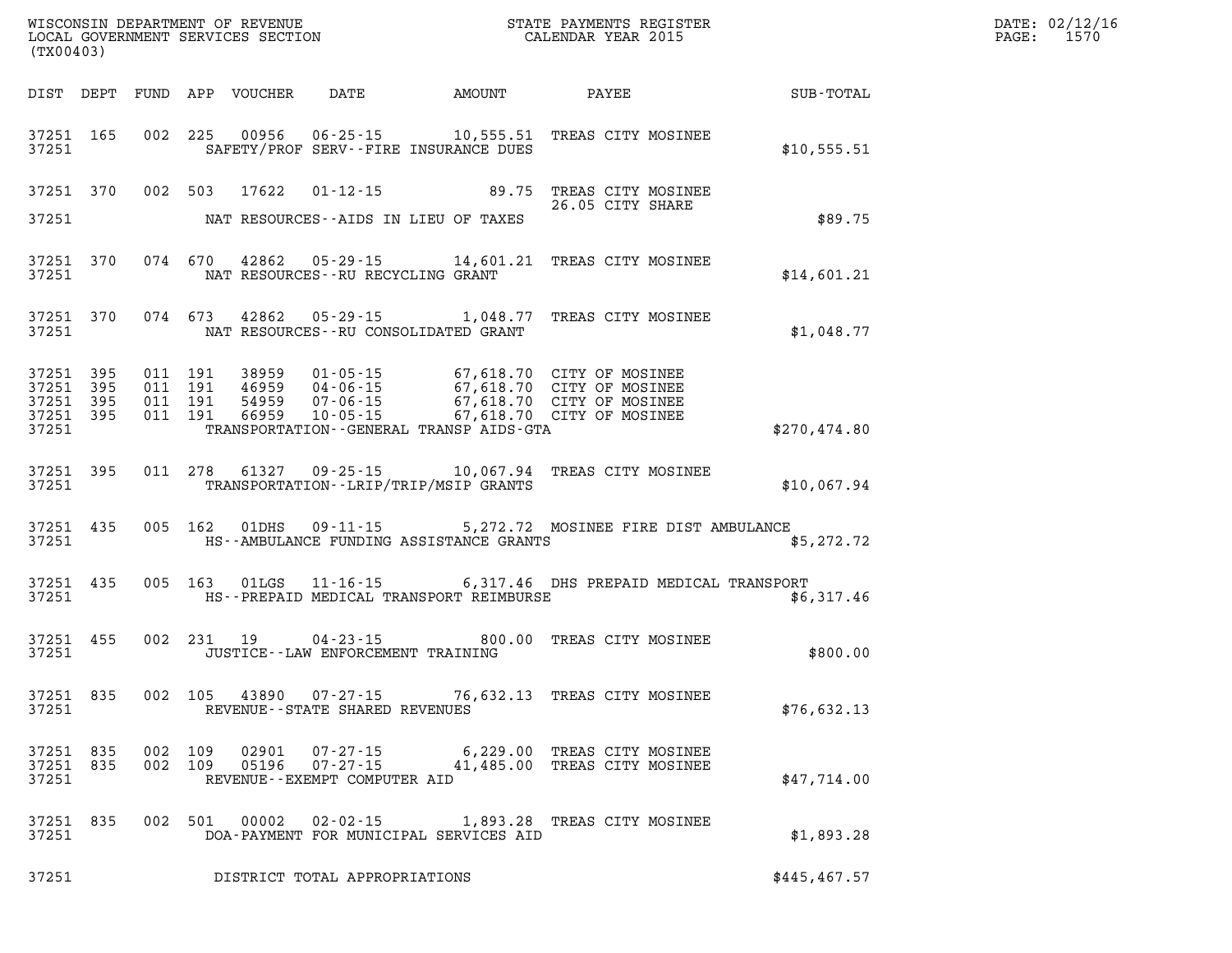| $\mathtt{DATE}$ : | 02/12/16 |
|-------------------|----------|
| PAGE:             | 1571     |

| (TX00403)                       |           |                    |                |                                                                     |                                           | LOCAL GOVERNMENT SERVICES SECTION CALENDAR YEAR 2015                                                                                                                                                                                                                                                                                       |               | PAGE: | 1571 |
|---------------------------------|-----------|--------------------|----------------|---------------------------------------------------------------------|-------------------------------------------|--------------------------------------------------------------------------------------------------------------------------------------------------------------------------------------------------------------------------------------------------------------------------------------------------------------------------------------------|---------------|-------|------|
|                                 |           |                    |                |                                                                     |                                           | DIST DEPT FUND APP VOUCHER DATE AMOUNT PAYEE SUB-TOTAL                                                                                                                                                                                                                                                                                     |               |       |      |
| 37281                           | 37281 165 |                    |                |                                                                     | SAFETY/PROF SERV--FIRE INSURANCE DUES     | 002 225 00957 06-25-15 7,008.54 TREAS CITY SCHOFIELD                                                                                                                                                                                                                                                                                       | \$7,008.54    |       |      |
|                                 |           |                    |                |                                                                     |                                           | 37281 370 002 503 17623 01-12-15 104.58 TREAS CITY SCHOFIELD<br>30.58 CITY SHARE                                                                                                                                                                                                                                                           |               |       |      |
| 37281                           |           |                    |                |                                                                     | NAT RESOURCES--AIDS IN LIEU OF TAXES      |                                                                                                                                                                                                                                                                                                                                            | \$104.58      |       |      |
| 37281                           | 37281 370 |                    |                | NAT RESOURCES--RU RECYCLING GRANT                                   |                                           | 074 670 42863 05-29-15 9,016.38 TREAS CITY SCHOFIELD                                                                                                                                                                                                                                                                                       | \$9,016.38    |       |      |
| 37281                           | 37281 370 |                    |                |                                                                     | NAT RESOURCES -- RU CONSOLIDATED GRANT    | 074 673 42863 05-29-15 564.82 TREAS CITY SCHOFIELD                                                                                                                                                                                                                                                                                         | \$564.82      |       |      |
| 37281 395<br>37281              | 395       |                    |                |                                                                     |                                           | 011 162 40051 01-05-15 5,633.11 CITY OF SCHOFIELD<br>011 162 48051 04-06-15 5,633.11 CITY OF SCHOFIELD<br>011 162 56051 07-06-15 5,633.11 CITY OF SCHOFIELD<br>011 162 68051 10-05-15 5,633.14 CITY OF SCHOFIELD                                                                                                                           |               |       |      |
| 37281 395<br>37281 395<br>37281 |           |                    |                |                                                                     | TRANSPORTATION -- CONNECTING HIGHWAY AIDS |                                                                                                                                                                                                                                                                                                                                            | \$22,532.47   |       |      |
| 37281 395<br>37281 395          |           |                    |                |                                                                     |                                           | $\begin{array}{cccc} 011 & 191 & 38960 & 01\cdot 05\cdot 15 & 39,139.99 & \text{CITY OF SCHOFTELD} \\ 011 & 191 & 46960 & 04\cdot 06\cdot 15 & 39,139.99 & \text{CITY OF SCHOFTELD} \\ 011 & 191 & 54960 & 07\cdot 06\cdot 15 & 39,139.99 & \text{CITY OF SCHOFTELD} \\ 011 & 191 & 66960 & 10\cdot 05\cdot 15 & 39,140\cdot 00 & \text{C$ |               |       |      |
| 37281 395<br>37281 395<br>37281 |           |                    |                |                                                                     | TRANSPORTATION--GENERAL TRANSP AIDS-GTA   |                                                                                                                                                                                                                                                                                                                                            | \$156, 559.97 |       |      |
| 37281                           | 37281 435 | 005 162            | 01DHS          |                                                                     | HS--AMBULANCE FUNDING ASSISTANCE GRANTS   | 09-11-15 4,770.28 SCHOFIELD FIRE DEPT                                                                                                                                                                                                                                                                                                      | \$4,770.28    |       |      |
| 37281                           | 37281 435 |                    | 005 163 01LGS  |                                                                     | HS--PREPAID MEDICAL TRANSPORT REIMBURSE   | 11-16-15 2,434.25 DHS PREPAID MEDICAL TRANSPORT                                                                                                                                                                                                                                                                                            | \$2,434.25    |       |      |
| 37281                           | 37281 835 |                    |                | REVENUE--STATE SHARED REVENUES                                      |                                           | 002 105 43891 07-27-15 25,634.30 TREAS CITY SCHOFIELD                                                                                                                                                                                                                                                                                      | \$25,634.30   |       |      |
| 37281 835<br>37281<br>37281     | 835       | 002 109<br>002 109 | 02902<br>05197 | $07 - 27 - 15$<br>$07 - 27 - 15$<br>REVENUE - - EXEMPT COMPUTER AID |                                           | 53,621.00 TREAS CITY SCHOFIELD<br>2,243.00 TREAS CITY SCHOFIELD                                                                                                                                                                                                                                                                            | \$55,864.00   |       |      |
| 37281 835<br>37281              |           | 021 363            | 35754          | $03 - 23 - 15$<br>REVENUE--LOTTERY CREDIT -                         |                                           | 1,017.84 TREAS CITY SCHOFIELD                                                                                                                                                                                                                                                                                                              | \$1,017.84    |       |      |
| 37281                           |           |                    |                | DISTRICT TOTAL APPROPRIATIONS                                       |                                           |                                                                                                                                                                                                                                                                                                                                            | \$285,507.43  |       |      |

WISCONSIN DEPARTMENT OF REVENUE **STATE PAYMENTS REGISTER**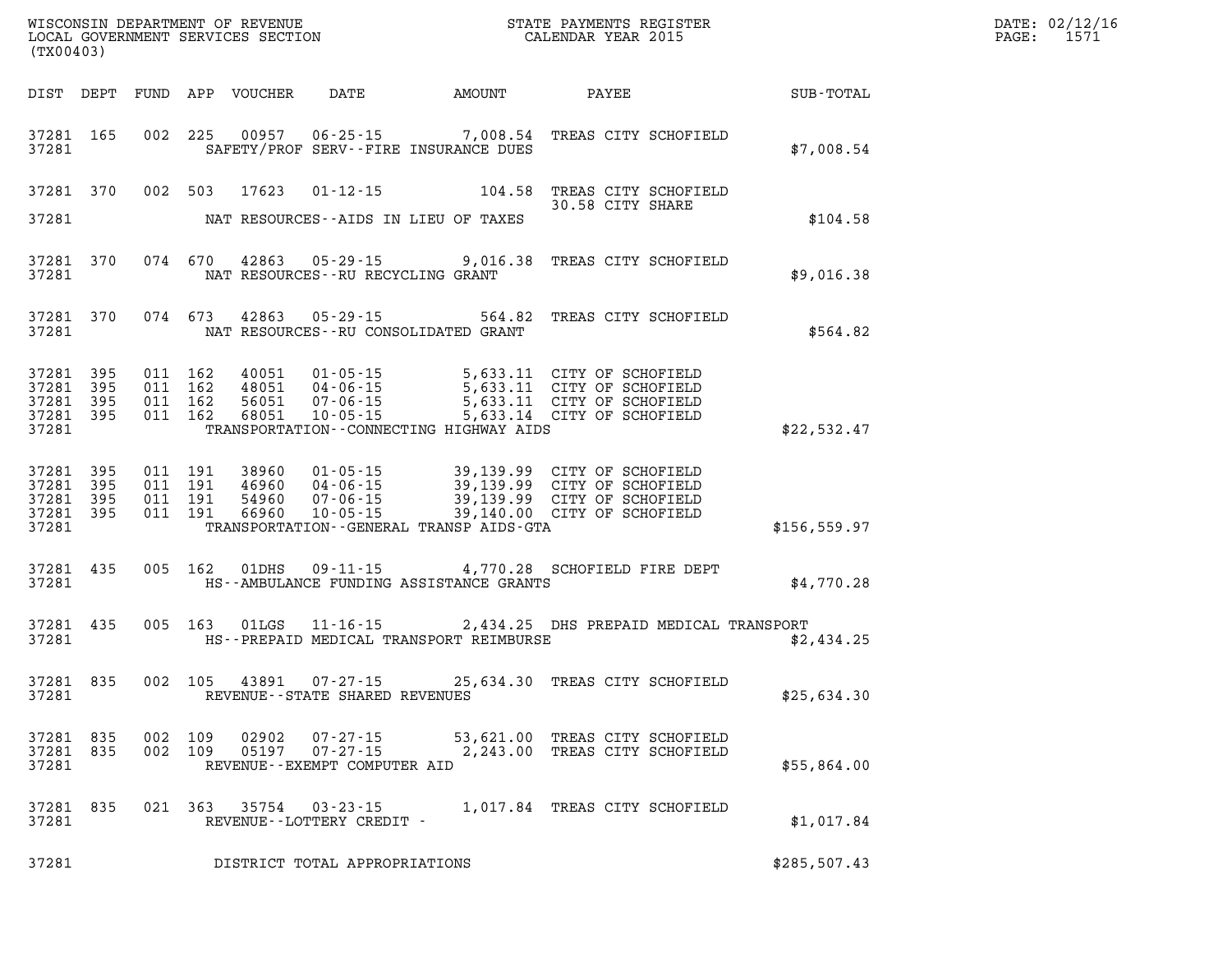| (TX00403)                                                                     |                                                             |                                                             |                                                             | LOCAL GOVERNMENT SERVICES SECTION                                             |                                                                                                                                                                |                                                                                                                                                                                               |                                                                                                                                                                                                |                                               | DATE: 02/12/16<br>1572<br>$\mathtt{PAGE}$ : |
|-------------------------------------------------------------------------------|-------------------------------------------------------------|-------------------------------------------------------------|-------------------------------------------------------------|-------------------------------------------------------------------------------|----------------------------------------------------------------------------------------------------------------------------------------------------------------|-----------------------------------------------------------------------------------------------------------------------------------------------------------------------------------------------|------------------------------------------------------------------------------------------------------------------------------------------------------------------------------------------------|-----------------------------------------------|---------------------------------------------|
|                                                                               | DIST DEPT                                                   |                                                             |                                                             | FUND APP VOUCHER                                                              | DATE                                                                                                                                                           | AMOUNT                                                                                                                                                                                        | <b>PAYEE</b>                                                                                                                                                                                   | $\operatorname{SUB}$ - $\operatorname{TOTAL}$ |                                             |
| 37291                                                                         | 37291 165                                                   |                                                             |                                                             |                                                                               |                                                                                                                                                                | 002 225 00958 06-25-15 102,677.85<br>SAFETY/PROF SERV--FIRE INSURANCE DUES                                                                                                                    | TREAS CITY WAUSAU                                                                                                                                                                              | \$102,677.85                                  |                                             |
| 37291 370                                                                     |                                                             |                                                             | 002 503                                                     | 17624                                                                         |                                                                                                                                                                |                                                                                                                                                                                               | 01-12-15 71.25 TREAS CITY WAUSAU<br>24.15 CITY SHARE                                                                                                                                           |                                               |                                             |
| 37291                                                                         |                                                             |                                                             |                                                             |                                                                               |                                                                                                                                                                | NAT RESOURCES--AIDS IN LIEU OF TAXES                                                                                                                                                          |                                                                                                                                                                                                | \$71.25                                       |                                             |
| 37291                                                                         | 37291 370                                                   |                                                             |                                                             | NAT RESOURCES--                                                               |                                                                                                                                                                |                                                                                                                                                                                               | 002 621 00239 06-04-15 124,771.04 TREAS CITY WAUSAU                                                                                                                                            | \$124,771.04                                  |                                             |
| 37291                                                                         | 37291 370                                                   |                                                             |                                                             |                                                                               |                                                                                                                                                                | NAT RESOURCES--FOREST CROP/MFL/CO FOREST                                                                                                                                                      | 012 571 39197 06-02-15 23.00 TREAS CITY WAUSAU                                                                                                                                                 | \$23.00                                       |                                             |
| 37291                                                                         | 37291 370                                                   |                                                             |                                                             |                                                                               |                                                                                                                                                                | NAT RESOURCES--RU RECYCLING GRANT                                                                                                                                                             | 074 670 42864 05-29-15 137,526.85 TREAS CITY WAUSAU                                                                                                                                            | \$137,526.85                                  |                                             |
| 37291                                                                         | 37291 370 074 673                                           |                                                             |                                                             |                                                                               |                                                                                                                                                                | NAT RESOURCES--RU CONSOLIDATED GRANT                                                                                                                                                          | 42864  05-29-15  10,208.82  TREAS CITY WAUSAU                                                                                                                                                  | \$10, 208.82                                  |                                             |
| 37291 395<br>37291 395<br>37291 395<br>37291 395<br>37291                     |                                                             |                                                             | 011 162<br>011 162<br>011 162<br>011 162                    | 40052<br>48052<br>56052<br>68052                                              |                                                                                                                                                                | 01-05-15 62,827.66 CITY OF WAUSAU<br>04-06-15 62,827.66 CITY OF WAUSAU<br>07-06-15 62,827.66 CITY OF WAUSAU<br>10-05-15 62,827.68 CITY OF WAUSAU<br>TRANSPORTATION -- CONNECTING HIGHWAY AIDS |                                                                                                                                                                                                | \$251,310.66                                  |                                             |
|                                                                               | 37291 395                                                   |                                                             | 011 175                                                     |                                                                               | 43702 03-31-15                                                                                                                                                 |                                                                                                                                                                                               | 30,167.00 TREAS CITY WAUSAU                                                                                                                                                                    |                                               |                                             |
| 37291                                                                         |                                                             |                                                             |                                                             |                                                                               |                                                                                                                                                                | TRANSPORTATION - - PARATRANSIT AIDS, STATE                                                                                                                                                    |                                                                                                                                                                                                | \$30,167.00                                   |                                             |
| 37291 395<br>37291<br>37291<br>37291<br>37291 395<br>37291                    | 395<br>395<br>395                                           |                                                             | 011 176<br>011 176<br>011 176<br>011 176<br>011 176         | 50450<br>50451<br>58037<br>60037<br>62037                                     |                                                                                                                                                                | TRANSPORTATION--BICYCLE & PEDESTRIAN AID                                                                                                                                                      | 06-15-15 81,055.00 TREAS CITY WAUSAU<br>06-15-15 78,764.00 TREAS CITY WAUSAU<br>06-25-15 212,181.00 CITY OF WAUSAU<br>07-06-15 212,181.00 CITY OF WAUSAU<br>09-30-15 212,181.00 CITY OF WAUSAU | \$796, 362.00                                 |                                             |
| 37291<br>37291<br>37291<br>37291<br>37291<br>37291<br>37291<br>37291<br>37291 | 395<br>395<br>395<br>395<br>395<br>395<br>395<br>395<br>395 | 011<br>011<br>011<br>011<br>011<br>011<br>011<br>011<br>011 | 185<br>185<br>185<br>185<br>185<br>185<br>185<br>185<br>185 | 35667<br>38802<br>45237<br>45711<br>55453<br>55453<br>55453<br>62118<br>62118 | $01 - 08 - 15$<br>$02 - 10 - 15$<br>$04 - 16 - 15$<br>$04 - 22 - 15$<br>$07 - 30 - 15$<br>$07 - 30 - 15$<br>$07 - 30 - 15$<br>$10 - 08 - 15$<br>$10 - 08 - 15$ | 1,665.51<br>3,323.47<br>1,539.20<br>1,724.44<br>2,728.71<br>1,736.33<br>3,468.07<br>1,753.89<br>1,981.70                                                                                      | TREAS CITY WAUSAU<br>TREAS CITY WAUSAU<br>TREAS CITY WAUSAU<br>TREAS CITY WAUSAU<br>TREAS CITY WAUSAU<br>TREAS CITY WAUSAU<br>TREAS CITY WAUSAU<br>TREAS CITY WAUSAU<br>TREAS CITY WAUSAU      |                                               |                                             |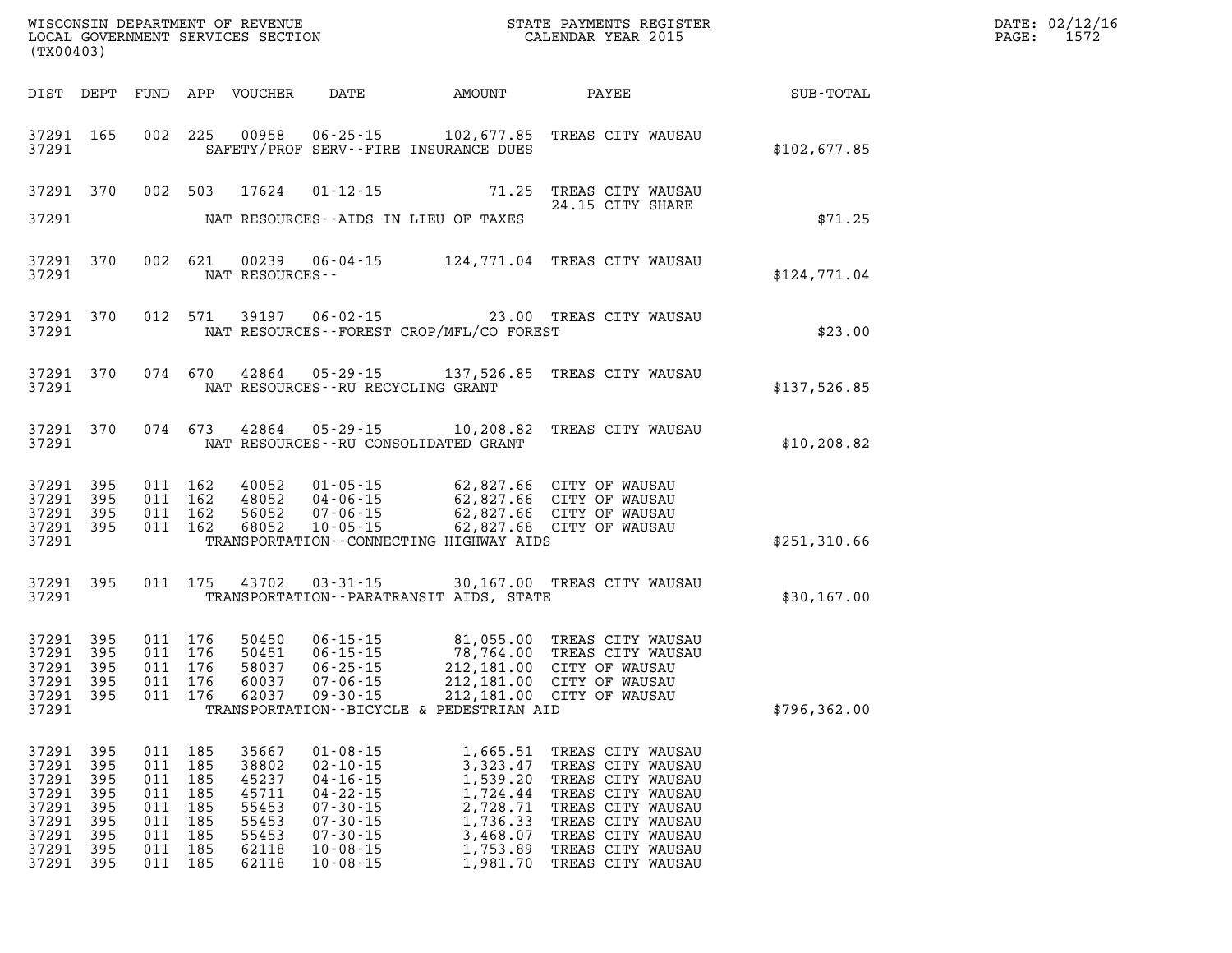| DATE: | 02/12/16 |
|-------|----------|
| PAGE: | 1573     |

| (TX00403)                                          |                                        |                                        |                                        | WISCONSIN DEPARTMENT OF REVENUE<br>LOCAL GOVERNMENT SERVICES SECTION |                                                                                                          |                                                                                                         | STATE PAYMENTS REGISTER<br>CALENDAR YEAR 2015                                                                              |                |
|----------------------------------------------------|----------------------------------------|----------------------------------------|----------------------------------------|----------------------------------------------------------------------|----------------------------------------------------------------------------------------------------------|---------------------------------------------------------------------------------------------------------|----------------------------------------------------------------------------------------------------------------------------|----------------|
| DIST                                               | DEPT                                   | FUND                                   | APP                                    | <b>VOUCHER</b>                                                       | DATE                                                                                                     | AMOUNT                                                                                                  | PAYEE                                                                                                                      | SUB-TOTAL      |
| 37291<br>37291<br>37291<br>37291<br>37291<br>37291 | 395<br>395<br>395<br>395<br>395        | 011<br>011<br>011<br>011<br>011        | 185<br>185<br>185<br>185<br>185        | 62118<br>63197<br>63197<br>63197<br>67634                            | $10 - 08 - 15$<br>$10 - 19 - 15$<br>$10 - 19 - 15$<br>$10 - 19 - 15$<br>$12 - 03 - 15$                   | 2,082.78<br>2,397.80<br>2,444.68<br>1,137.39<br>1,003.75<br>TRANSPORTATION - - HIGHWAY SAFETY - FEDERAL | TREAS CITY WAUSAU<br>TREAS CITY WAUSAU<br>TREAS CITY WAUSAU<br>TREAS CITY WAUSAU<br>TREAS CITY WAUSAU                      | \$28,987.72    |
| 37291<br>37291<br>37291<br>37291<br>37291          | 395<br>395<br>395<br>395               | 011<br>011<br>011<br>011               | 191<br>191<br>191<br>191               | 38961<br>46961<br>54961<br>66961                                     | $01 - 05 - 15$<br>$04 - 06 - 15$<br>$07 - 06 - 15$<br>$10 - 05 - 15$                                     | 571,501.62<br>571,501.62<br>TRANSPORTATION--GENERAL TRANSP AIDS-GTA                                     | 571,501.62 CITY OF WAUSAU<br>CITY OF WAUSAU<br>CITY OF WAUSAU<br>571,501.65 CITY OF WAUSAU                                 | \$2,286,006.51 |
| 37291<br>37291                                     | 395                                    | 011                                    | 562                                    | 47893<br>TRANSPORTATION--                                            | $05 - 18 - 15$                                                                                           | 1,134.70                                                                                                | WAUSAU POLICE DEPARTMENT                                                                                                   | \$1,134.70     |
| 37291<br>37291                                     | 435                                    | 005                                    | 162                                    | 01DHS                                                                | $09 - 11 - 15$                                                                                           | HS--AMBULANCE FUNDING ASSISTANCE GRANTS                                                                 | 8,266.70 WAUSAU FIRE DEPT                                                                                                  | \$8,266.70     |
| 37291<br>37291                                     | 435                                    | 005                                    | 163                                    | 01LGS                                                                | $11 - 16 - 15$                                                                                           | HS--PREPAID MEDICAL TRANSPORT REIMBURSE                                                                 | 117,481.56 DHS PREPAID MEDICAL TRANSPORT                                                                                   | \$117,481.56   |
| 37291<br>37291<br>37291                            | 455<br>455                             | 002<br>002                             | 231<br>231                             | 06132<br>11                                                          | $05 - 14 - 15$<br>$03 - 19 - 15$<br>JUSTICE - - LAW ENFORCEMENT TRAINING                                 | 7,290.92<br>10,720.00                                                                                   | TREAS CITY WAUSAU<br>TREAS CITY WAUSAU                                                                                     | \$18,010.92    |
| 37291<br>37291<br>37291                            | 455<br>455                             | 002<br>002                             | 275<br>275                             | 03572<br>06813                                                       | $01 - 09 - 15$<br>$06 - 23 - 15$                                                                         | 60,717.00<br>60,717.00<br>DOJ--UNIFORM BEAT PATROL OFFICER GRANT                                        | TREAS CITY WAUSAU<br>TREAS CITY WAUSAU                                                                                     | \$121,434.00   |
| 37291<br>37291<br>37291<br>37291                   | 465<br>465<br>465                      | 002<br>002<br>002                      | 306<br>306<br>306                      | 01074<br>01185<br>01231                                              | $02 - 02 - 15$<br>$04 - 27 - 15$<br>$05 - 28 - 15$                                                       | 20,250.00<br>20,250.00<br>20,250.00<br>MILITARY AFFAIRS-EMER MGMT--HAZMAT AIDS                          | TREAS CITY WAUSAU<br>TREAS CITY WAUSAU<br>TREAS CITY WAUSAU                                                                | \$60,750.00    |
| 37291<br>37291                                     | 505                                    | 002                                    | 703                                    | 05853                                                                | $02 - 24 - 15$<br>DOA--HOUSING ASSISTANCE GRANTS                                                         | 4,500.00                                                                                                | TREAS CITY WAUSAU                                                                                                          | \$4,500.00     |
| 37291<br>37291<br>37291<br>37291<br>37291<br>37291 | 505<br>505<br>505<br>505<br>505<br>505 | 002<br>002<br>002<br>002<br>002<br>002 | 745<br>745<br>745<br>745<br>745<br>745 | 00479<br>00832<br>04507<br>04660<br>04660<br>05851                   | $08 - 14 - 15$<br>$08 - 31 - 15$<br>$01 - 12 - 15$<br>$01 - 16 - 15$<br>$01 - 16 - 15$<br>$02 - 24 - 15$ | 8,062.00<br>2,595.00<br>8,695.00<br>15,000.00<br>15,000.00<br>24,999.00                                 | TREAS CITY WAUSAU<br>TREAS CITY WAUSAU<br>TREAS CITY WAUSAU<br>TREAS CITY WAUSAU<br>TREAS CITY WAUSAU<br>TREAS CITY WAUSAU |                |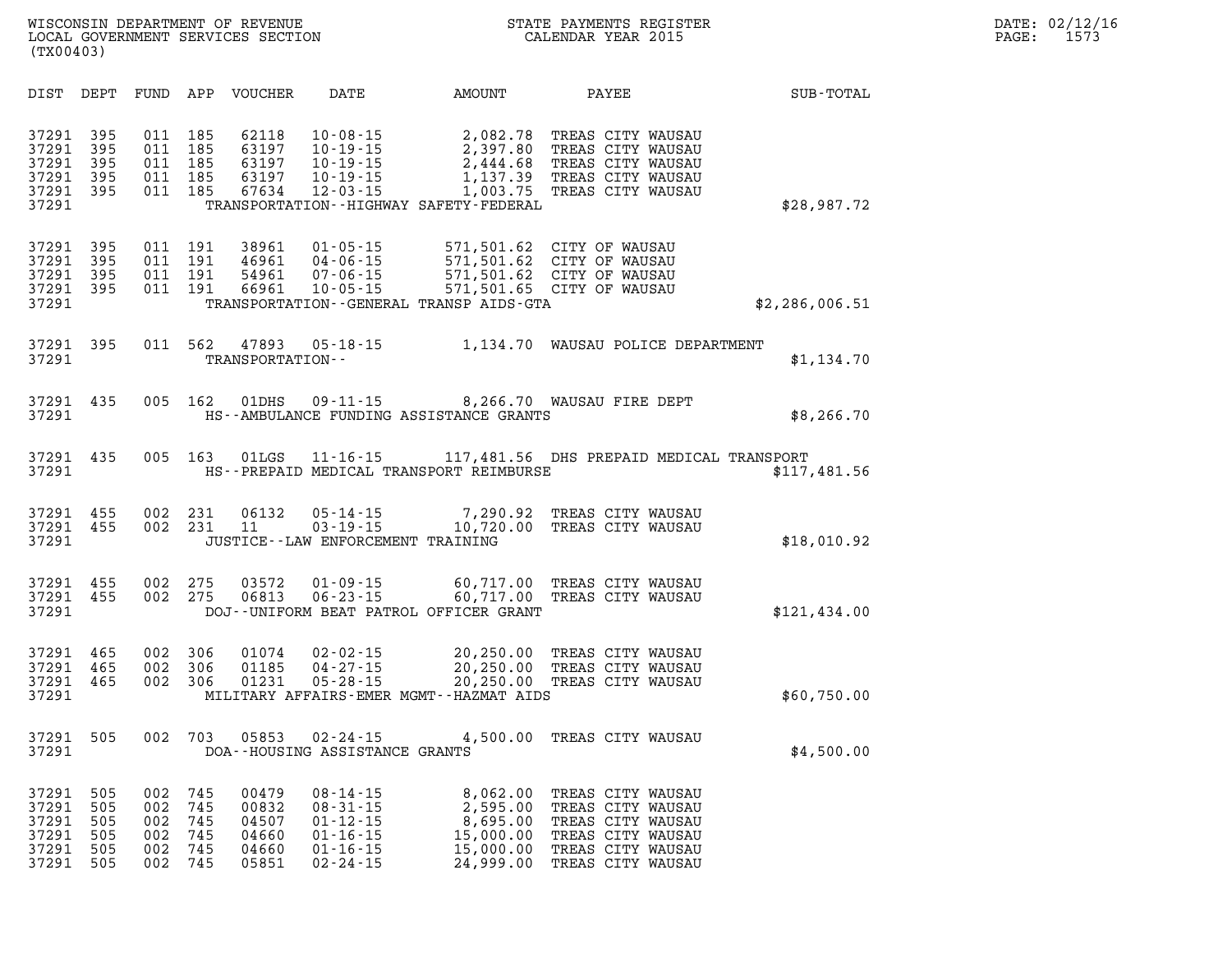| SUB-TOTAL       | PAYEE                                                                                                                                                                                     | AMOUNT                                                                                                 | DATE                                                                                                                                                   | VOUCHER                                                                       | APP                                                         | FUND                                                        | DEPT                                                        | DIST                                                                                   |
|-----------------|-------------------------------------------------------------------------------------------------------------------------------------------------------------------------------------------|--------------------------------------------------------------------------------------------------------|--------------------------------------------------------------------------------------------------------------------------------------------------------|-------------------------------------------------------------------------------|-------------------------------------------------------------|-------------------------------------------------------------|-------------------------------------------------------------|----------------------------------------------------------------------------------------|
| \$109,683.00    | TREAS CITY WAUSAU<br>TREAS CITY WAUSAU<br>TREAS CITY WAUSAU<br>TREAS CITY WAUSAU<br>TREAS CITY WAUSAU<br>TREAS CITY WAUSAU<br>TREAS CITY WAUSAU<br>TREAS CITY WAUSAU<br>TREAS CITY WAUSAU | 375.00<br>6,000.00<br>4,500.00<br>1,050.00<br>4,000.00<br>6,000.00<br>4,000.00<br>6,000.00<br>3,407.00 | $04 - 02 - 15$<br>$05 - 28 - 15$<br>05-28-15<br>06-04-15<br>06-09-15<br>06-09-15<br>06-17-15<br>06-25-15<br>07-06-15<br>DOA--HOUSING ASSISTANCE GRANTS | 06949<br>08405<br>08405<br>08545<br>08670<br>08670<br>08946<br>09141<br>09497 | 745<br>745<br>745<br>745<br>745<br>745<br>745<br>745<br>745 | 002<br>002<br>002<br>002<br>002<br>002<br>002<br>002<br>002 | 505<br>505<br>505<br>505<br>505<br>505<br>505<br>505<br>505 | 37291<br>37291<br>37291<br>37291<br>37291<br>37291<br>37291<br>37291<br>37291<br>37291 |
| \$1,373,373.61  |                                                                                                                                                                                           | 07-27-15 1,373,373.61 TREAS CITY WAUSAU                                                                | REVENUE - - STATE SHARED REVENUES                                                                                                                      | 43892                                                                         | 105                                                         | 002                                                         | 835                                                         | 37291<br>37291                                                                         |
| \$804,063.00    | 384,449.00 TREAS CITY WAUSAU<br>TREAS CITY WAUSAU                                                                                                                                         | 419,614.00                                                                                             | 07-27-15<br>$07 - 27 - 15$<br>REVENUE - - EXEMPT COMPUTER AID                                                                                          | 02903<br>05198                                                                | 109<br>109                                                  | 002<br>002                                                  | 835<br>835                                                  | 37291<br>37291<br>37291                                                                |
| \$5,221,129.84  | TREAS CITY WAUSAU                                                                                                                                                                         | 07-27-15 4,229,838.04 TREAS CITY WAUSAU<br>991,291.80<br>REVENUE-FIRST DOLLAR/SCHOOL LEVY CREDITS      | 07-27-15                                                                                                                                               | 10055<br>11055                                                                | 302<br>302                                                  | 002<br>002                                                  | 835<br>835                                                  | 37291<br>37291<br>37291                                                                |
| \$184,010.24    | TREAS CITY WAUSAU                                                                                                                                                                         | 184,010.24                                                                                             | 02-02-15<br>DOA-PAYMENT FOR MUNICIPAL SERVICES AID                                                                                                     | 00003                                                                         | 501                                                         | 002                                                         | 835                                                         | 37291<br>37291                                                                         |
| \$1,145,785.72  | TREAS CITY WAUSAU<br>TREAS CITY WAUSAU                                                                                                                                                    | 1,136,217.04                                                                                           | $03 - 23 - 15$ 9,568.68<br>$03 - 23 - 15$<br>REVENUE--LOTTERY CREDIT -                                                                                 | 35755<br>37194                                                                | 363<br>363                                                  | 021<br>021                                                  | 835<br>835                                                  | 37291<br>37291<br>37291                                                                |
| \$12,937,735.99 |                                                                                                                                                                                           |                                                                                                        | DISTRICT TOTAL APPROPRIATIONS                                                                                                                          |                                                                               |                                                             |                                                             |                                                             | 37291                                                                                  |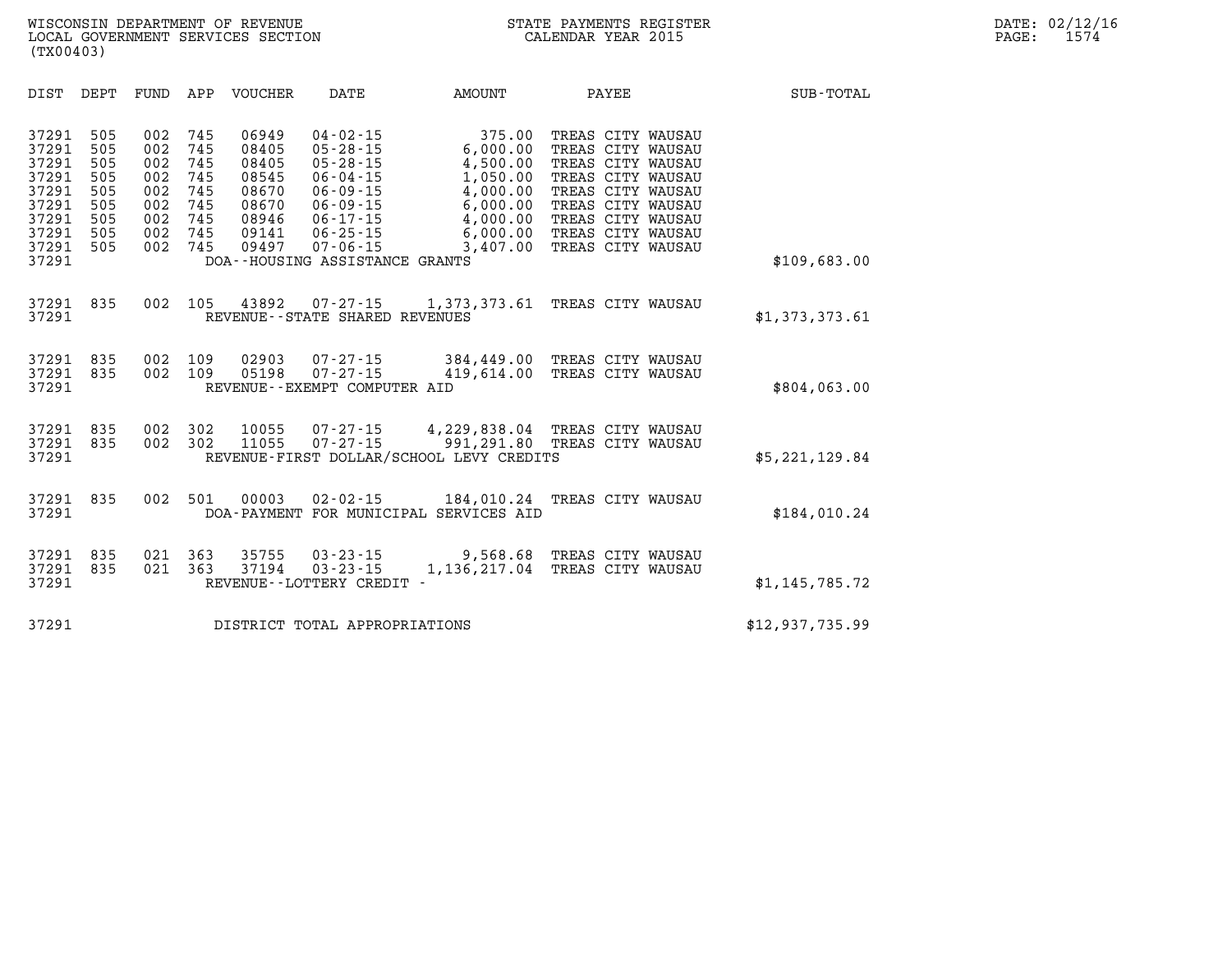| <b>District</b> | <b>District Name (Payee)</b> | Dept. | <b>Agency Name</b>             | Fund  |              | <b>Appropriati Payment Description</b> | Voucher  | Date                   | <b>Payment Amount</b> |
|-----------------|------------------------------|-------|--------------------------------|-------|--------------|----------------------------------------|----------|------------------------|-----------------------|
| M37000          | <b>Marathon County</b>       | 11500 | Dept of Ag, Trade & Cons Protc | 27400 | 76400        | Soil_Water Mgmt Aids                   | 00003798 | 12/21/2015             | \$<br>3,242.40        |
| M37000          | <b>Marathon County</b>       | 11500 | Dept of Ag, Trade & Cons Protc | 27400 | 76400        | Soil_Water Mgmt Aids                   | 00003800 | 12/21/2015 \$          | 1,526.00              |
| M37000          | <b>Marathon County</b>       | 11500 | Dept of Ag, Trade & Cons Protc | 27400 | 76400        | Soil_Water Mgmt Aids                   | 00003802 | 12/21/2015 \$          | 876.40                |
| M37000          | <b>Marathon County</b>       | 11500 | Dept of Ag, Trade & Cons Protc | 27400 | 76400        | Soil_Water Mgmt Aids                   | 00003803 | 12/21/2015 \$          | 5,367.60              |
| M37000          | <b>Marathon County</b>       | 11500 | Dept of Ag, Trade & Cons Protc | 27400 | 76400        | Soil_Water Mgmt Aids                   | 00003804 | 12/21/2015             | \$<br>2,730.00        |
| M37000          | <b>Marathon County</b>       | 11500 | Dept of Ag, Trade & Cons Protc | 27400 | 76400        | Soil_Water Mgmt Aids                   | 00003805 | 12/21/2015 \$          | 784.00                |
| M37000          | <b>Marathon County</b>       | 11500 | Dept of Ag, Trade & Cons Protc | 27400 | 76400        | Soil_Water Mgmt Aids                   | 00003806 | 12/21/2015 \$          | 1,484.00              |
| M37000          | <b>Marathon County</b>       | 11500 | Dept of Ag, Trade & Cons Protc | 27400 | 76400        | Soil_Water Mgmt Aids                   | 00003807 | 12/21/2015 \$          | 1,988.00              |
| M37000          | <b>Marathon County</b>       | 11500 | Dept of Ag, Trade & Cons Protc | 27400 | 76400        | Soil_Water Mgmt Aids                   | 00003808 | 12/21/2015 \$          | 252.00                |
| M37000          | <b>Marathon County</b>       | 16500 | Dept of Safety & Prof Services | 10000 | 23600        | POWTS Replacement Rehab                | 00000200 | 10/26/2015 \$          | 73,600.19             |
| M37000          | <b>Marathon County</b>       | 16500 | Dept of Safety & Prof Services | 10000 | 23600        | <b>POWTS Replacement Rehab</b>         | 00000309 | 11/12/2015 \$          | 11,919.86             |
| M37000          | <b>Marathon County</b>       | 16500 | Dept of Safety & Prof Services | 10000 | 23600        | POWTS Replacement Rehab                | 00000595 | 11/25/2015 \$          | 11,919.86             |
| M37000          | <b>Marathon County</b>       | 25500 | Dept of Public Instruction     | 10000 | 24100        | Federal aids, local aid                | 00006494 | 12/7/2015 \$           | 1,744.62              |
| M37000          | <b>Marathon County</b>       | 25500 | Dept of Public Instruction     | 10000 | 24100        | Federal aids, local aid                | 00007483 | 12/14/2015 \$          | 1,226.14              |
| M37000          | <b>Marathon County</b>       | 25500 | Dept of Public Instruction     | 10000 | 24100        | Federal aids, local aid                | 00009748 | 12/28/2015 \$          | 1,683.27              |
| M37000          | <b>Marathon County</b>       | 37000 | Dept of Natural Resources      | 21200 | 54700        | Recreation aids- utility terra         | 00016186 | 12/17/2015 \$          | 1,025.00              |
| M37000          | <b>Marathon County</b>       | 37000 | Dept of Natural Resources      | 21200 | 55300        | Wildlife damage claims & abat          | 00013640 | 12/11/2015 \$          | 20,352.20             |
| M37000          | <b>Marathon County</b>       | 37000 | Dept of Natural Resources      | 21200 | 57600        | RA- atv prj aids, gas tax pymt         | 00016064 | 12/17/2015 \$          | 6,225.00              |
| M37000          | <b>Marathon County</b>       | 37000 | Dept of Natural Resources      | 21200 | 57600        | RA- atv pri aids, gas tax pymt         | 00016075 | 12/17/2015 \$          | 35,020.00             |
| M37000          | <b>Marathon County</b>       | 37000 | Dept of Natural Resources      | 21200 | 57600        | RA- atv prj aids, gas tax pymt         | 00016184 | 12/17/2015 \$          | 34,690.00             |
| M37000          | <b>Marathon County</b>       | 37000 | Dept of Natural Resources      | 21200 | 57600        | RA- atv pri aids, gas tax pymt         | 00016187 | 12/17/2015 \$          | 6,126.15              |
| M37000          | <b>Marathon County</b>       | 37000 | Dept of Natural Resources      | 21200 | 57600        | RA- atv prj aids, gas tax pymt         | 00016190 | 12/17/2015 \$          | 7,462.50              |
| M37000          | <b>Marathon County</b>       | 37000 | Dept of Natural Resources      | 21200 | 57700        | RA- atv project aids                   | 00016184 | $12/17/2015$ \$        | 660.00                |
| M37000          | <b>Marathon County</b>       | 37000 | Dept of Natural Resources      | 21200 | 66300        | EA - lake protection                   | 00009637 | 11/16/2015 \$          | 19,094.63             |
| M37000          | <b>Marathon County</b>       | 37000 | Dept of Natural Resources      | 36300 | <b>TF100</b> | DNR-NONPOINT SOURCE                    | 00010256 | 11/23/2015 \$          | 11,044.90             |
| M37000          | <b>Marathon County</b>       | 37000 | Dept of Natural Resources      | 36300 | TF100        | DNR-NONPOINT SOURCE                    | 00012346 | 11/27/2015 \$          | 4,461.75              |
| M37000          | <b>Marathon County</b>       | 41000 | Department of Corrections      | 10000 | 11600        | Reimbursing counties for proba         | 00009413 | 11/18/2015 \$          | 63,544.32             |
| M37000          | <b>Marathon County</b>       | 41000 | Department of Corrections      | 10000 | 31300        | Community youth and family aid         | 00005592 | 11/6/2015 \$           | 214,493.01            |
| M37000          | <b>Marathon County</b>       | 41000 | Department of Corrections      | 10000 | 31300        | Community youth and family aid         | 00009821 | 11/20/2015 \$          | 104,190.37            |
| M37000          | <b>Marathon County</b>       | 43500 | Department of Health Services  | 10000 | 10700        | Public health dispensaries and         | 00006016 | 11/5/2015              | \$<br>978.03          |
| M37000          | <b>Marathon County</b>       | 43500 | Department of Health Services  | 10000 | 97500        | 975-<br><b>GENERAL RCPT/CLRING</b>     | 00004272 | 10/27/2015 \$          | 116.22                |
| M37000          | <b>Marathon County</b>       | 43500 | Department of Health Services  | 10000 | 97500        | 975-<br><b>GENERAL RCPT/CLRING</b>     | 00007975 | 11/27/2015             | -\$<br>141.17         |
| M37000          | <b>Marathon County</b>       | 43500 | Department of Health Services  | 10000 | 97500        | 975-<br><b>GENERAL RCPT/CLRING</b>     | 00007985 | 11/20/2015 \$          | 2,007.23              |
| M37000          | <b>Marathon County</b>       | 43500 | Department of Health Services  | 10000 | 97500        | 975-<br><b>GENERAL RCPT/CLRING</b>     | 00008000 | 11/20/2015 \$          | 2,007.23              |
| M37000          | <b>Marathon County</b>       | 43500 | Department of Health Services  | 10000 | 97500        | 975-<br><b>GENERAL RCPT/CLRING</b>     | 00016447 | 12/28/2015 \$          | 2,007.23              |
| M37000          | <b>Marathon County</b>       | 45500 | Department of Justice          | 10000 | 24100        | Federal aid, state operations          | 00002842 | 12/8/2015 \$           | 1,500.00              |
| M37000          | <b>Marathon County</b>       | 45500 | Department of Justice          | 10000 | 24100        | Federal aid, state operations          | 00002845 | 12/8/2015 \$           | 700.00                |
| M37000          | <b>Marathon County</b>       | 45500 | Department of Justice          | 10000 | 54200        | Federal aid, victim assistance         | 00001374 | 11/2/2015 \$           | 10,896.00             |
| M37000          | <b>Marathon County</b>       | 45500 | Department of Justice          | 10000 | 54200        | Federal aid, victim assistance         | 00001653 | 11/10/2015 \$          | 6,283.00              |
| M37000          | <b>Marathon County</b>       | 45500 | Department of Justice          | 10000 | 54200        | Federal aid, victim assistance         | 00003549 | 12/14/2015 \$          | 6,594.00              |
| M37000          | <b>Marathon County</b>       | 46500 | Department of Military Affairs | 10000 | 30800        | Emergency response equipment           |          | 00003130 12/16/2015 \$ | 2,338.66              |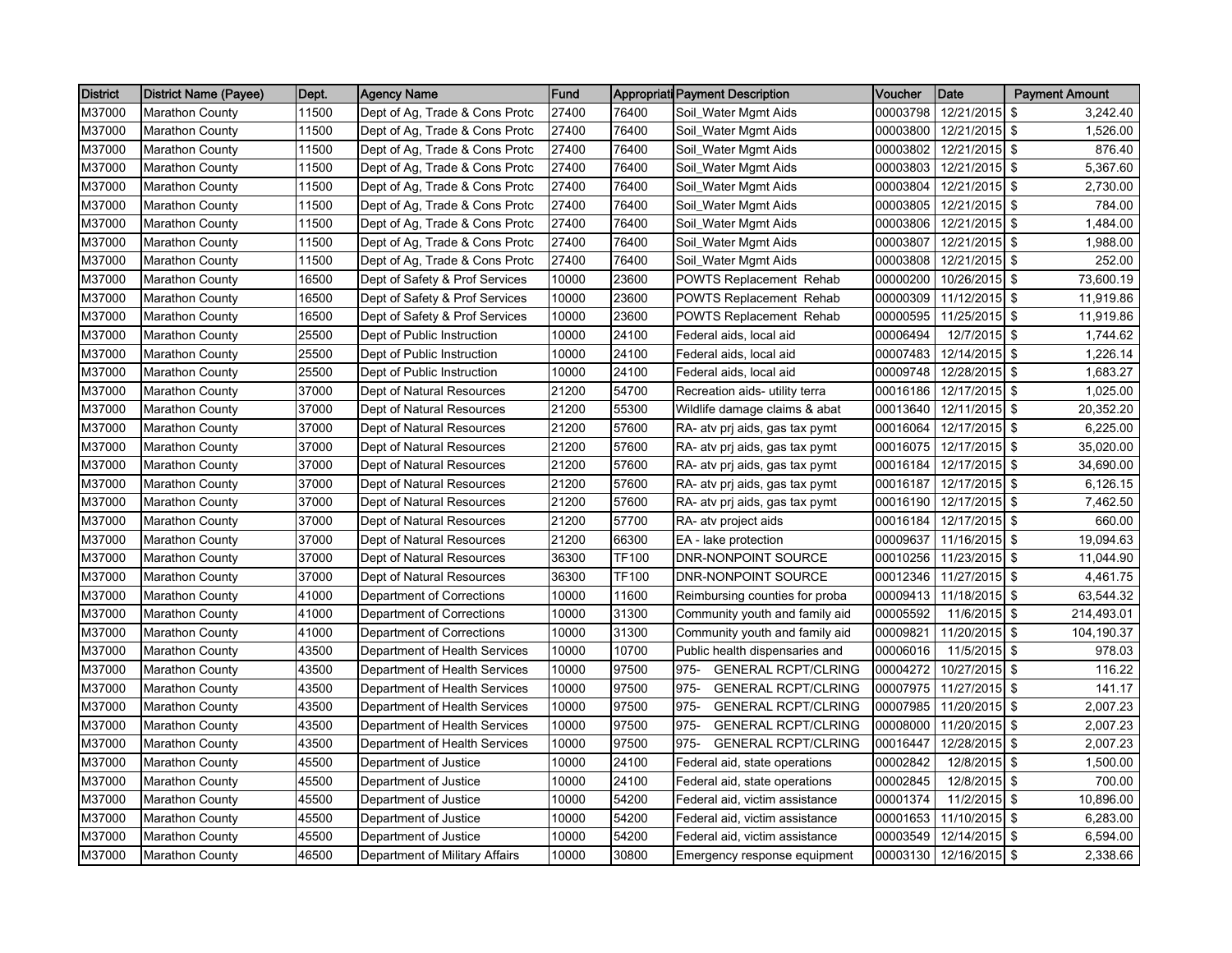| M37000 | <b>Marathon County</b> | 46500 | Department of Military Affairs | 10000 | 34200 | Federal aid, local assistance | 00000584 | 10/22/2015 \$          | 5,950.00        |
|--------|------------------------|-------|--------------------------------|-------|-------|-------------------------------|----------|------------------------|-----------------|
| M37000 | Marathon County        | 46500 | Department of Military Affairs | 10000 | 34200 | Federal aid, local assistance | 00001047 | 11/6/2015 \$           | 910.80          |
| M37000 | <b>Marathon County</b> | 46500 | Department of Military Affairs | 10000 | 34200 | Federal aid, local assistance | 00001851 | 11/16/2015 \$          | 9,375.00        |
| M37000 | <b>Marathon County</b> | 50500 | Department of Administration   | 10000 | 15500 | Federal aid, local assistance | 00000203 | 10/5/2015 \$           | 16,092.02       |
| M37000 | <b>Marathon County</b> | 50500 | Department of Administration   | 10000 | 15500 | Federal aid, local assistance | 00003316 | 11/17/2015 \$          | 24,562.75       |
| M37000 | <b>Marathon County</b> | 50500 | Department of Administration   | 10000 | 15500 | Federal aid, local assistance | 00004692 | 12/2/2015 \$           | 12,170.24       |
| M37000 | <b>Marathon County</b> | 50500 | Department of Administration   | 10000 | 15500 | Federal aid, local assistance | 00007108 | 12/29/2015 \$          | 15,471.05       |
| M37000 | <b>Marathon County</b> | 50500 | Department of Administration   | 23500 | 37100 | Low-income assistance grants  | 00000203 | 10/5/2015 \$           | 8,488.42        |
| M37000 | <b>Marathon County</b> | 50500 | Department of Administration   | 23500 | 37100 | Low-income assistance grants  | 00003316 | 11/17/2015 \$          | 7,327.84        |
| M37000 | <b>Marathon County</b> | 50500 | Department of Administration   | 23500 | 37100 | Low-income assistance grants  | 00004692 | 12/2/2015 \$           | 10,078.35       |
| M37000 | <b>Marathon County</b> | 50500 | Department of Administration   | 23500 | 37100 | Low-income assistance grants  | 00007108 | 12/29/2015 \$          | 13,712.58       |
| M37000 | <b>Marathon County</b> | 83500 | Department of Revenue          | 10000 | 10500 | County and Municipal Aid      | 00001307 | $11/16/2015$ \$        | 4,868,269.50    |
| M37002 | Town Of Bergen         | 83500 | Department of Revenue          | 10000 | 10500 | County and Municipal Aid      | 00001250 | 11/16/2015             | \$<br>10,786.83 |
| M37004 | Town Of Berlin         | 83500 | Department of Revenue          | 10000 | 10500 | County and Municipal Aid      | 00001251 | 11/16/2015 \$          | 29,908.88       |
| M37006 | Town Of Bern           | 83500 | Department of Revenue          | 10000 | 10500 | County and Municipal Aid      | 00001252 | 11/16/2015 \$          | 49,490.79       |
| M37008 | Town Of Bevent         | 83500 | Department of Revenue          | 10000 | 10500 | County and Municipal Aid      | 00001253 | 11/16/2015 \$          | 16,898.68       |
| M37010 | Town Of Brighton       | 83500 | Department of Revenue          | 10000 | 10500 | County and Municipal Aid      | 00001254 | 11/16/2015 \$          | 50,427.17       |
| M37012 | Town Of Cassel         | 83500 | Department of Revenue          | 10000 | 10500 | County and Municipal Aid      | 00001255 | 11/16/2015 \$          | 25,451.49       |
| M37014 | Town Of Cleveland      | 83500 | Department of Revenue          | 10000 | 10500 | County and Municipal Aid      | 00001256 | 11/16/2015 \$          | 25,092.76       |
| M37016 | Town Of Day            | 83500 | Department of Revenue          | 10000 | 10500 | County and Municipal Aid      | 00001257 | 11/16/2015 \$          | 42,717.93       |
| M37018 | Town Of Easton         | 83500 | Department of Revenue          | 10000 | 10500 | County and Municipal Aid      | 00001258 | 11/16/2015 \$          | 43,863.51       |
| M37020 | Town Of Eau Pleine     | 83500 | Department of Revenue          | 10000 | 10500 | County and Municipal Aid      | 00001259 | 11/16/2015 \$          | 23,637.22       |
| M37022 | Town Of Elderon        | 83500 | Department of Revenue          | 10000 | 10500 | County and Municipal Aid      | 00001260 | 11/16/2015 \$          | 25,125.79       |
| M37024 | Emmet, Town of         | 83500 | Department of Revenue          | 10000 | 10500 | County and Municipal Aid      | 00001261 | 11/16/2015 \$          | 18,345.20       |
| M37026 | Frankfort, Town of     | 83500 | Department of Revenue          | 10000 | 10500 | County and Municipal Aid      | 00001262 | $11/16/2015$ \$        | 35,661.26       |
| M37028 | Town of Franzen        | 83500 | Department of Revenue          | 10000 | 10500 | County and Municipal Aid      | 00001263 | 11/16/2015 \$          | 15,419.80       |
| M37030 | Town Of Green Valley   | 83500 | Department of Revenue          | 10000 | 10500 | County and Municipal Aid      | 00001264 | 11/16/2015 \$          | 9,709.79        |
| M37032 | Town Of Guenther       | 83500 | Department of Revenue          | 10000 | 10500 | County and Municipal Aid      | 00001265 | 11/16/2015 \$          | 12,862.50       |
| M37034 | Town Of Halsey         | 83500 | Department of Revenue          | 10000 | 10500 | County and Municipal Aid      | 00001266 | 11/16/2015 \$          | 45,622.30       |
| M37036 | Town Of Hamburg        | 83500 | Department of Revenue          | 10000 | 10500 | County and Municipal Aid      | 00001267 | 11/16/2015 \$          | 37,801.85       |
| M37038 | Town Of Harrison       | 83500 | Department of Revenue          | 10000 | 10500 | County and Municipal Aid      | 00001268 | 11/16/2015             | \$<br>27,659.83 |
| M37040 | Town Of Hewitt         | 83500 | Department of Revenue          | 10000 | 10500 | County and Municipal Aid      | 00001269 | 11/16/2015 \$          | 23,354.07       |
| M37042 | Town Of Holton         | 83500 | Department of Revenue          | 10000 | 10500 | County and Municipal Aid      | 00001270 | 11/16/2015             | \$<br>74,433.52 |
| M37044 | Hull, Town of          | 83500 | Department of Revenue          | 10000 | 10500 | County and Municipal Aid      | 00001271 | 11/16/2015 \$          | 68,427.72       |
| M37046 | Town Of Johnson        | 83500 | Department of Revenue          | 10000 | 10500 | County and Municipal Aid      | 00001272 | 11/16/2015 \$          | 98,798.13       |
| M37048 | Town Of Knowlton       | 83500 | Department of Revenue          | 10000 | 10500 | County and Municipal Aid      | 00001273 | 11/16/2015 \$          | 26,736.02       |
| M37052 | <b>Town Of Maine</b>   | 83500 | Department of Revenue          | 10000 | 10500 | County and Municipal Aid      | 00001274 | 11/16/2015 \$          | 39,061.85       |
| M37054 | Town Of Marathon       | 83500 | Department of Revenue          | 10000 | 10500 | County and Municipal Aid      | 00001275 | 11/16/2015 \$          | 23,212.96       |
| M37056 | Town Of Mcmillan       | 83500 | Department of Revenue          | 10000 | 10500 | County and Municipal Aid      | 00001276 | 11/16/2015 \$          | 42,638.89       |
| M37058 | Town Of Mosinee        | 83500 | Department of Revenue          | 10000 | 10500 | County and Municipal Aid      | 00001277 | 11/16/2015 \$          | 37,527.93       |
| M37060 | Town Of Norrie         | 83500 | Department of Revenue          | 10000 | 10500 | County and Municipal Aid      | 00001278 | 11/16/2015 \$          | 38,374.19       |
| M37062 | Town Of Plover         | 83500 | Department of Revenue          | 10000 | 10500 | County and Municipal Aid      |          | 00001279 11/16/2015 \$ | 26,245.21       |